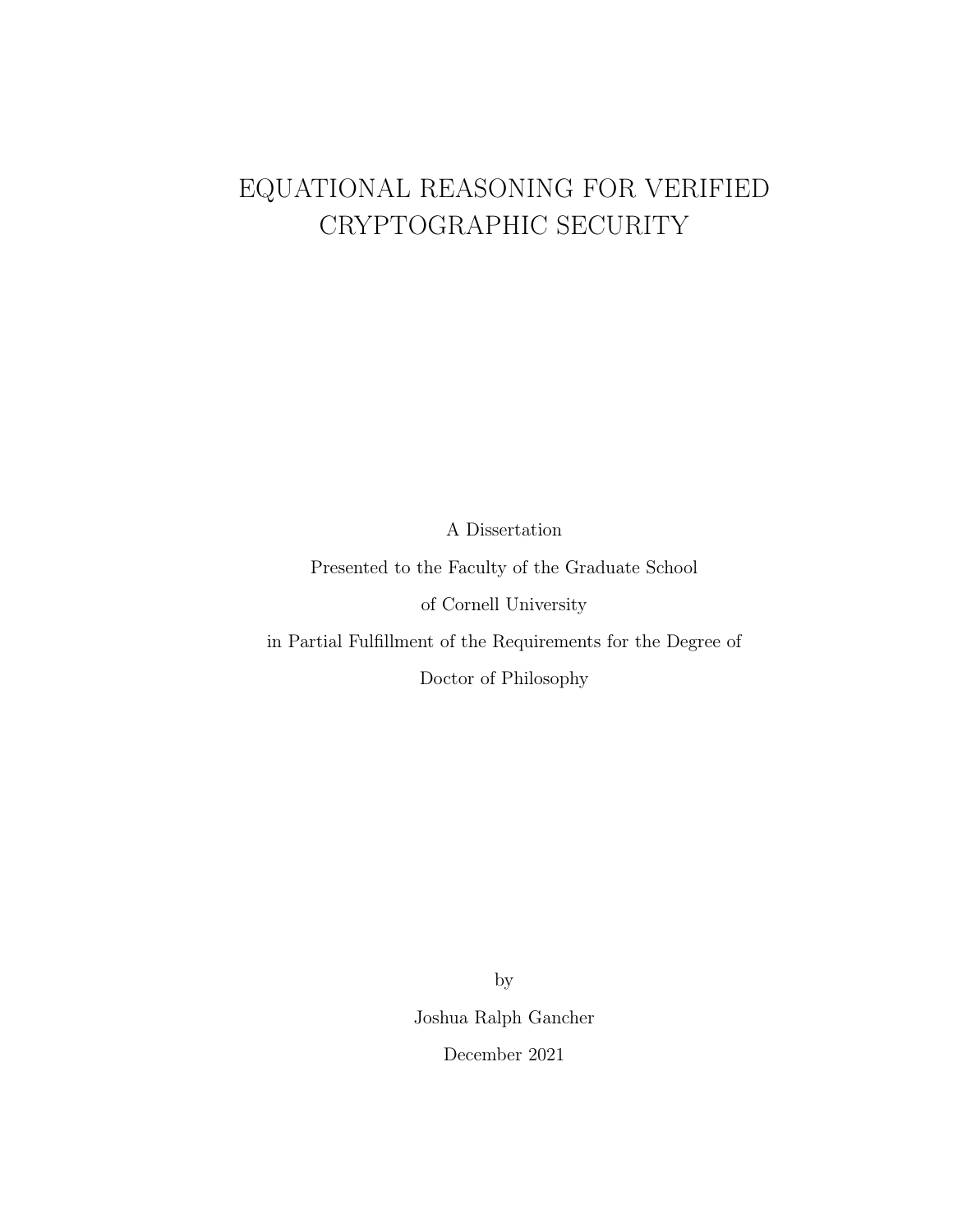© 2021 Joshua Ralph Gancher ALL RIGHTS RESERVED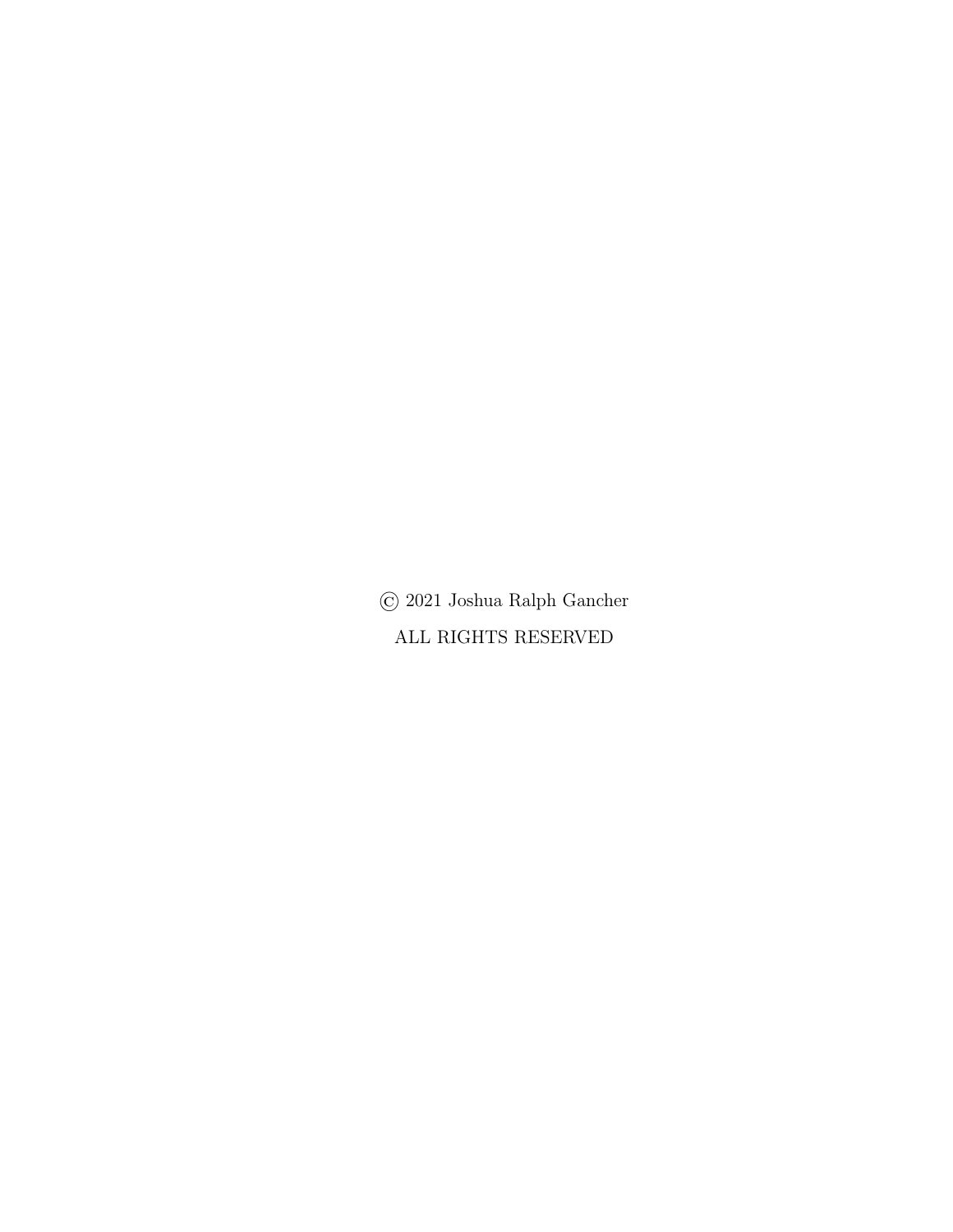# EQUATIONAL REASONING FOR VERIFIED CRYPTOGRAPHIC **SECURITY**

Joshua Ralph Gancher, Ph.D.

Cornell University 2021

Modern software systems today have increasingly complex security requirements – such as supporting privacy-preserving computations, or resistance against quantum attackers – that are fulfilled by advanced forms of cryptography. At the same time, these advanced forms of cryptography often have subtle security proofs that require careful auditing. To ensure security, it is thus crucial to formally verify the security of the underlying cryptography, and to do so in a manner that is approachable to cryptographers.

This thesis explores the use of equational reasoning to conduct machine-checked security proofs. Equational reasoning is pervasive in cryptography, as it underlies the concepts of game-hopping hybrids and the simulation paradigm; thus, optimizing formal tools for equational reasoning delivers machine-checked proofs closer to their on-paper counterparts.

We first present AutoLWE, a prover for cryptographic primitives that supports reasoning about lattices. AutoLWE is built around deducibility, which (semi-) automatically applies hardness assumptions by partitioning the security game into an application of the hardness assumption with a context. Using AutoLWE, we deliver very short proofs of several representative constructions, including Public-Key Encryption, Identity-Based Encryption, and Inner Product Encryption.

We then present IPDL, a simple calculus and equational logic for distributed,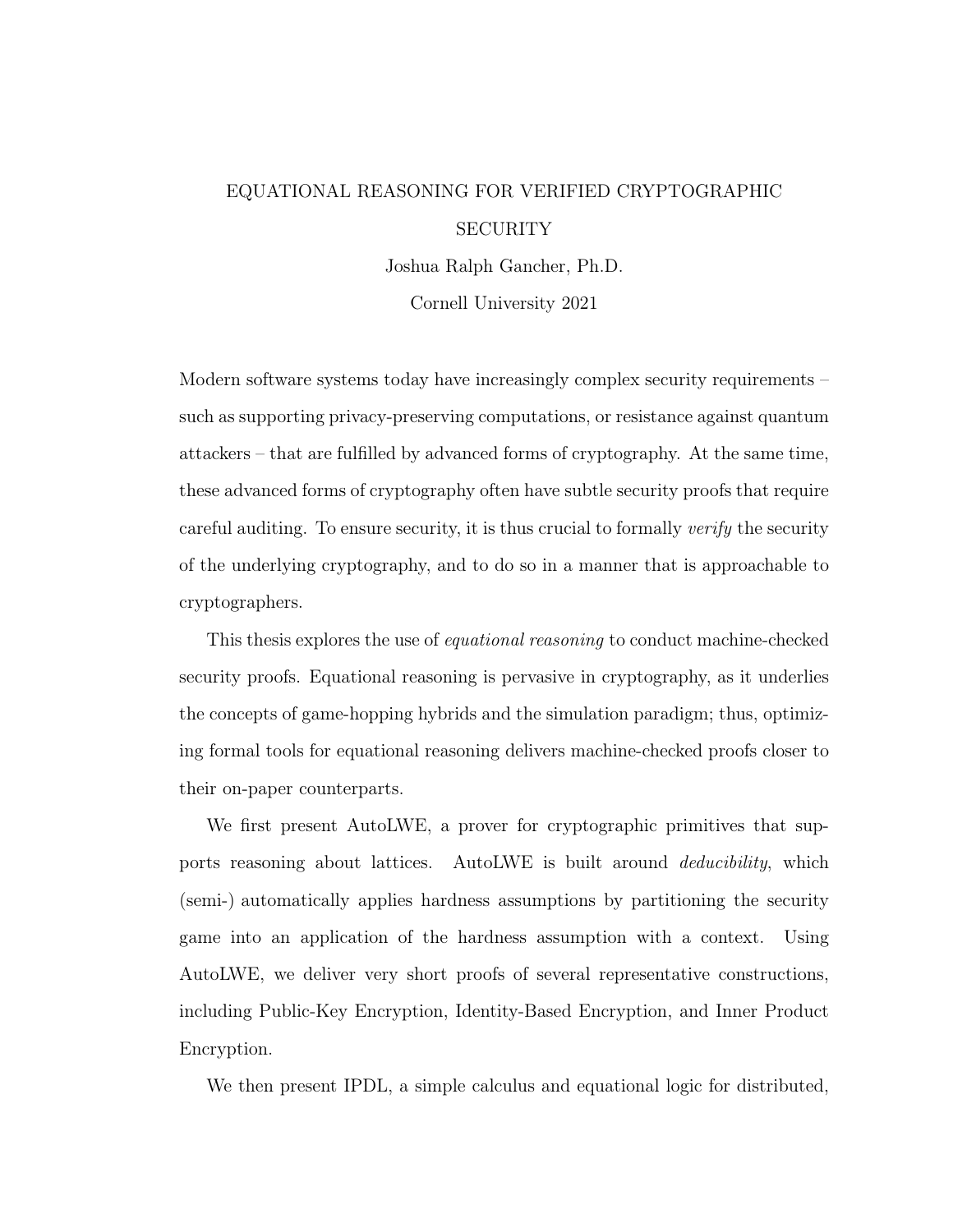interactive cryptographic protocols in the computational model. The purpose of IPDL is to prove simulation results between real and idealized protocols in the style of Universal Composability (UC) [\[Can01\]](#page-141-0). IPDL does so by restricting its attention to straight-line protocols, a particularly simple but expressive subset of protocols. Using IPDL, we deliver short proofs of multiple case studies, including a semi-honest multiparty computation protocol over general circuits [\[GMW87\]](#page-144-0), and an n-party coin toss protocol [\[Blu83\]](#page-140-0).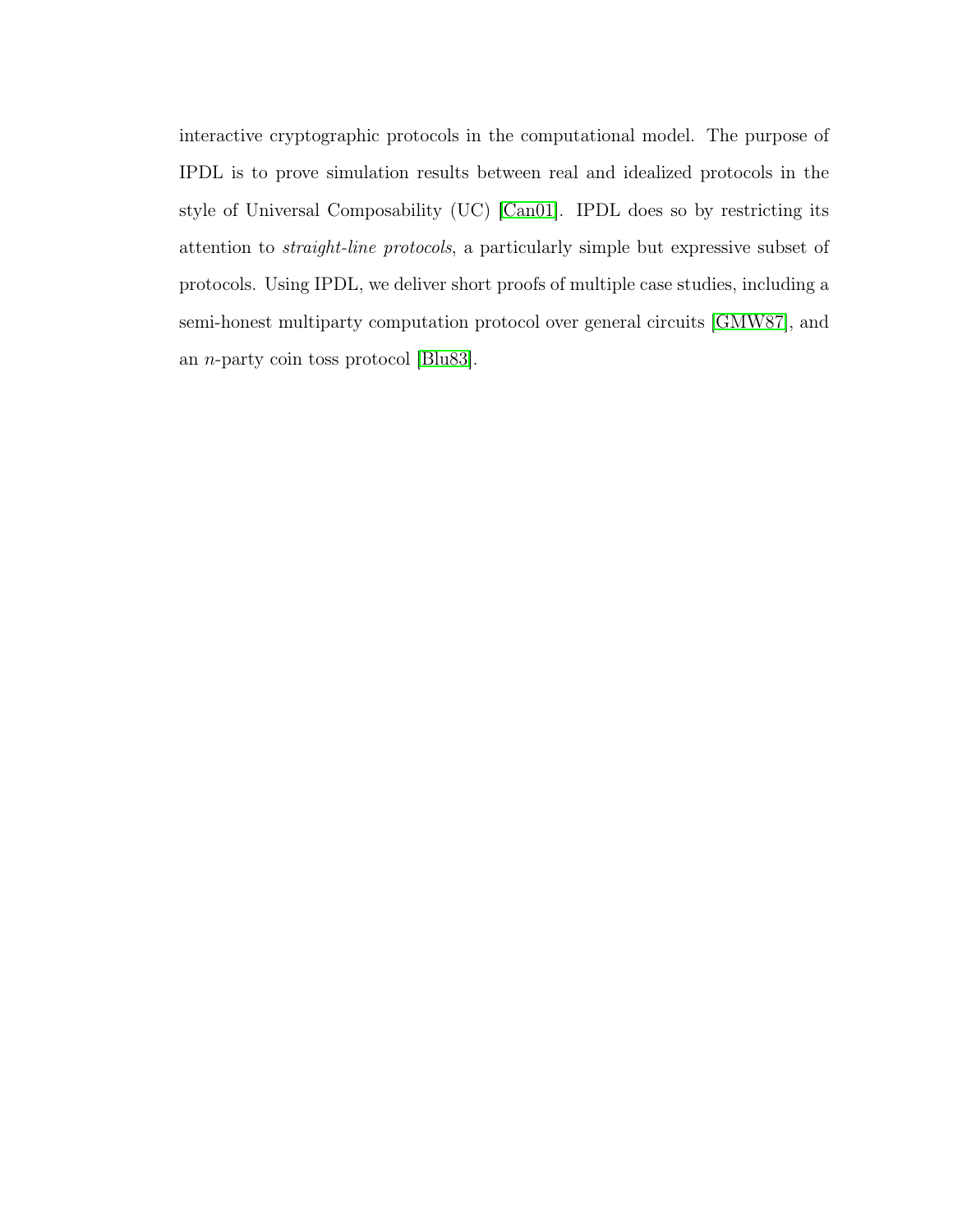# BIOGRAPHICAL SKETCH

<span id="page-4-0"></span>Joshua was raised in Portland, Oregon, wherein he graduated from Reed College in 2016. He finished in Ph.D. at Cornell University in 2021, and subsequently begins a postdoc at Carnegie Mellon University.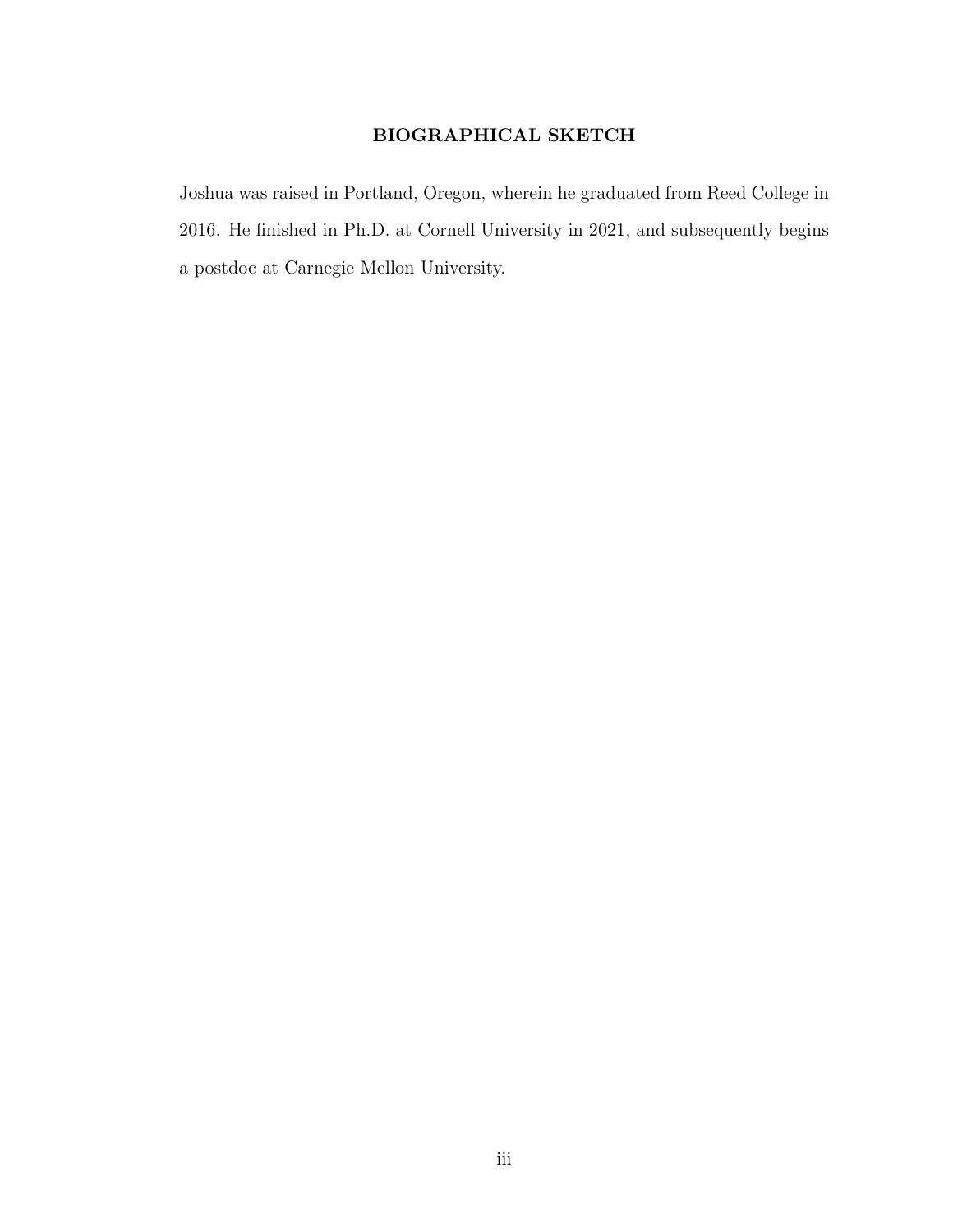### ACKNOWLEDGEMENTS

<span id="page-5-0"></span>I first thank my co-advisors, Elaine Shi and Greg Morrisett, for their unending support, wisdom, and patience throughout my Ph.D. This dissertation is the product of the unique combination of their combined knowledge and perspectives.

I thank my other collaborators throughout my Ph.D.: Coşku Acay, Gilles Barthe, Xiong Fan, Benjamin Grégoire, Charlie Jacomme, Andrew Myers, Rolph Recto, and Kristina Sojakova. Academics is fruitless without collaboration, and I have been fortunate to work with such a bright community of researchers. I also thank my minor advisor, linguist Mats Rooth, for pushing me to think in new and different ways each time we speak.

Finally, I thank Melissa, for always being there for me; Stewart Little Coop, for the much-needed community in wintry Ithaca; and my parents, Steve and Sue, for making this journey possible.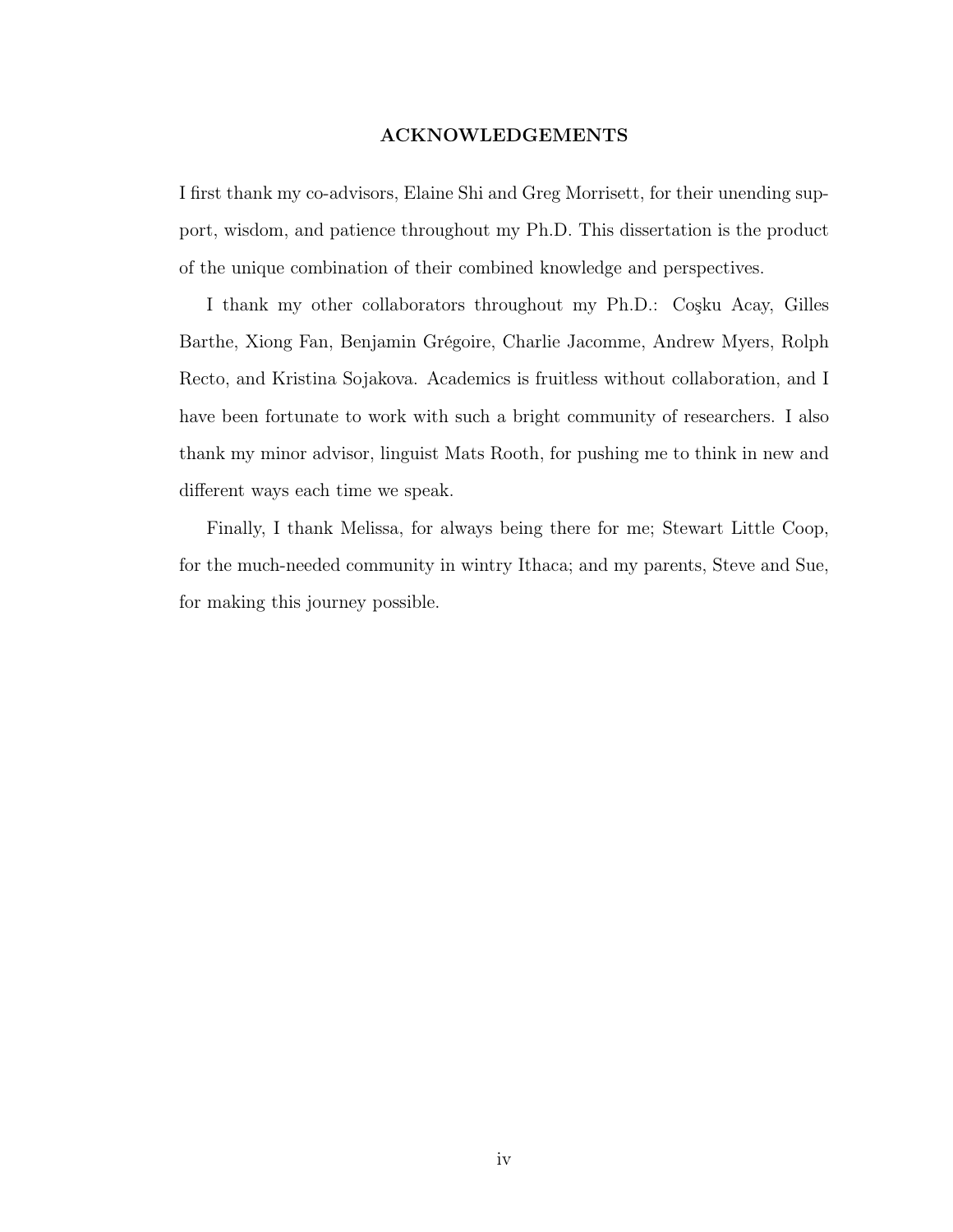<span id="page-6-0"></span>

|              | vii |                                                                                      |  |  |  |
|--------------|-----|--------------------------------------------------------------------------------------|--|--|--|
| 1            | 1.1 | $\overline{2}$<br>Introduction<br>$\overline{4}$                                     |  |  |  |
| $\mathbf{2}$ |     | <b>Symbolic Proofs for Lattice-Based Primitives</b><br>6                             |  |  |  |
|              | 2.1 | 8                                                                                    |  |  |  |
|              | 2.2 | 9                                                                                    |  |  |  |
|              | 2.3 | 17                                                                                   |  |  |  |
|              |     | 2.3.1<br>19                                                                          |  |  |  |
|              |     | 23<br>2.3.2                                                                          |  |  |  |
|              |     | 2.3.3<br>24                                                                          |  |  |  |
|              |     | 24<br>2.3.4                                                                          |  |  |  |
|              |     | 28<br>2.3.5                                                                          |  |  |  |
|              |     | 2.3.6<br>28                                                                          |  |  |  |
|              | 2.4 | 33                                                                                   |  |  |  |
|              |     | 2.4.1<br>34<br>Diffie-Hellman exponentiation                                         |  |  |  |
|              |     | 35<br>2.4.2                                                                          |  |  |  |
|              |     | 37<br>2.4.3                                                                          |  |  |  |
|              | 2.5 | 38                                                                                   |  |  |  |
|              |     | 2.5.1<br>39                                                                          |  |  |  |
|              |     | 2.5.2<br>41                                                                          |  |  |  |
|              |     | 44<br>2.5.3                                                                          |  |  |  |
|              |     | Hierarchical Identity-Based Encryption<br>46<br>2.5.4                                |  |  |  |
|              |     | 47<br>2.5.5                                                                          |  |  |  |
|              | 2.6 | 48                                                                                   |  |  |  |
|              | 2.7 | 51                                                                                   |  |  |  |
|              | 2.8 | 51                                                                                   |  |  |  |
|              |     | 52<br>2.8.1<br>Saturation into the target group $\ldots \ldots \ldots \ldots \ldots$ |  |  |  |
|              |     | 52<br>2.8.2                                                                          |  |  |  |
|              | 2.9 | 56                                                                                   |  |  |  |
| 3            |     | Verifying Distributed Protocols using IPDL<br>62                                     |  |  |  |
|              | 3.1 | 67                                                                                   |  |  |  |
|              | 3.2 | IPDL by Example: Multi-use Secure Network<br>68                                      |  |  |  |
|              |     | Terminology and Background<br>3.2.1<br>69                                            |  |  |  |
|              |     | 3.2.2<br>70                                                                          |  |  |  |
|              |     | Multi-Use Secure Communication in IPDL $\ldots \ldots \ldots$<br>3.2.3<br>71         |  |  |  |

# TABLE OF CONTENTS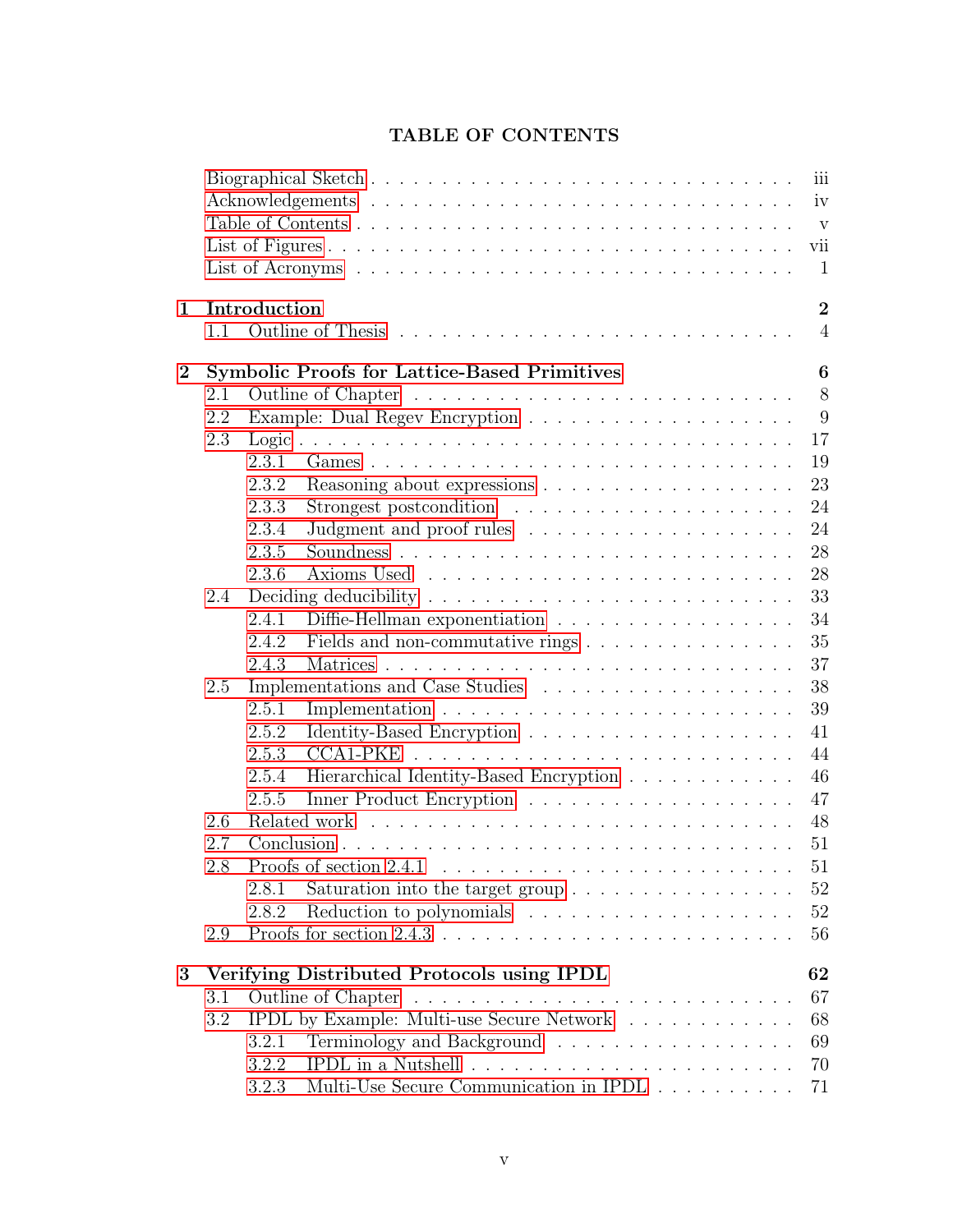|                |      | 3.2.4              | 76<br>Simulator and Proof $\dots \dots \dots \dots \dots \dots \dots \dots$ |
|----------------|------|--------------------|-----------------------------------------------------------------------------|
|                | 3.3  |                    | 81                                                                          |
|                |      | 3.3.1              | 81                                                                          |
|                |      | 3.3.2              | 83                                                                          |
|                |      | 3.3.3              | 86                                                                          |
|                |      | 3.3.4              | 88                                                                          |
|                | 3.4  |                    | Parameterized Programs and Computational Soundness<br>90                    |
|                |      | 3.4.1              | Soundness for PPT Adversaries<br>90                                         |
|                |      | 3.4.2              | Derived IPDL Constructs and Equations<br>91                                 |
|                | 3.5  |                    | 93                                                                          |
|                | 3.6  |                    | 96                                                                          |
|                |      | 3.6.1              | 97                                                                          |
|                |      | 362                |                                                                             |
|                | 3.7  |                    |                                                                             |
|                | 3.8  |                    |                                                                             |
|                | 3.9  |                    |                                                                             |
|                |      | 3.9.1              |                                                                             |
|                | 3.10 |                    |                                                                             |
|                |      |                    | 3.10.1 OT from Trapdoor Permutations 114                                    |
|                |      |                    |                                                                             |
|                |      |                    |                                                                             |
|                |      |                    |                                                                             |
| $\overline{4}$ |      | <b>Future Work</b> | 127                                                                         |

[Bibliography](#page-137-0) 129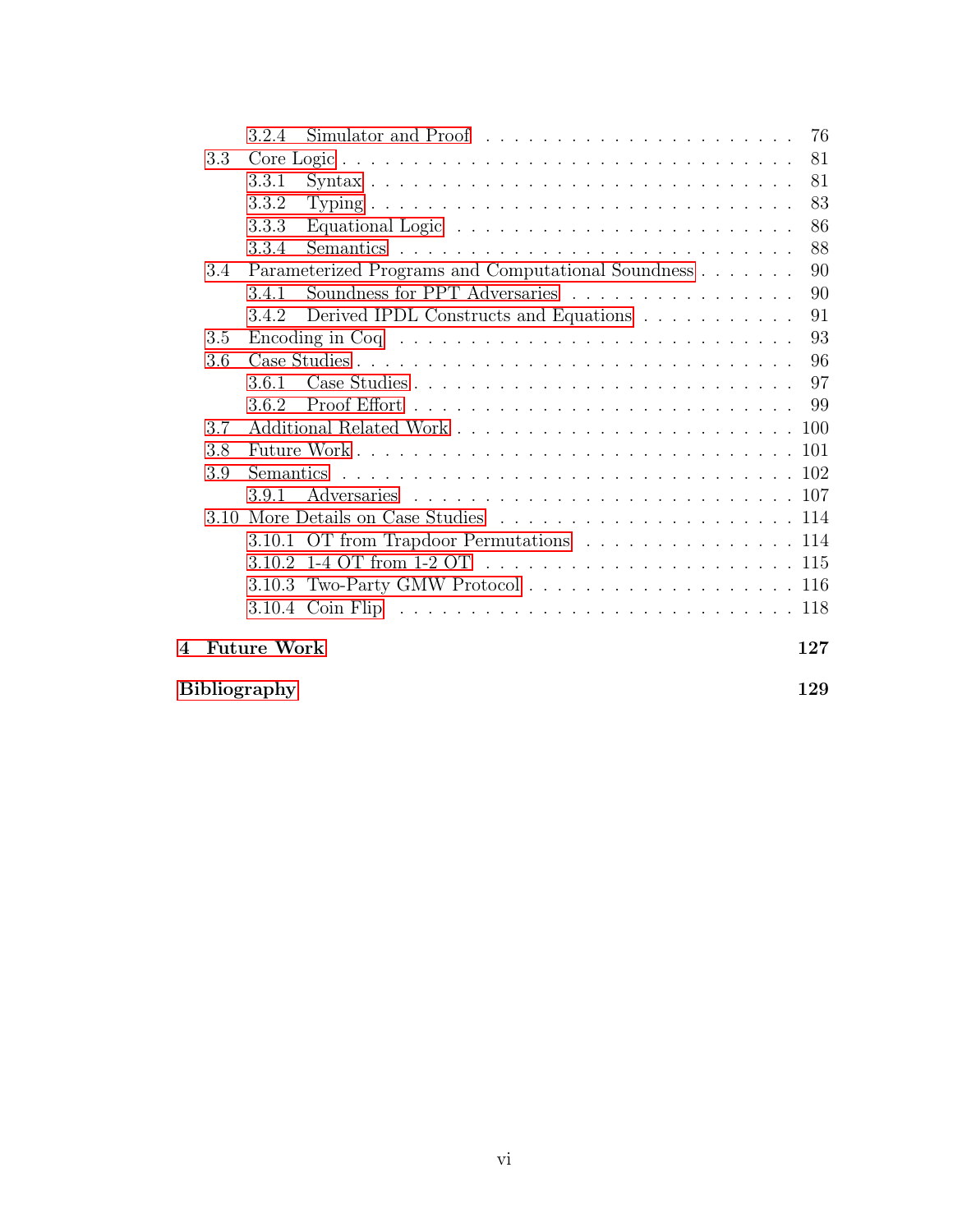# LIST OF FIGURES

<span id="page-8-0"></span>

| 2.1  | IND-CPA security of dual-Regev PKE.                                                                                               | 13 |
|------|-----------------------------------------------------------------------------------------------------------------------------------|----|
| 2.2  | Dual-Regev PKE: Game 2                                                                                                            | 14 |
| 2.3  |                                                                                                                                   | 15 |
| 2.4  | Dual-Regev PKE: Game 4                                                                                                            | 15 |
| 2.5  | AutoLWE proof for Dual Regev Encryption.                                                                                          | 18 |
| 2.6  | Syntax of expressions (selected) $\ldots \ldots \ldots \ldots \ldots \ldots$                                                      | 19 |
| 2.7  | Syntax of games $\ldots \ldots \ldots \ldots \ldots \ldots \ldots \ldots \ldots \ldots$                                           | 20 |
| 2.8  |                                                                                                                                   | 25 |
| 2.9  | The LWE assumption, encoded in AutoLWE.                                                                                           | 29 |
| 2.10 | The LHL assumption combined with TrapGen, encoded in AutoLWE.                                                                     | 32 |
| 2.11 | Example axiom capturing computational closeness of distributions.                                                                 | 33 |
| 2.12 | Overview of case studies. All proofs took less than three seconds                                                                 |    |
|      | to complete.                                                                                                                      | 39 |
| 2.13 |                                                                                                                                   | 56 |
| 3.1  | Definitions of authenticated and secure networks in IPDL. Both                                                                    |    |
|      |                                                                                                                                   |    |
|      | networks are parameterized by the number of queries in question,                                                                  |    |
|      |                                                                                                                                   | 73 |
| 3.2  | q, and the length of messages, $m. \ldots \ldots \ldots \ldots \ldots \ldots$<br>Authenticated-to-secure network protocol in IPDL | 75 |
| 3.3  | Simulator for the authenticated-to-secure network example in IPDL.                                                                | 76 |
| 3.4  | Outline of proof for authenticated-to-secure network example                                                                      | 76 |
| 3.5  |                                                                                                                                   | 81 |
| 3.6  | Typing for Reactions. $\ldots \ldots \ldots \ldots \ldots \ldots \ldots \ldots$                                                   | 83 |
| 3.7  | The IPDL proof system for protocol equivalence. $\dots \dots \dots$                                                               | 84 |
| 3.8  |                                                                                                                                   | 85 |
| 3.9  | Case studies considered and lines of code. $\ldots \ldots \ldots \ldots \ldots \ldots$                                            |    |
| 3.10 | Equivalence of Reactions in IPDL. $\ldots \ldots \ldots \ldots \ldots \ldots \ldots \ldots 109$                                   |    |
| 3.11 | Derived rules for parameterized IPDL protocols. 124                                                                               |    |
| 3.12 |                                                                                                                                   |    |
| 3.13 | Specification of ideal protocol for <i>n</i> -party coin flip in IPDL. $\ldots$ . 125                                             |    |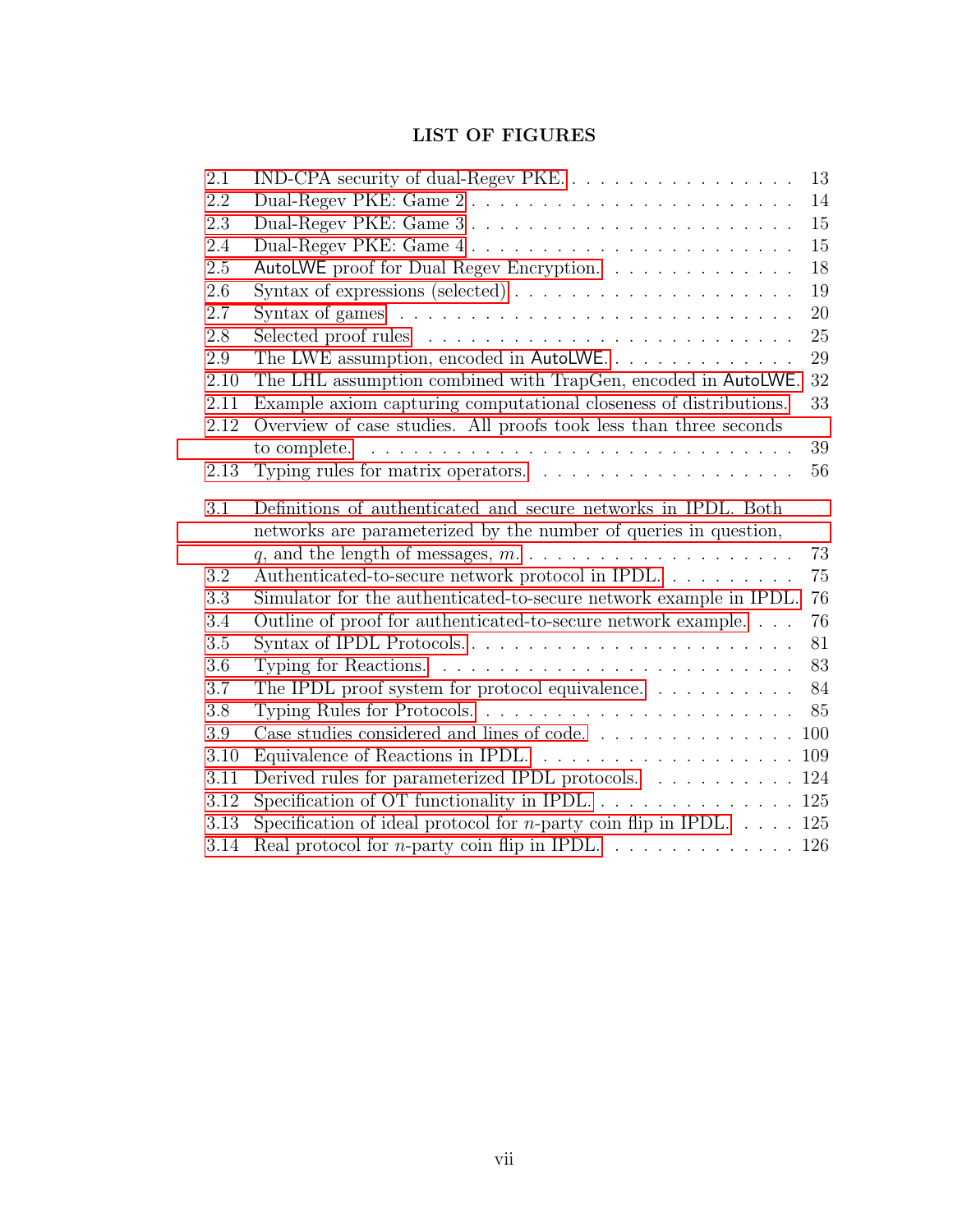### LIST OF ACRONYMS

- CCA Chosen-Ciphertext Attack [44](#page-52-0)
- CPA Chosen-Plaintext Attack [11](#page-17-1)
- GMW Goldreich-Micali-Widgerson MPC Protocol [97](#page-105-1)
- (H)IBE (Hierarchical) Identity-Based Encryption [41](#page-49-0)
- IPE Inner-Product Encryption [47](#page-55-0)
- LHL Leftover Hash Lemma [12](#page-20-0)
- LWE Learning With Errors [11](#page-19-0)
- MPC Multi-Party Computation [97](#page-105-1)
- OT Oblivious Transfer [97](#page-105-2)
- PKE Public-Key Encryption [9](#page-17-0)
- SAGBI Subalgebra Analog to Gröbner Basis for Ideals [33](#page-41-0)
- UC Universal Composability [70](#page-78-0)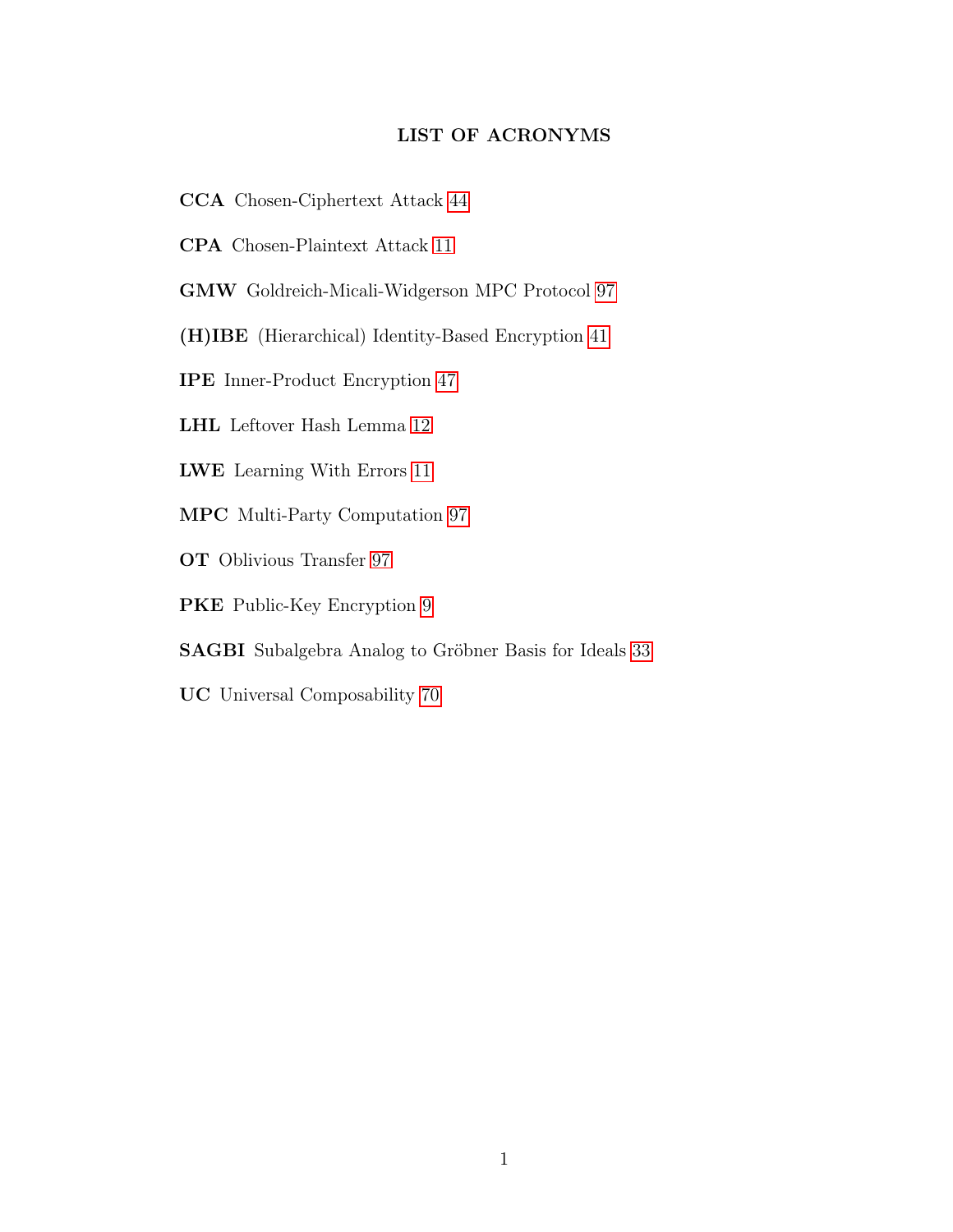# CHAPTER 1 INTRODUCTION

<span id="page-10-0"></span>Some of the most promising innovations in computing come from modern cryptography. Far from theoretical curiosity, there now exist real-world implementations of zero-knowledge proofs (ZKP) [\[GO94\]](#page-144-1) for outsourced verifiable computation, multi-party computation (MPC) [\[EKR17\]](#page-143-0) for privacy-preserving distributed computations, and lattice-based cryptosystems [\[Pei15\]](#page-147-0) for quantum-resistance and homomorphic computations.

Cryptographic protocols are only useful when we can place trust in their security. This is made possible through the provable security paradigm: to show that a protocol is secure, the cryptographer proves on paper that subverting the protocol's security is at least as difficult as breaking a hardness assumption (e.g., computing a discrete logarithm). Since there are only a handful of hardness assumptions, it is possible for the academic community to systematically rule out all proposed attacks on them.

Unfortunately, the increasing complexity of cryptographic protocols makes peer-review an imperfect process. Cryptographic proofs often consist of multiple long, involved intermediate reductions which are frequently stated without proof, since proving them would involve an unreasonable amount of hard-to-read tedium. Indeed, the tradition of informal proofs in cryptography led to the famous declaration of a "crisis of rigor" by Bellare and Rogaway in 2008 [\[BR04\]](#page-140-1), since informal proofs are "essentially unverifiable".

Incorrect proofs can and do evade human peer-review. A notable example is found in ZCash [\[zcaa\]](#page-149-0), a blockchain for privacy-preserving cryptocurrency. Each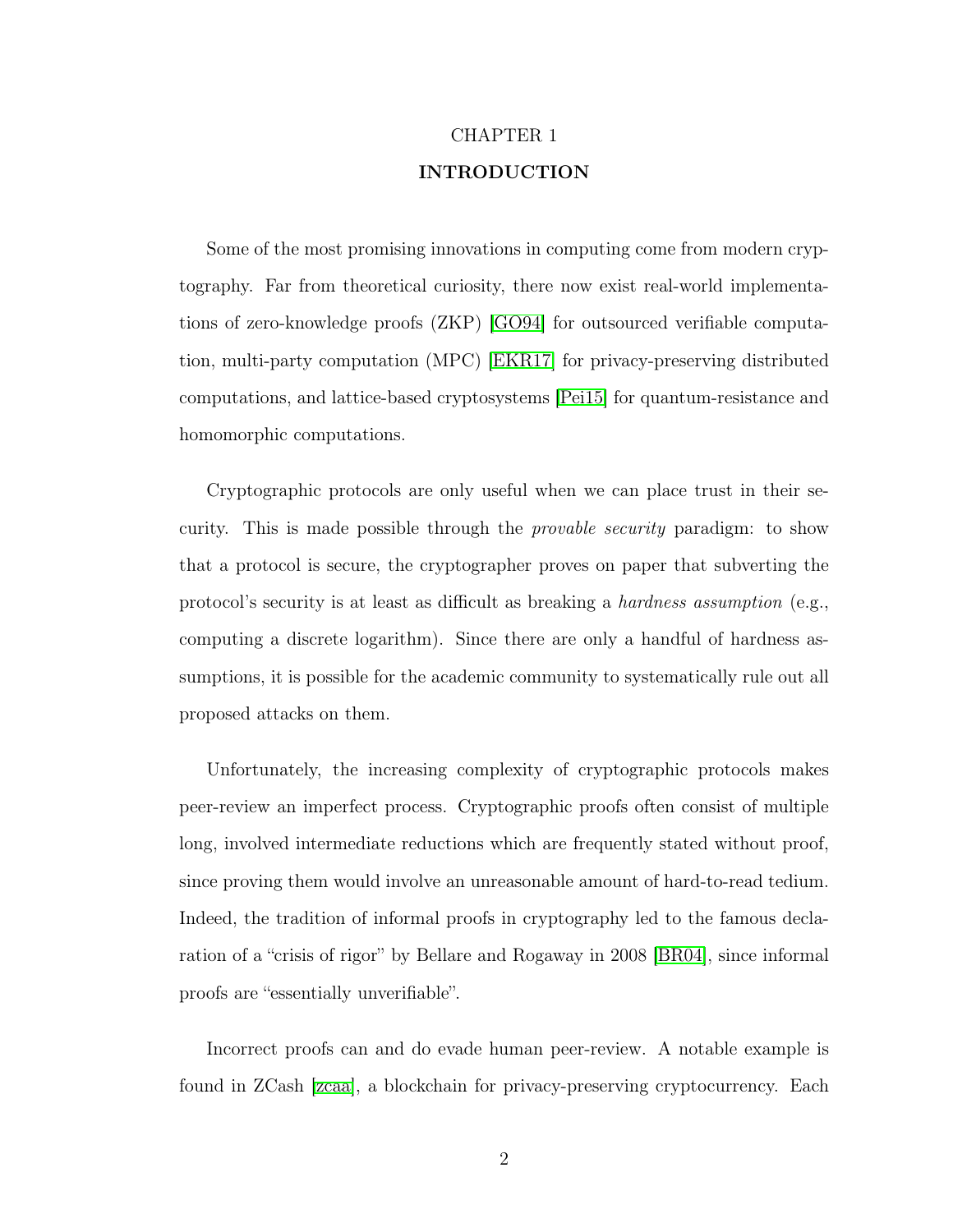transaction in ZCash is supported by a zero-knowledge proof of well-formedness, based on a protocol which passed peer-review [\[BSCTV13\]](#page-141-1). Two years after its launch, an employee for ZCash found an error in the underlying protocol [\[zcab\]](#page-149-1), allowing an attacker to counterfeit coins at will. Had a hacker discovered the attack, the protocol – along with the \$1.3 billion dollars in the blockchain – would have been rendered valueless.

The solution is to move towards *verified security*, wherein on-paper proofs are replaced by fully formal artifacts which are checked by a mechanized theorem prover such as EasyCrypt [\[BGHZ11,](#page-139-0) [BDG](#page-139-1)<sup>+</sup>13] or Coq. Verified proofs of security offer a number of advantages, including: raised trust in the proof's correctness; possibilities for automating technical tedium; executable prototypes that can be debugged and tested; and possibilities for formal security proofs for low-level machine code. Achieving verified security has been the subject of a long line of research [\[BBB](#page-138-0)<sup>+</sup>21], but is far from a settled matter.

Unfortunately, the strength of verified security is also its barrier to entry. Machine-checked proofs often require a great amount of detail and low-level reasoning which has no counterpart in an ordinary paper in cryptography. Because of this, cryptographers who wish to verify their security proofs must gain significant, additional training in formal methods in order to use the formal tools efficiently. While the community of cryptographers proficient in formal methods is growing, the academic community is still far away from machine-checked proofs being ubiquitous.

To decrease this barrier to entry, we must raise the level of abstraction for machine-checked proofs. The closer machine-checked proofs are to their on-paper counterparts, the more adoption of verified security we will see from the community.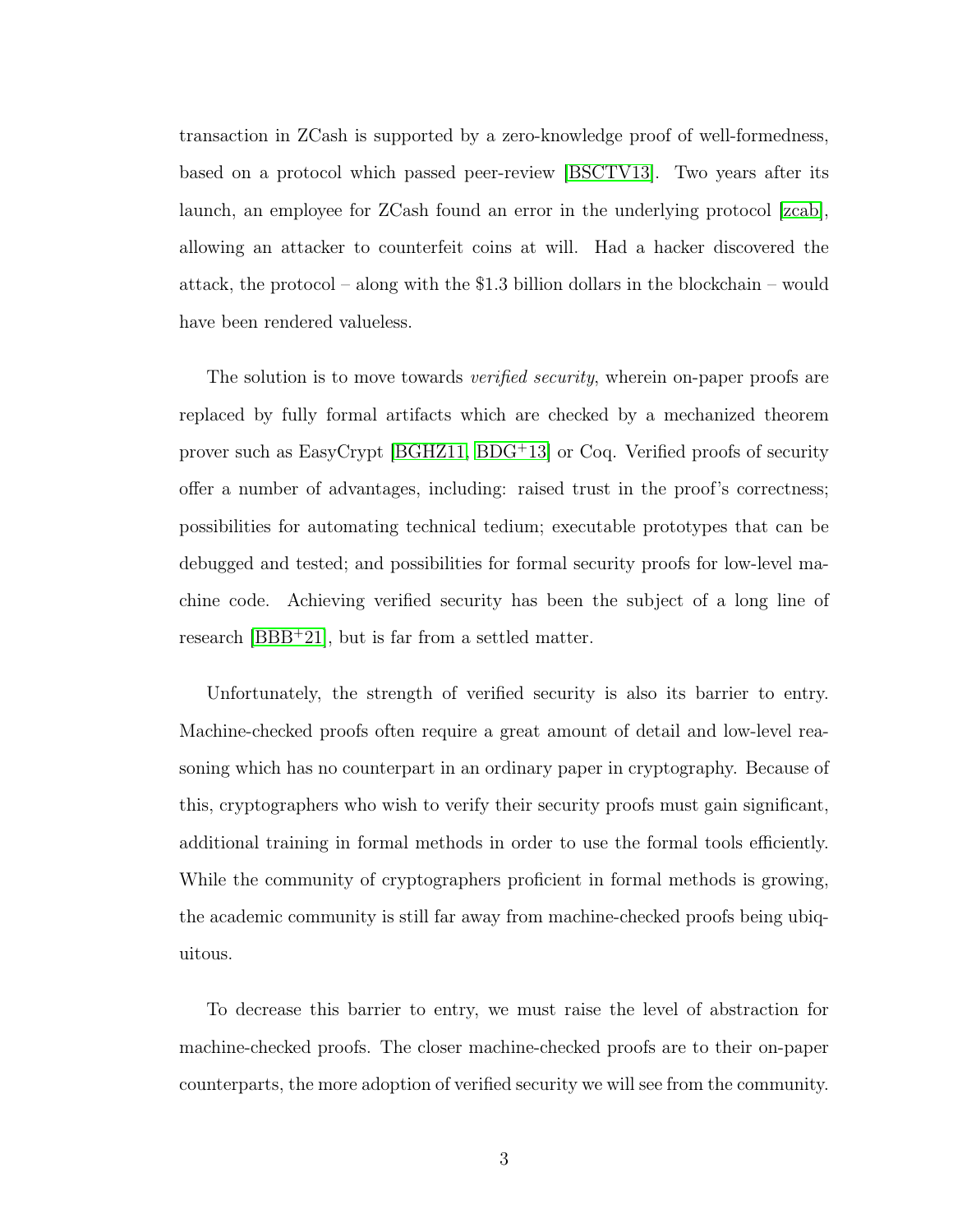In an ideal world, cryptographers would vew formal methods not as a hindrance towards easy proofs, but instead as a useful cognitive aid for guiding their proofs and modularizing their thought processes.

The goal of this thesis is to explore *equational reasoning* as a technique for bringing verified security closer to on-paper arguments. Equational reasoning is ubiquitous in cryptography: computational indistinguishibility is an observational equivalence between probability distributions; cryptographic reductions can be seen as equivalences between security games; and cryptographic protocols are proven secure by proving them equivalent to an idealization. Since equational reasoning is implicitly found in most cryptographic proofs, formal tools that optimize for equational reasoning are likely to be more approachable for cryptographic proofs.

### <span id="page-12-0"></span>1.1 Outline of Thesis

In this thesis, we construct new tools for using equational reasoning to mechanically prove cryptography secure. We focus on two domains: non-interactive latticebased cryptosystems; and interactive protocols in the style of Universal Composability [\[Can01\]](#page-141-0).

Symbolic Proofs for Lattice-based Cryptography Lattice-based cryptography [\[Pei15\]](#page-147-0) is a relatively new paradigm for public-key cryptosystems based on problems involving noisy samples of integer lattices. Lattice-based hardness assumptions such as LWE [\[Pei15\]](#page-147-0) are widely believed to be resistant to quantum attacks, unlike number-theoretic schemes based on RSA or Diffie-Hellman which are subverted by Shor's algorithm [\[Sho94\]](#page-148-0).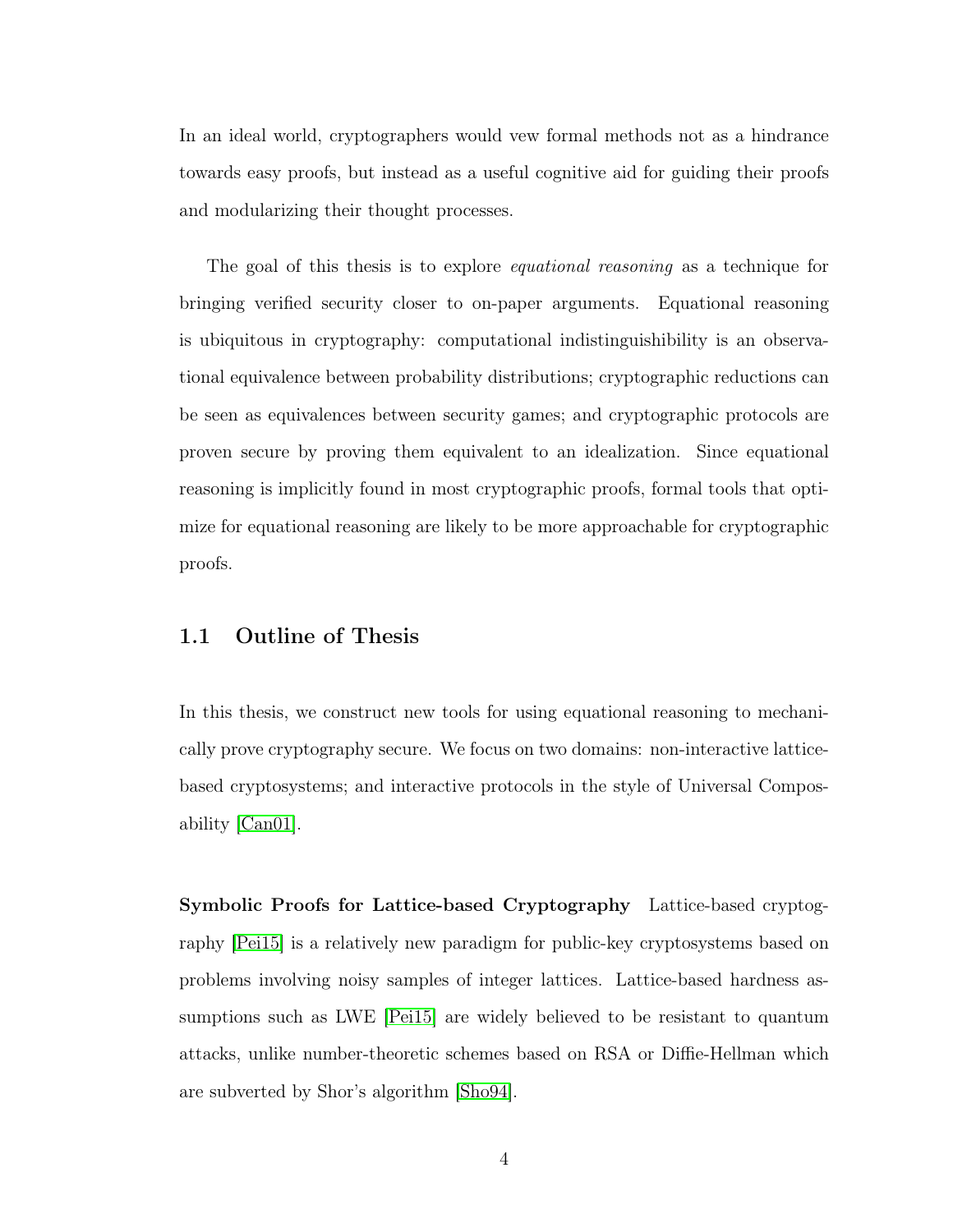In Chapter 2, we present AutoLWE, a prover for cryptographic primitives which can reason about lattices. The key technical novelty of this work is to extend deducibility, an algebraic technique to capture adversary knowledge, to the noncommutative setting of matrices. Deducibility allows the verifier to automatically (or semi-automatically) partition a security game into a hardness assumption and a reduction, relieving the cryptographer of most low-level reasoning steps about intermediate hybrids. Using the tool, we deliver very short proofs of several representative constructions, including CPA-PKE (Gentry et al., STOC 2008), (Hierarchical) Identity-Based Encryption (Agrawal et al. Eurocrypt 2010), Inner Product Encryption (Agrawal et al. Asiacrypt 2011), and CCA-PKE (Micciancio et al., Eurocrypt 2012).

A Simple Framework for Formally Verifying Cryptographic Protocols Most provers for cryptography, such as AutoLWE or EasyCrypt [\[BGHZ11,](#page-139-0) [BDG](#page-139-1)<sup>+</sup>13], primarily support reasoning about security in the imperative, gamebased paradigm. While highly successful for analyzing noninteractive primitives, they are less applicable for simulation-based proofs of general interactive protocols – and particularly, protocols involving more than two parties.

In Chapter 3, we present IPDL, a simple calculus and equational logic for reasoning about interactive cryptographic protocols. The main insight of IPDL is to focus our attention on straight-line protocols, which are protocols featuring control flow only on data, but not communication. By restricting our attention to straight-line protocols, we achieve a novel, equational proof system for reasoning about distributed cryptography. We demonstrate IPDL on a number of case studies, including the semi-honest GMW protocol over general circuits [\[GMW87\]](#page-144-0), and an n-party coin toss protocol [\[Blu83\]](#page-140-0).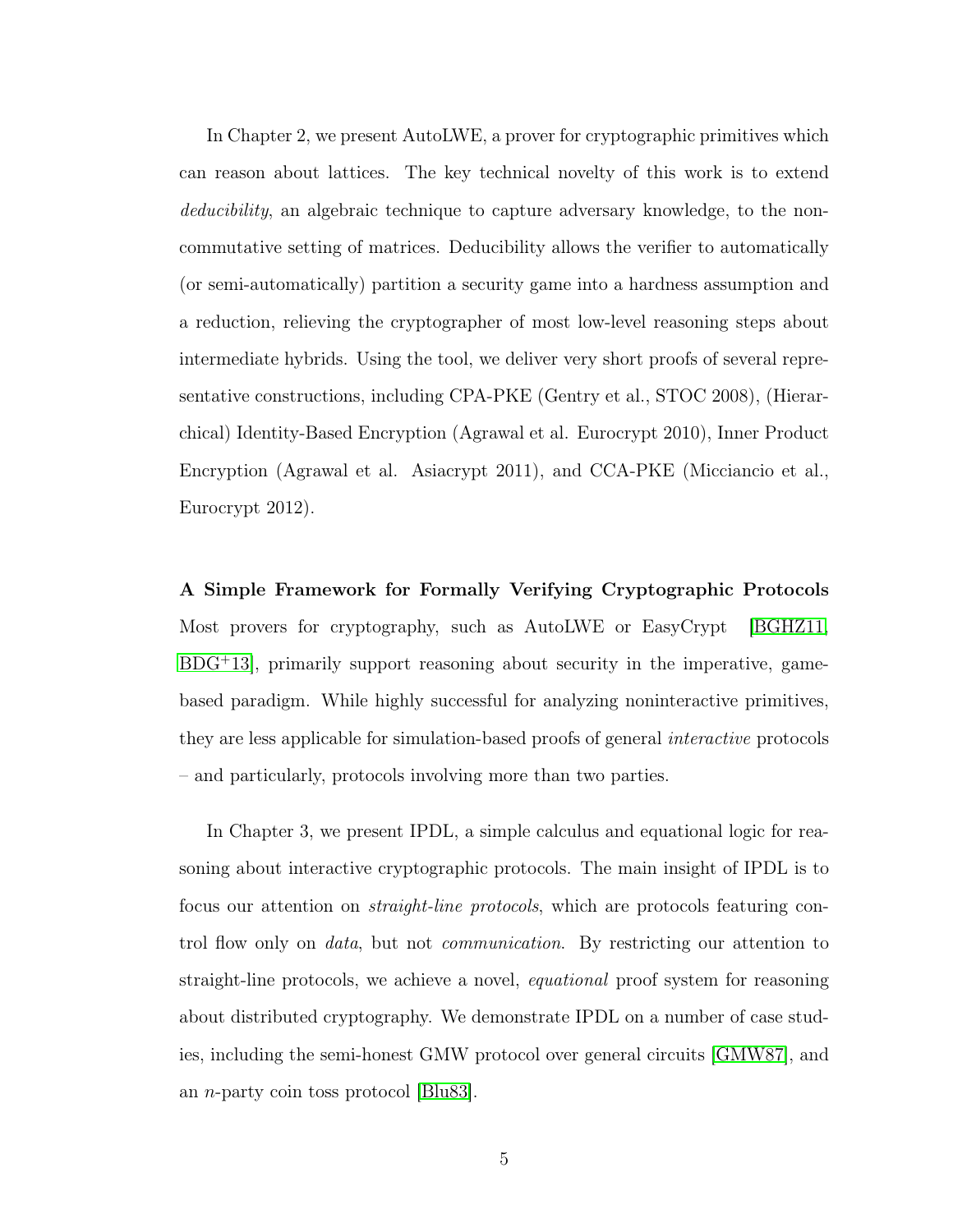#### CHAPTER 2

#### <span id="page-14-0"></span>SYMBOLIC PROOFS FOR LATTICE-BASED PRIMITIVES

One of the major goals in computer-aided cryptography [\[BBB](#page-138-0)<sup>+</sup>21] is to use verification techniques to certify proofs of security for cryptographic protocols. Proof certificates for verified cryptosystems can be independently and automatically checked for correctness, dramatically raising trust in the cryptosystem's security.

A popular framework for verification of cryptographic protocols historically has been the Dolev-Yao model [\[DY83b\]](#page-143-1), which idealizes the capabilities of the adversary through an algebraic abstraction of the protocol. By abstracting away from the probabilistic nature of cryptographic constructions, the Dolev-Yao model has served as a suitable and practical foundation for highly or fully automated tools [\[ABB](#page-137-1)<sup>+</sup>05, [Bla01,](#page-140-2) [SMCB12\]](#page-148-1). These tools have subsequently been used for analyzing numerous cryptographic protocols, including recently TLS 1.3. [\[CHH](#page-142-0)<sup>+</sup>17, [KBB17\]](#page-144-2).

Unfortunately, due to the algebraic abstraction, the Dolev-Yao model is focused on cryptographic protocols and cannot be used for reasoning about cryptographic primitives. Instead, tools such as CertiCrypt [\[BGB09\]](#page-139-2), CryptHOL [\[Loc16\]](#page-145-0) CryptoVerif [\[Bla06a\]](#page-140-3), EasyCrypt [\[BGHZ11,](#page-139-0) [BDG](#page-139-1)<sup>+</sup>13], and FCF [\[PM15a\]](#page-147-1) develop probabilistic program logics to operate directly in the computational model. However, these tools require significant user interaction and expertise – doubly so when when used for reasoning about cryptographic primitives.

We follow an alternative approach, and *combine* logics for computational cryptography proofs with symbolic tools from the Dolev-Yao model. Prior work has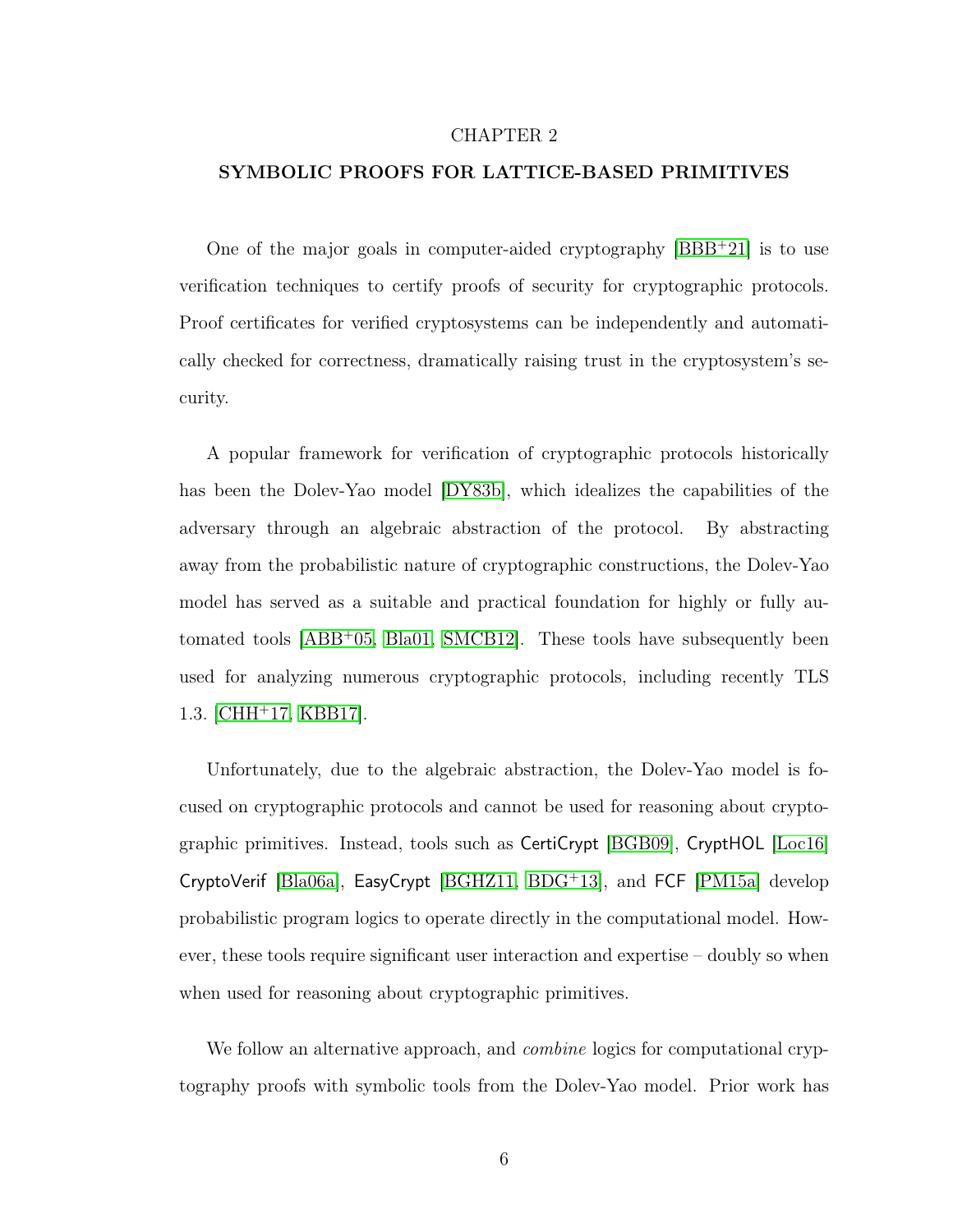demonstrated that this approach works well for padding-based (combining one-way trapdoor permutations and random oracles) [\[BCG](#page-138-1)<sup>+</sup>13] and pairing-based cryptography [\[BGS15\]](#page-140-4). We combine the two techniques by designing a computational logic for game-playing security proofs which makes use of side conditions that are validated by symbolic tools. In particular, a key idea of this approach is to use  $deducibility$  – derivability of information from public data – to control applications of cryptographic hardness assumptions and for performing optimistic sampling, a particularly common and useful transformation in game-playing proofs.

Our approach, however, is limited to domain areas in which deducibility has efficient decision procedures. The problem of deciding deducibility has been studied extensively in the context of symbolic verification in the Dolev-Yao model, where deducibility formalizes the adversary knowledge [\[Low96,](#page-145-1) [MS01,](#page-146-0) [Pau00,](#page-147-2) [KMM94,](#page-145-2) [Sch96,](#page-148-2) [RKTC03,](#page-148-3) [CLS03,](#page-142-1) [RT03\]](#page-148-4). This line of work has culminated in the design and implementations of decision procedures for classes of theories that either have some kind of normal form or satisfy a finite variant property. However, existing decidability results are primarily targeted towards algebraic theories that arise in the study of cryptographic protocols. In contrast, deducibility problems for cryptographic constructions require to reason about mathematical theories that may not have a natural notion of normal form or satisfy the finite variant property.

Thus, a main challenge for computational logics based on deducibility problems is to provide precise and automated methods for checking the latter. Prior work, such as AutoG&P, employ heuristics in order to check deducibility. While this approach may work reasonably well in practice, it is unsatisfactory: the heuristics may be incomplete or behave unpredictably for larger scale proofs. Instead, we use existing methods from computational mathematics to derive principled (semi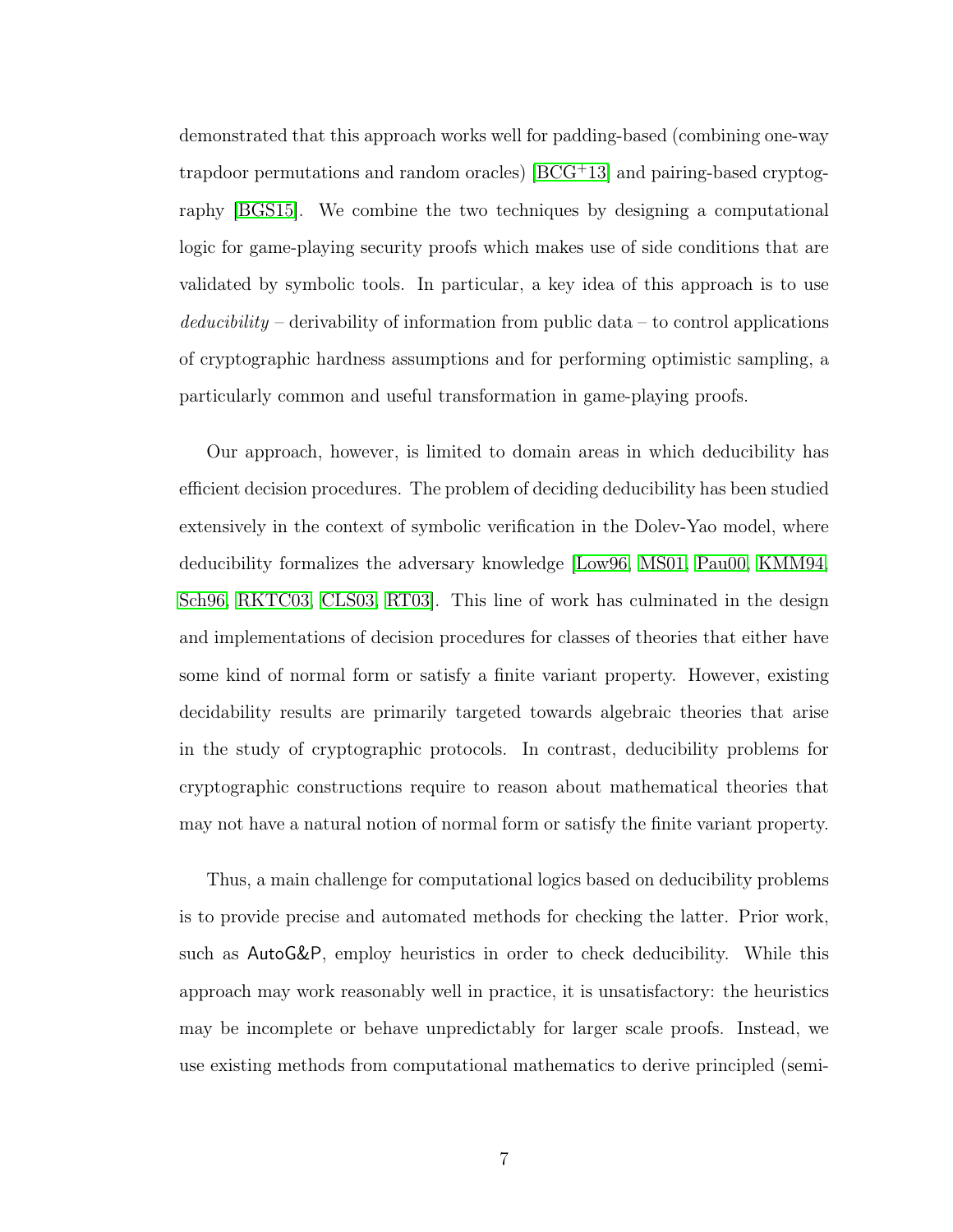)decision procedures for deducibility. By doing so, we obtain more complete and predictable algorithms. The idea using methods from computational mathematics to reason about deducibility is natural. However, we are not aware of prior work that exploits this connection in relation with the use of deducibility in a computational logic.

# <span id="page-16-0"></span>2.1 Outline of Chapter

This work develops symbolic methods for proving security of lattice-based cryptographic constructions. These constructions constitute a prime target for formal verification, due to their potential applications in post-quantum cryptography and their importance in the ongoing NIST effort to standardize post-quantum constructions; see e.g. [\[Pei16\]](#page-147-3) for a recent survey of the field. We implement our logic in a tool called AutoLWE (<https://github.com/autolwe/autolwe>), and use the tool for proving (indistinguishability-based) security for several cryptographic constructions based on the Learning with Errors (LWE) assumption [\[Reg05a\]](#page-148-5).

We first demonstrate our logic in Section [2.2,](#page-17-0) by showing how an example lattice-based cryptosystem is encoded and proven secure. We then detail our logic in Section [2.3.](#page-25-0) The logic follows the idea of combining computational proof rules with symbolic side-conditions, as in [\[BCG](#page-138-1)<sup>+</sup>13, [BGS15\]](#page-140-4). One important feature of our logic is that the proof rule for assumptions supports information-theoretic and computational assumptions that are stated using adversaries with oracle accesses. This extension is critical to capture (advanced cases of) the Leftover Hash Lemma [\[ILL89\]](#page-144-3).

In Section [2.4,](#page-41-0) we show how we (partially) automate our logic with new algorithms for deducibility. Specifically, we present algorithms for deducibility in the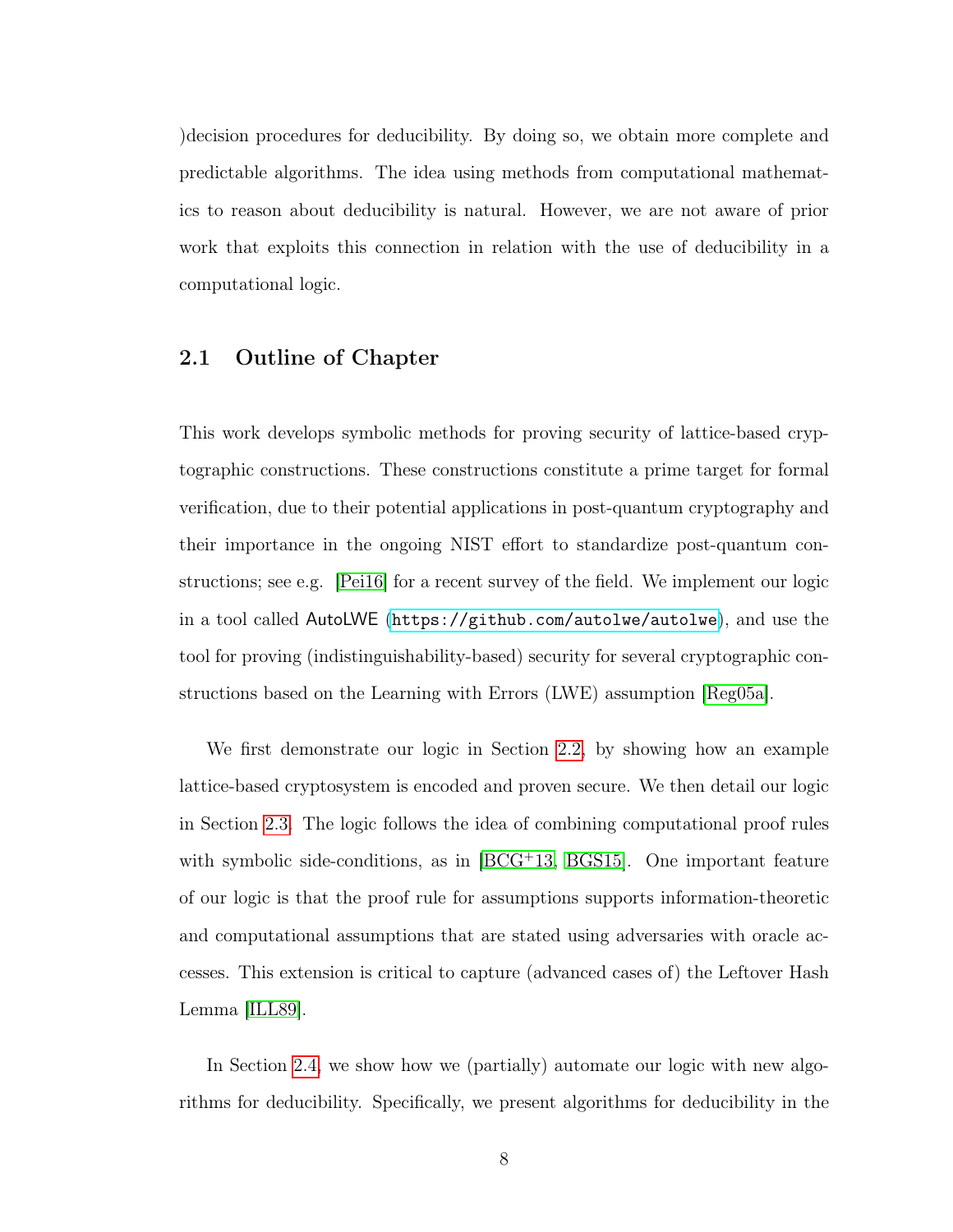theory of Diffie-Hellman exponentiation – in its standard, bilinear, and multilinear versions – and in the theory of fields, non-commutative rings, and matrices. The central idea behind our algorithms for Diffie-Hellman exponentiation is to transform our deducibility problem into a standard problem from commutative algebra, which can be resolved using Gröbner bases. Our algorithms for non-commutative rings and matrices behave similarly, but are resolved through semi-decision procedures based on non-commutative variants of Gröbner bases known as Subalgebra Analog of Gröbner Basis on Ideals (SAGBI) [\[Nor98\]](#page-147-4). Additional details and proofs are given in Section [2.8](#page-59-1) and Section [2.9.](#page-64-0)

In Section [2.5,](#page-46-0) we show how our logic behaves in practice on a number of case studies: in addition to our example from Section [2.2,](#page-17-0) we evaluate our tool on encryption schemes for chosen-ciphertext security, identity-based security, and an inner-product revealing scheme. We discuss related work in Section [2.6.](#page-56-0)

# <span id="page-17-0"></span>2.2 Example: Dual Regev Encryption

In this section, we describe an example public-key encryption scheme and show how it will be encoded in our formal system. We provide some mathematical background in Section [2.5.2.](#page-49-0) Recall that public-key encryption (PKE) is given by three probabilistic algorithms (Setup, Enc, Dec) for generating keys, encryption, and decryption, such that with overwhelming probability, decryption is the inverse of encryption for valid key pairs.

<span id="page-17-1"></span>We consider the Dual Regev Encryption scheme [\[GPV08\]](#page-144-4), an optimization of Regev's original encryption [\[Reg05b\]](#page-148-6). We focus on a simple version that encrypts single bits; however, standard techniques can be used to encrypt longer messages.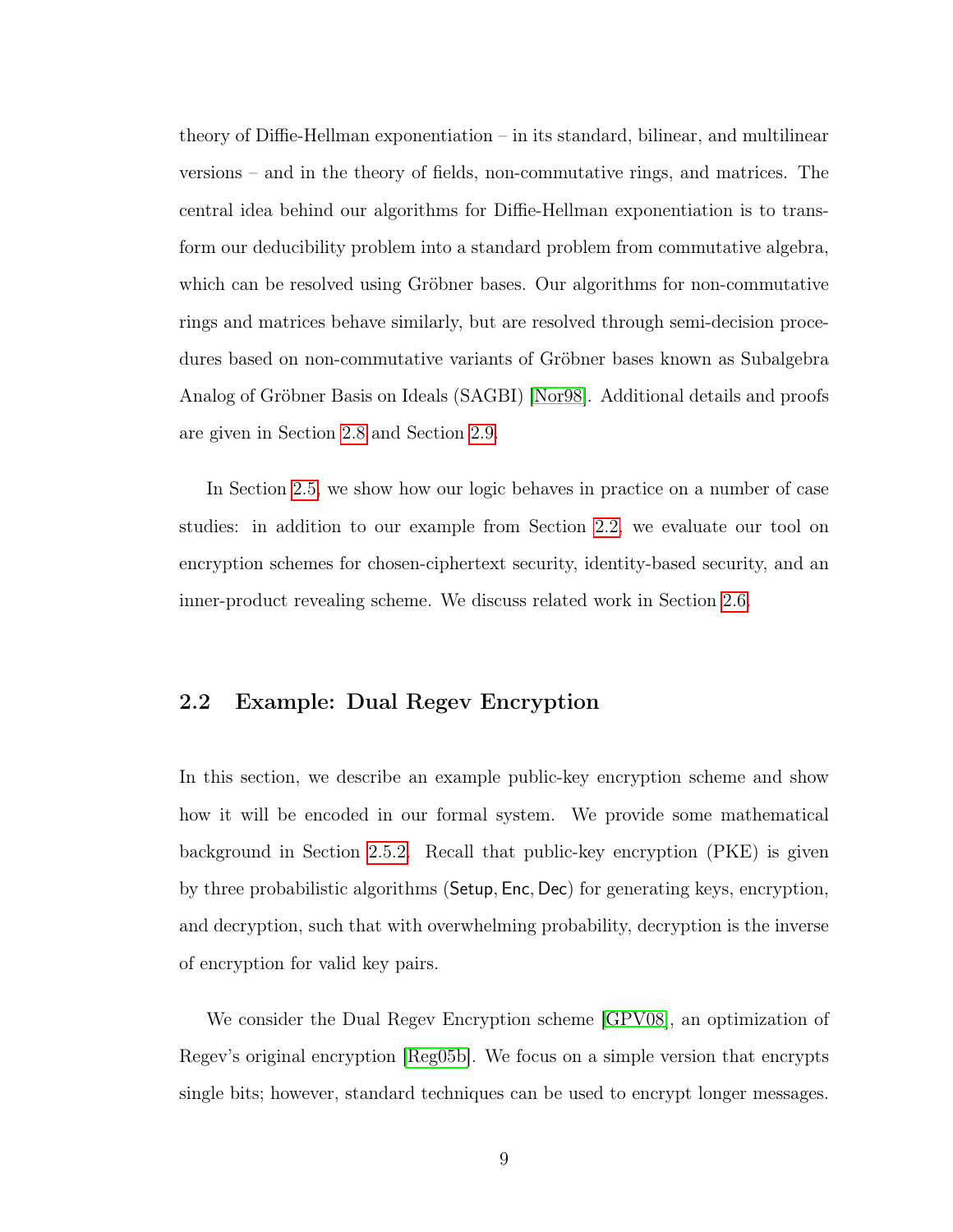**Definition 1** (Dual Regev Encryption). Below, let  $\lambda = n$  be the security parameter,  $m = O(n \log q)$ ,  $q = O(m)$  and  $\chi$  (or  $\chi^n$ ) be discrete Gaussian distribution over  $\mathbb{Z}$  (or  $\mathbb{Z}^n$ ).

- The key generation algorithm,  $KeyGen(1^{\lambda})$ , chooses a uniformly sampled random matrix  $\mathbf{A} \in \mathbb{Z}_q^{n \times m}$  and a vector  $\mathbf{r} \in \{-1,1\}^m$  sampled uniformly, interpreted as a vector in  $\mathbb{Z}_q^m$ . The public key is  $pk = (\mathbf{A}, \mathbf{u})$ , where  $\mathbf{u} = \mathbf{A}\mathbf{r}$ , and the secret  $key$  is  $sk = r$ .
- To encrypt a message  $b \in \{0,1\}$ , the encryption algorithm  $\mathsf{Enc}(\mathsf{pk}, b)$  chooses a random vector  $\mathbf{s} \in \mathbb{Z}_q^n$ , a vector  $\mathbf{x}_0$  sampled from  $\chi^n$  and an integer  $x_1$  sampled from  $\chi$ . The ciphertext consists of the vector  $\mathbf{c}_0 = \mathbf{s}^\mathsf{T} \mathbf{A} + \mathbf{x}_0^\mathsf{T}$  and the integer  $c_1 = s^{\mathsf{T}} \boldsymbol{u} + x_1 + b[q/2],$  where  $\mathsf{T}$  denotes the transpose operation on matrices.
- The decryption algorithm checks whether the value  $c_1 \langle \mathbf{r}, \mathbf{c}_0 \rangle$  is closer to 0 or  $b[q/2]$  modulo p, and returns 0 in the first case, and 1 in the second.

Decryption is correct with overwhelming probability, since we compute that  $c_1 - \langle r, c_0 \rangle = x_1 + b\lceil q/2 \rceil - \langle r, x_0 \rangle$ , so the norm of the term  $x_1 - \langle r, x_0 \rangle$  will be much smaller than  $b[q/2]$ .

Gentry, Peikert and Vaikuntanathan [\[GPV08\]](#page-144-4) show that Dual Regev Encryption achieves chosen-plaintext indistinguishability under the *decisional LWE* assumption, defined below. Traditionally, chosen-plaintext indistinguishability is modeled by a probabilistic experiment, where an adversary proposes two messages  $m_0$  and  $m_1$ , and is challenged with a ciphertext  $c^*$  corresponding to an encryption of message  $m_b$ , where b is sampled uniformly at random. The adversary is then requested to return a bit b'. The winning condition for the experiment is  $b = b'$ , which models that the adversary guesses the bit b correctly. Formally, one defines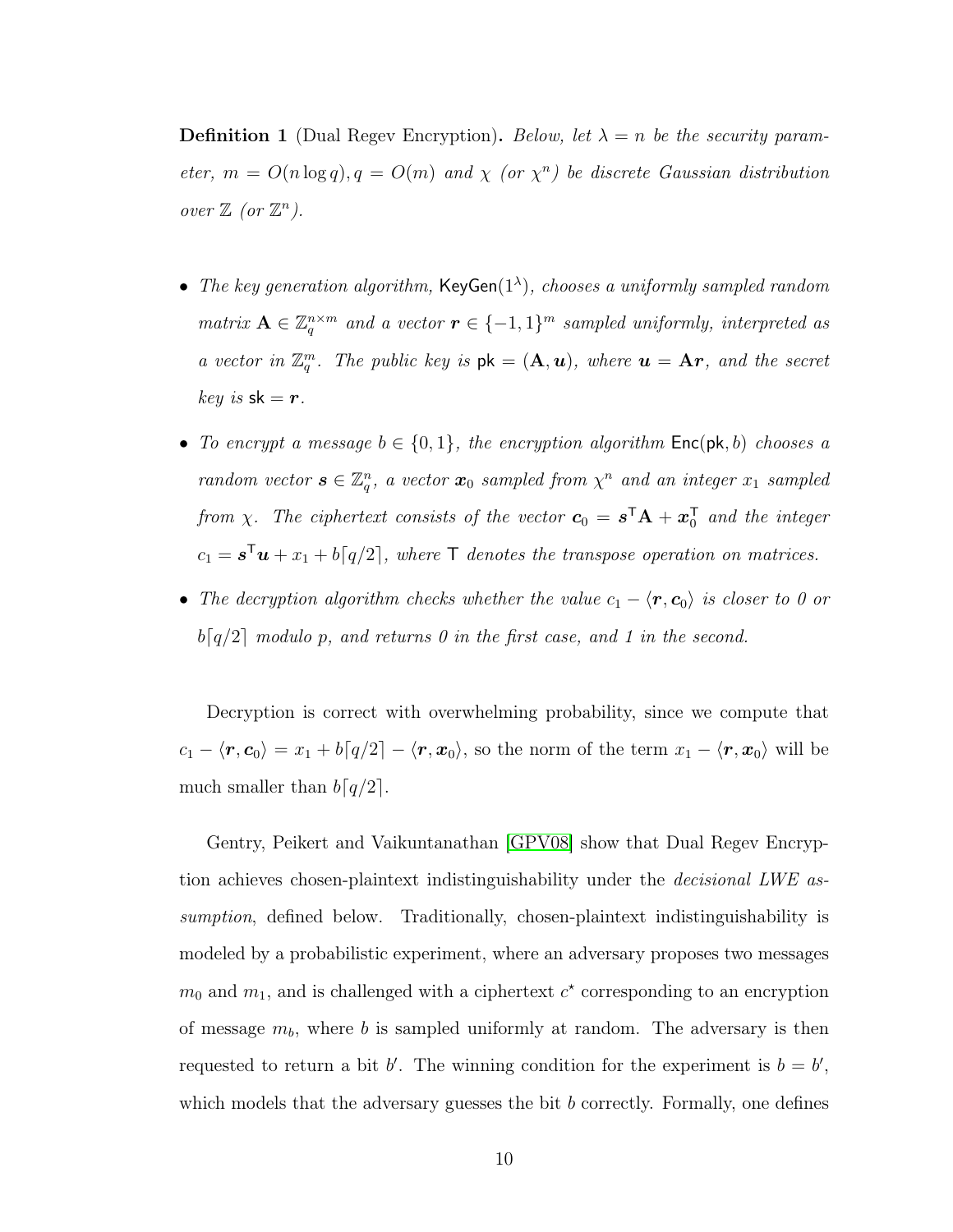the advantage of an adversary A against chosen-plaintext security (or IND-CPA security) as:

$$
\mathbf{Adv}_{\mathcal{A}}^{\mathsf{cpa}} = \left| \Pr_{G}[\ b = b'] - \frac{1}{2} \right|
$$

where  $G$  is the probabilistic experiment that models chosen-plaintext security and 1  $\frac{1}{2}$  represents the probability that a trivial adversary which flips a coin b' at random guesses the bit b correctly. We note that in our case, since the message space is  $\{0, 1\}$ , we can wlog set  $m_0 = 0$  and  $m_1 = 1$ ; thus, the adversary only needs to be queried once in this experiment.

The formal definition of G, instantiated to Dual Regev Encryption, is shown in Figure [2.1.](#page-21-0) We inline the key generation and encryption subroutines. In line 1, the public key  $(A, u)$  and its associated secret key r are randomly sampled. In lines 2 and 3, the message bit b is sampled uniformly, and the ciphertext  $(c_0, c_1)$  of this message is generated. Finally, in line 4, the adversary outputs a bit  $b'$ , given as input the public key and the ciphertext.

Now, we outline the hardness assumptions and lemmas used in the proof of Dual Regev Encryption.

#### Learning with Errors

The Learning With Errors (LWE) assumption [\[Reg05b\]](#page-148-6) is a computational assumption about the hardness of learning a linear function from noisy samples. We make use of the decisional variant, in which one distinguishes a polynomial number of "noisy" inner products with a secret vector from uniform.

<span id="page-19-0"></span>**Definition 2** (LWE). Let n, m, q, and  $\chi$  be as in Definition [1.](#page-17-1) Given  $s \in \mathbb{Z}_q^n$ , let LWE<sub>s, $\chi$ </sub> (dubbed the LWE distribution) be the probability distribution on  $\mathbb{Z}_q^{n \times m} \times \mathbb{Z}_q^m$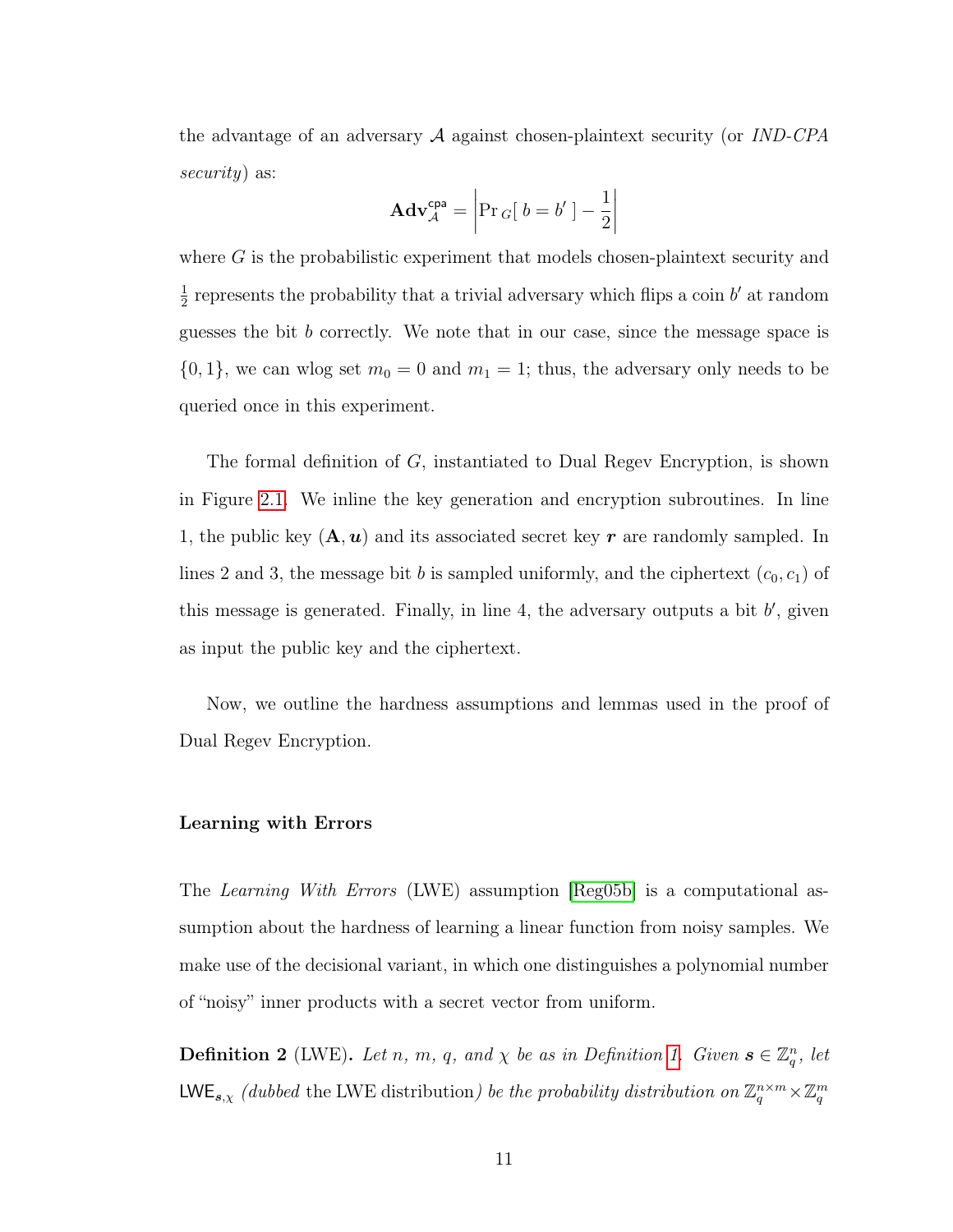obtained by sampling  $\mathbf{A} \in \mathbb{Z}_q^{n \times m}$  at uniform, sampling **e** from  $\chi^n$ , and returning the pair  $(A, s^{\mathsf{T}}A + e)$ . The decision-LWE<sub>q,n,m,x</sub> problem is to distinguish LWE<sub>s,x</sub> from uniform, where **s** is uniformly sampled.

We say the decision-LWE<sub>q,n,m,x</sub> problem is infeasible if for all polynomial-time algorithms A, the advantage  $\mathbf{Adv}_{\mathcal{A}}^{\mathsf{Iwe}}(1^{\lambda})$  is negligibly close to  $1/2$  as a function of  $\lambda$ :

$$
\mathbf{Adv}_{\mathcal{A}}^{\mathsf{Iwe}}(1^{\lambda}) = |\mathsf{Pr}[\mathcal{A} \text{ solves LWE}] - 1/2|
$$

The works of  $[Reg05b, Pei09, BLP<sup>+</sup>13]$  $[Reg05b, Pei09, BLP<sup>+</sup>13]$  $[Reg05b, Pei09, BLP<sup>+</sup>13]$  $[Reg05b, Pei09, BLP<sup>+</sup>13]$  show that the LWE assumption is as hard as (quantum or classical) solving GapSVP and SIVP under various settings of  $n, q, m$  and  $\chi$ .

#### Leftover Hash Lemma

Let  $\mathbf{A} \in \mathbb{Z}_q^{n \times m}$  be a collection of m samples of uniform vectors from  $\mathbb{Z}_q^n$ . The Leftover Hash Lemma (LHL) states that, given enough samples, the result of multiplying **A** with a random  $\{-1, 1\}$ -valued matrix **R** is statistically close to uniform. Additionally, this result holds in the presence of an arbitrary linear leakage of the elements of R. Specifically, the following leftover hash lemma is proved in [\[ABB10\]](#page-137-2) (Lemma 13).

<span id="page-20-0"></span>**Lemma 1** (Leftover Hash Lemma). Let  $q, n, m$  be as in Definition [1.](#page-17-1) Let k be a polynomial of n. Then, the distributions  $\{(\mathbf{A}, \mathbf{A}\mathbf{R}, \mathbf{R}^T\mathbf{w})\}$   $\{(\mathbf{A}, \mathbf{B}, \mathbf{R}^T\mathbf{w})\}$  are negligibly close in n, where  $\mathbf{A} \stackrel{\$}{\leftarrow} \mathbb{Z}_q^{n \times m}$  in both distributions,  $\mathbf{R} \stackrel{\$}{\leftarrow} \{0,1\}^{m \times k}$ ,  $\mathbf{B} \stackrel{\$}{\leftarrow} \mathbb{Z}_q^{n \times k}$ , and  $\mathbf{w} \in \mathbb{Z}_q^m$  is any arbitrary vector.

<span id="page-20-1"></span>Given the above, security of Dual Regev Encryption is stated as follows: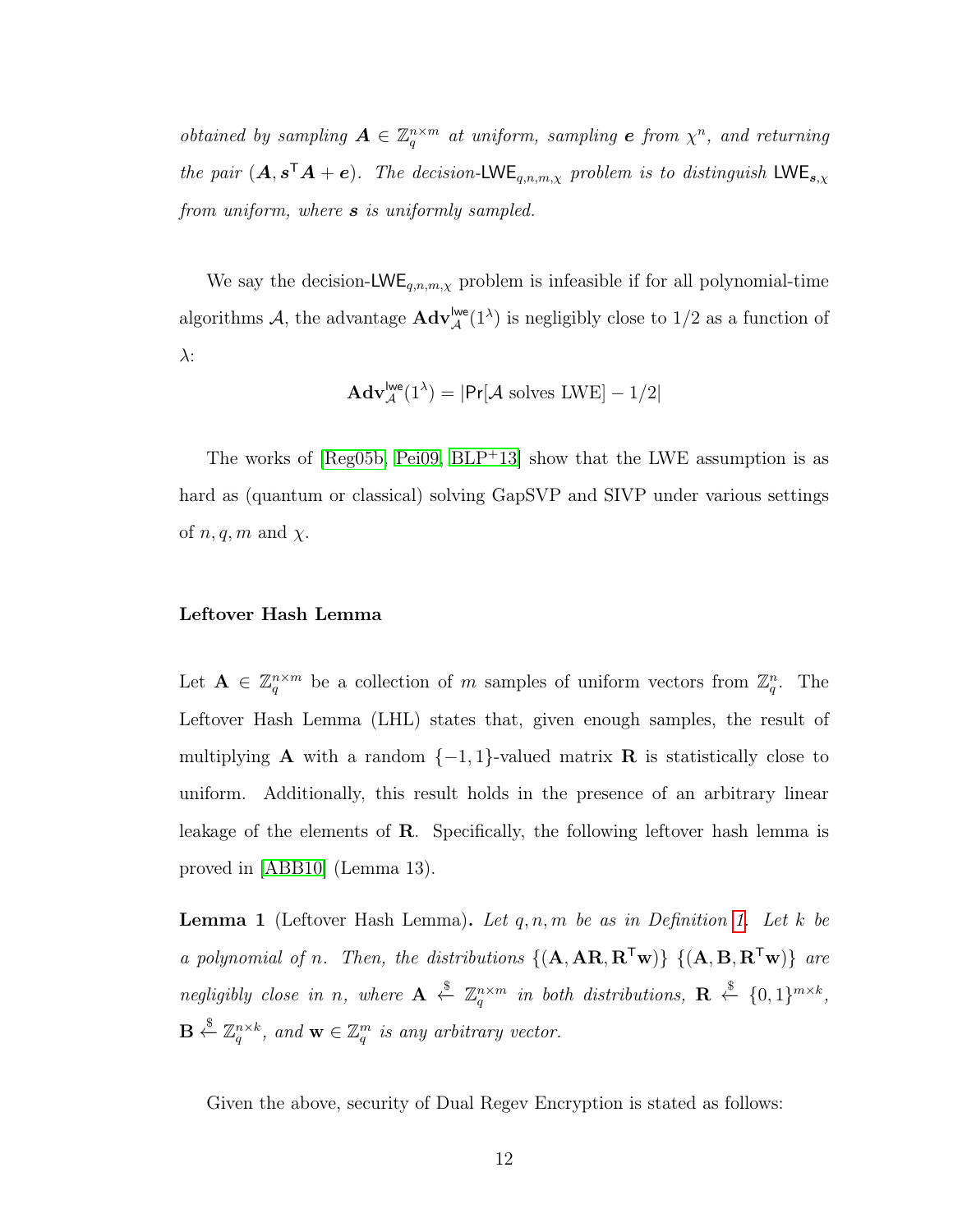<span id="page-21-0"></span>
$$
\begin{array}{l}\n\textbf{Game } G_{\text{org}}^{\text{pke}}: \\
\mathbf{A} \overset{\$}{\leftarrow} \mathbb{Z}_q^{n \times m}, \mathbf{r} \overset{\$}{\leftarrow} \{-1, 1\}^m; \\
\text{let } \mathbf{u} = \mathbf{A}\mathbf{r}; \\
b \overset{\$}{\leftarrow} \{0, 1\}, \mathbf{s} \overset{\$}{\leftarrow} \mathbb{Z}_q^n, \mathbf{x}_0 \overset{\$}{\leftarrow} \mathcal{D}_{\mathbb{Z}^m}, x_1 \overset{\$}{\leftarrow} \mathcal{D}_{\mathbb{Z}}; \\
\text{let } \mathbf{c}_0 = \mathbf{s}^{\mathsf{T}} \mathbf{A} + \mathbf{x}_0, c_1 = \mathbf{s}^{\mathsf{T}} \mathbf{u} + x_1 + b[q/2]; \\
b' \leftarrow \mathcal{A}(\mathbf{A}, \mathbf{u}, \mathbf{c}_0, c_1); \n\end{array}
$$

Figure 2.1: IND-CPA security of dual-Regev PKE.

**Proposition 1** ( $|GPV08|$ ). For any adversary A against chosen-plaintext security of Dual Regev Encryption, there exists an adversary  $\beta$  against LWE, such that:

- $\bullet \ \operatorname{Adv}^{\text{\rm cpa}}_{\mathcal{A}} \leq \operatorname{Adv}^{\text{\rm lwe}}_{\mathcal{B}} + \epsilon_{\text{\it LHL}};$
- $t_A \approx t_B$ ;

where  $\text{Adv}_{\mathcal{B}}^{\text{live}}$  denotes the advantage of  $\mathcal B$  against decisional LWE problem,  $\epsilon_{LHL}$ is a function of the scheme parameters determined by the Leftover Hash Lemma, and  $t_A$  and  $t_B$  respectively denote the execution time of A and B.

#### Security proof We now outline the proof of Proposition [1.](#page-20-1)

The proof proceeds with a series of *game transformations*, beginning with the game in Figure [2.1.](#page-21-0) The goal is to transform the game into one in which the adversary's advantage is obviously zero. Each transformation is justified semantically either by semantic identities or by probabilistic assertions, such as the LWE assumption; in the latter case, the transformation incurs some error probability which must be recorded.

The first transformation performs an information-theoretic step based on the Leftover Hash Lemma. The Leftover Hash Lemma allows us to transform the joint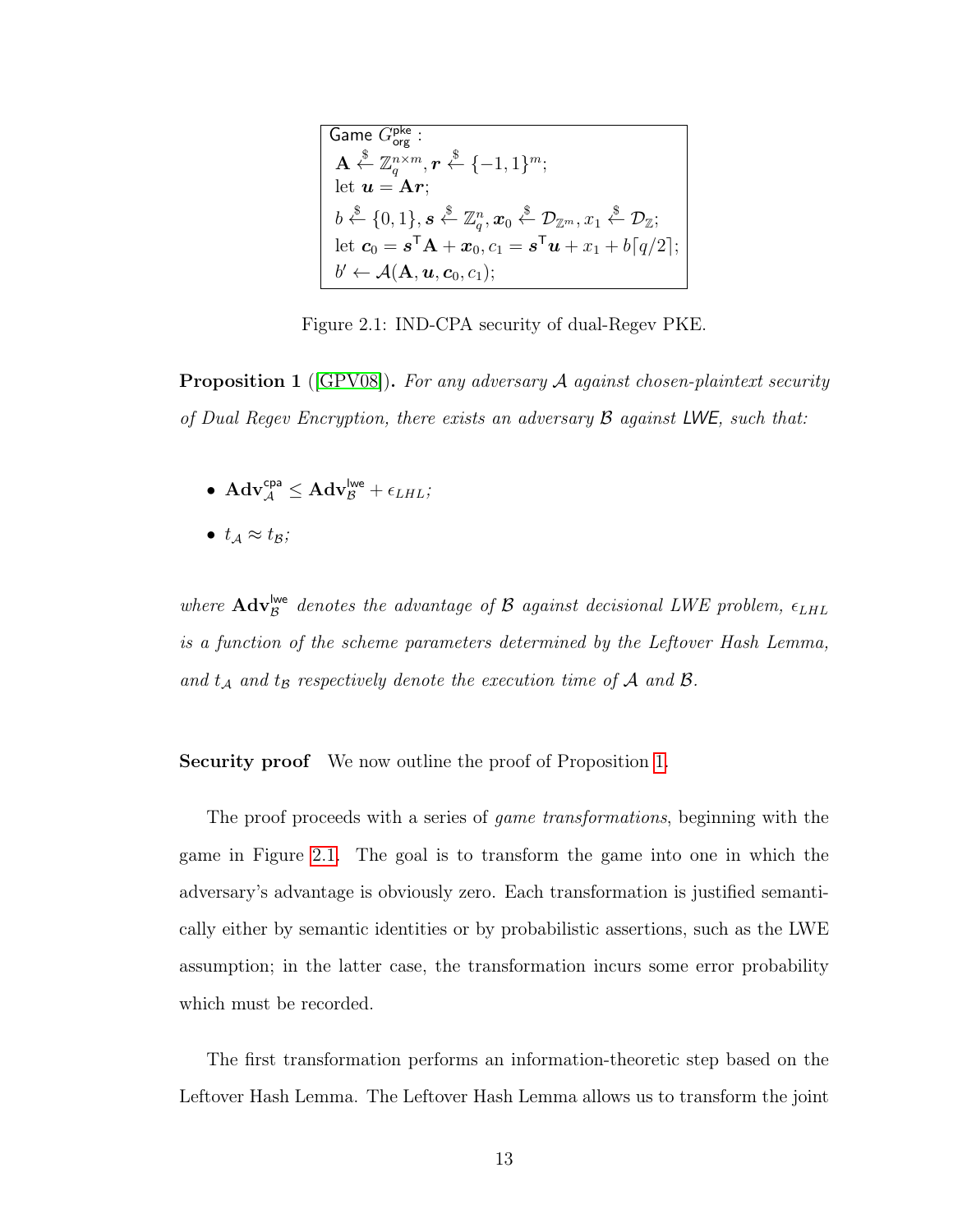distribution  $(A, Ar)$  (where A and r are independently randomly sampled) into the distribution  $(A, u)$  (where u is a fresh, uniformly sampled variable). (This invocation does not use the linear leakage  $w$  from Lemma [1\)](#page-20-0). In order to apply this lemma, we factor the security game from Figure [2.1](#page-21-0) into one which makes use of **A** and  $u$ , but not  $r$ . That is, if  $G_0$  is the original security game, then we have factored G into

$$
G_0 = G'\{\mathbf{A} \xleftarrow{\$} \mathbb{Z}_q^{n \times m}; \; \mathbf{r} \xleftarrow{\$} \{-1,1\}^m; \text{ let } \mathbf{u} = \mathbf{A}\mathbf{r}\}_p,
$$

where  $G'\{\cdot\}_p$  is a game context with a hole at position p, such that  $G'$  does not make reference to  $r$  except in the definition of  $u$ . By the Leftover Hash Lemma, we may now move to the game:

$$
G_1 = G'\{\mathbf{A} \stackrel{\$}{\leftarrow} \mathbb{Z}_q^{n \times m}; \ \mathbf{u} \stackrel{\$}{\leftarrow} \mathbb{Z}_q^n\}_p.
$$

<span id="page-22-0"></span>This transformation effectively removes  $r$  from the security game, thus removing any contribution of the secret key  $r$  to the information gained by the adversary A. This transformation incurs the error probability  $\epsilon_{LHL}$ . The resultant game is shown in Figure [2.2.](#page-22-0)

| Game $G_2$ :                                                                                                                                                                                                                   |  |  |
|--------------------------------------------------------------------------------------------------------------------------------------------------------------------------------------------------------------------------------|--|--|
| $\mathbf{A} \stackrel{\$}{\leftarrow} \mathbb{Z}_a^{n \times m}, \mathbf{u} \stackrel{\$}{\leftarrow} \mathbb{Z}_a^n;$                                                                                                         |  |  |
| $b \stackrel{\$}{\leftarrow} \{0,1\}, \boldsymbol{s} \stackrel{\$}{\leftarrow} \mathbb{Z}^n_q, \boldsymbol{x}_0 \stackrel{\$}{\leftarrow} \mathcal{D}_{\mathbb{Z}^m}, x_1 \stackrel{\$}{\leftarrow} \mathcal{D}_{\mathbb{Z}};$ |  |  |
| let $c_0 = s^{\mathsf{T}} A + x_0, c_1 = s^{\mathsf{T}} u + x_1 + b[q/2];$                                                                                                                                                     |  |  |
| $b' \leftarrow \mathcal{A}(\mathbf{A}, \boldsymbol{u}, \boldsymbol{c}_0, c_1);$                                                                                                                                                |  |  |

Figure 2.2: Dual-Regev PKE: Game 2

The second transformation performs a reduction step based on the LWE assumption. Indeed, note that after the first transformation, the ciphertexts  $(c_0, c_1)$ contain an LWE distribution of dimension  $n \times (m+1)$ , with the message bit added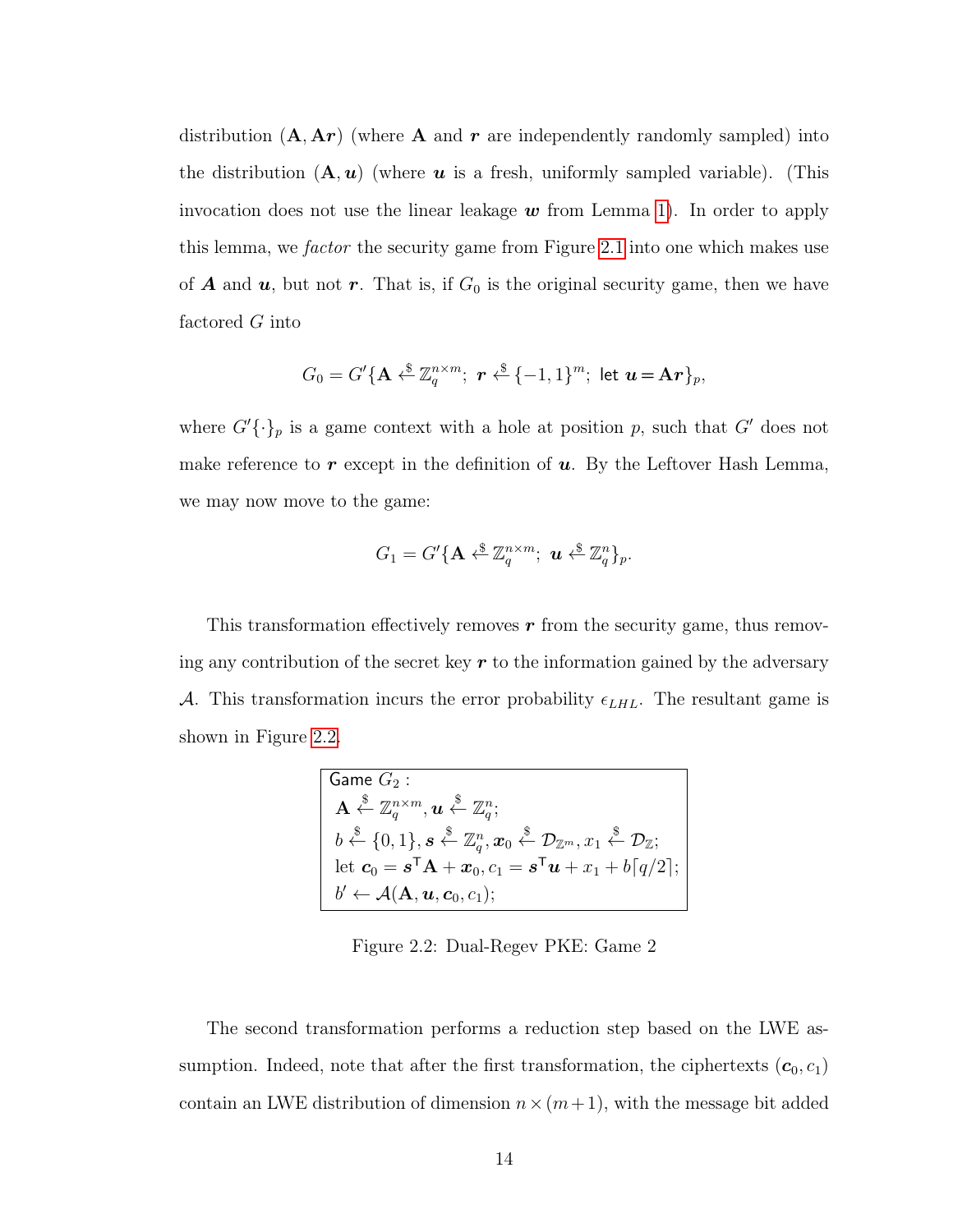<span id="page-23-0"></span>to  $c_1$ . By applying LWE, we then may safely transform  $c_0$  to be uniformly random, and  $c_1$  to be uniformly random added to to the message bit. The resulting security game is shown in Figure [2.3.](#page-23-0)

$$
\begin{array}{|l|} \hline \text{Game } G_3: \\ \mathbf{A} \overset{\$}{\leftarrow} \mathbb{Z}_q^{n \times m}, \mathbf{u} \overset{\$}{\leftarrow} \mathbb{Z}_q^n; \\ b \overset{\$}{\leftarrow} \{0,1\}, \mathbf{r_0} \overset{\$}{\leftarrow} \mathbb{Z}_q^m, r_1 \overset{\$}{\leftarrow} \mathbb{Z}_q; \\ \hline \text{let } \mathbf{c}_0 = \mathbf{r_0}, c_1 = r_1 + b\lceil q/2 \rceil; \\ b' \leftarrow \mathcal{A}(\mathbf{A}, \mathbf{u}, \mathbf{c}_0, c_1); \hline \end{array}
$$

Figure 2.3: Dual-Regev PKE: Game 3

The next transformation applies a semantics-preserving transformation known as optimistic sampling. To remove the message bit from the adversary input, note that the term  $c_1$  is equal to the sum of  $r_1$  and  $b[q/2]$ , where  $r_1$  is uniformly sampled and does not appear anywhere else in the game. Because of this, we know that  $c_1$ itself is uniformly random. Thus, we can safely rewrite the body of  $c_1$  to be equal to a fresh uniformly sampled  $r_1$ . The resulting game is shown in Figure [2.4.](#page-23-1)

<span id="page-23-1"></span>
$$
\begin{array}{|l|} \hline \text{Game } G_4: \\ \mathbf{A} \overset{\$}{\leftarrow} \mathbb{Z}_q^{n \times m}, \mathbf{u} \overset{\$}{\leftarrow} \mathbb{Z}_q^n; \\ b \overset{\$}{\leftarrow} \{0,1\}, \mathbf{r_0} \overset{\$}{\leftarrow} \mathbb{Z}_q^m, r_1 \overset{\$}{\leftarrow} \mathbb{Z}_q; \\ \hline \text{let } \mathbf{c}_0 = \mathbf{r_0}, c_1 = r_1; \\ b' \leftarrow \mathcal{A}(\mathbf{A}, \mathbf{u}, \mathbf{c}_0, c_1); \hline \end{array}
$$

Figure 2.4: Dual-Regev PKE: Game 4

In this final game, there is no dependence between the challenge given to the adversary and the challenge  $b$ , so the probability that the adversary guesses  $b$  is upper bounded by  $\frac{1}{2}$ .

The most important point about the above proof is that while the cryptographic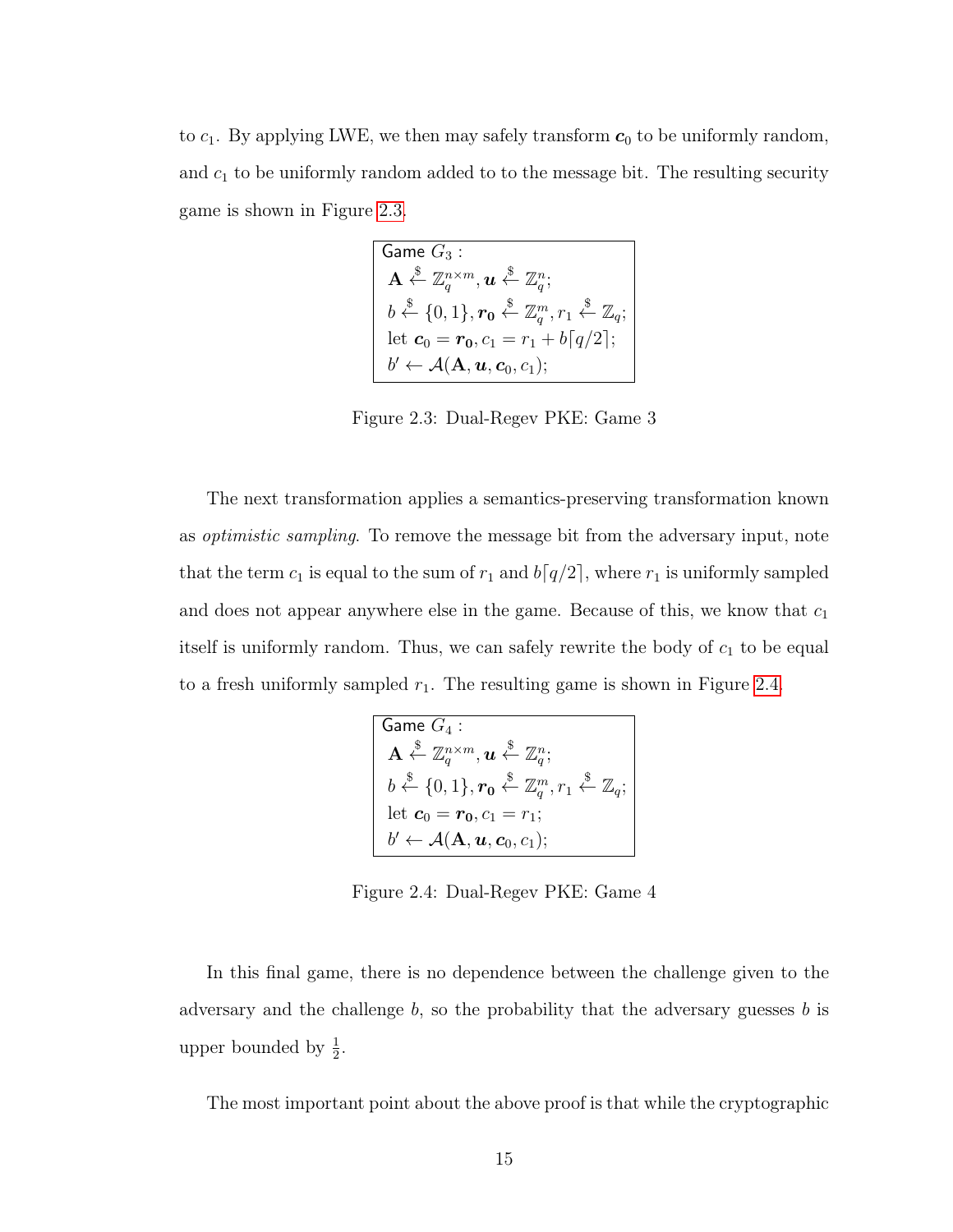theory underlying the Leftover Hash Lemma and Learning with Errors assumption is in nature analytic, the proof of security which uses them is only algebraic. That is, no complicated analytic arguments must be made in order to carry out the above proof; instead, each transformation is a straightforward syntactic transformation of the security game.

Our logic is designed to handle game transformations such as the ones in the above proof. Our implemented security proof for Dual Regev Encryption is shown in Figure [2.5.](#page-26-0) In lines 1-3, we apply the Leftover Hash Lemma. The move tactic is used to reorder samplings in the security game, as long as the two reorderings are semantically equivalent. The assumption\_decisional tactic is used to apply hardness assumptions and information-theoretic lemmas. Note that all required factorings of games in this proof are performed automatically, handled by our use of the SAGBI method in Section [2.4.3.](#page-45-0) This is reflected by the "!" at the end of the tactic, which asks the proof system to automatically factor the game. (More complicated applications of assumption\_decisional do require the user to provide some hints to the proof system about how to factor the game. These hints are minimal, however.) The arrow  $\rightarrow$  after the tactic specifies that we wish to apply the transformation in the forward direction. (It is possible to apply the LHL and the LWE assumption in reverse, as well. This is used in later proofs.) Throughout, we use the // tactic to normalize the game. This tactic unfolds let bindings, and applies a syntactic normal form algorithm to all expressions in the game. The mat\_fold and mat\_unfold tactics are used to reason about uniformity of matrices of the form  $\mathbb{Z}_q^{n \times (m+k)}$ : the mat\_unfold tactic will separate a uniform sampling of type  $\mathbb{Z}_q^{n \times (m+k)}$  into two uniform samplings of types  $\mathbb{Z}_q^{n \times m}$  and  $\mathbb{Z}_q^{n \times k}$ respectively; the mat\_fold does the corresponding inverse operation.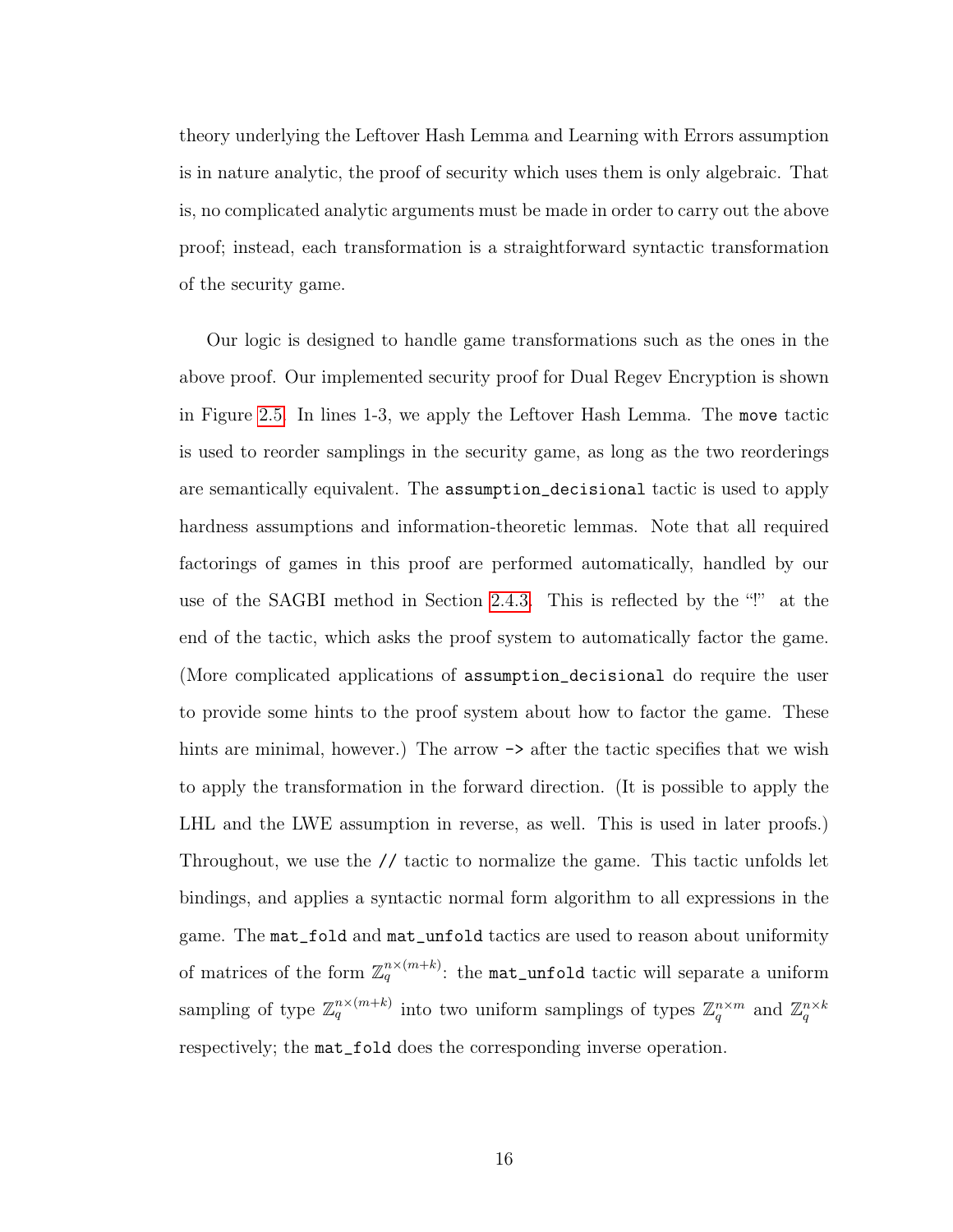The rnd tactic is used to reason about transformations of uniform samplings: given two functions  $f, f^{-1}$  which must be mutual inverses, the rnd tactic allows one to "pull" a uniform sampling through  $f^{-1}$ . This is used in two ways in the proof: on lines 13 and 15, we use rnd to show that instead of sampling a matrix, we may instead sample its transpose. Whenever the original matrix is used, we now take the transpose of the new sampled matrix. Similarly, on line 19 we use rnd to perform an optimistic sampling operation, in which B is transformed in order to remove the additive factor  $b?Mu(()):0_{-1,1}.$  Here, Mu is an uninterpreted function from the unit type to 1 by 1 matrices, modelling the message content  $\lceil q/2 \rceil$ , and  $0_{-1,1}$  is the constant zero matrix of dimension 1 by 1. The notation  $\frac{?}{?}$ : ternary if-then-else construct; thus, we can model the expression  $b[q/2]$  present in the Dual Regev scheme as the expression  $b?Mu(()):0_{-1,1}.$ 

Finally, the indep! tactic is used to reason about games such as the game in Figure [2.4,](#page-23-1) in which the adversary trivially has no advantage. Detail about the proof rules present in our logic is given in Section [2.3.4.](#page-32-1)

### <span id="page-25-0"></span>2.3 Logic

Our logic reasons about probabilistic expressions  $P$ , built from atomic expressions of the form  $\Pr G[\phi]$ , where G is a game, and  $\phi$  is an event. Games are probabilistic programs with oracle and adversary calls, and  $\phi$  is the winning condition of the game. The proof rules of the logic formalize common patterns of reasoning from the game-playing approach to security proofs. In their simpler form, proof steps will transform a proof goal  $Pr_{G}[\phi] \leq p$  into a proof goal  $Pr_{G'}[\phi'] \leq p'$ , with  $p = p' + c$ , and G' a game derived from G; alternatively, they will directly discharge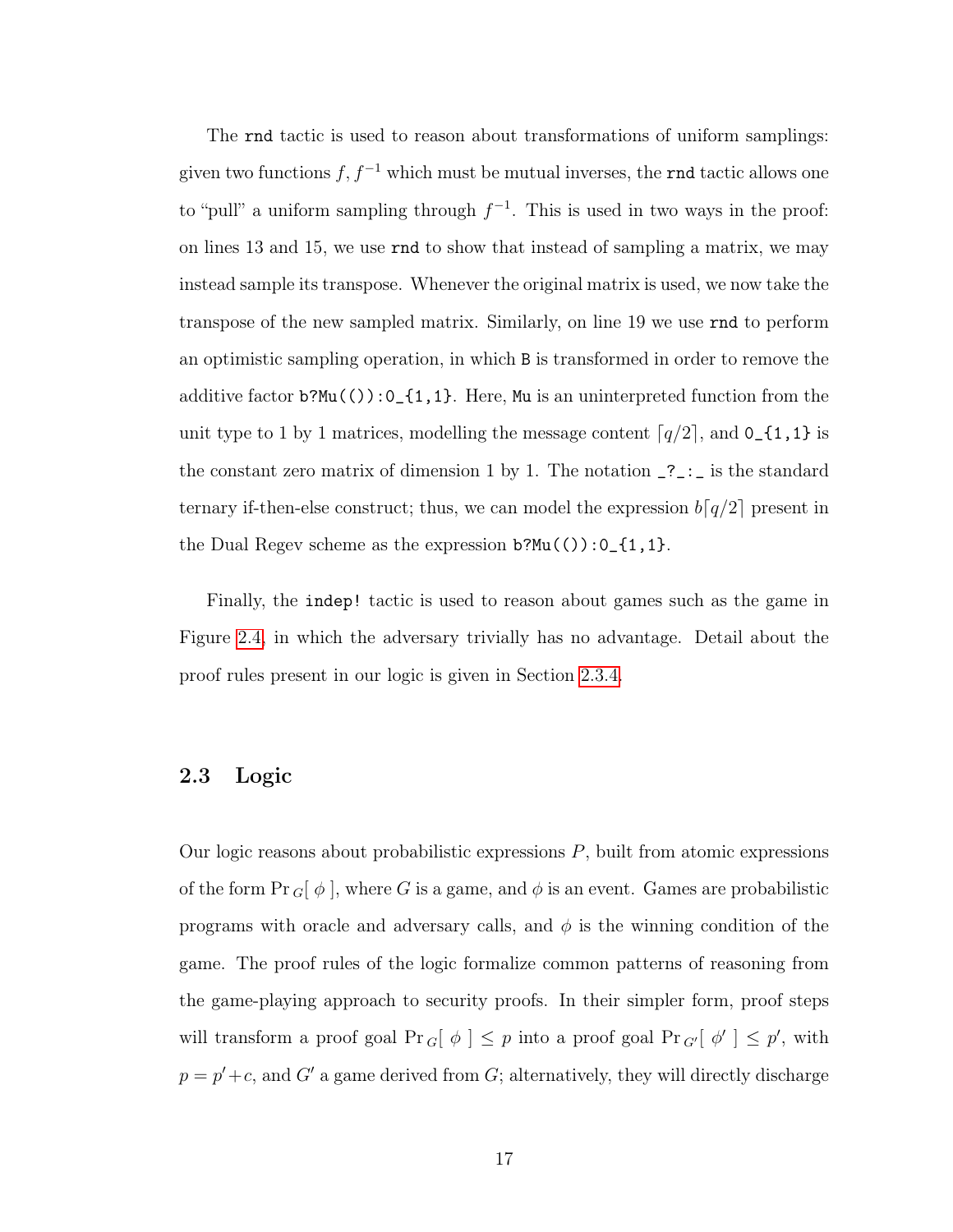```
1 (* apply LHL *)
    move A 1.
 3 assumption_decisional! LHL \rightarrow u; //.
 5 (* fold A, u into single matrix Au *)
    mat_fold 1 2 Au; //.7
    (* apply LWE assumption *)
9 move s 2.
    assumption_decisional! LWE \rightarrow w; //.
11
    (* unfold LWE distribution *)
13 | rnd w (\lambda \text{ w. tr w}) (\lambda \text{ w. tr w}); //.
    mat_unfold 2 wa wb ; //.
15 | rnd wb (\lambda B. tr B) (\lambda B. tr B); //.
17 (* perform optimistic sampling *)
    move wb 4.
19 | rnd wb (\lambda \text{ B. B - } (b?Mu(()):0_{11}, 1))(\lambda \ B. B + (b?Mu(()):0_{11},1)); //.
21 | indep!.
23 \mid qed.
```
Figure 2.5: AutoLWE proof for Dual Regev Encryption.

the proof goal  $Pr_{G}[\phi] \leq p$  (and give a concrete value for p) when the proof goal is of a simple and specific form, e.g. bounding the probability that an adversary guesses a uniformly distributed and secret value.

In order to be able to accommodate lattice-based constructions, the following novelties are necessary: the expression language includes vectors and matrices; new rules for probabilistic samplings and for oracle-relative assumptions (both in the information-theoretic and computational forms). These extensions do not pose any foundational challenge, but must be handled carefully to obtain the best trade-off between generality and automation.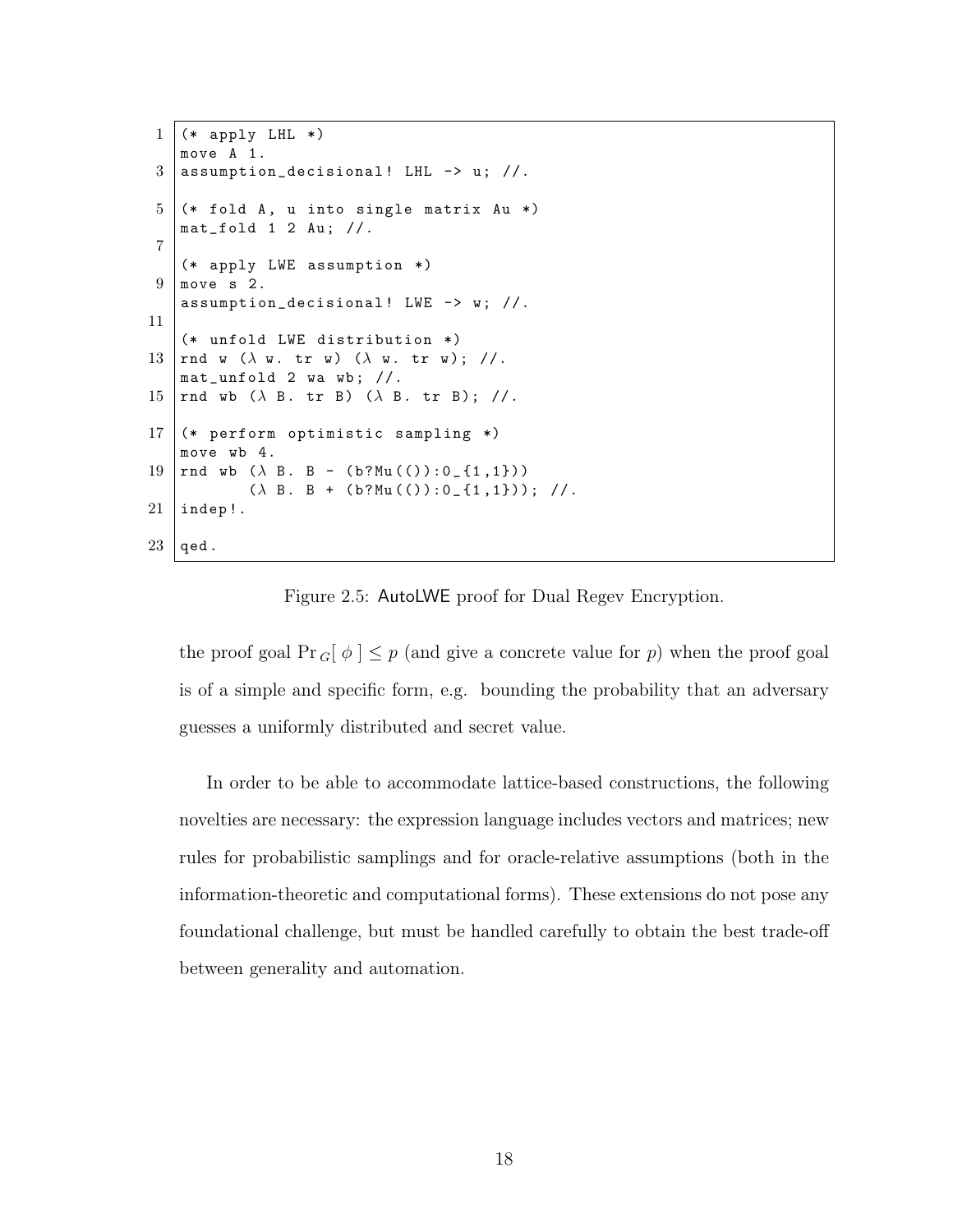<span id="page-27-1"></span>

|       | Dimensions                       |                                                                                                  |                                                                                                                                                               |
|-------|----------------------------------|--------------------------------------------------------------------------------------------------|---------------------------------------------------------------------------------------------------------------------------------------------------------------|
| $d-$  | $ ::= n$                         | $d_1 + d_2$<br>$\mathbf{1}$                                                                      | dimension variable<br>addition<br>constant dimension 1                                                                                                        |
| Types |                                  |                                                                                                  |                                                                                                                                                               |
| t.    | $\mathrel{\mathop:}= \mathbb{B}$ | $\frac{\mathbb{Z}_q}{\mathbb{Z}_q^{d_1 \times d_2}}$<br>$list_d$ t<br>$t \times \ldots \times t$ | boolean value<br>prime field of order $q$<br>integer matrix<br>list<br>tuple                                                                                  |
|       | Expressions                      |                                                                                                  |                                                                                                                                                               |
| $M^-$ | $\ddot{ } := 0$                  | L<br>[M]<br>$M+M$<br>$M \times M$<br>$-M$<br>$M \parallel M$<br>sl $M$<br>sr $M$<br>$M^+$        | null matrix<br>identity matrix<br>constant list<br>addition<br>multiplication<br>inverse<br>concatenation<br>left projection<br>right projection<br>transpose |

Figure 2.6: Syntax of expressions (selected)

### <span id="page-27-0"></span>2.3.1 Games

Games consist of a security experiment in which an adversary with oracle access interacts with a challenger and of an assertion that determines the winning event.

Expressions The expression language operates over booleans, lists, matrices, and integers modulo  $q$ , and includes the usual algebraic operations for integer modulo  $q$  and standard operators for manipulating lists and matrices. The operations for matrices include addition, multiplication and transposition, together with *structural operations* that capture the functionalities of block matrices, and can be used for (de)composing matrices from smaller matrices. concatenation, split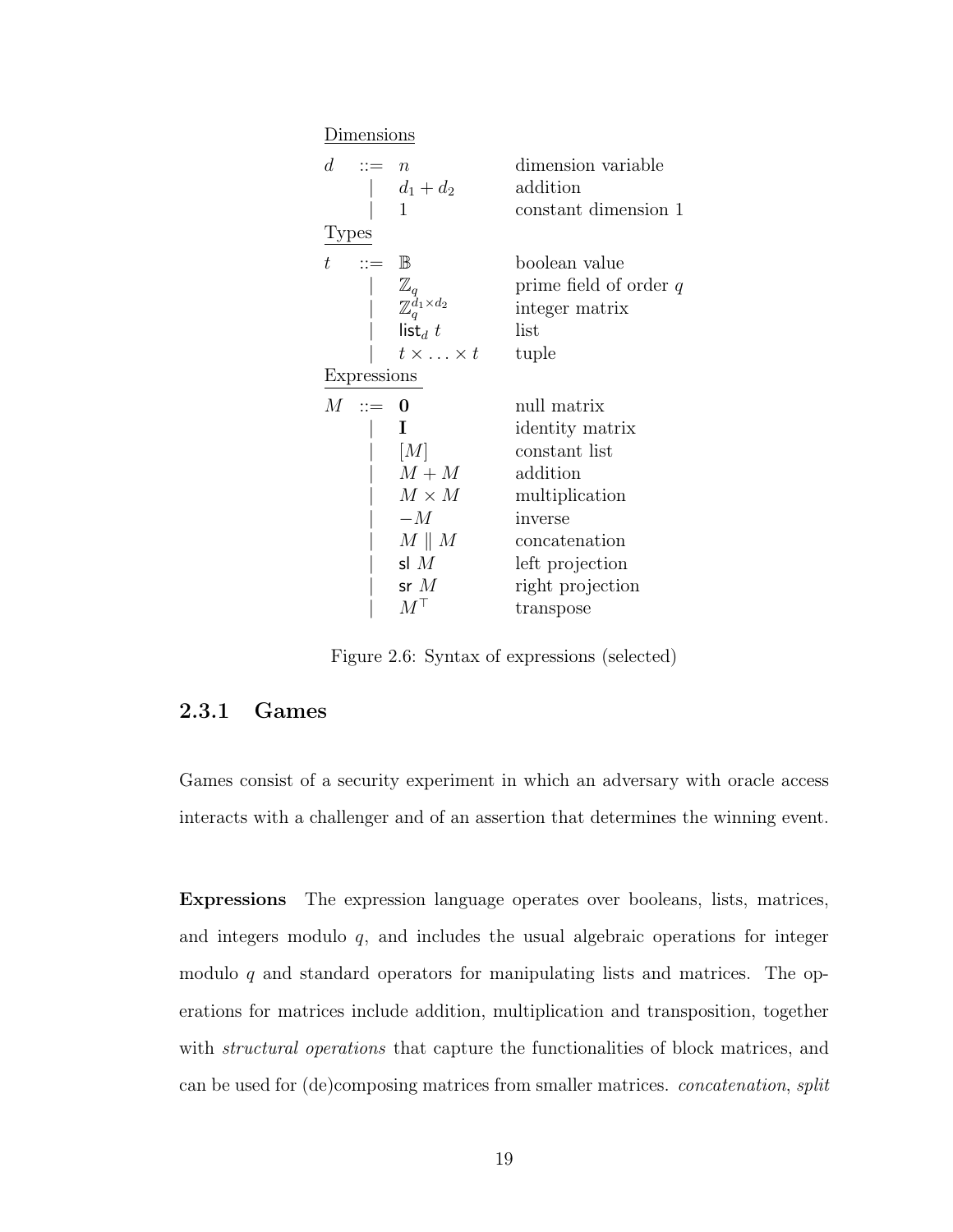<span id="page-28-0"></span>Assertions (event expressions)  $\phi$  ::=  $e$  expression  $\exists b_1, \ldots, b_k. e$  existential queries<br>  $\forall b_1, \ldots, b_k. e$  universal queries universal queries where b ::=  $x \in Q_0$  x ranges over queries for all queries Game commands gc ::= let  $x = e$  assignment<br>  $\begin{array}{ccc} x \leftarrow^* \& \mu \end{array}$  assignment sampling from distr.  $\textsf{assert}(\phi)$  assertion  $y \leftarrow \mathcal{A}(x)$  with  $\overrightarrow{O}$  adversary call Oracle commands oc ::=  $\text{let } x = e$  assignment  $x \xleftarrow{\$} \mu$  sampling from distr.  $\mathsf{guard}(b)$  guard Oracle definitions  $\overline{\mathcal{O}}$  ::=  $o(x) = \{ \overrightarrow{oc} \}$  return  $e \}$ Game definitions  $G \qquad ::=$  $\overrightarrow{gc};$  return  $e\}; \overrightarrow{\mathcal{O}}$ 

where  $A$  and  $O$  range over adversary and oracle names respectively.

Figure 2.7: Syntax of games

left, and split right. The type of lists,  $\mathsf{list}_d$ , denotes a list of length d. Lists are manipulated symbolically, so do not support arbitrary destructuring. Lists may be constructed through the *constant list* operation [ $\cdot$ ], which takes a type  $\tau$  to the type list<sub>d</sub>  $\tau$ , for any d. All of the matrix operations are lifted pointwise to lists.

The syntax of expressions (restricted to expressions for matrices) is given in Figure [2.6.](#page-27-1) Selected typing rules for expressions are given in the Appendix, in Figure [2.13.](#page-64-1) Expressions are deterministic, and are interpreted as values over their intended types. Specifically, we first interpret dimensions as (positive) natural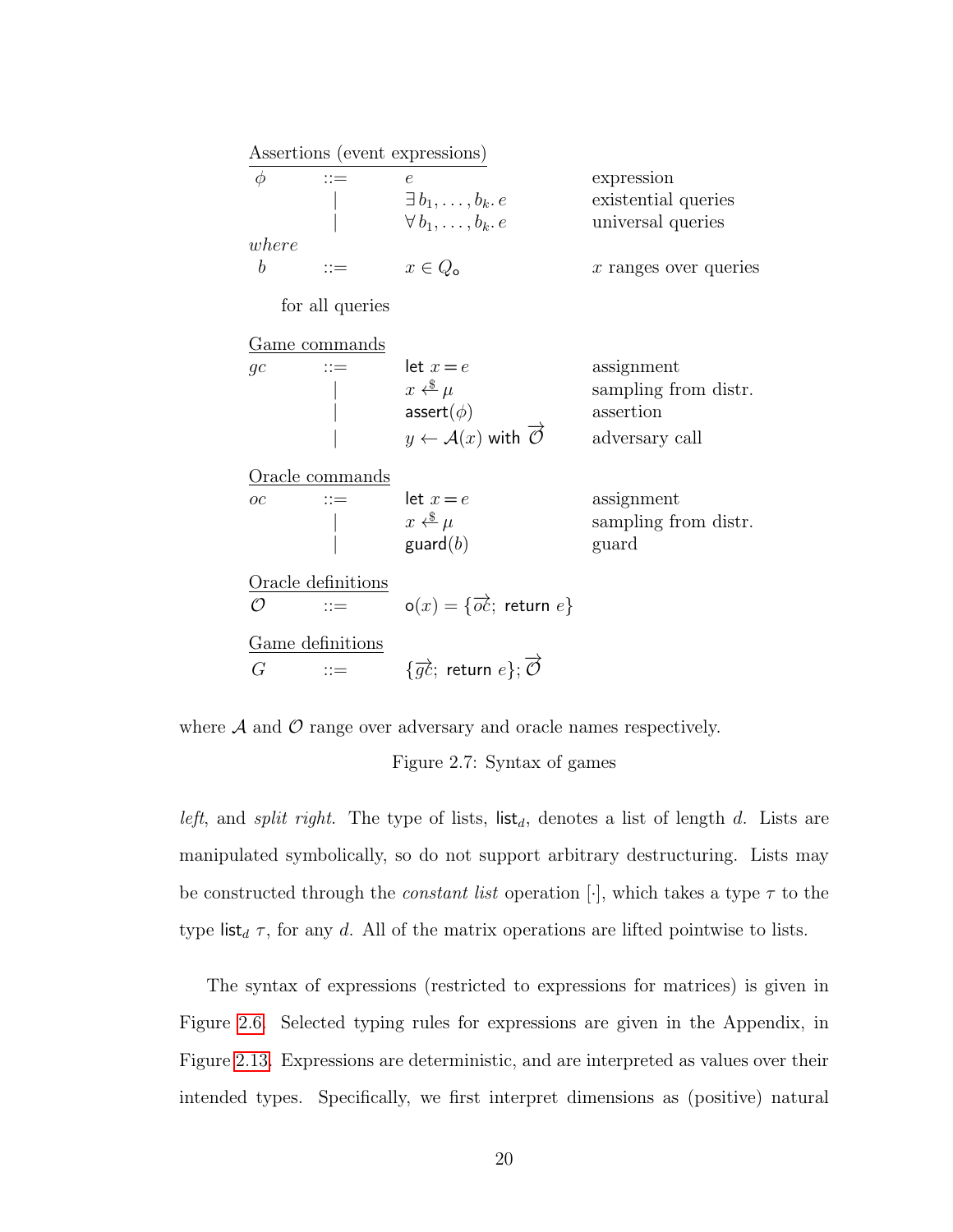numbers. This fixes the interpretation of types. Expressions are then interpreted in the intended way; for instance, transposition is interpreted as matrix transposition, etc.

Games Games are defined by a sequence of commands (random samplings, assignments, adversary calls) and by an assertion. The command defines the computational behavior of the experiment whereas the assertion defines the winning event. Each adversary call contains a list of oracles that are available to the adversary; oracles are also defined by a sequence of commands (random samplings, assignments, assert statements) and by a return expression. The grammars for oracle definitions and game definitions are given in Figure [2.7.](#page-28-0)

The operational behavior of oracles is defined compositionally from the operational behavior of commands:

- random sampling  $x \stackrel{\$}{\longleftrightarrow} \mu$ : we sample a value from  $\mu$  and store the result in the variable x;
- assignments: let  $x = e$ : we evaluate the expression e and store the result in the variable x;
- assertion guard(b): we evaluate b and return  $\perp$  if the result is false. Guards are typically used in decryption oracles to reject invalid queries.

In addition, we assume that every oracle  $\mathcal O$  comes with a value  $\delta_{\mathcal O}$  that fixes the maximal number of times that it can be called by an adversary. To enforce this upper bound, the execution is instrumented with a counter  $c_{\mathcal{O}}$  that is initially set to 0. Then, whenever the oracle is called, one checks  $c_{\mathcal{O}} \geq \delta_{\mathbf{o}}$ ; if so, then  $\perp$  is returned. Otherwise, the counter  $c_{\mathcal{O}}$  is increased, and the oracle body is executed. In order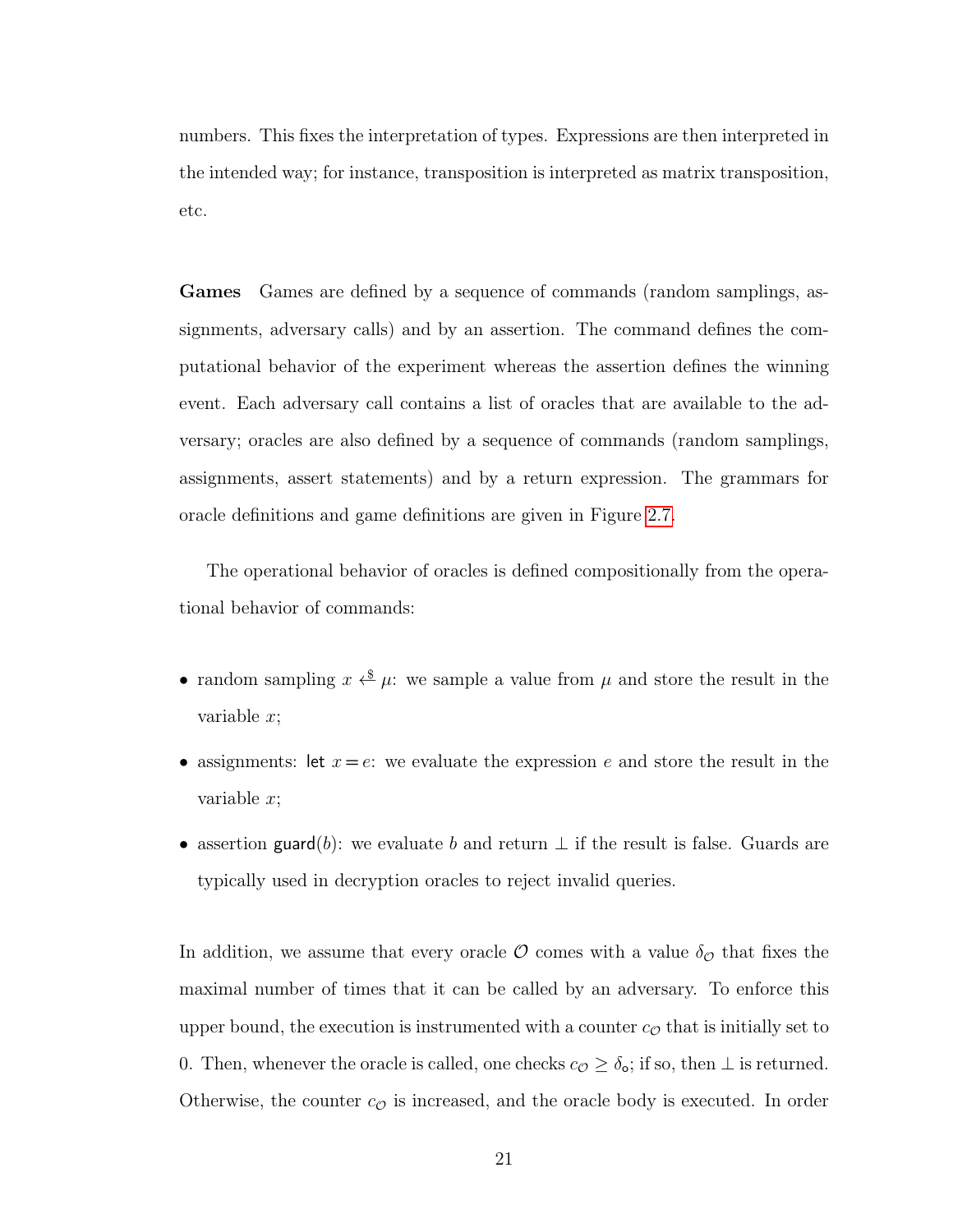to interpret events, we further instrument the semantics of the game to record the sequence of interactions between the adversary and the oracle. Specifically, the semantics of oracles is instrumented with a query set variable  $Q_{\mathcal{O}}$  that is initially set to  $\emptyset$ . Then, for every call the query parameters are stored in  $Q_{\mathcal{O}}$ . (Following [\[BDKL10\]](#page-139-3) it would be more precise to hold a single list of queries, rather than a list of queries per oracle, but the latter suffices for our purposes.)

Informally, adversaries are probabilistic computations that must execute within a specific amount of resources and are otherwise arbitrary. One simple way to give a semantics to adversaries is through syntax, i.e. by mapping adversary names to commands, and then interpret these commands using the afore described semantics. However, our language of games is too restrictive; therefore, we map adversary names to commands in a more expressive language, and then resort to the semantics of this richer language. For convenience of meta-theoretic proofs, e.g. soundness, it is preferable to choose a language that admits a set-theoretical semantics. For instance, one can use the probabilistic programming language pWhile to model the behavior of the adversaries.

The semantics of games is defined compositionally from the operational behavior of commands, oracles, and adversaries:

- assertion assert( $\phi$ ): we evaluate  $\phi$  and abort if the result is false.
- adversary call  $y \leftarrow \mathcal{A}(e)$  with  $\overrightarrow{O}$ : we evaluate e, call the adversary A with the result as input, and bind the output of the adversary to y. The adversary is provided with access to the oracles  $\overrightarrow{\mathcal{O}}$ .

Finally, the interpretation of  $\Pr_{G}[\phi]$  is to be the probability of  $\phi$  in the subdistribution obtained by executing G.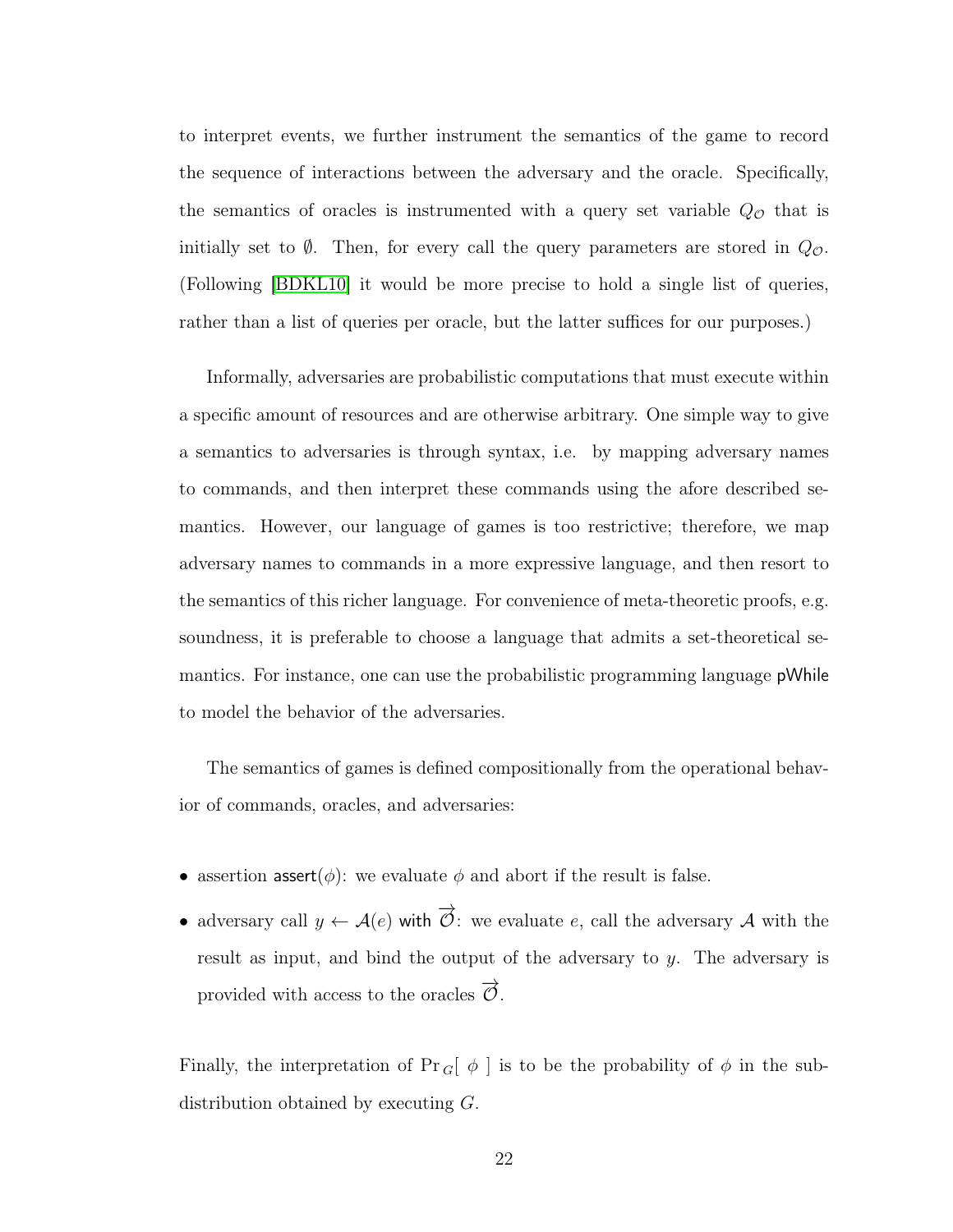Throughout the paper, we assume that the games satisfy the following wellformedness conditions and (without loss of generality) hygiene conditions: (WF1) all variables must be used in scope; (WF2) commands must be well-typed; (Hyg1) adversary and oracle names are distinct; (Hyg2) bound variables are distinct.

# <span id="page-31-0"></span>2.3.2 Reasoning about expressions

Our indistinguishability logic makes use of two main relations between expressions: equality and deducibility. Equality is specified through a set of axioms  $\mathcal{E}$ , from which further equalities can be derived using standard rules of equational reasoning: reflexivity, symmetry, transitivity of equality, functionality of operators, and finally instantiation of axioms. We write  $\Gamma \vdash_{\mathcal{E}} e = e'$  if e and e' are provably equal from the axioms  $\mathcal E$  and the set of equalities Γ. Throughout the paper, we implicitly assume that the set of axioms includes standard identities on matrices.

Deducibility is defined using the notion of contexts. A context  $C$  is an expression that only contains a distinguished variable •. We write  $e \vdash_{\mathcal{E}}^C e'$ , where  $e, e'$ are expressions and C is a context, if  $\vdash_{\mathcal{E}} C[e] = e'$ . We write  $e \vdash_{\mathcal{E}} e'$  if there exists a context C such that  $e \vdash_{\mathcal{E}}^C e'$ . Similarly, we write  $\Gamma \models e \vdash_{\mathcal{E}}^C e'$  if  $\Gamma \vdash_{\mathcal{E}} C[e] = e'$ and  $\Gamma \models e \vdash_{\mathcal{E}} e'$  if there exists a context C such that  $\Gamma \models e \vdash_{\mathcal{E}} e'$ . More generally, a (general) context  $C$  is an expression that only contains distinguished variables  $\bullet_1,\ldots,\bullet_n$ . We write  $e_1,\ldots,e_n \vdash_{\mathcal{E}}^C e'$ , where  $e_1,\ldots,e_n,e'$  are expressions and C is a context, if  $\vdash_E C[e_1,\ldots,e_n] = e'$ . We write  $e_1,\ldots,e_n \vdash_{\mathcal{E}} e'$  if there exists a context C such that  $e_1, \ldots, e_n \vdash_{\mathcal{E}}^C e'$ . Similarly, we write  $\Gamma \models e_1, \ldots, e_n \vdash_{\mathcal{E}}^C e'$  if  $\Gamma \models C[e_1,\ldots,e_n] =_{\mathcal{E}} e'$  and  $\Gamma \models e_1,\ldots,e_n \vdash_{\mathcal{E}} e'$  if there exists a context C such that  $\Gamma \models e_1, \ldots, e_n \vdash_{\mathcal{E}} e'$ . Intuitively, a context is a recipe that shows how some expression may be computed given other expressions. If we consider matrices, we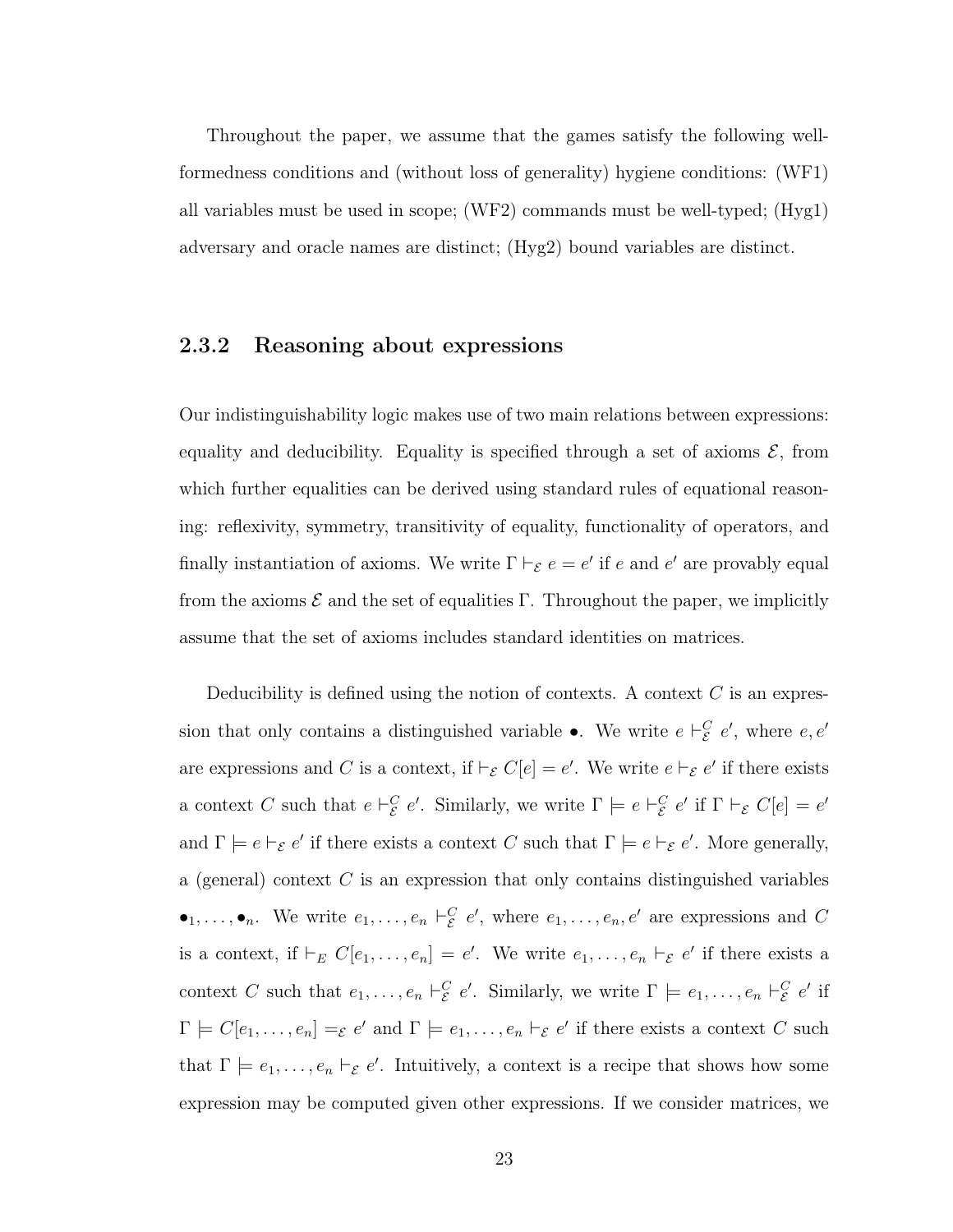<span id="page-32-0"></span>may have  $M + N, O, N \vdash M \times O$  with the context  $C(\bullet_1, \bullet_2, \bullet_3) := (\bullet_1 - \bullet_3) \times \bullet 2$ .

## 2.3.3 Strongest postcondition

A desirable property of any logic is that one can replace equals by equals. In particular, it should always be possible to replace an expression  $e$  by an expression  $e'$  that is provably equivalent to  $e$ . However, it is often desirable to use a stronger substitution property which allows to replace  $e$  by an expression  $e'$  that is provably equivalent to e relative to the context in which the replacement is to be performed. To achieve this goal, our proof system uses a *strongest postcondition* to gather all facts known at a position p in the main command. The computation of  $sp_p(G)$  is done as usual, starting from the initial position of the program with the assertion true and adding at each step the assertion  $\phi_c$  corresponding to the current command c, where:

$$
\phi_{\text{let } x = e} = x = e
$$
\n
$$
\phi_{\text{guard}(b)} = b
$$
\n
$$
\phi_{\text{assert}(e)} = e
$$
\n
$$
\phi_{\forall/\exists b_1,\dots,b_k.e} = \text{true}
$$

### <span id="page-32-1"></span>2.3.4 Judgment and proof rules

Our computational logic manipulates judgments of the form  $P \preceq P'$  where P and  $P'$  are probability expressions drawn from the following grammar:

$$
P, P' ::= \epsilon | c | P + P' | P - P' | c \times P | |P| | Pr_G[ \phi ],
$$

where  $\epsilon$  ranges over variables, c ranges over constants, |P| denotes absolute value, and  $Pr_{G}[\phi]$  denotes the success probability of event  $\phi$  in game G. Constants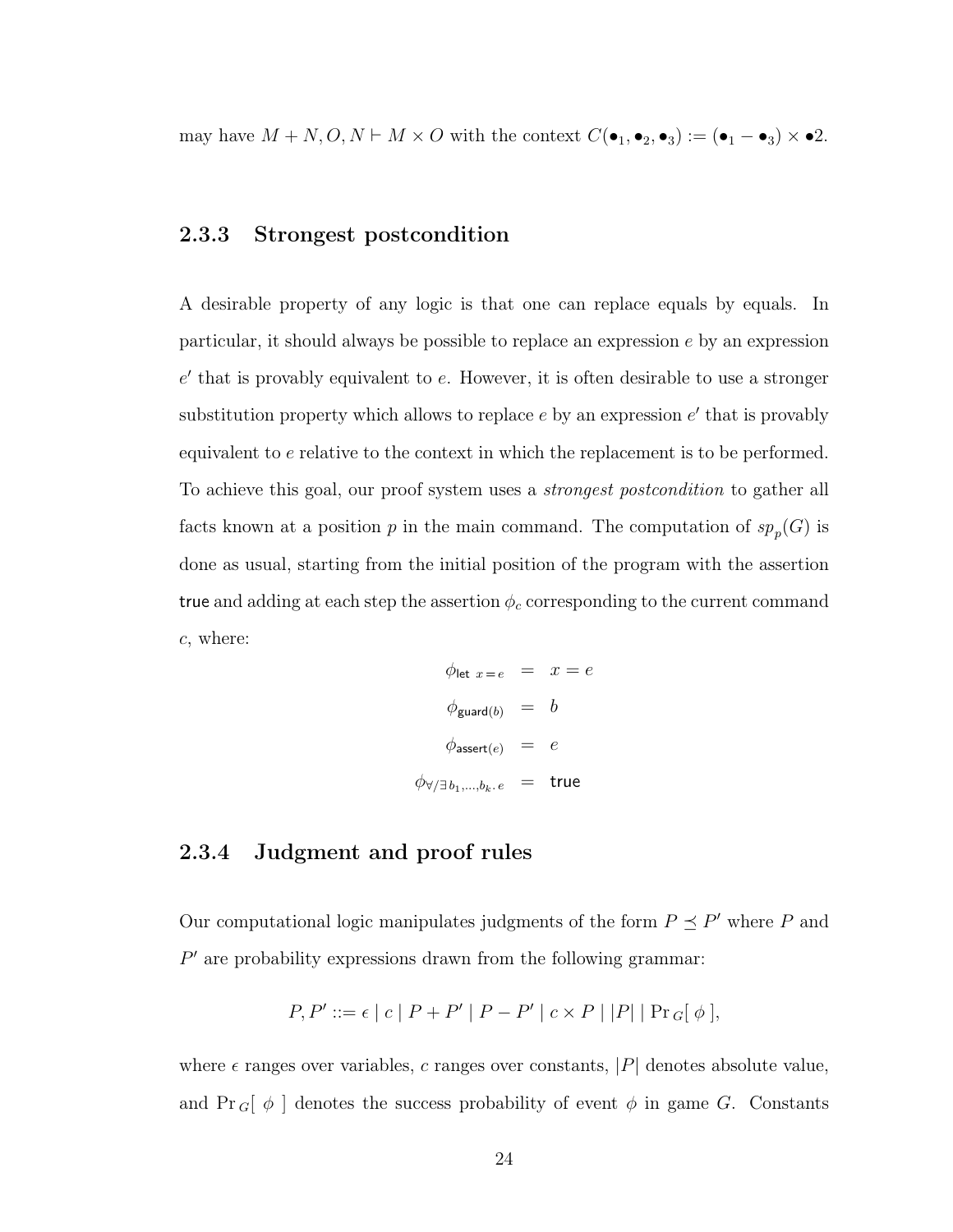<span id="page-33-0"></span>[FALSE] 
$$
\frac{\Pr_G[\text{false}] \leq 0}{\Pr_G[\text{false}] \leq 0}
$$
 [ $\text{CASE}$ ]  $\frac{\Pr_G[\phi \land c] \leq \epsilon_1 \quad \Pr_G[\phi \land \neg c] \leq \epsilon_2}{\Pr_G[\phi] \leq \epsilon_1 + \epsilon_2}$   
\n[REFL]  $\frac{\Pr_G[\phi] \leq \Pr_G[\phi]}{\Pr_G[\phi] \leq \Pr_G[\phi]}$  [ $\text{ADD}$ ]  $\frac{P \leq \epsilon_1 \quad P' \leq \epsilon_2}{P + P' \leq \epsilon_1 + \epsilon_2}$   
\n[Eq]  $\frac{P \leq \epsilon \quad | \neg P' \leq P}{P' \leq \epsilon}$ 

$$
[\text{SWAP}] \frac{\Pr_{G\{e'\}:c\}_p[\phi] \preceq \epsilon}{\Pr_{G\{e\}}_{p}[\phi] \preceq \epsilon} \qquad [\text{INSERT}] \frac{\Pr_{G\{e'\}_p}[\phi] \preceq \epsilon}{\Pr_{G\{e'\}_p}[\phi] \preceq \epsilon} \frac{\epsilon}{\Pr_{G\{e'\}_p}[\phi] \preceq \epsilon} \frac{\epsilon}{\Pr_{G\{e'\}_p}[\phi] \preceq \epsilon} \frac{\epsilon}{\exp_p(\text{SE}) \models e = \varepsilon e'} \frac{\epsilon}{\exp_p(\text{SE}) \preceq \epsilon \exp_p(\text{SE}) \preceq \epsilon} \frac{\epsilon}{\exp_p(\text{SE}) \preceq \epsilon \exp_p(\text{SE})}{\exp_p(\text{SE}) \preceq \epsilon \exp_p(\text{SE}) \preceq \epsilon} \frac{\epsilon}{\exp_p(\text{SE}) \preceq \epsilon} \frac{\epsilon}{\exp_p(\text{SE}) \preceq \epsilon} \frac{\epsilon}{\exp_p(\text{SE}) \preceq \epsilon} \frac{\epsilon}{\exp_p(\text{SE}) \preceq \epsilon} \frac{\epsilon}{\exp_p(\text{SE}) \preceq \epsilon} \frac{\epsilon}{\exp_p(\text{SE}) \preceq \epsilon} \frac{\epsilon}{\exp_p(\text{SE}) \preceq \epsilon} \frac{\epsilon}{\exp_p(\text{SE}) \preceq \epsilon \preceq \epsilon} \frac{\epsilon}{\exp_p(\text{SE}) \preceq \epsilon \preceq \epsilon} \frac{\epsilon}{\exp_p(\text{SE}) \preceq \epsilon \preceq \epsilon} \frac{\epsilon}{\exp_p(\text{SE}) \preceq \epsilon \preceq \epsilon} \frac{\epsilon}{\exp_p(\text{SE}) \preceq \epsilon \preceq \epsilon} \frac{\epsilon}{\exp_p(\text{SE}) \preceq \epsilon \preceq \epsilon} \frac{\epsilon}{\exp_p(\text{SE}) \preceq \epsilon \preceq \epsilon} \frac{\epsilon}{\exp_p(\text{SE}) \preceq \epsilon} \frac{\epsilon}{\exp_p(\text{SE}) \preceq \epsilon} \frac{\epsilon}{\exp_p(\text{SE}) \preceq \epsilon} \frac{\epsilon}{\exp_p(\text{SE}) \preceq \epsilon} \frac{\epsilon}{\exp_p(\text{SE}) \preceq \epsilon} \frac{\epsilon}{\exp_p(\text{SE}) \preceq \epsilon} \frac{\epsilon}{\exp_p(\text{SE}) \preceq \epsilon} \frac{\epsilon}{\exp_p(\text{SE}) \preceq \epsilon} \frac{\epsilon
$$

Figure 2.8: Selected proof rules

Ш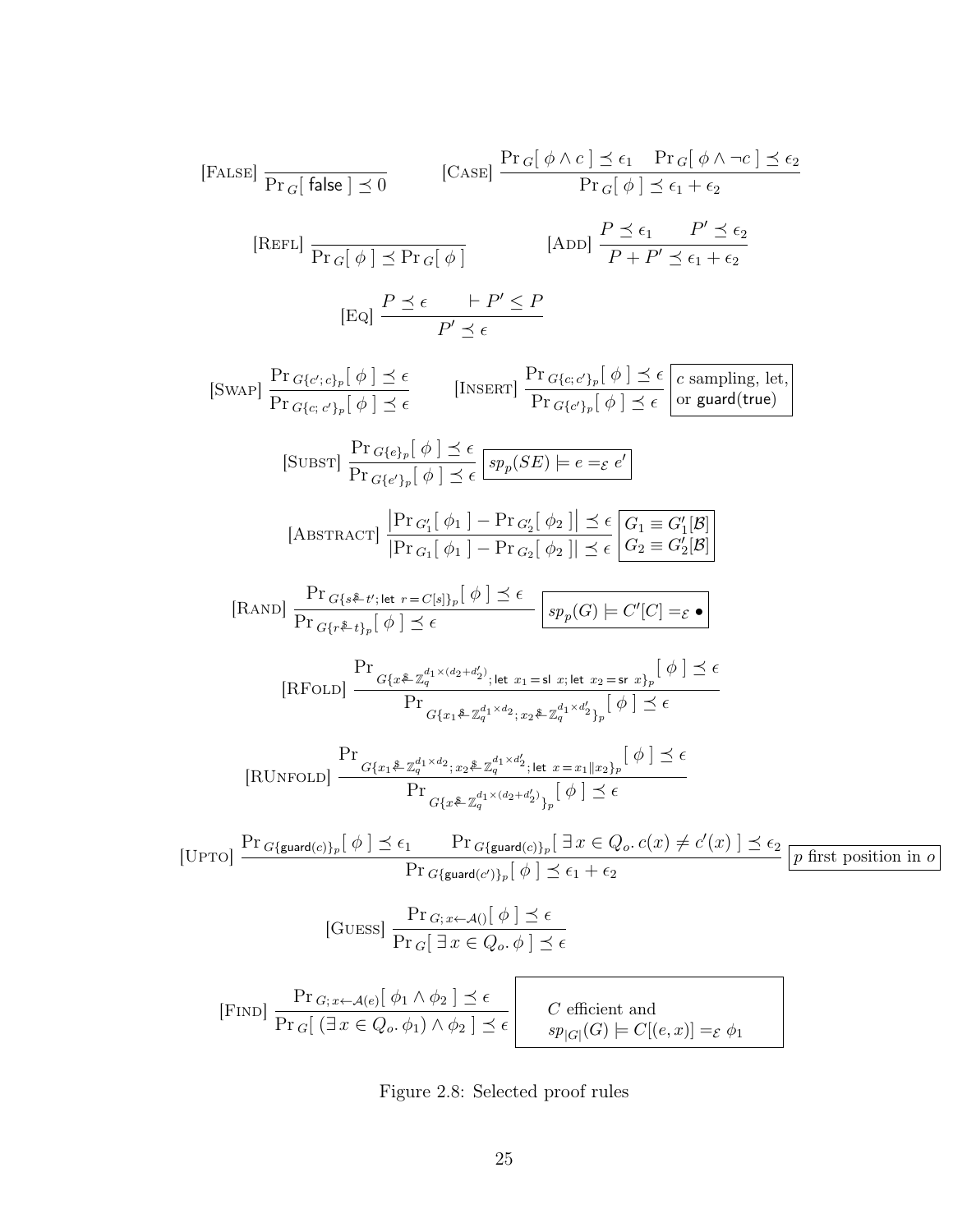include concrete values, e.g. 0 and  $\frac{1}{2}$ , as well as values whose interpretation will depend on the parameters of the scheme and the computational power of the adversary, e.g. its execution time or maximal number of oracle calls.

Proof rules are of the form

$$
\frac{P_1 \preceq \epsilon_1 \quad \dots \quad P_k \preceq \epsilon_k}{P \preceq \epsilon}
$$

where  $P_i$ s and P are probability expressions,  $\epsilon_i$ s are variables and finally  $\epsilon$  is a probability expression built from variables and constants.

Figure [2.8](#page-33-0) present selected rules of the logic. In many cases, rules consider judgments of the form  $Pr_{G}[\phi] \preceq \epsilon$ ; similar rules exist for judgments of the form  $|\Pr_{G}[\phi] - \Pr_{G'}[\phi']| \preceq \epsilon.$ 

Rules [False] and [Case] formalize elementary axioms of probability theory. Rules [REFL] and [ADD] formalize elementary facts about real numbers. Rule [Eq] can be used to replace a probability expression by another probability expression that is provably smaller within the theory of reals. For instance, derivations commonly use the identity  $\epsilon_1 \leq |\epsilon_1 - \epsilon_2| + \epsilon_2$ .

Rules [SWAP], [INSERT], [SUBST] are used for rewriting games in a semanticspreserving way. Concretely, rule [Swap] swaps successive commands (at position p) that can be reordered (are dataflow independent in the programming language terminology). By chaining applications of the rule, one can achieve more general forms of code motion. Rule  $[INSERT]$  inserts at position p command that does not carry any operational behaviour. Rule  $[SUBST]$  substitutes at position p an expression  $e$  by another expression  $e'$  that is contextually equivalent at  $p$ , i.e.  $sp_p(G) \models e =_{\mathcal{E}} e'$  holds.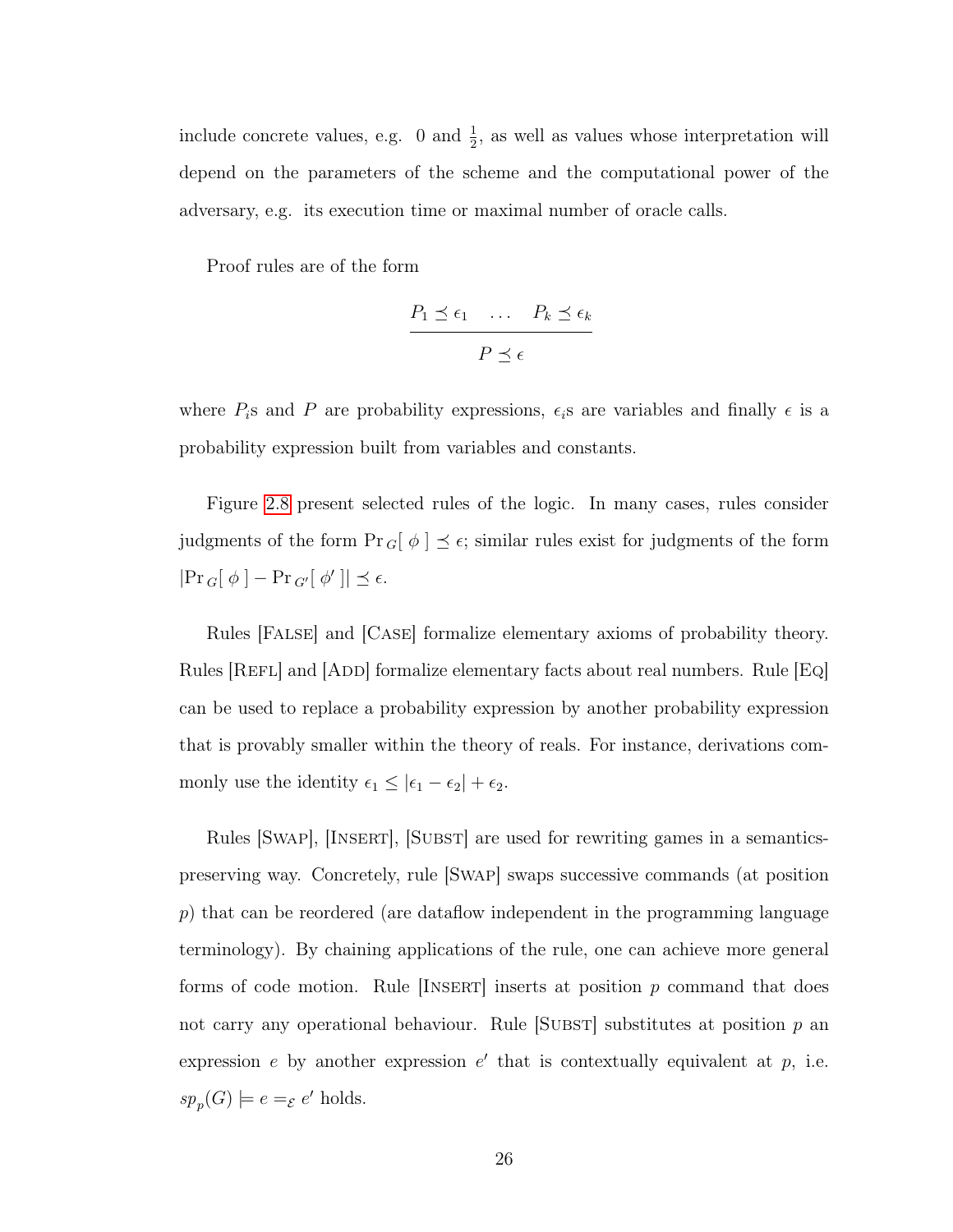The rule [Rand] performs a different transformation known as optimistic sampling. It replaces a uniform sampling from t by  $s \overset{\$}{\longleftrightarrow} t'$ ; return  $C[s]$ . To ensure that this transformation is correct, the rule checks that  $C$  is provably bijective at the program point where the transformation arises, using a candidate inverse context  $C'$  provided by the user. Rules [RFOLD] and [RUNFOLD] are dual and are used to manipulate random samplings of matrices. The rule [RFOLD] is used to turn two uniform samplings of matrices into one uniform sampling of the concatenation; conversely, the rule [RUnfold] may be used to turn one uniform sampling of a concatenation into uniform samplings of its component parts. (We also have similar rules [LFOLD] and [LUNFOLD] in order to manipulate the vertical component of the dimension.) These rules are primarily used to apply axioms which are stated about matrices of compound dimension.

The rule [Abstract] is used for applying computational assumptions. The rule can be used to instantiate a valid judgment with a concrete adversary. The side-conditions ensure that the experiments  $G_1$  and  $G_2$  are syntactically equivalent to the experiment  $G'_{1}[\mathcal{B} := B]$  and  $G'_{2}[\mathcal{B} := B]$ , where the notation  $G'[\mathcal{B} := B]$ represents the game obtained by inlining the code of  $\mathcal{B}$  in  $G'$ . Because of the requirement on syntactic equivalence, it is sometimes necessary to apply multiple program transformations before applying an assumption.

The rule [UPTO] rule is used for replacing  $\mathsf{guard}(c')$  at position p in an oracle with  $\text{guard}(c)$ . According to the usual principle for reasoning up to failure events, the rule yields two proof obligations: bound the probability of the original event and the probability that the adversary performs a query where the results of  $c$  and  $c'$  differ.

The rules GUESS and FIND rules are used to deal with winning events in-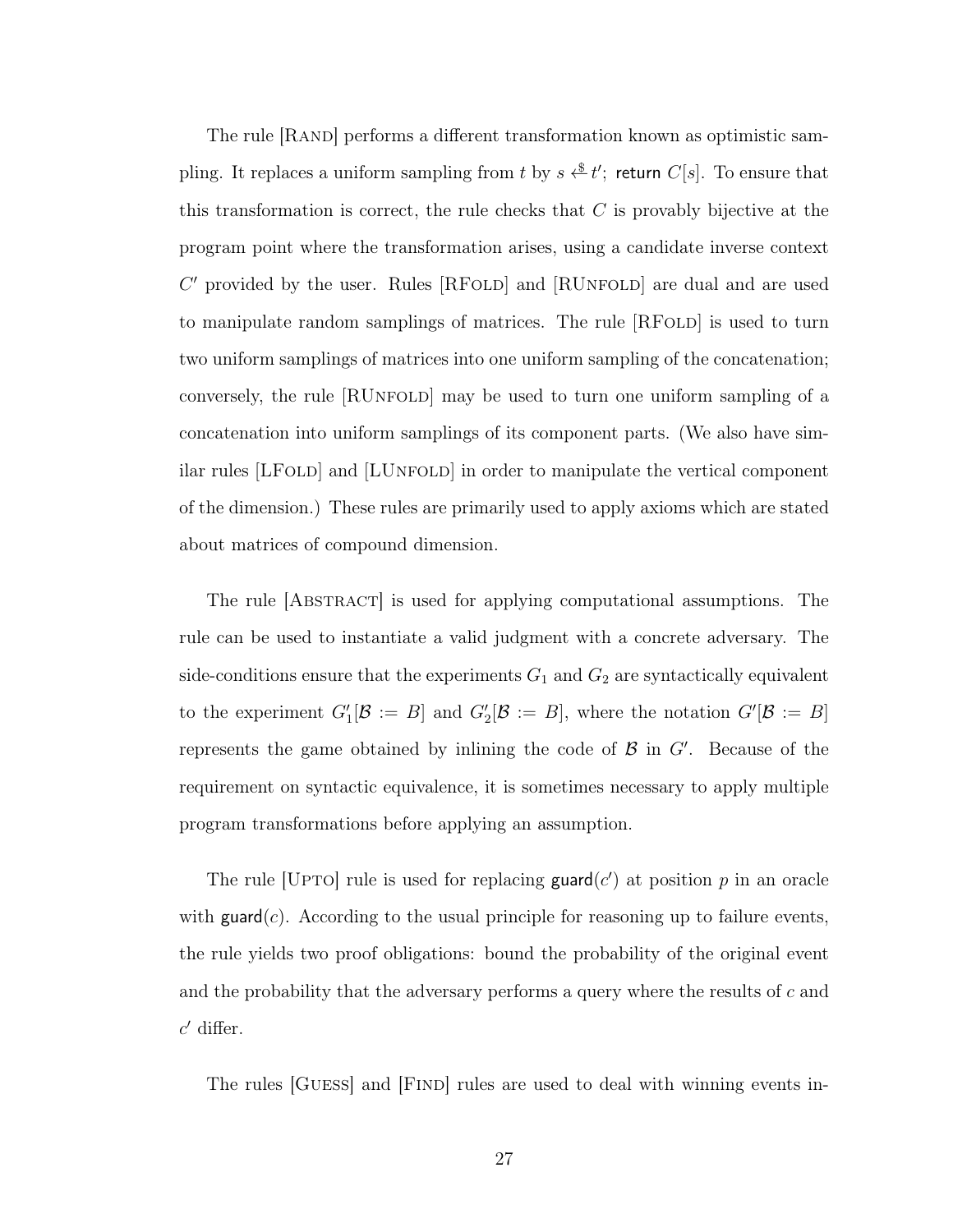volving existential quantification.

The logic also contains a rule for hybrid arguments. The rule is similar to [\[BGS15\]](#page-140-0).

## 2.3.5 Soundness

All proof rules of the logic are sound. To state soundness, we lift the interpretation of games to an interpretation of judgments and derivations. This is done by first defining a fixed interpretation of dimensions that is used for all the games of the derivation. Then, we define the interpretation of  $P$  inductively. We say that judgment  $P \leq P'$  is *valid* iff the inequality holds for every valid interpretation of P and P'. Finally, one can prove that  $P \preceq P'$  is valid whenever  $P \preceq P'$  is derivable in the logic.

## 2.3.6 Axioms Used

Here, we describe the axioms used to prove the schemes in Sections [2.2](#page-17-0) and [2.5](#page-46-0) secure. Each axiom is decisional, in that it is a claim about the closeness of two games. This is modeled by having both games end with a bit output  $b$ , so that each axiom is a claim of the form  $|\Pr_{G_0}[b] - \Pr_{G_1}[b]] \preceq \epsilon$ . This allows us to apply the [ABSTRACT] rule from Figure [2.8.](#page-33-0)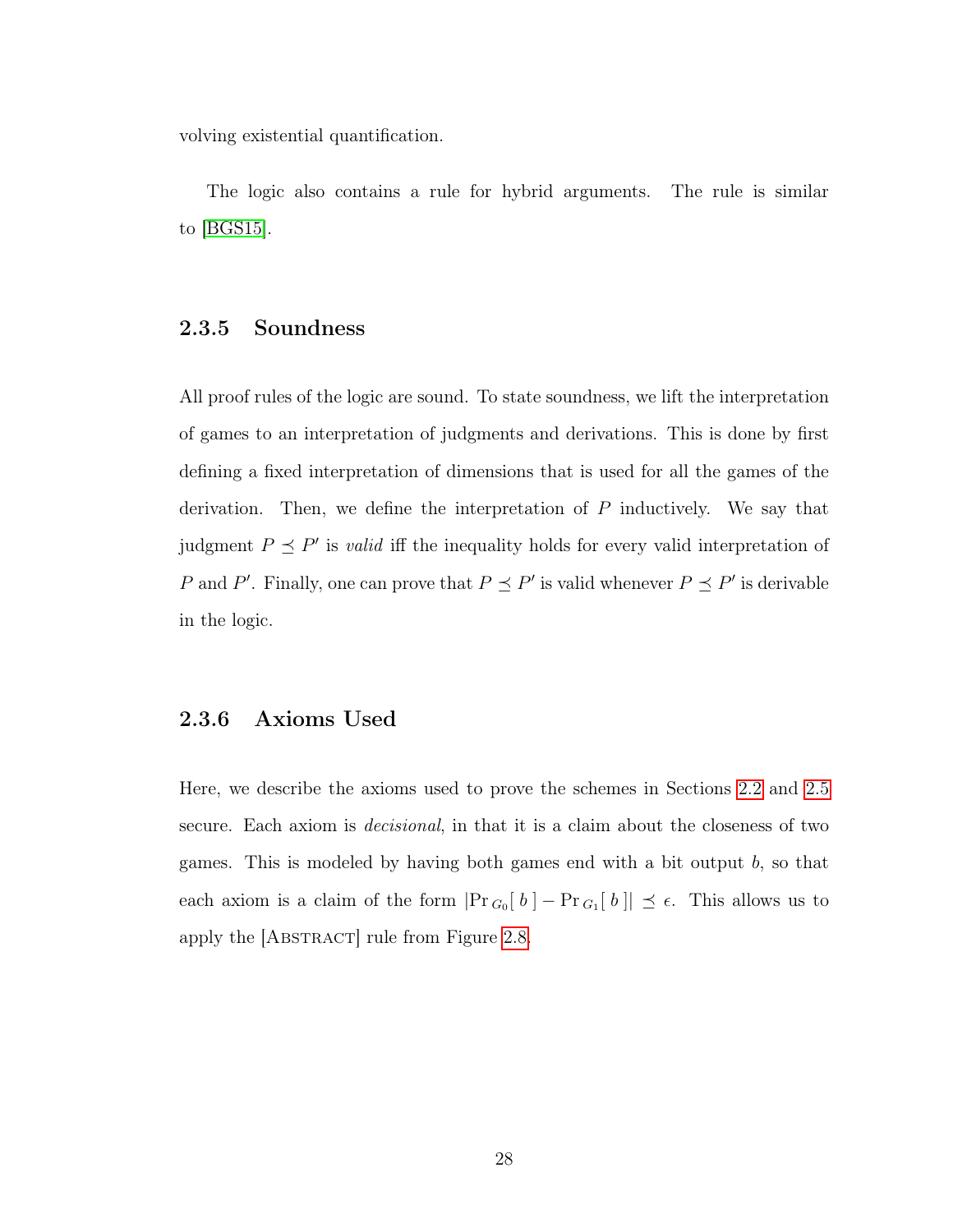<span id="page-37-0"></span>
$$
\begin{array}{c}\n\text{Game } G_0^{LWE}: \\
\mathbf{A} \overset{\$}{\leftarrow} \mathbb{Z}_q^{n \times m}; \ \mathbf{s} \overset{\$}{\leftarrow} \mathbb{Z}_q^n; \\
c_e \overset{\$}{\leftarrow} \{0, 1\}^{c_{\text{Chi}}}; \ \text{let } \mathbf{e} = \text{Chi}(c_e); \\
b \leftarrow \mathcal{A}(\mathbf{A}, \mathbf{s}^T \mathbf{A} + \mathbf{e});\n\end{array}\n\qquad\n\begin{array}{c}\n\text{Gal} \\
\mathbf{A} \\
\mathbf{B} \\
\mathbf{B} \\
\mathbf{C} \\
\mathbf{A} \\
\mathbf{B} \\
\mathbf{C} \\
\mathbf{A} \\
\mathbf{A} \\
\mathbf{B} \\
\mathbf{C} \\
\mathbf{A} \\
\mathbf{A} \\
\mathbf{A} \\
\mathbf{A} \\
\mathbf{A} \\
\mathbf{A} \\
\mathbf{A} \\
\mathbf{A} \\
\mathbf{A} \\
\mathbf{A} \\
\mathbf{A} \\
\mathbf{A} \\
\mathbf{A} \\
\mathbf{A} \\
\mathbf{A} \\
\mathbf{A} \\
\mathbf{A} \\
\mathbf{A} \\
\mathbf{A} \\
\mathbf{A} \\
\mathbf{A} \\
\mathbf{A} \\
\mathbf{A} \\
\mathbf{A} \\
\mathbf{A} \\
\mathbf{A} \\
\mathbf{A} \\
\mathbf{A} \\
\mathbf{A} \\
\mathbf{A} \\
\mathbf{A} \\
\mathbf{A} \\
\mathbf{A} \\
\mathbf{A} \\
\mathbf{A} \\
\mathbf{A} \\
\mathbf{A} \\
\mathbf{A} \\
\mathbf{A} \\
\mathbf{A} \\
\mathbf{A} \\
\mathbf{A} \\
\mathbf{A} \\
\mathbf{A} \\
\mathbf{A} \\
\mathbf{A} \\
\mathbf{A} \\
\mathbf{A} \\
\mathbf{A} \\
\mathbf{A} \\
\mathbf{A} \\
\mathbf{A} \\
\mathbf{A} \\
\mathbf{A} \\
\mathbf{A} \\
\mathbf{A} \\
\mathbf{A} \\
\mathbf{A} \\
\mathbf{A} \\
\mathbf{A} \\
\mathbf{A} \\
\mathbf{A} \\
\mathbf{A} \\
\mathbf{A} \\
\mathbf{A} \\
\mathbf{A} \\
\mathbf{A} \\
\mathbf{A} \\
\mathbf{A} \\
\mathbf{A} \\
\mathbf{
$$

$$
\mathsf{Game} \ G_1^{LWE} : \\ \mathbf{A} \stackrel{\$}{\leftarrow} \mathbb{Z}_q^{n \times m}; \ \mathbf{u} \stackrel{\$}{\leftarrow} \mathbb{Z}_q^m; \\ b \leftarrow \mathcal{A}(\mathbf{A}, \mathbf{u});
$$

Figure 2.9: The LWE assumption, encoded in AutoLWE.

#### Learning with Errors

Recall from Section [2.2](#page-17-0) that the LWE assumption states that the distribution  $(A, s<sup>T</sup>A + e)$  is indistinguishable from uniform, where A and s are uniformly sampled elements of  $\mathbb{Z}_q^{n \times m}$  and  $\mathbb{Z}_q^n$  respectively, and  $e$  is sampled from some given error distribution.

Our concrete encoding is given in Figure [2.9.](#page-37-0) Since our logic only deals with uniform samplings, in order to encode more complicated sampling algorithms such as the error distribution for LWE, we separate the sampling algorithm into a coin sampling stage and a *deterministic* stage. In the coin sampling stage, an element of  $\{0,1\}^c$  is sampled, where c is the number of coins the sampling algorithm will use. (Since the sampling algorithm is polynomial time, c will be a polynomial of the security parameter.) In the deterministic stage, we call an uninterpreted function (here, Chi) which uses the sampled coins to produce the output of the distribution.

In various applications of the LWE assumption, the parameter settings of Figure [2.9](#page-37-0) will alter slightly – for instance, in the Dual Regev scheme from Section [2.2,](#page-17-0) we do not use m on the nose, but rather  $m + 1$ . This difference is immaterial to the validity of the assumption.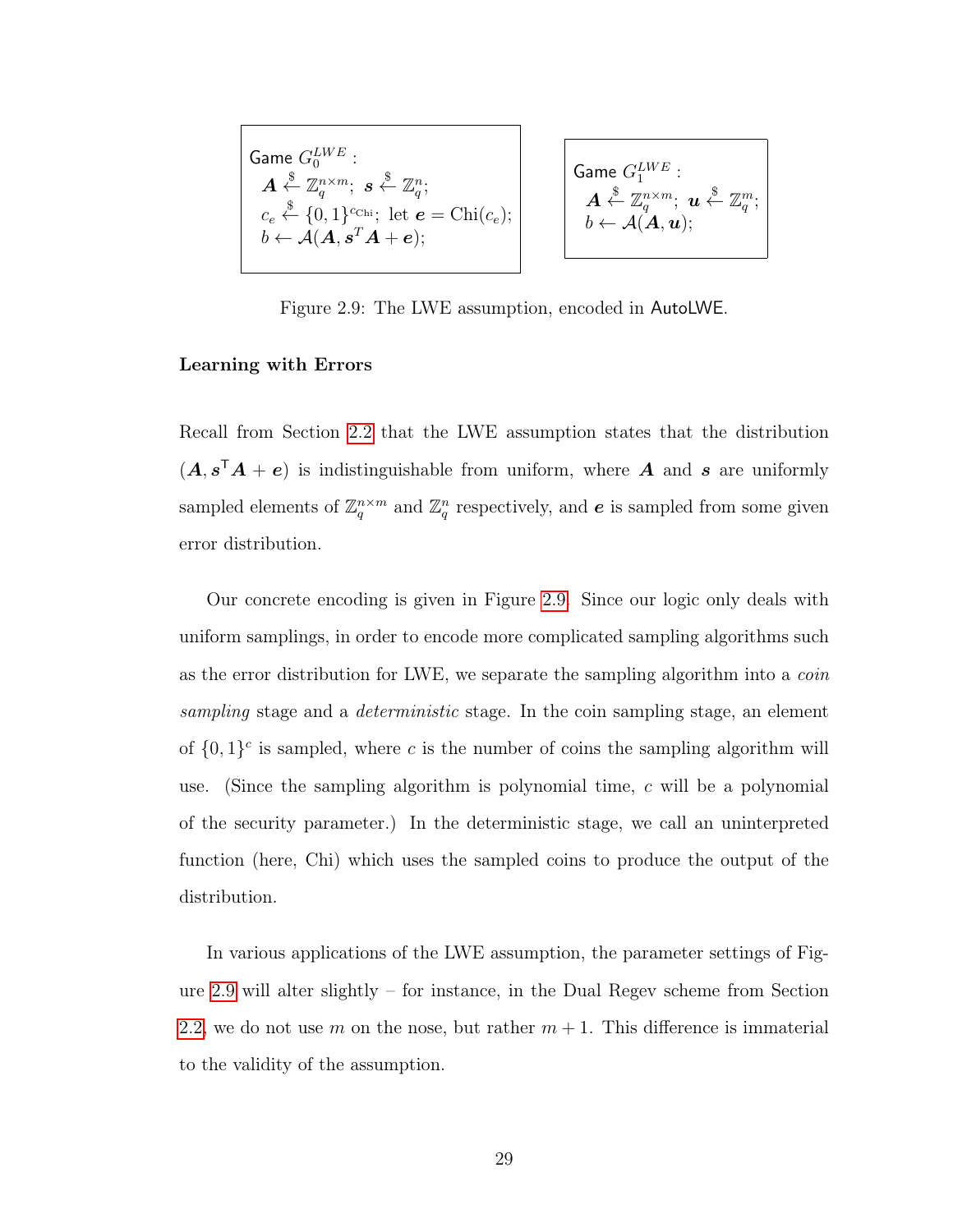#### <span id="page-38-0"></span>Leftover Hash Lemma

The most subtle part of our proofs is often not applying the LWE assumption, but rather applying the Leftover Hash Lemma. This is because the LHL is an information-theoretic judgment rather than a computational one; informationtheoretic judgments enjoy stronger composition properties than computational judgments.

Recall that the (basic) LHL states that the distribution  $(A, AR, wR)$  is statistically close to the distribution  $(A, B, wR)$ , where A is a uniformly random element of  $\mathbb{Z}_q^{n \times m}$ , **R** is a uniformly random element of  $\{-1, 1\}^{m \times k}$  (interpreted as a matrix), and  $w$  is a fixed arbitrary vector in  $\mathbb{Z}_q^m$ . For the LHL to hold, however, we can actually relax the requirements on  $\mathbf{A}$ : instead of  $\mathbf{A}$  being sampled uniformly, we only require that  $\boldsymbol{A}$  is sampled from a distribution which is *statistically* close to uniform.

In the literature, it is often the case that the lemma being applied is not the LHL on the nose, but rather this weakened (but still valid) form in which  $\boldsymbol{A}$  only need to be close to uniform. In many of our proofs, this occurs because  $\boldsymbol{A}$  is not uniformly sampled, but rather sampled using an algorithm, TrapGen, which produces a vector **A** statistically close to uniform along with a *trapdoor*  $T_A$ , which is kepts secret from the adversary.

By combining the LHL with the TrapGen construction, we obtain the security games in Figure [2.10.](#page-40-0) Both games are displayed at once: the expressions which vary between the two games are annotated with which game they belong in. In order to model how **R** is sampled, we sample the component bits of **R** from  $\{0,1\}^{d_{LHL}}$ , and apply a symbolic function, bitinj, which converts these component bits into a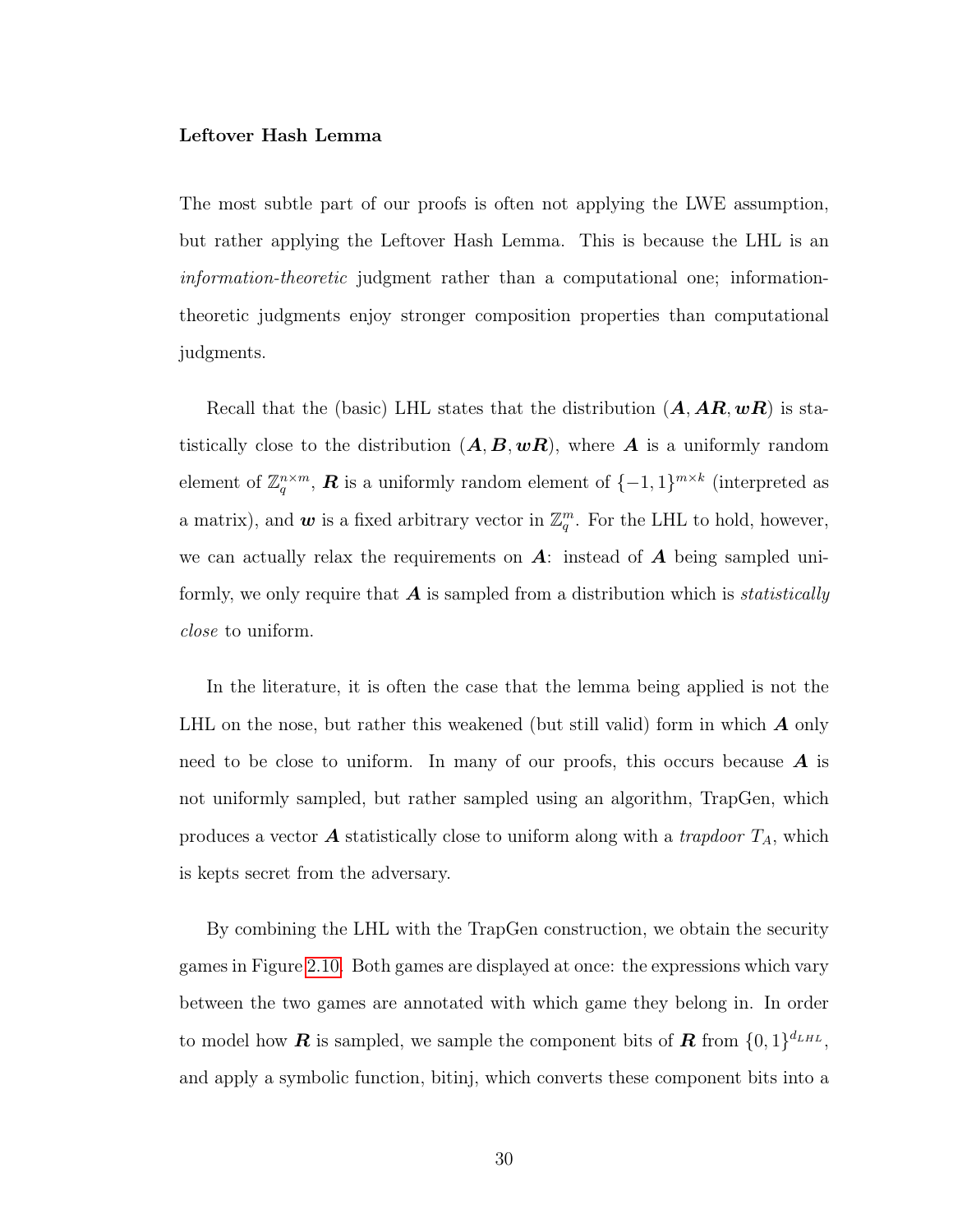matrix. Note in this security game that **w** comes from a symbolic adversary,  $A_1$ . This models the universal quantification of w in the LHL. Additionally, note that  $\mathcal{A}_2$  actually receives the trapdoor  $T_A$ . This is counterintuitive, because adversaries in the cryptosystems do not have access to the trapdoor. However, remember that here we are constructing the adversary for the LHL; giving  $A_2$  the trapdoor reflects the assertion that the distribution  $(A, AR, wR, T_A)$  is statistically close to the distribution  $(A, B, wR, T_A)$ , which follows from the information theoretic nature of the LHL.

While we use the assumption from Figure [2.10](#page-40-0) in our proofs, we also use several small variations which are also valid. One such variation is in the proof of Dual Regev, where we do not use the TrapGen algorithm, but rather sample  $\boldsymbol{A}$ uniformly (and do not give the adversary  $T_A$ ); additionally, we do not include this linear leakage  $w$ . Another such variation is used in our CCA proof from Section [2.5.](#page-46-0) In this instance, we do not transform  $\overline{AR}$  to  $\overline{B}$ , but rather to  $\overline{AR} + \overline{B}$ (thus generalizing our [RAND] rule.) Additionally, we must state the LHL in the CCA proof to be relative to the decryption oracle, which makes use of  $\mathbf{R}$ . This relativized lemma is still valid, however, since the decryption oracle does not leak any information about  $\boldsymbol{R}$ . It will be interesting future work in order to unify these small variations of the LHL.

### <span id="page-39-0"></span>Distribution Equivalences

In addition to the two main axioms above, we also rely on several opaque probabilistic judgments about distributions from which the adversary may sample, but are written in terms of private variables which the adversary may not access. For instance, in an Identity-Based Encryption scheme, the adversary could have access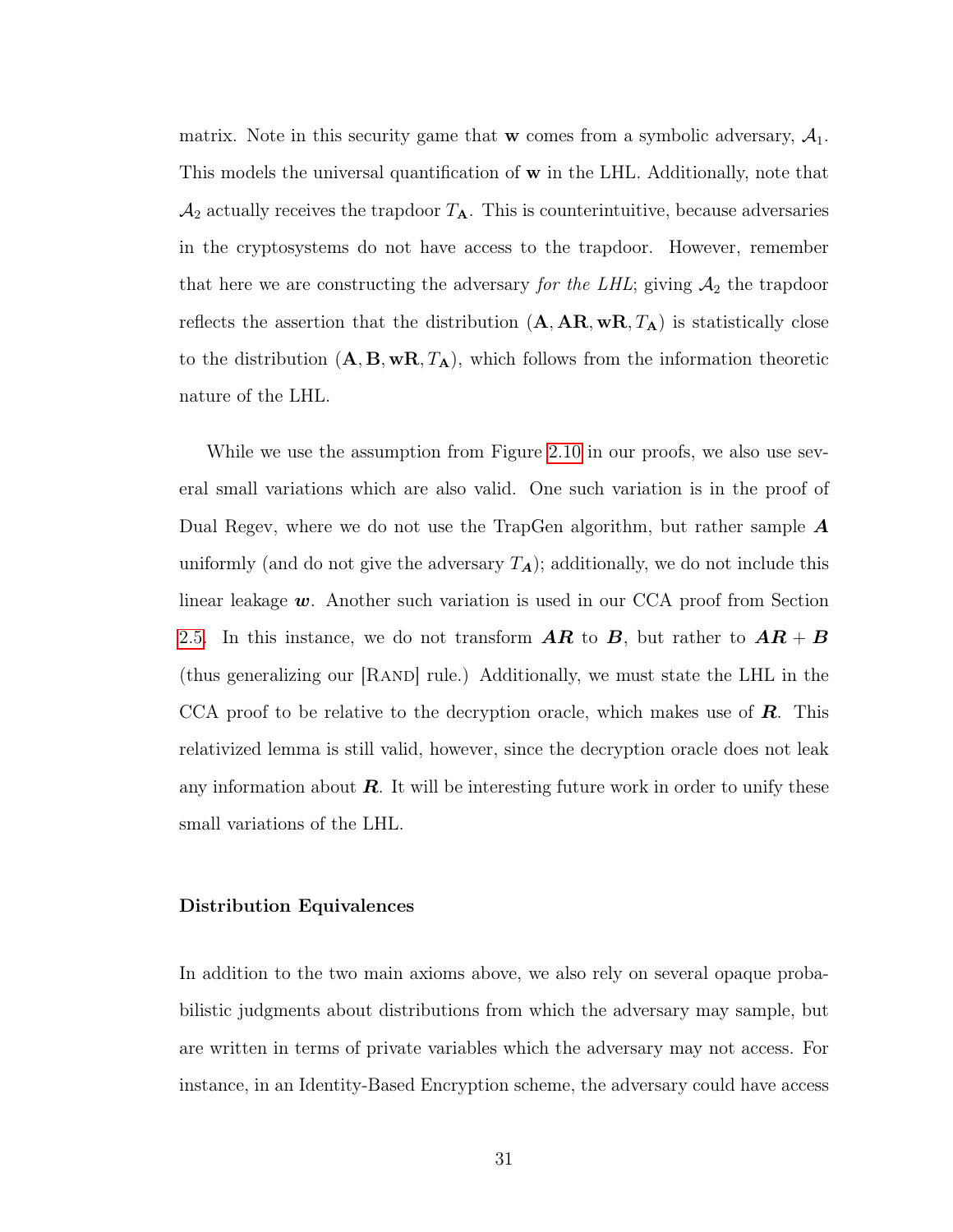<span id="page-40-0"></span>
$$
\begin{cases}\n\text{Game } G_{\beta}^{LHL} : \\
c \stackrel{\$}{\leftarrow} \{0,1\}^{d_{TG}}; \text{ let } (\mathbf{A}, T_{\mathbf{A}}) = \text{TrapGen}(c); \\
r \stackrel{\$}{\leftarrow} \{0,1\}^{d_{LHL}}; \text{ let } R = \text{bitinj}(r); \\
\frac{\text{if } \beta=1}{\mathbf{B} \stackrel{\$}{\leftarrow} \mathbb{Z}_q^{n \times m}; \mathbf{w} \leftarrow \mathcal{A}_1(); \\
b \leftarrow \mathcal{A}_2(\mathbf{A}, \overrightarrow{\mathbf{AR}} \stackrel{\text{if } \beta=1}{\mathbf{B}}, \mathbf{wR}, T_{\mathbf{A}}, \mathbf{w});\n\end{cases}
$$

Figure 2.10: The LHL assumption combined with TrapGen, encoded in AutoLWE.

to a KeyGen oracle, which must use the master secret key in order to operate. This is the case in Section [2.5.2.](#page-49-0) In the concrete proof, there is a step in which we change the implementation of the KeyGen oracle from one uninterpreted function to another. Transformations of this sort are encoded using oracle-relative assumptions, which are generalizations of axioms in AutoG&P which allow adversaries to query oracles.

For example, in Figure [2.11,](#page-41-0) we state closeness of the distributions  $D_0(\mathbf{s_0}, \cdot)$ and  $D_1(\mathbf{s}_1, \cdot)$ , where both  $\mathbf{s}_0$  and  $\mathbf{s}_1$  are unknown to the adversary. (As before, each distribution is separated into a coin sampling stage and a deterministic stage.) Note that  $s_0$  and  $s_1$  need not be of the same type, since the adversary does not see them. Jumping ahead in (H)IBE part in the case study,  $D_0$ ,  $D_1$  correspond to the real/simulated key generation algorithms, where  $s_0$  is the master secret key, and  $s_1$  is the secret trapdoor information the simulator knows in order to answer secret key queries.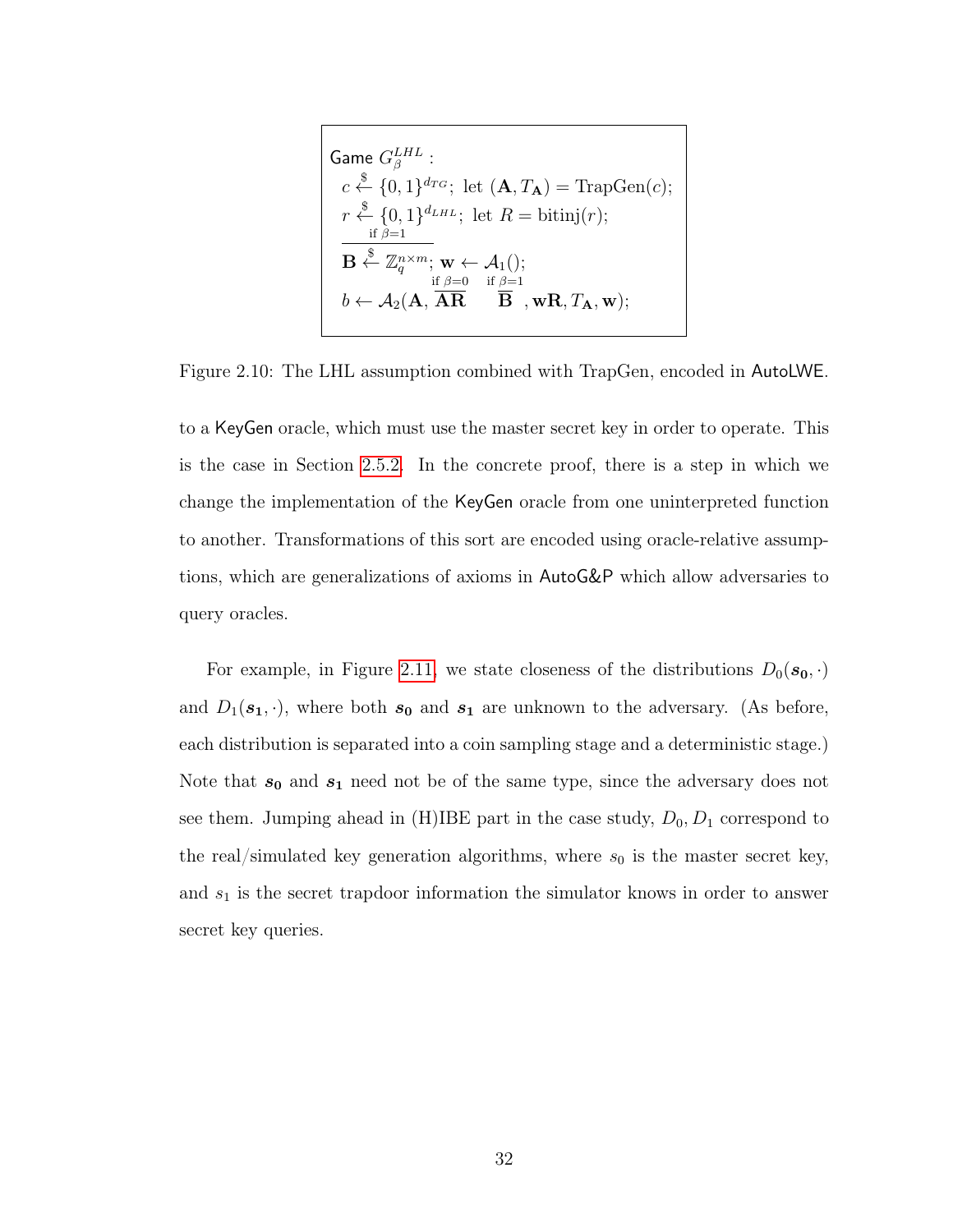<span id="page-41-0"></span>

Figure 2.11: Example axiom capturing computational closeness of distributions.

## 2.4 Deciding deducibility

Several rules involve deducibility problems as side-conditions. For instance, in the [ABSTRACT] rule from Fig [2.8,](#page-33-0) we may transform a bound involving  $G_1$  and  $G_2$ into a bound involving  $G'_1$  and  $G'_2$ , if there exists a common subgame  $\mathcal B$  which can be used to factor the former pair into the latter. Finding this subgame  $\beta$ will induce deducibility subproblems. In order to automate the application of the rules, it is thus necessary to provide algorithms for checking whether deducibility problems are valid. As previously argued, it is desirable whenever possible that these algorithms are based on decision procedures rather than heuristics.

In this section, we provide decision procedures for the theory of Diffie-Hellman exponentiation, both in its basic form and in its extension to bilinear groups, and for the theory of fields. The decision procedures for Diffie-Hellman exponentiation are based on techniques from Gröbner bases. In addition to being an important independent contribution on its own, the algorithms for Diffie-Hellman exponentiation also serve as a natural intermediate objective towards addressing the theory of matrices (although the problems are formally independent). For the latter, we require significantly more advanced algebraic tools. For the clarity of exposition,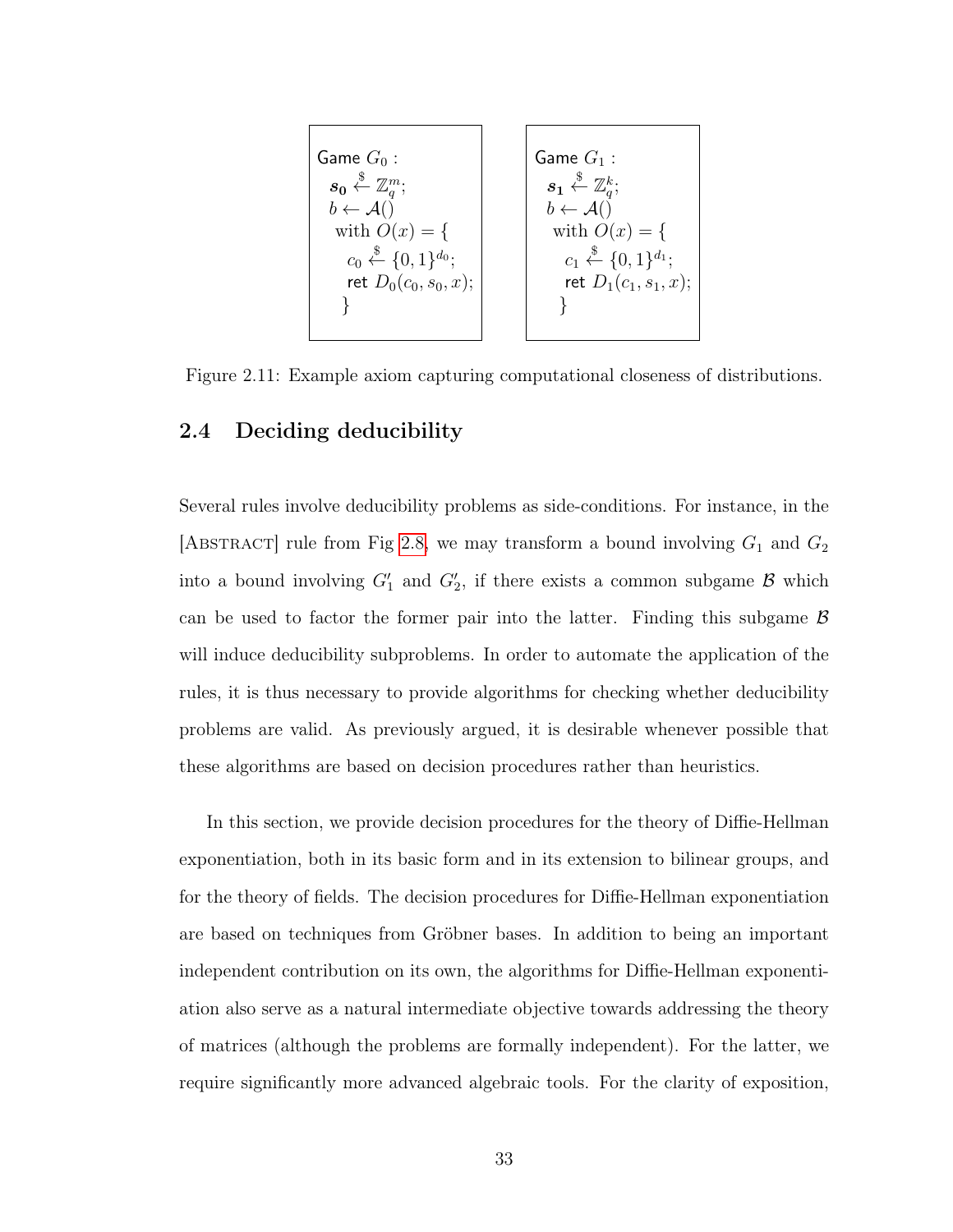we proceed incrementally. Concretely, we start by considering the case of fields and non-commutative rings. We respectively provide a decision procedure and a semi-decision procedure. Subsequently, we give a reduction from deducibility for matrices to deducibility for non-commutative rings. The reduction yields a semidecision procedure for matrices. The algorithms for non-commutative rings and matrices are based on so-called SAGBI [\[RS90\]](#page-148-0) (Subalgebra Analog to Gröbner Basis for Ideals) techniques, which as justified below provide a counterpart of Gröbner basis computations for subalgebras.

## <span id="page-42-0"></span>2.4.1 Diffie-Hellman exponentiation

Diffie-Hellman exponentiation is a standard theory that is used for analyzing keyexchange protocols based on group assumptions. It is also used, in its bilinear and multilinear version, in AutoG&P for proving security of pairing-based cryptography. In this setting, the adversary (also often called attacker in the symbolic setting) can multiply groups elements between them, i.e perform addition in the field, and can elevate a group element to some power he can deduce in the field. Previous work only provides partial solutions: for instance, Chevalier et al  $|CKRT03|$  only consider products in the exponents, whereas Dougherty and Guttman [\[DG14\]](#page-143-0) only consider polynomials with maximum degree of 1 (linear expressions).

The standard form of deducibility problems that arises in this context is defined as follows: let Y be a set of names sampled in  $\mathbb{Z}_q$ , g some group generator, E the equational theory capturing field and groups operations, some set  $X \subset Y$ ,  $f_1, ..., f_k, h \in \mathbb{K}[Y]$  be a set of polynomials over the names, and  $\Gamma$  be a coherent set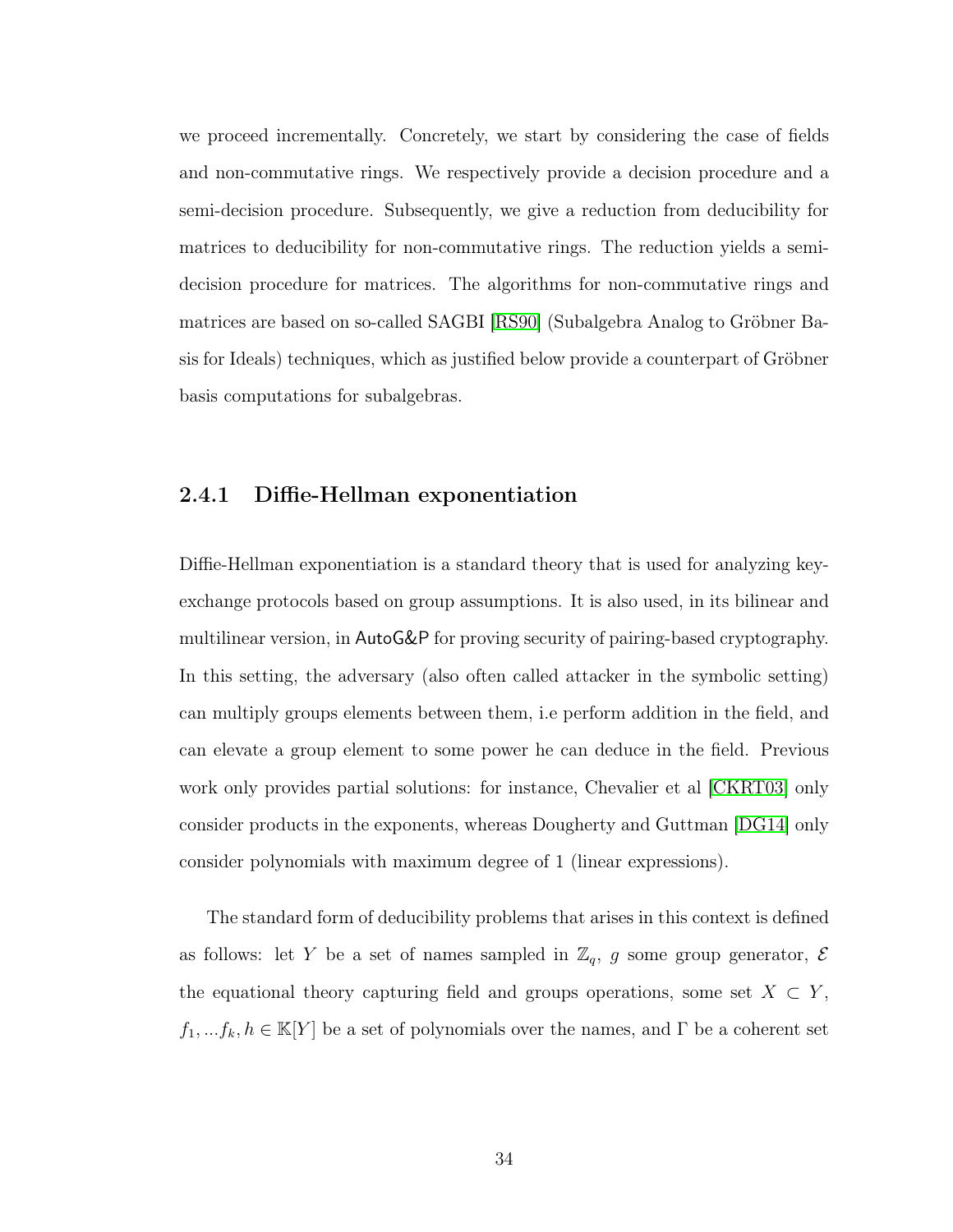of axioms. The deducibility problem is then:

$$
\Gamma \models X, g^{f_1}, ..., g^{f_k} \vdash_{\mathcal{E}} g^h
$$

Proposition 2. Deducibility for Diffie-Hellman exponentiation is decidable.

The algorithm that supports the proof of the proposition proceeds by reducing an input deducibility problem to an equivalent membership problem of the saturation of some  $\mathbb{Z}_q[X]$ -module in  $\mathbb{Z}_q[Y]$ , and by using an extension for modules [\[Eis13\]](#page-143-1) of Buchberger's algorithm [\[Buc76\]](#page-141-0) to solve the membership problem.

The reduction to the membership problem proceeds as follows: first, we reduce deducibility to solving a system of polynomial equations. We then use the notion of saturation for submodules and prove that solving the system of polynomial equations corresponding to the deducibility problem is equivalent to checking whether the polynomial h is a member of the saturation of some submodule  $M$ . The latter problem can be checked using Gröbner basis computations.

### 2.4.2 Fields and non-commutative rings

Another problem of interest is when we consider deducibility inside the field rather than the group. The deducibility problem can then be defined as follows: let Y be a set of names sampled in  $\mathbb{Z}_q$ ,  $\mathcal E$  the equational theory capturing field operations,  $f_1, \ldots, f_k, h \in \mathbb{K}[Y]$  be a set of polynomials over the names, and  $\Gamma$  be a coherent set of axioms. The deducibility problem is then:

$$
f_1, ..., f_k \vdash_{\mathcal{E}} h
$$

We emphasize that this problem is in fact not an instance of the problem for Diffie-Hellman exponentiation. In the previous problem, if we look at field elements, the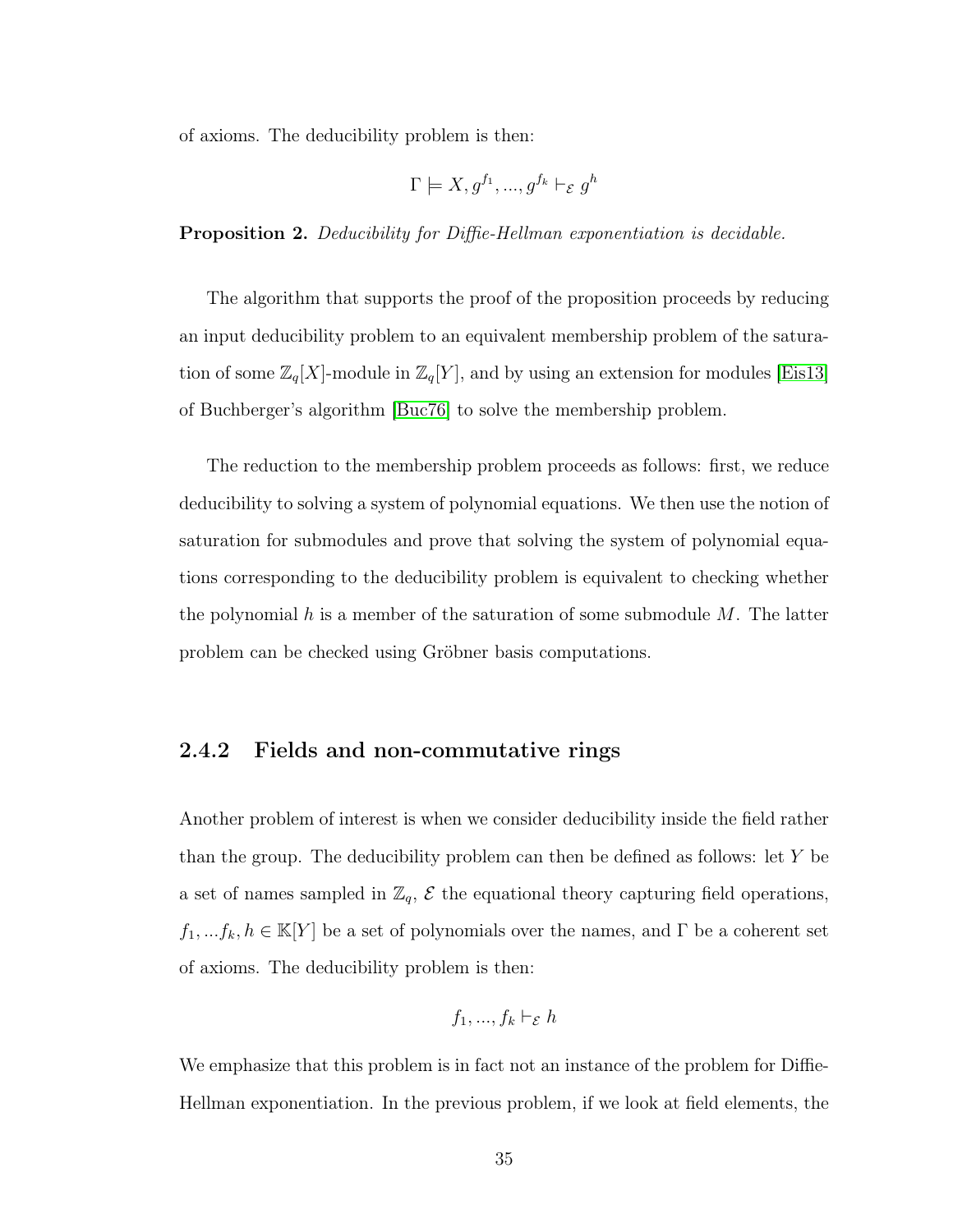adversary could compute any polynomial in  $K[X]$  but he may now compute any polynomial in  $K[f_1, ..., f_k]$ , the subalgebra generated by the known polynomials.

Decidability is obtained thanks to [\[SS88\]](#page-148-1), where they solve the subalgebra membership problem using methods based on classical Gröbner basis.

### Proposition 3. Deducibility for fields is decidable.

If we wish to characterize the full adversary knowledge as done for Diffie-Hellman exponentiation using Gröbner basis, we would have to resort to so-called SAGBI [\[RS90\]](#page-148-0) (Subalgebra Analog to Gröbner Basis for Ideals) techniques, which form the counterpart of Gröbner basis computations. However, some finitely generated subalgebras are known to have infinite SAGBI bases [\[RS90\]](#page-148-0), thus it can only provide semi-decision for the membership problem.

For the case of non-commutative rings, we are not aware of any counterpart to [\[SS88\]](#page-148-1), we resort to the non-commutative SAGBI [\[Nor98\]](#page-147-0) theory.

#### **Proposition 4.** Deducibility for non-commutative rings is semi-decidable.

It is an open problem whether one can give a decision procedure for noncommutative rings. We note that the problem of module membership over a noncommutative algebra is undecidable [\[Mor94\]](#page-146-0), as there is a reduction from the word problem over a finitely presented group. On the other hand, the problem is known to be decidable for some classes of subalgebras, notably in the the homogeneous case where all monomials are of the same degree.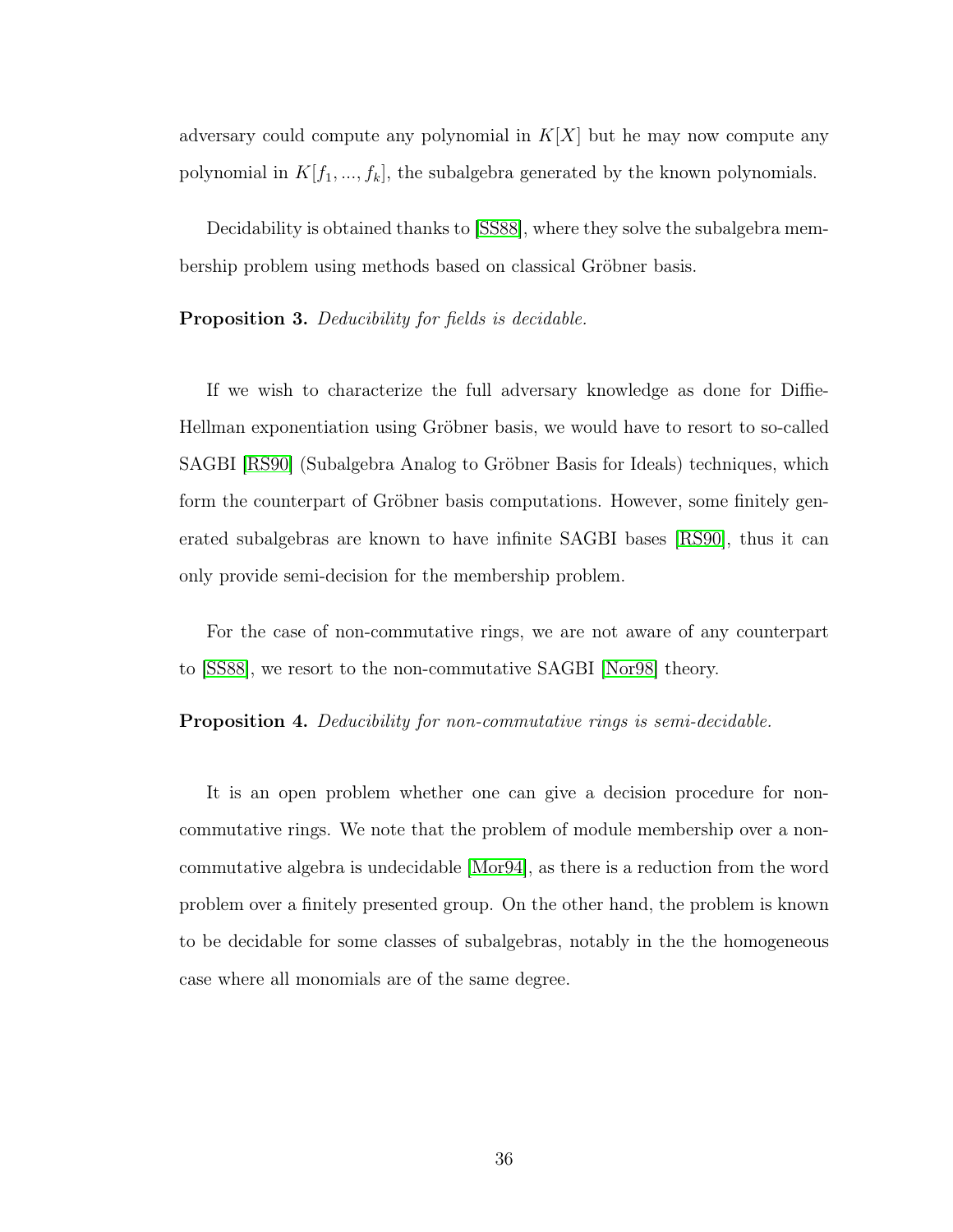## <span id="page-45-0"></span>2.4.3 Matrices

The case of matrices introduces a final difficulty: expressions may involve structural operations. To address the issue, we show that every deducibility problem in the theory of matrices is provably equivalent to a deducibility problem that does not involve structural operations, nor transposition—said otherwise, a deducibility problem in the theory of non-commutative rings.

<span id="page-45-1"></span>Proposition 5. Deducibility for matrices is semi-decidable.

The algorithm that supports the proof of semi-decidability for matrices operates in two steps:

- 1. it reduces the deducibility problem for matrices to an equivalent deducibility problem for non-commutative rings;
- 2. it applies the semi-decision procedure for non-commutative rings.

The reduction to non-commutative rings is based on a generalization of the techniques introduced in  $[BDK^+10]$  $[BDK^+10]$  for the theory of bitstrings—note that the techniques were used for a slightly different purpose, i.e. deciding equivalence between probabilistic expressions, rather than for proving deducibility constraints.

The general idea for eliminating concatenation and splitting comes from two basic facts:

- $M \vdash M \parallel N \Leftrightarrow M \vdash M \wedge M \vdash N$
- $M \cup \{M \mid N\} \vdash T \Leftrightarrow M \cup \{M, N\} \vdash T$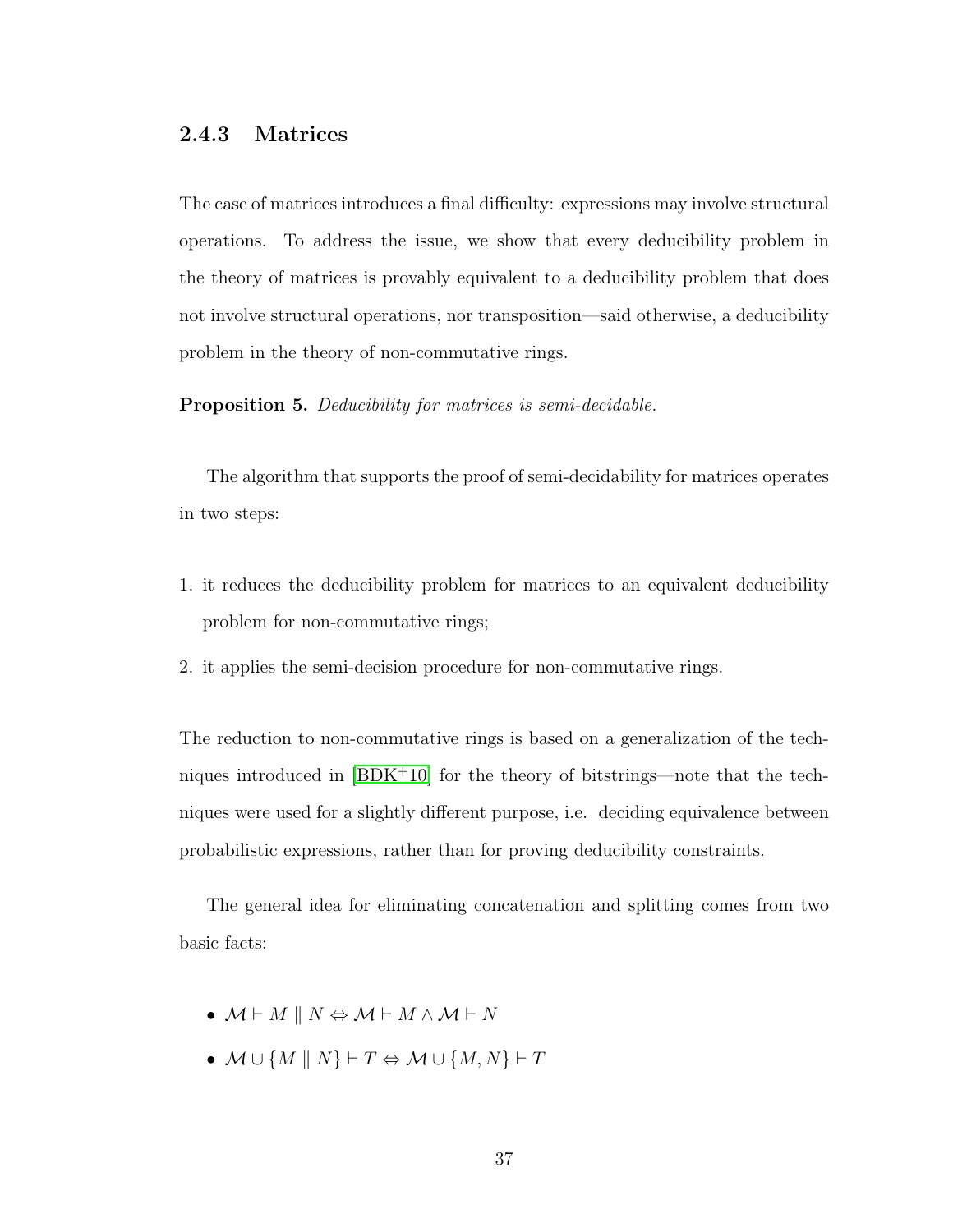For transposition, we observe that it commutes with the other operations, so in a proof of deducibility, we can push the transposition applications to the leaves. Everything that can be deduced from a set of matrices  $\mathcal M$  and the transpose operation can also be deduced if instead of the transpose operation we simply provide the transposition of the matrices in M.

### <span id="page-46-0"></span>2.5 Implementations and Case Studies

The implementation of our logic, called AutoLWE, is available at:

### <https://github.com/autolwe/autolwe>

AutoLWE is implemented as a branch of AutoG&P and thus makes considerable use of its infrastructure.

Moreover, we have used AutoLWE to carry several case studies (see Figure [2.12\)](#page-47-0): an Identity-Based Encryption scheme and an Hierarchical Identity-Based Encryption scheme by Agrawal, Boneh and Boyen [\[ABB10\]](#page-137-0), a Chosen-Ciphertext Encryption scheme from Micciancio and Peikert [\[MP12\]](#page-146-1), and an Inner Product Encryption scheme and proof from Agrawal, Freeman, and Vaikuntanathan [\[AFV11\]](#page-137-1). These examples are treated in Sections [2.5.2,](#page-49-0) [2.5.4,](#page-54-0) [2.5.3](#page-52-0) and [2.5.5](#page-55-0) respectively.

Globally, our tool performs well, on the following accounts: formal proofs remains close to the pen and paper proofs; verification time is fast (less than 3 seconds), and in particular the complexity of the (semi-)decision procedures is not an issue; formalization time is moderate (requiring at most several hours of programmer effort per proof). One of the main hurdles is the Leftover Hash Lemma, which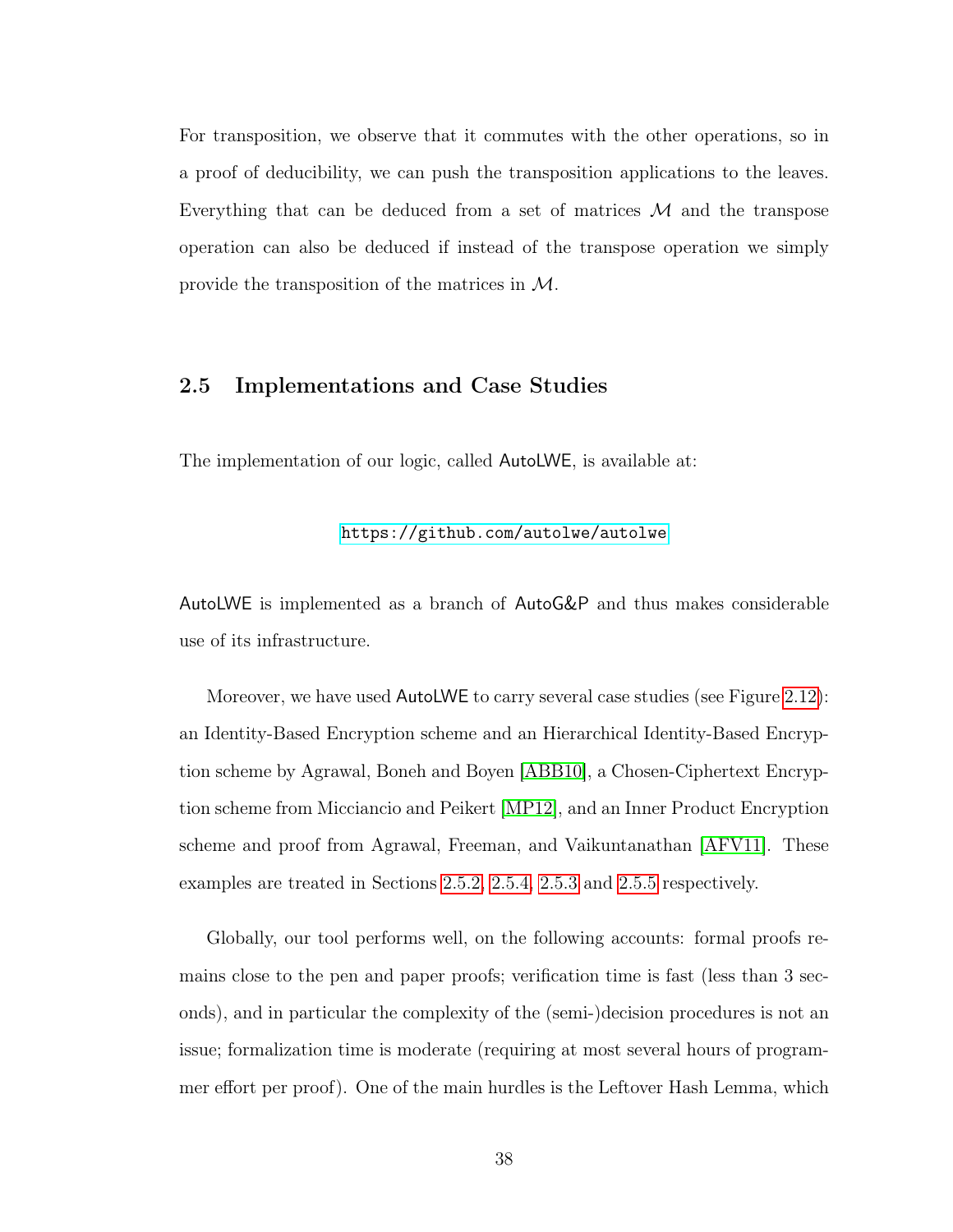<span id="page-47-0"></span>

| Case study                   |                        |                | Proof |
|------------------------------|------------------------|----------------|-------|
| Reference                    | Scheme                 | Property       | LoC   |
| Gentry et al. '08 [GPV08]    | dual-Regev PKE IND-CPA |                | 11    |
| Micciancio et al. '12 [MP12] | MP-PKE                 | <b>IND-CCA</b> | 98    |
| Agrawal et al. '10 [ABB10]   | ABB-IBE                | IND-sID-CPA    | 56    |
| Agrawal et al. '10 [ABB10]   | ABB-HIBE               | IND-sID-CPA    | 77    |
| Agrawal et al. '11 [AFV11]   | AFV-IPE                | IND-wAH-CPA    | 106   |

Figure 2.12: Overview of case studies. All proofs took less than three seconds to complete.

must be applied in varying levels of sophistication. The Leftover Hash Lemma (and more generally all oracle-relative assumptions) increase the difficulty of guessing (chained) applications of assumptions, and consequently limits automation.

### 2.5.1 Implementation

Security games are written in a syntax closely resembling that shown in Figure [2.1.](#page-21-0) See Figure [2.5](#page-26-0) for an example concrete proof in our system. Each line of the proof corresponds to a proof rule in our logic, as seen in Figure [2.8.](#page-33-0) All tactic applications are fully automated, except for the application of oracle-relative assumptions. The user must provide some hints to AutoLWE about how the security game needs to be factored in order to apply an oracle-relative assumption. The system in [\[BGS15\]](#page-140-0) additionally supports a proof search tactic which automatically finds a series of tactics to apply to finish the goal; we do not have a version of that in our setting.

### Oracle-relative Assumptions

AutoG&P allows one to add user defined axioms, both to express decisional assertions (two distributions are computationally close) and computational assertions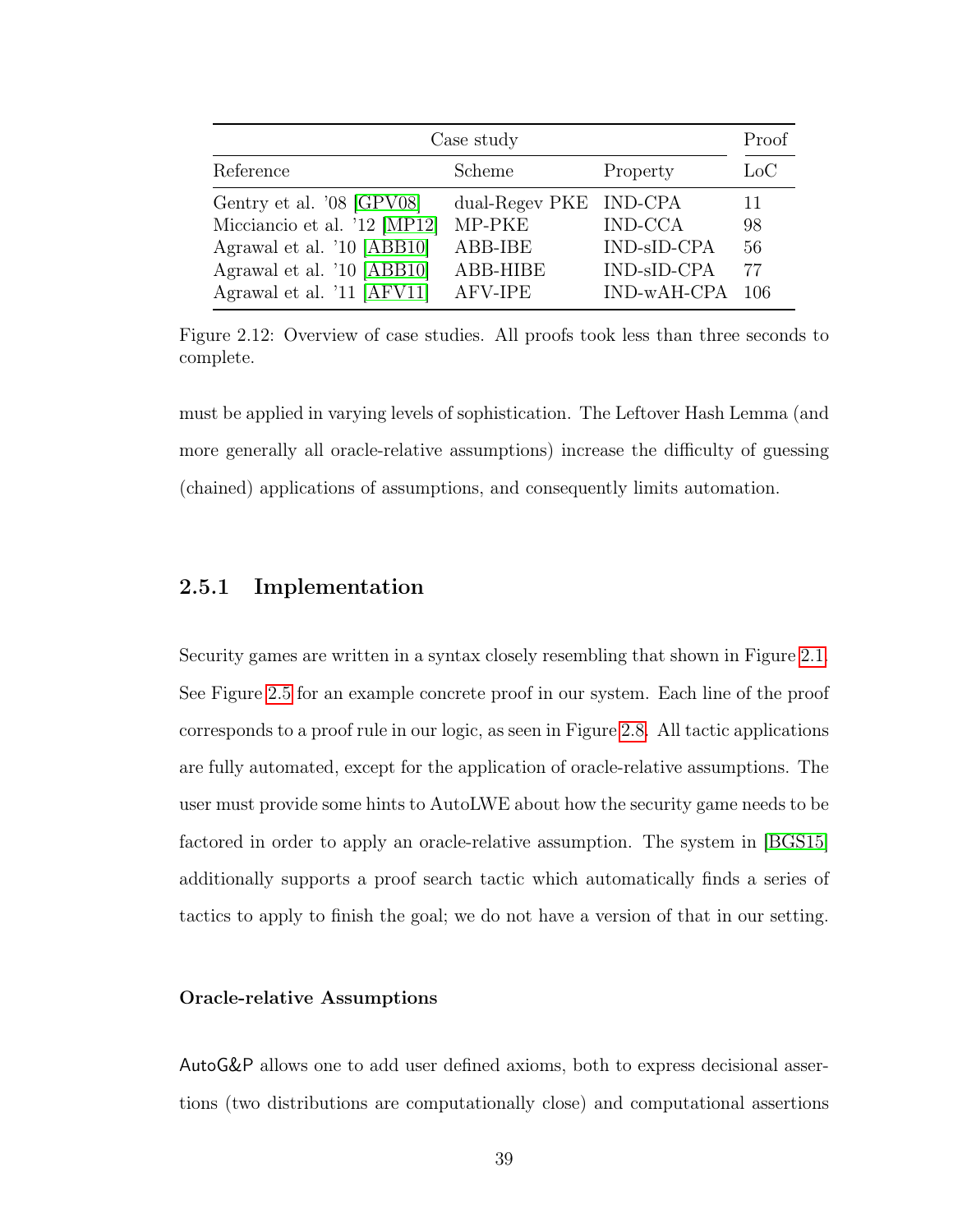(a certain event has small chance of happening). In AutoG&P, these user-defined axioms are stated in terms of symbolic adversaries, which are related to the main security game by rules such as [ABSTRACT] in Section [2.3.4.](#page-32-0) However, the symbolic adversaries present in axioms may not have oracles attached to them. While these restricted adversaries can be used to define the LWE assumption, they are not expressive enough to state the oracle-relative axioms we use throughout our proofs. In AutoLWE, we remove this restriction. An example axiom we now support which we did not before is that in Figure [2.11.](#page-41-0)

Recall that in order to apply a user defined axiom using [ABSTRACT], we must factor the security game into one which is in terms of the axiom's game. This is done essentially by separating the security game into sections, where each section either reflects the setup code for the axiom, or an instantiation of one of the adversaries in the axiom. We still do this factoring in the case of oracle-relative axioms, but we must also factor oracles in the security game in terms of oracles in the axiom. Once this second step of factoring is done, oracles in the axiom can be compared syntactically to factored oracles in the security game.

#### Theory of Lists and Matrices

Note that in our case studies, we manipulate both matrices and *lists* of matrices (often simultaneously). Thus, both our normal form algorithm and our deducibility reduction from Section [2.4.3](#page-45-0) must be lifted to apply to lists of matrices as well. This is what allows our system to reason about the more complicated HIBE scheme in a manner similar to the IBE scheme, which does not use lists.

In order to do this, we do not implement our main algorithms on expressions of matrices directly, but instead over a general signature of matrices, encoded as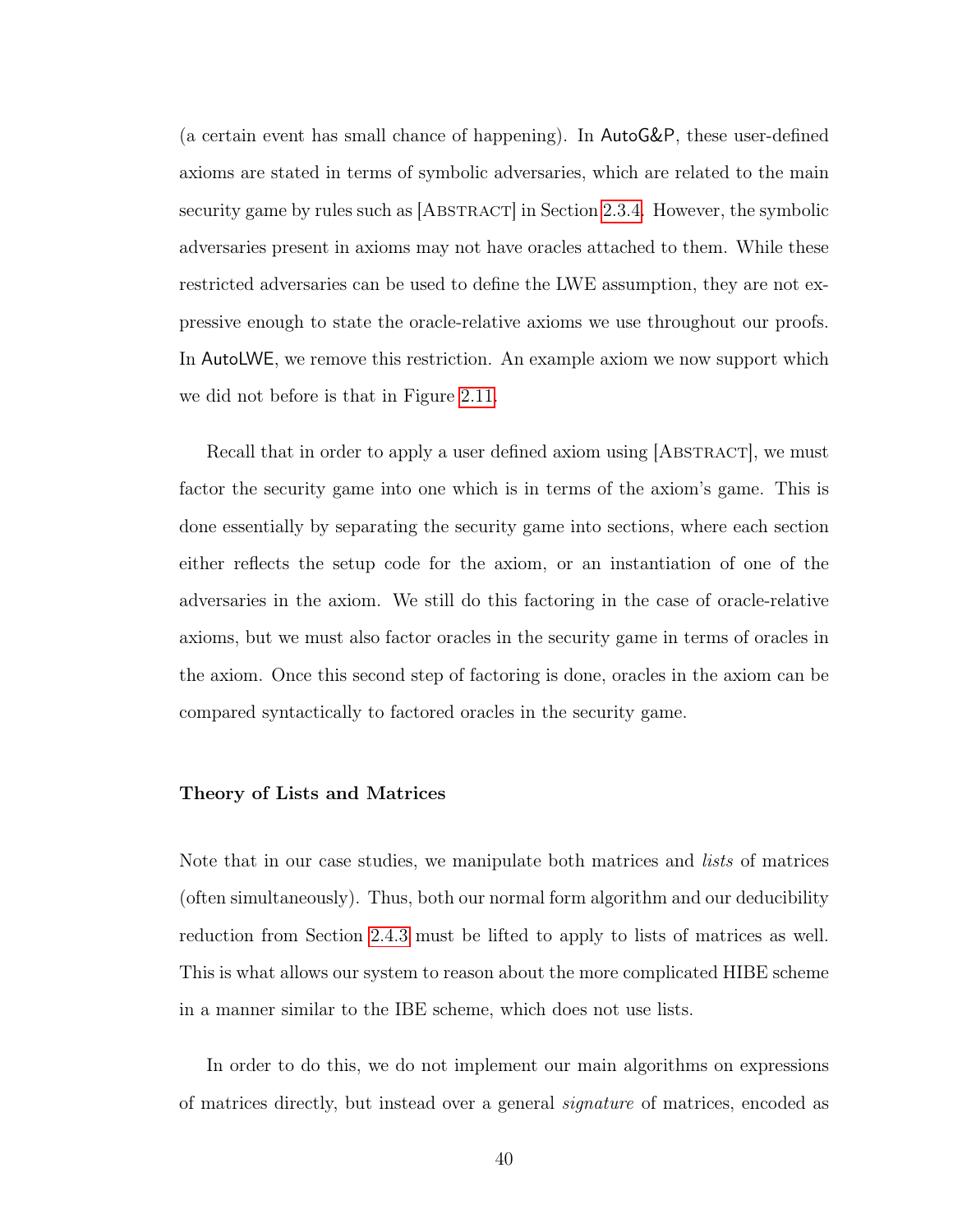a certain type of an ML module. We then instantiate this signature both with matrices and lists of matrices. By doing so, we receive an implementation for our new algorithms which operate uniformly across these two types of expressions.

### Deduction algorithms

Many implementations of Gröbner basis computations can be found online, but all of them are only usable for polynomial ideals. In order to handle module and non-commutative subalgebra, we thus implemented generic versions of the Buchberger algorithm for  $K[X]$ -module and the SAGBI algorithm and plugged them into AutoLWE. The algorithms performed well: we could prove all the LWE examples, and the pairing-based examples very quickly, using the SAGBI methods. The efficiency of the computations contrasts with the complexity of the algorithms, which is high because the saturation squares up the number of inputs terms and the Gröbner Basis can be at worst a double exponential. However, we are dealing with relatively small instances of our problem that are extracted from concrete primitives.

## <span id="page-49-0"></span>2.5.2 Identity-Based Encryption

**Mathematical background.** Let  $\Lambda$  be a discrete subset of  $\mathbb{Z}^m$ . For any vector  $c \in \mathbb{R}^m$ , and any positive parameter  $\sigma \in \mathbb{R}$ , let  $\rho_{\sigma,c}(x) = \exp(-\pi ||x - c||^2/\sigma^2)$ be the Gaussian function on  $\mathbb{R}^m$  with center c and parameter  $\sigma$ . Next, we let  $\rho_{\sigma,\boldsymbol{c}}(\Lambda)=\sum_{\boldsymbol{x}\in\Lambda}\rho_{\sigma,\boldsymbol{c}}(\boldsymbol{x})$  be the discrete integral of  $\rho_{\sigma,\boldsymbol{x}}$  over  $\Lambda$ , and let  $\chi_{\Lambda,\sigma,\boldsymbol{c}}(\boldsymbol{y}):=$  $\frac{\rho_{\sigma,c}(y)}{\rho_{\sigma,c}(\Lambda)}$ . Let  $S^m$  denote the set of vectors in  $\mathbb{R}^m$  whose length is 1. The norm of a matrix  $\mathbf{R} \in \mathbb{R}^{m \times m}$  is defined to be  $\sup_{\bm{x} \in S^m} ||\mathbf{R}\bm{x}||$ . We say a square matrix is full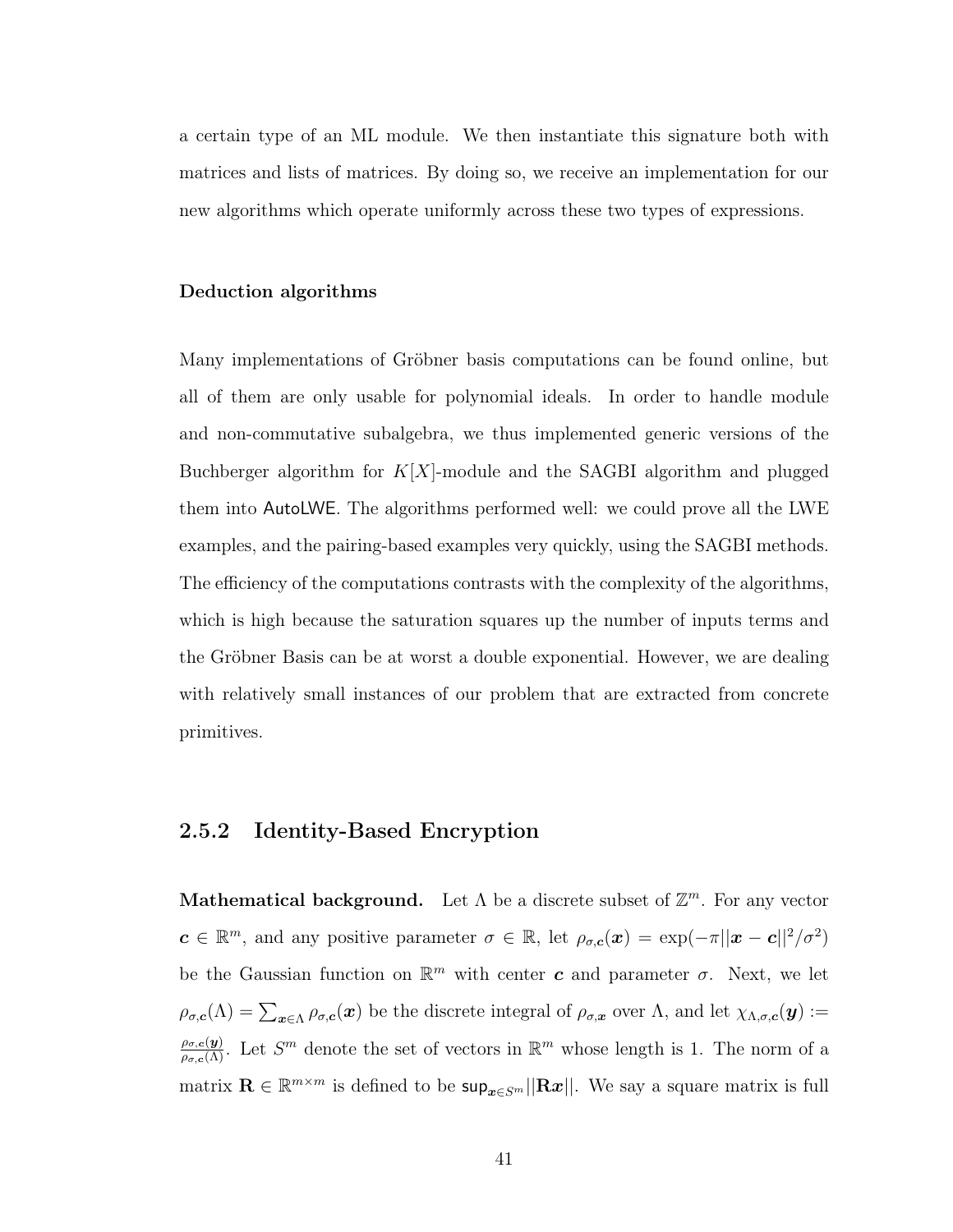rank if all rows and columns are linearly independent.

Identity-based encryption is a generalization of public key encryption. In IBE, the secret key and ciphertext are associated with different identity strings, and decryption succeeds if and only if the two identity strings are equivalent. The security model, IND-sID-CPA, requires adversary to declare challenge identity upfront before seeing the public parameters, and allows adversary to ask for secret key for any identity except for the challenge identity, and CPA security holds for ciphertext associated with the challenge identity.

The IBE scheme our system supports is constructed by Agrawal et al. [\[ABB10\]](#page-137-0). The scheme operates as follows:

- Matrix **A** is generated by algorithm **TrapGen**, which outputs a random  $\mathbf{A} \in \mathbb{Z}_q^{n \times m}$ and a small norm matrix  $\mathbf{T} \in \mathbb{Z}_q^{m \times m}$  such that  $\mathbf{A} \cdot \mathbf{T_A} = 0$ . Matrices  $\mathbf{A}_1, \mathbf{B}$ are sampled randomly from  $\mathbb{Z}_q^{n \times m}$ , and **u** is sampled randomly from  $\mathbb{Z}_q^n$ . Set  $pp = (\mathbf{A}, \mathbf{A}_1, \mathbf{B}, \mathbf{u})$  and  $msk = \mathbf{T_A}$ .
- To encrypt a message  $\mu \in \{0,1\}$  with identity  $\mathsf{id} \in \mathbb{Z}_q^n$ , one generates a uniform  $s \in \mathbb{Z}_q^n$ , error vector  $e_0 \leftarrow \chi^m$  and error integer  $e_1 \leftarrow \chi$  from discrete Gaussian, a random  $\mathbf{R} \in \{0,1\}^{m \times m}$ , and computes ciphertext

$$
\mathsf{ct} = \mathbf{s}^\mathsf{T} \left[ \mathbf{A} || \mathbf{A}_1 + M(\mathsf{id}) \mathbf{B} || \mathbf{u} \right] + (\mathbf{e}^\mathsf{T} || \mathbf{e}^\mathsf{T} \mathbf{R} || \mathbf{e}') + (0 ||0|| \lceil q/2 \rceil \mu).
$$

• The secret key for identity  $id \in \mathbb{Z}_q^n$  is generated by procedure  $r \leftarrow$ SampleLeft( $A, A_1 + M(id)B, T_A, u$ ), where we have r is statistically close to  $\chi^{2m}, \, \text{and} \, \left[\mathbf{A} || \mathbf{A}_1 + M(\mathrm{id}) \mathbf{B} \right] \bm{r} = \bm{u}.$ 

The idea of the proof is first to rewrite  $\mathbf{A}_1$  as  $\mathbf{A}\mathbf{R} - M(\mathsf{id}^*)\mathbf{B}$ , where  $\mathsf{id}^*$  is the adversary's committed identity. If we do so, we then obtain that the challenge ciphertext is of the form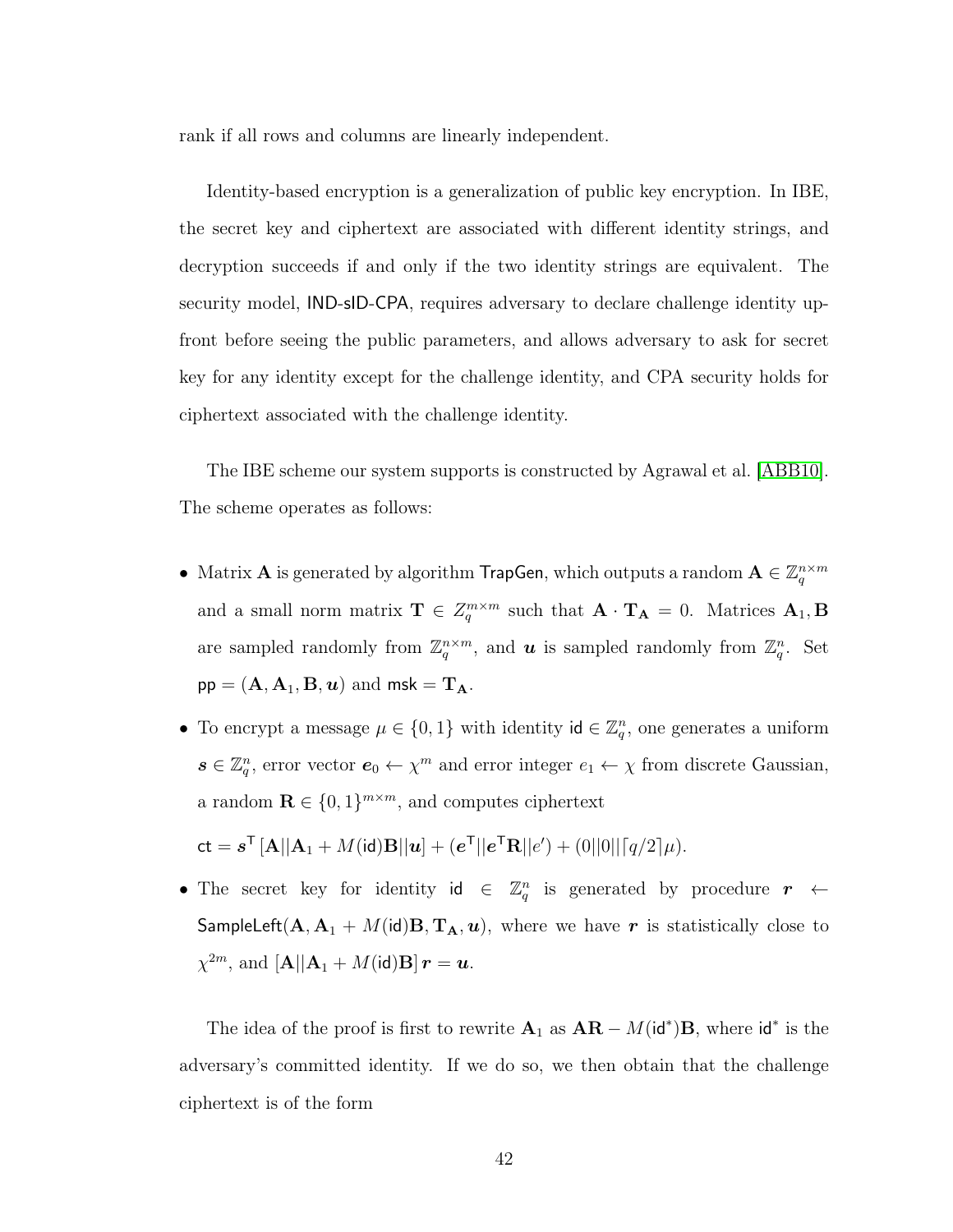$$
\mathbf{s}^{\mathsf{T}}\left[\mathbf{A}||\mathbf{A}\mathbf{R}||\mathbf{u}\right] + (\mathbf{e}^{\mathsf{T}}||\mathbf{e}^T\mathbf{R}||e') + (0||0||\lceil q/2 \rceil \mu)
$$

where **A** comes from TrapGen. We then apply a computational lemma about SampleLeft, in order to rewrite the KeyGen oracle to be in terms of another probabilistic algorithm, SampleRight. This is a statement about equivalence of distributions from which the adversary may sample, so must be handled using an oracle-relative assumption. This is done as described in Section [2.3.6.](#page-39-0) The computational lemma states that, for appropriately sampled matrices,

$$
SampleLeft(\mathbf{A}, \mathbf{AR} + \mathbf{B}, T_{\mathbf{A}}, \mathbf{u}) \approx SampleRight(\mathbf{A}, \mathbf{B}, \mathbf{R}, T_{\mathbf{B}}, \mathbf{u}),
$$

where  $\bf{A}$  is sampled from TrapGen in the first and uniform in the second, and  $\bf{B}$ is sampled uniformly in the first and from TrapGen in the second. By applying this transformation to our KeyGen oracle, we transform our matrix A from one sampled from TrapGen to uniform. Now that  $A$  is uniform, we finish the proof by noticing that our challenge ciphertext is equal to  $\mathbf{b}||\mathbf{b}\mathbf{R}||b + \lceil q/2 \rceil \mu$ , where  $(\mathbf{b}, b)$ forms an LWE distribution of dimension  $n \times m + 1$ . Thus we may randomize b to uniform, and apply the rnd tactic to erase  $\mu$  from the ciphertext.

The main point of interest in this proof is the initial rewrite  $A_1 \rightarrow AR M(\mathsf{id}^*)$ **B**. Given that  $\mathbf{A}_1$  is uniform, we may first apply optimistic sampling to rewrite  $A_1$  to  $A_2 - M(\mathsf{id}^*)B$ , where  $A_2$  is uniformly sampled. Thus, we now only need to perform the rewrite  $A_2 \rightarrow AR$ . This rewrite is not at all trivial, because A at this point in the proof comes from TrapGen. However, as noted in Section [2.3.6,](#page-38-0) it is sound to apply the LHL in this case, because TrapGen generates matrices which are close to uniform in distribution. Thus, we can use the LHL as encoded in Figure [2.10.](#page-40-0)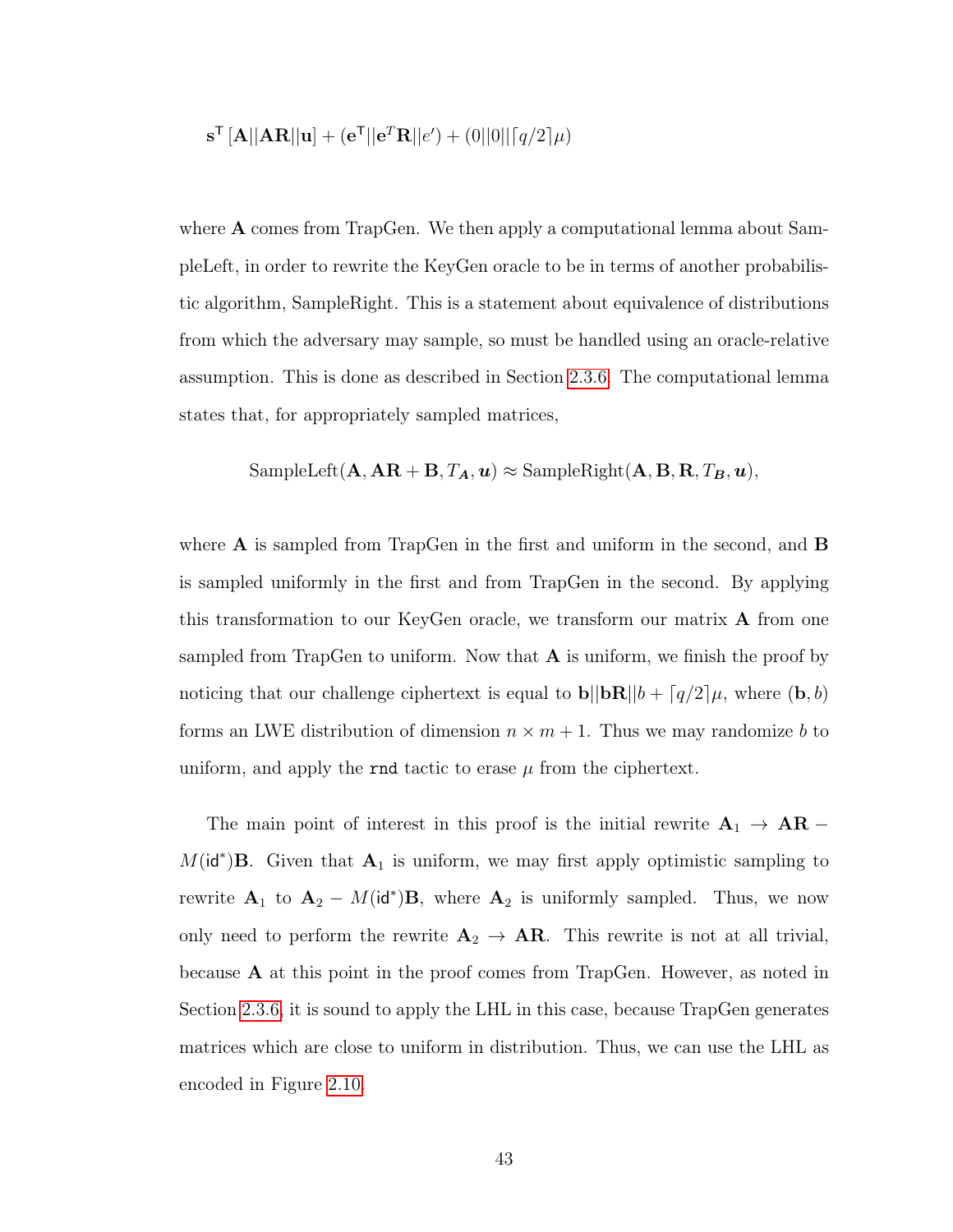## <span id="page-52-0"></span>2.5.3 CCA1-PKE

The CCA1-PKE scheme we study is proposed by Micciancio and Peikert [\[MP12\]](#page-146-1). In comparison with the CPA-PKE scheme [\[GPV08\]](#page-144-0) described in Section [2.2,](#page-17-0) the security model of CCA1-PKE is stronger: the adversary can query a decryption oracle for any ciphertext he desires before receiving the challenge ciphertext. The scheme operates as follows:

- Matrix  $A \in \mathbb{Z}_q^{n \times m}$  is sampled randomly and  $R \leftarrow \{-1,1\}^{m \times m}$ . Set pk =  $(A, AR)$  and  $sk = R$ .
- Let  $M: \mathbb{Z}_q^n \to \mathbb{Z}_q^{n \times m}$  be an embedding from  $\mathbb{Z}_q^n$  to matrices, such that for distinct **u** and **v**,  $M(\mathbf{u}) - M(\mathbf{v})$  is full rank. To encrypt a message  $\mu \in \{0, 1\}$ , one generates a uniform  $\mathbf{s} \in \mathbb{Z}_q^n$ , a uniform  $\mathbf{u} \in \mathbb{Z}_q^n$ , a uniform matrix  $R' \in$  ${-1, 1}^{m \times m}$  and an error vector  $\mathbf{e} \in \mathbb{Z}_q^m$  sampled from a discrete Gaussian, and computes the ciphertext

 $\mathbf{c}_0 = \mathbf{u}, \mathbf{c}_1 = \mathbf{s}^\mathsf{T} \mathbf{A}_\mathbf{u} + (\mathbf{e}^\mathsf{T} || \mathbf{e}^\mathsf{T} * R') + (0 || \mathsf{Encode}(\mu)),$ where  ${\bf A}_{\bf u} := [{\bf A}]|-{\bf A}{\bf R}+M({\bf u}){\bf G}],$   ${\bf G}$  is a publicly known gadget matrix, and Encode :  $\{0,1\} \to \mathbb{Z}_q^m$  sends  $\mu$  to  $\mu\lceil q/2\rceil (1,\ldots,1)$ .

• To decrypt a ciphertext  $(\mathbf{u} := \mathbf{c}_0, \mathbf{c}_1)$  with  $\mathbf{sk} = \mathbf{R}$  and  $\mathbf{u} \neq 0$ , one computes  $A_u$  and calls a procedure  $\mathsf{Invert}(A_u, R, c_1)$ , which will output s and e such that  $c_1 = s^T A_u + e$ , where e has small norm. By doing a particular rounding procedure using  $c_1$ , s, e, and **R**, the message bit  $\mu$  can be derived.

The main subtlety of the proof is that the secret key  $\bf R$  is used in the decryption oracle. Because of this, we must apply the Leftover Hash Lemma relative to this oracle, by using oracle-relative axioms. As we will see, not all uses of the LHL are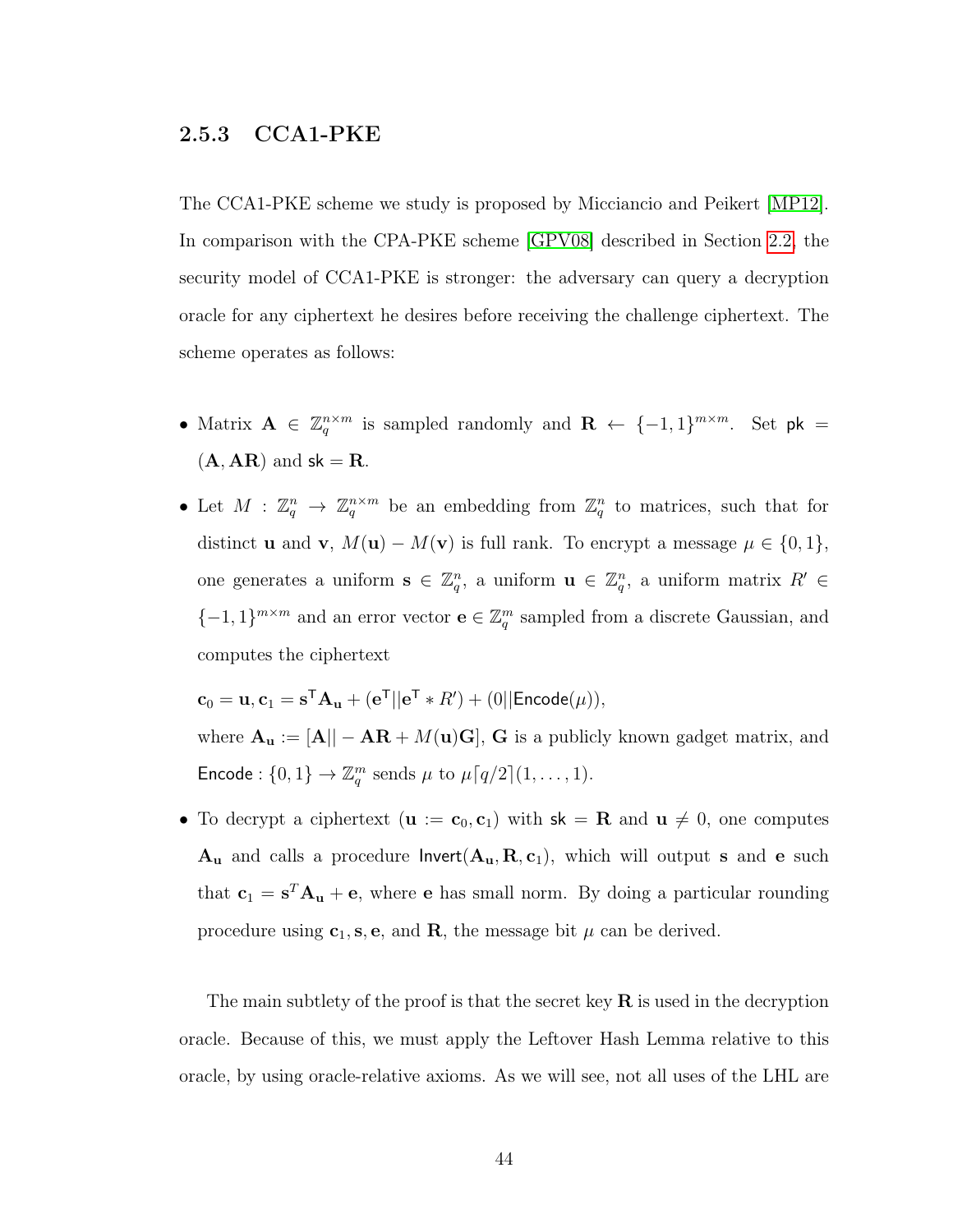valid in this new setting; care must be taken to ensure that the axioms derived from the LHL are still cryptographically sound.

The high-level outline of the proof is as follows: first, we note that instead of using a fresh  $\mathbb{R}'$  to encrypt, we can actually use the secret key  $\mathbb{R}$ . This is justified by the following corollary of the Leftover Hash Lemma: the distribution  $(A, AR, e, eR')$  is statistically close to the distribution  $(A, AR, e, eR)$  where  $A, R, R',$  and  $e$  are sampled as in the scheme. This corollary additionally holds true relative to the decryption oracle, which makes use of **R**.

Once we use  $\bf{R}$  to encrypt instead of  $\bf{R}'$ , we again use the Leftover Hash Lemma to transform  $AR$  into  $-AR + M(u)G$ , where u is generated from the challenge encryption. Again, this invocation of the Leftover Hash Lemma is stated relative to the decryption oracle. Crucially, note here that we do *not* transform  $AR$  directly into uniform, as we did before: the reason being is that this transformation would actually be *unsound*, because it would decouple the public key from  $\bf{R}$  as it appears in the decryption oracle. Thus, we must do the transformation  $AR \rightarrow -AR +$  $M(\mathbf{u})$ G in one step, which is cryptographically sound relative to the decryption oracle. (Currently, we must write this specialized transformation as a unique variant of the Leftover Hash Lemma, as discussed in Section [2.3.6;](#page-38-0) future work will involve unifying these separate variants.)

At this point, we may apply the LWE assumption along with a more routine invocation of the LHL in order to erase the message content from the challenge ciphertext, which finishes the proof.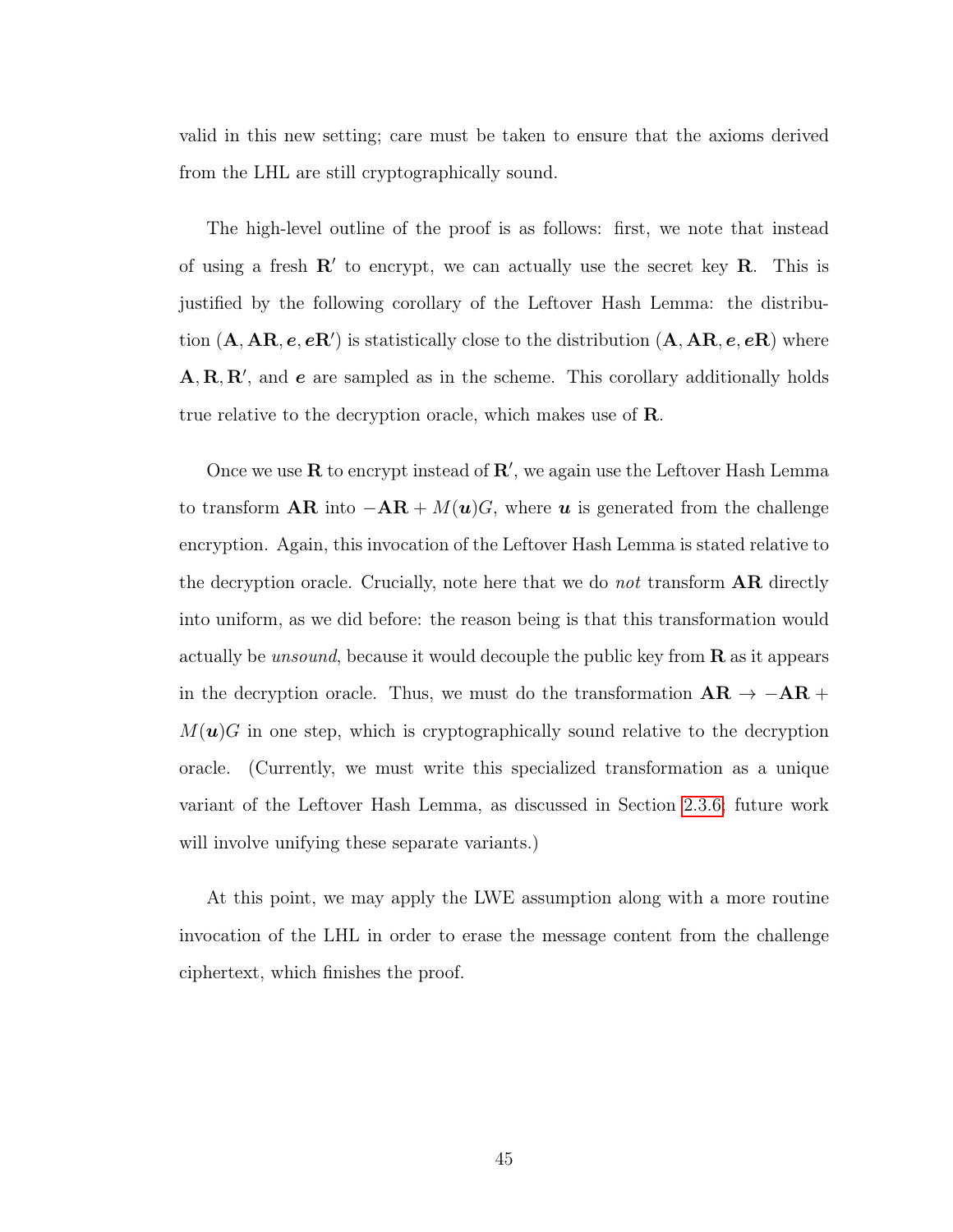### <span id="page-54-0"></span>2.5.4 Hierarchical Identity-Based Encryption

Hierarchical IBE is an extension of IBE. In HIBE, the secret key for ID string id can delegate secret keys for ID strings id', where id is a prefix for id. Moreover, decryption succeeds if the ID string for the secret key is a prefix of (or equal to) the ID string for the ciphertext. The security model can be adapted according to the delegation functionality.

The HIBE construction our system supports is described in [\[ABB10\]](#page-137-0). The ID space for HIBE is  $\mathsf{id}_i \in (\mathbb{Z}_q^n)^d$ . The secret key for ID string  $\mathsf{id} = (\mathsf{id}_1, \dots, \mathsf{id}_\ell),$ where  $\mathsf{id}_i \in \mathbb{Z}_q^n$ , is a small-norm matrix **T**, such that  $\mathbf{F}_{\mathsf{id}} \mathbf{T} = 0$ , and  $\mathbf{F}_{\mathsf{id}} =$  $[\mathbf{A}_0||\mathbf{A}_1 + M(\mathsf{id}_1)\mathbf{B}|| \cdots ||\mathbf{A}_{\ell} + M(\mathsf{id}_{\ell})\mathbf{B}].$  We note that **T** can be computed as long as we know the secret key for  $id'$ , where  $id'$  is a prefix of id. Ciphertext for ID string id can be generated similarly with respect to matrix  $\mathbf{F}_{\mathsf{id}}$ .

The security proof of HIBE is similar to the counterpart of IBE. The challenge ID string  $\mathsf{id}^* = (\mathsf{id}_1^*, \dots, \mathsf{id}_\ell^*)$  is embedded in pp as

$$
\forall i \in [\ell], \mathbf{A}_i = \mathbf{A}\mathbf{R}_i - M(\mathrm{id}_i^*)\mathbf{B}, \ \forall \ell < j \leq d, \mathbf{A}_j = \mathbf{A}\mathbf{R}_j
$$

For admissible query  $id = (id_1, \ldots, id_k)$ , where id is not a prefix of  $id^*$ , we have

$$
\mathbf{B}_k = [(M(\mathsf{id}_1) - M(\mathsf{id}_1^*)) \mathbf{B} || \cdots || (M(\mathsf{id}_k) - M(\mathsf{id}_k^*)) \mathbf{B}] \neq 0
$$

Then we can generate secret key for id using information  $B_k$  and  $R_k$  =  $(\mathbf{R}_1|| \cdots || \mathbf{R}_k)$ . In previous cases, we manipulate and apply rewriting rules to matrices. However, in order to reason about the security in a similar manner to pen-and-paper proof, we introduce the list notation, and adapt our implementation to operate uniformly across these two types of expressions.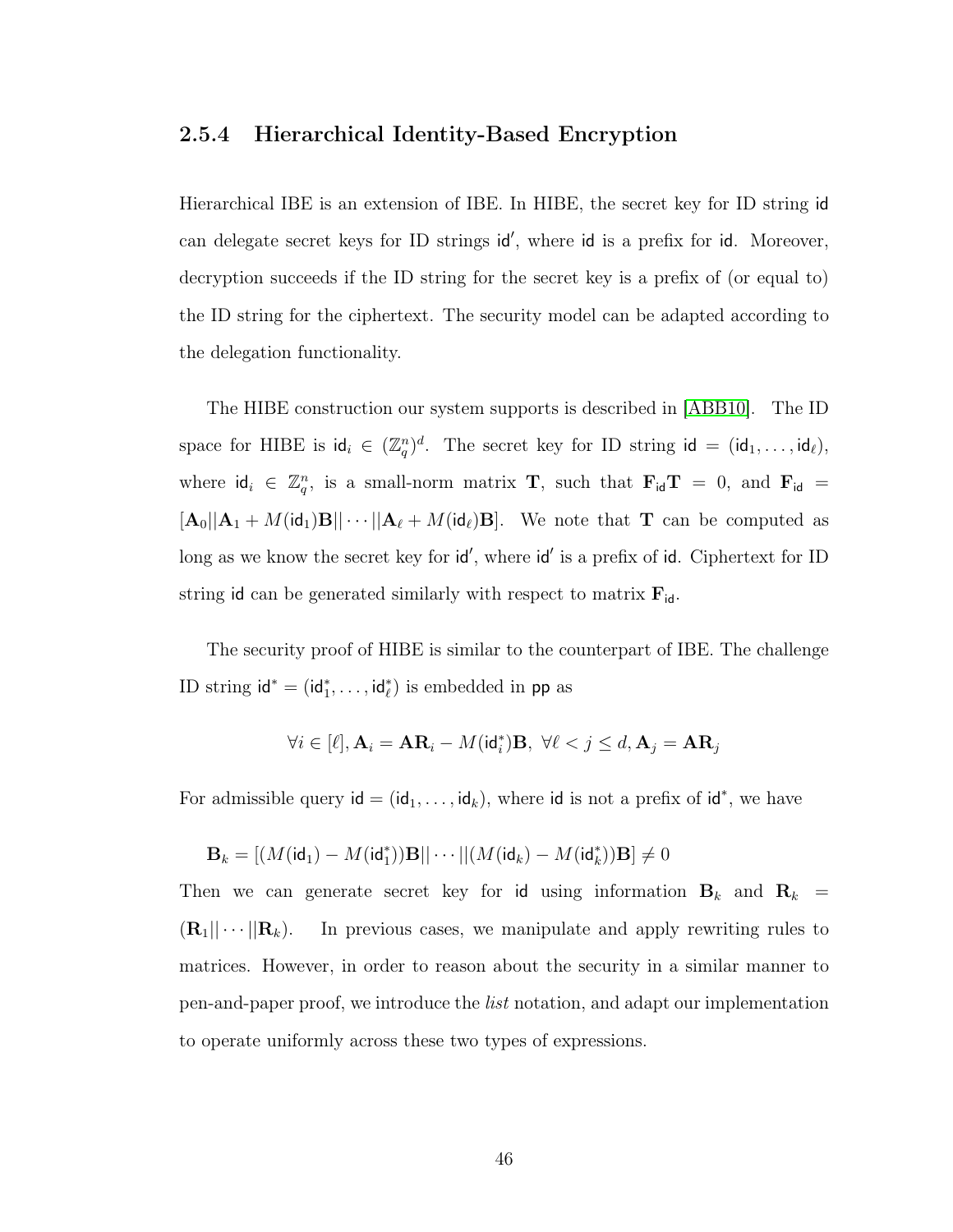## <span id="page-55-0"></span>2.5.5 Inner Product Encryption

The IPE scheme our scheme supports is described in [\[AFV11\]](#page-137-1). We briefly recall their construction as

- Matrix **A** is generated by algorithm TrapGen. Matrices  $\{matB_i\}_{i\in[d]}$  are sampled randomly from  $\mathbb{Z}_q^{n \times m}$ , and random vector **u** is from  $\mathbb{Z}_q^n$ . The public parameters  $\mathsf{pp} = (\mathbf{A}, \{\mathbf{B}_i\}_{i \in [d]}, \bm{u}), \, \text{and} \ \mathsf{msk} = \mathbf{T}_\mathbf{A}.$
- Secret key  $sk_v = r$  for vector  $v \in \mathbb{Z}_q^d$  is computed by algorithm  $r \leftarrow$  $\mathsf{SampleLeft}(\mathbf{A}, \sum_{i \in [d]} \mathbf{B}_i \mathbf{G}^{-1}(v_i\mathbf{G}), \mathbf{T_A},\bm{u}), \text{ where for operation } \mathbf{G}^{-1}(\cdot): \mathbb{Z}_q^{n \times m} \rightarrow$  $\mathbb{Z}_q^{m \times m}$ , for any  $\mathbf{A} \in \mathbb{Z}_q^{n \times m}$ , it holds that  $\mathbf{G} \cdot \mathbf{G}^{-1}(\mathbf{A}) = \mathbf{A}$  and  $\mathbf{G}^{-1}(\mathbf{A})$  has small norm.
- To encrypt a message  $\mu \in \{0, 1\}$  for attribute  $\boldsymbol{w}$ , one generates a uniform  $\boldsymbol{s} \in \mathbb{Z}_q^n$ , error vector  $e_0 \leftarrow \chi^m$  and error integer  $e_1 \leftarrow \chi$  from discrete Gaussian, random matrices  $\{\mathbf{R}_i\}_{i\in[d]}\in\{0,1\}^{m\times m}$ , and computes ciphertext  $(c_0, \{c_i\}_{i\in[d]}, c)$  as

$$
\boldsymbol{c}_0 = \boldsymbol{s}^{\mathsf{T}} \mathbf{A} + \boldsymbol{e}_0^{\mathsf{T}}, \ \boldsymbol{c}_i = \boldsymbol{s}^{\mathsf{T}} (\mathbf{B}_i + w_i \mathbf{G}) + \boldsymbol{e}_0^{\mathsf{T}} \mathbf{R}, c = \boldsymbol{s}^{\mathsf{T}} \boldsymbol{u} + e + \lceil q/2 \rceil \mu
$$

The main challenge in the proof is to answer secret key queries for any vector  $\boldsymbol{v}$ as long as  $\langle v, w_0 \rangle, \langle v, w_1 \rangle$  are both not 0, where  $(w_0, w_1)$  is declared by adversary upfront. The attribute  $w_b$  (b is a random bit) is first embedded in pp, i.e.  $B_i =$  $AR_i - w_{bi}G, \forall i \in [d],$  where  $R_i$  is a small matrix. By unfolding the matrix for query  $v$ , we have

$$
\left[\mathbf{A}||\sum_{i\in[d]}\mathbf{B}_i\mathbf{G}^{-1}(v_i\mathbf{G})\right] = \left[\mathbf{A}||\mathbf{A}\sum_{i\in[d]}\mathbf{R}_i\mathbf{G}^{-1}(v_i\mathbf{G}) + \langle\mathbf{w}_b,\mathbf{v}\rangle\mathbf{G}\right]
$$

If  $\langle w_b, v \rangle \neq 0$ , the algorithm SampleRight can be used to generate secret key for v.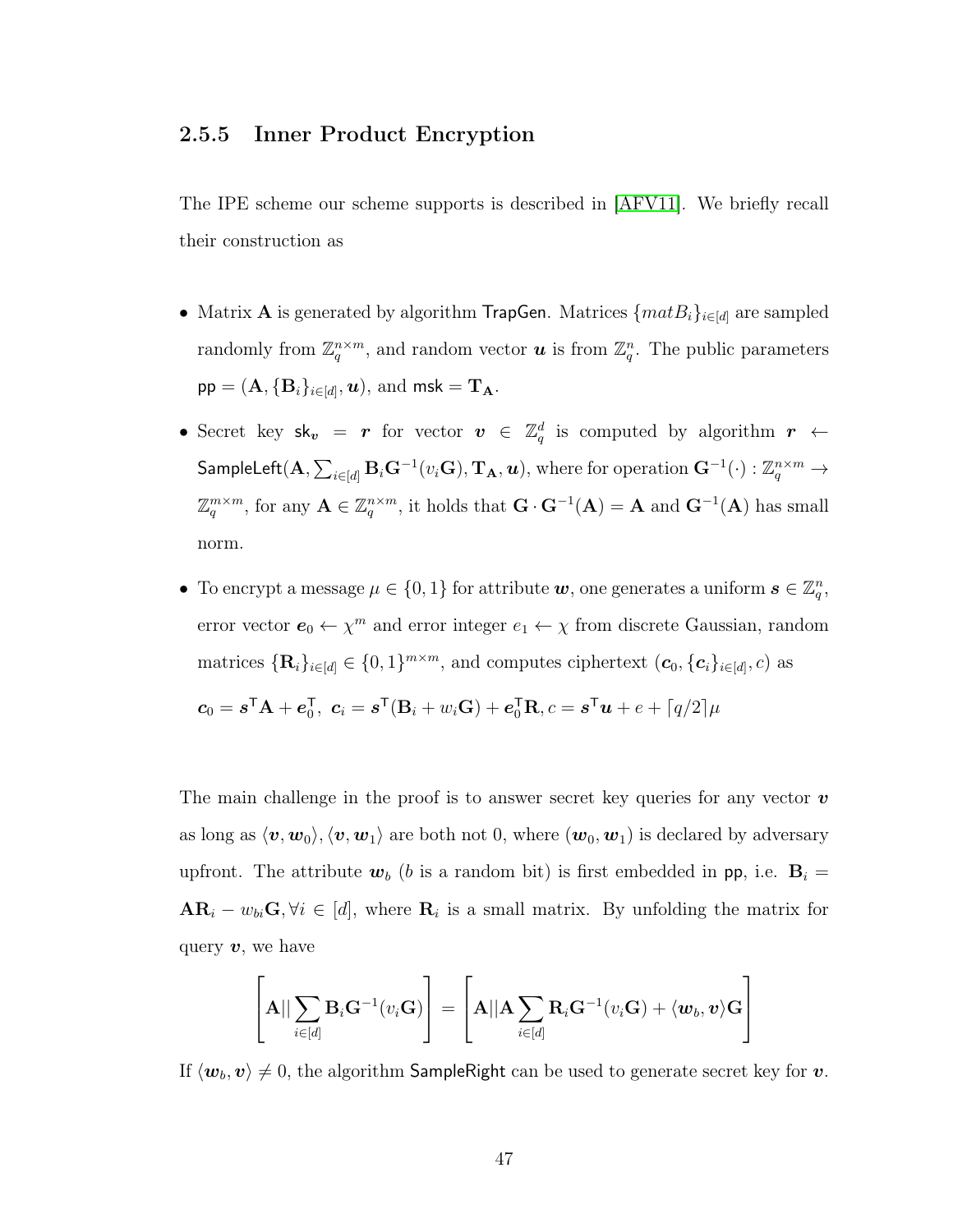The sequence of hybrids generated in symbolic proof is a bit different from the pen-and-paper proof. In particular, instead of transforming from embedding of challenge attribute  $w_0$  directly to embedding of  $w_1$ , we use the original scheme as a middle game, i.e. from embedding of  $w_0$  to original scheme, then to embedding of  $w_1$ . The reason for using the original scheme again in the proof is that when using LHL to argue the indistinguishability between  $(A, {B<sub>i</sub> = AR<sub>i</sub> - w<sub>0i</sub>G}<sub>i</sub>)$  and  $(\mathbf{A}, {\{\mathbf{B}_i = \mathbf{A}\mathbf{R}_i - w_{1i}\mathbf{G}\}}_i)$ , the real public parameters  $(\mathbf{A}, {\{\mathbf{B}_i\}}_i)$  actually serves as a middleman. Therefore, to ensure the consistency with respect to public parameters and secret key queries, the real scheme is used to make the transformation valid.

### 2.6 Related work

For space reasons, we primarily focus on related works whose main purpose is to automate security proofs in the computational model.

Corin and den Hartog [\[CdH06\]](#page-141-1) show chosen plaintext security of ElGamal using a variant of a general purpose probabilistic Hoare logic. In a related spirit, Courant, Daubignard, Ene, Lafourcade and Lakhnech [\[CDE](#page-141-2)<sup>+</sup>08b] propose a variant of Hoare logic that is specialized for proving chosen plaintext security of padding-based encryption, i.e. public-key encryption schemes based on one-way trapdoor permutations (such as RSA) and random oracles. Later, Gagné, Lafourcade, Lakhnech and Safavi-Naini [\[GLLS09,](#page-143-2) [GLL13\]](#page-143-3) adapt these methods to symmetric encryption modes and message authentication codes.

Malozemoff, Katz and Green [\[MKG14\]](#page-146-2) and Hoang, Katz and Malozemoff [\[HKM15\]](#page-144-1) pursue an alternative approach for proving security of modes of operations and authenticated encryption schemes. Their approach relies on a sim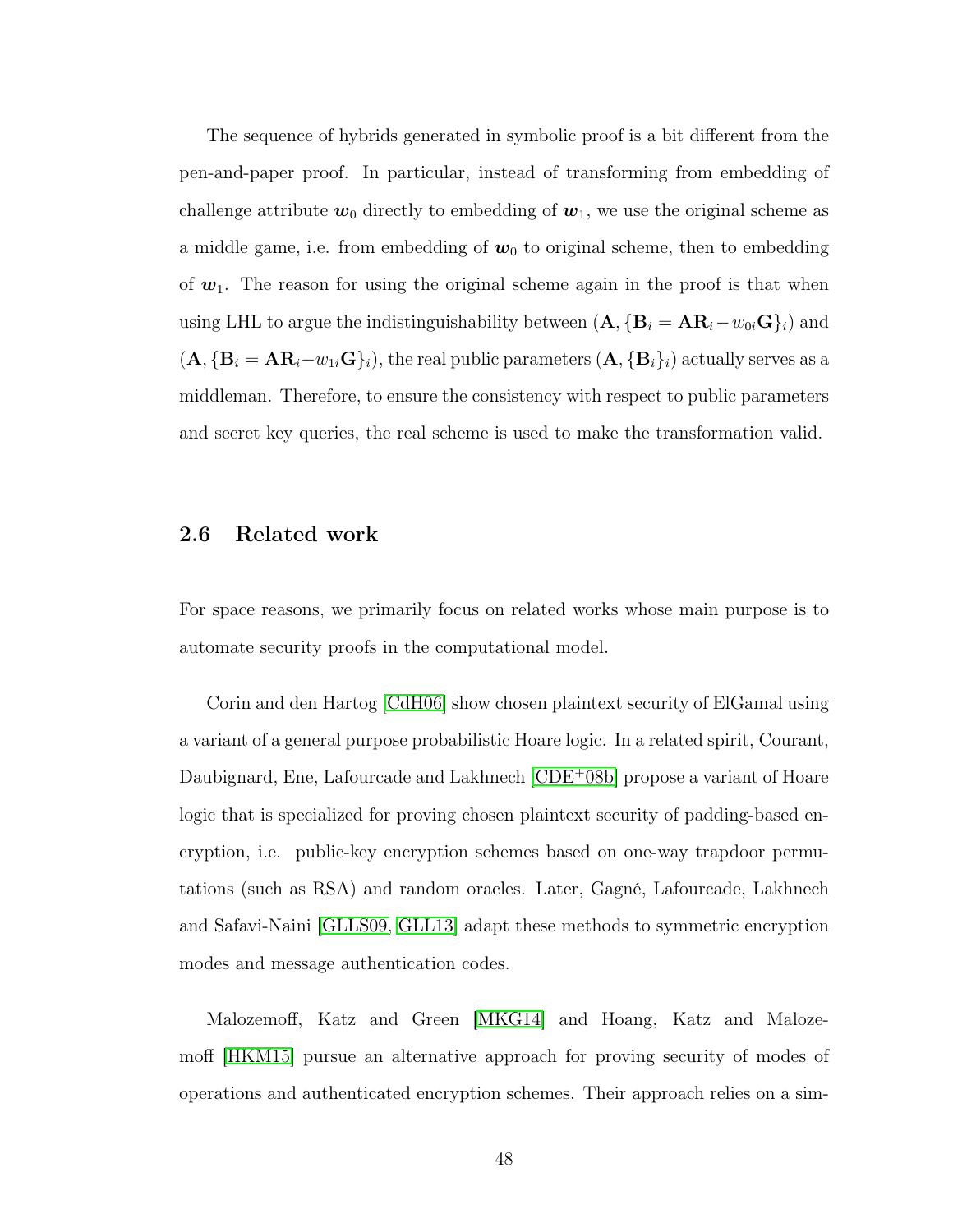ple but effective type system that tracks whether values are uniform and fresh, or adversarially controlled. By harnessing their type system into a synthesis framework, they are able to generate thousands of constructions with their security proofs, including constructions whose efficiency compete with state-of-the-art algorithms that were discovered using conventional methods. Using SMT-based methods, Tiwari, Gascón and Dutertre [\[TGD15\]](#page-149-0) introduce an alternative approach to synthesize bitvector programs, padding-based encryption schemes and modes of operation.

Our work is most closely related to CIL [\[BDKL10\]](#page-139-1), ZooCrypt [\[BCG](#page-138-0)<sup>+</sup>13] and AutoG&P [\[BGS15\]](#page-140-0). Computational Indistinguishability Logic (CIL) [\[BDKL10\]](#page-139-1) is a formal logic for reasoning about security experiments with oracle and adversary calls. CIL is general, in that it does not prescribe a syntax for games, and side-conditions are mathematical statements. CIL does not make any provision for mechanization, although, as any mathematical development, CIL can be for-malized in a proof assistant, see [\[CDL11\]](#page-142-1). ZooCrypt  $[BCG^+13]$  $[BCG^+13]$  is a platform for synthesizing padding-based encryption schemes; it has been used successfully to analyze more than a million schemes, leading to the discovery of new and interesting schemes. ZooCrypt harnesses two specialized computational logics for proving chosen-plaintext and chosen-ciphertext security, and effective procedures for finding attacks. The computational logics use deducibility to trigger proof steps that apply reduction to one-wayness assumptions, and to compute the probability of bad events using a notion of symbolic entropy. However, ZooCrypt is highly specialized.

AutoG&P [\[BGS15\]](#page-140-0) introduce a computational logic and provide an implementation of their logic, called AutoG&P, for proving security of pairing-based crypto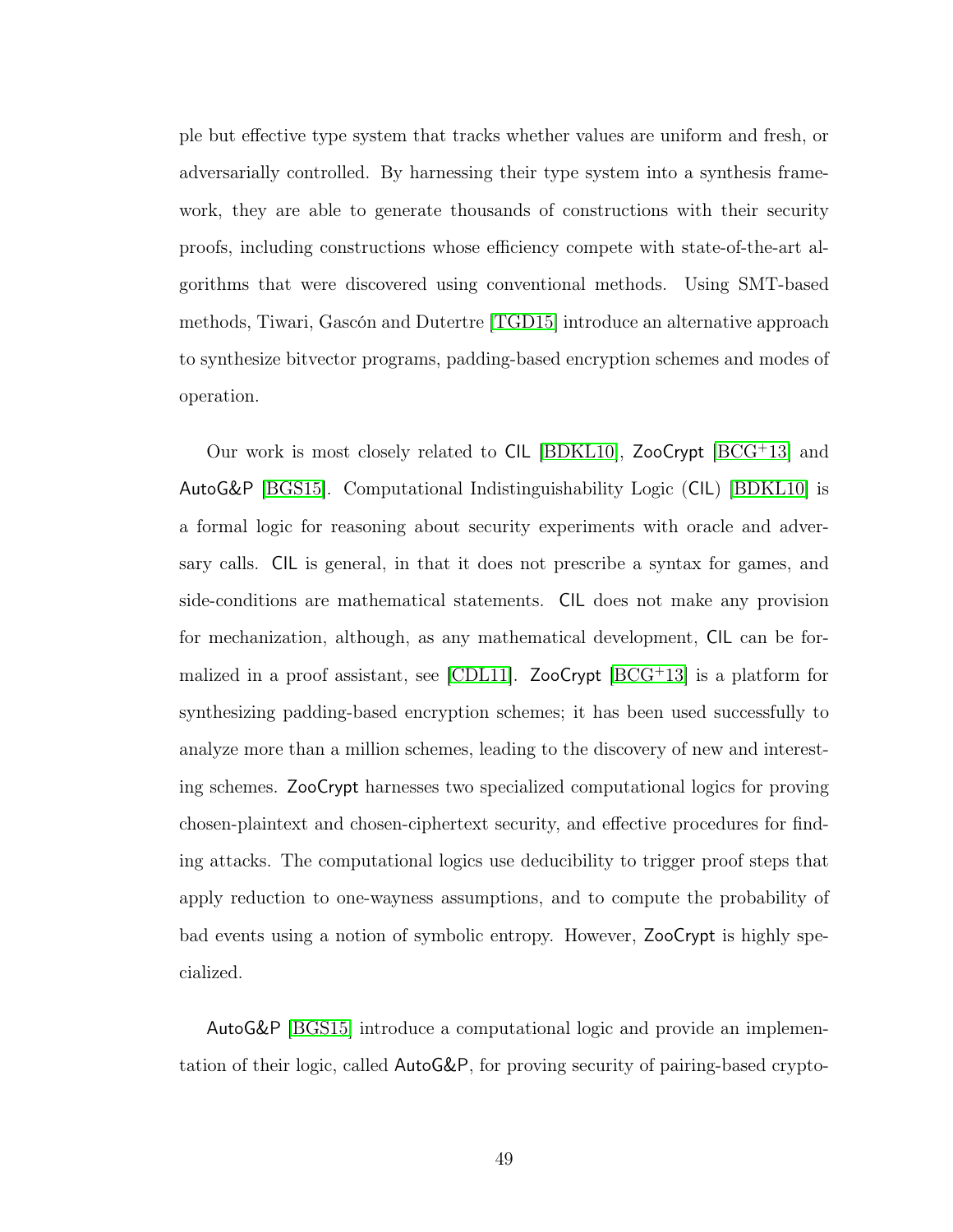graphic constructions. Their logic uses deducibility for ensuring that proof rules are correctly enforced. Their implementation achieves a high level of automation, thanks to a heuristics for checking deducibility, and a proof search procedure, which decides which proof rule to apply and automatically selects applications of computational assumptions. We build heavily on this work; in particular, AutoLWE is implemented as an independent branch of AutoG&P. The main differences are:

- AutoLWE supports oracle-relative assumptions and general forms of the Leftover Hash Lemma, and (semi-)decision procedures for deducibility problems, for the theories of Diffie-Hellman exponentiation, fields, non-commutative rings and matrices. In contrast, AutoG&P only support more limited assumptions and implements heuristics for the theory of Diffie-Hellman exponentiation;
- AutoG&P supports automated generation of EasyCrypt proofs, which is not supported by AutoLWE. Rather than supporting generation of proofs a posteriori, a more flexible alternative would be to integrate the features of AutoG&P and AutoLWE in EasyCrypt.

Theodorakis and Mitchell [\[TM18\]](#page-149-1) develop a category-theoretical framework for game-based security proofs, and leverage their framework for transferring such proofs from the group-based or pairing-based to the lattice-based setting. Their results give an elegant proof-theoretical perspective on the relationship between cryptographic proofs. However, they are not supported by an implementation. In contrast, we implement our computational logic. Furthermore, proofs in AutoLWE have a first-class status, in the form of proof scripts. An interesting direction for future work is to implement automated compilers that transform proofs from the group- and pairing-based settings to the lattice-based settings. Such proof compilers would offer a practical realization of [\[TM18\]](#page-149-1) and could also implement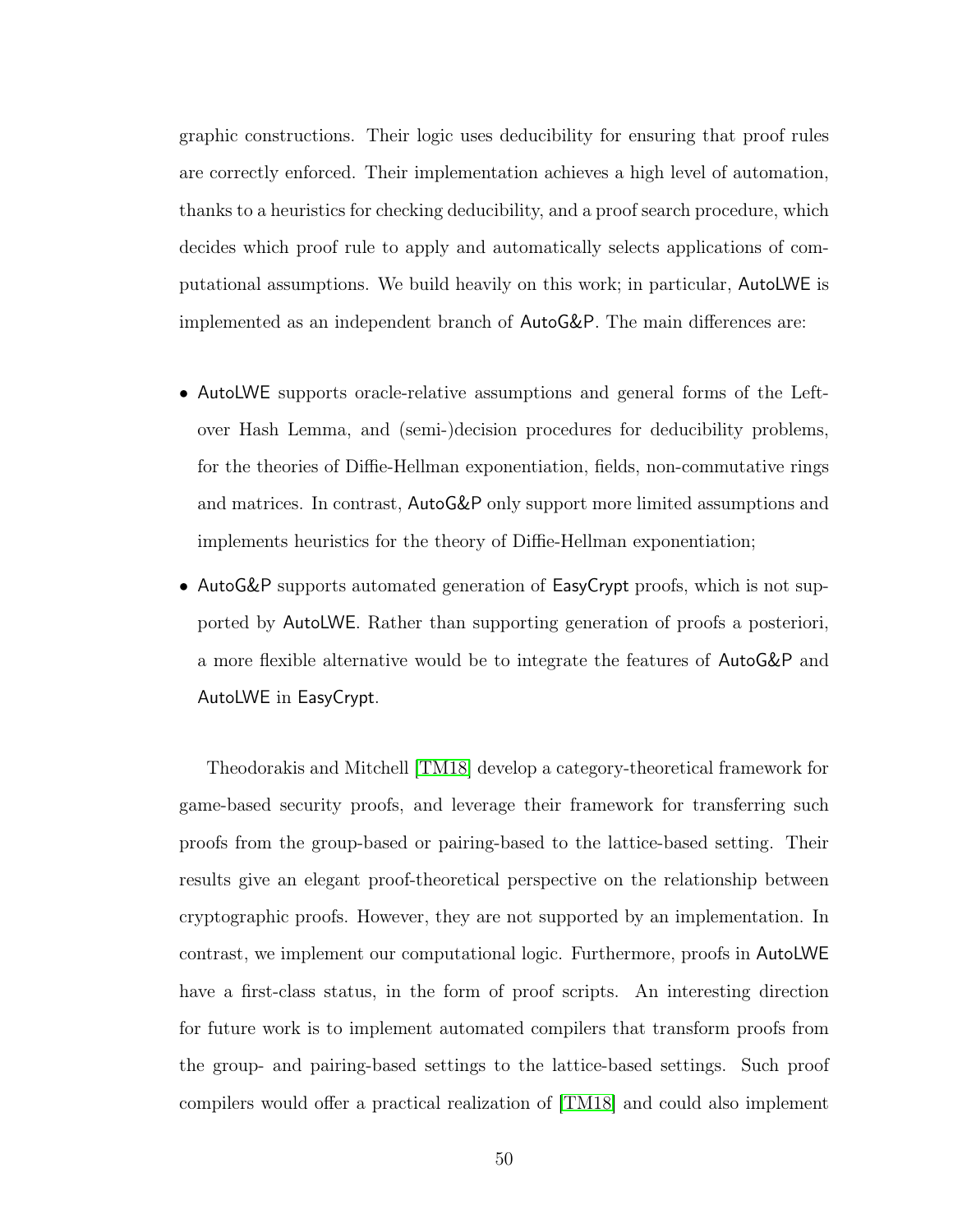patches when they fail on a specific step.

### 2.7 Conclusion

We have introduced a symbolic framework for proving the security of cryptographic constructions based on the (decisional) Learning with Errors assumption. A natural step for future work is to broaden the scope of our methods to deal with other hardness assumptions used in lattice-based cryptography, including the Ring Learning with Errors assumption, the Short Integer Solution assumption. A further natural step would then be to analyze lattice-based key exchange protocols  $[Pei14, BCD+16]$  $[Pei14, BCD+16]$  $[Pei14, BCD+16]$ . To this end, it would be interesting to embed the techniques developed in this paper (and in [\[BGS15\]](#page-140-0)) into the EasyCrypt proof assistant  $[BGHZ11, BDG<sup>+</sup>13]$  $[BGHZ11, BDG<sup>+</sup>13]$  $[BGHZ11, BDG<sup>+</sup>13]$ , and to further improve automation of EasyCrypt for typical transformations used for proving security of protocols.

### 2.8 Proofs of section [2.4.1](#page-42-0)

In group theory, a multilinear map is a function which goes from a set of groups into a target group, and is linear with respect to all its arguments. They have been used in the past years to develop new schemes, such as Boneh-Boyen Identity Based Encryption [\[BB04\]](#page-138-2) or Waters' Dual System Encryption [\[Wat09\]](#page-149-2).

Given a multilinear map  $\hat{e}$ ,  $g_1, ..., g_n$ ,  $g_t$  a set of groups generators, let X be a set of public names sampled in  $\mathbb{Z}_q$ , Y be a set of private names sampled in  $\mathbb{Z}_q$ ,  $f_1, \ldots, f_k, h \in \mathbb{K}[X, Y]$  be a set of polynomials over both public and secret names and  $\Gamma$  be a coherent set of axioms.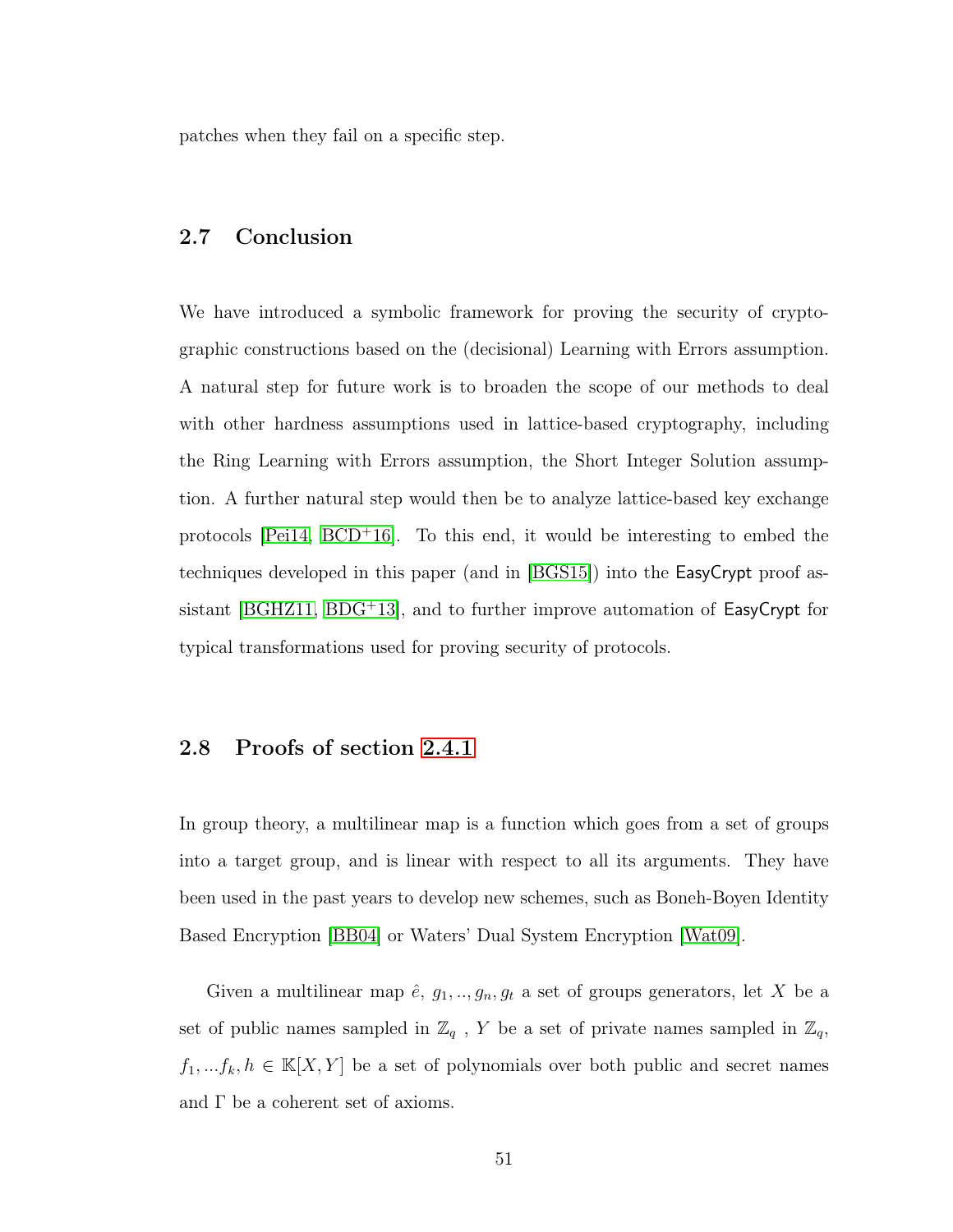Our deducibility problem is to decide if  $\Gamma \models X, g_{i_1}^{f_1}, ..., g_{i_k}^{f_k}$  $a_k^{f_k} \vdash_{\mathcal{E}} g_t^h$  Without loss of generality, we consider here the case of a bilinear map, to simplify the writing, but the proofs scale up to multilinear maps.

### 2.8.1 Saturation into the target group

First, we reduce our problem to the case of a single group. This result comes from the Proposition 1 of [\[KMT12\]](#page-145-0). Their constructive proof can trivially be used to obtain the following proposition:

**Proposition 6.** For any sets X and Y, polynomials  $f_1, ..., f_n, h \in \mathbb{K}[X, Y]$  and groups elements  $g_{i_1}^{f_1}$  $j_1^{f_1},...,j_{i_n}^{f_n}$  $_{i_{n}}^{f_{n}},\ we\ denote% \begin{equation} \left\vert i_{n}\right\rangle \left\vert j_{n}\right\rangle \left\langle j_{n}\right\rangle \left\langle j_{n}\right\rangle \left\langle j_{n}\right\rangle \left\langle j_{n}\right\rangle \left\langle j_{n}\right\rangle \left\langle j_{n}\right\rangle \left\langle j_{n}\right\rangle \left\langle j_{n}\right\rangle \left\langle j_{n}\right\rangle \left\langle j_{n}\right\rangle \left\langle j_{n}\right\rangle \left\langle j_{n}\right\rangle \left\langle j_{n}\right\rangle \left\langle j_{n}\right\rangle \left\langle j_{n}\right\rangle \left\langle j_{n}\right\rangle \$ 

$$
(g_i^{e_i}) = \{ \hat{e}(g_{i_j}, g_{i_k}) | 1 \le j \le k \le n, g_{i_j} \in \mathbb{G}_1, g_{i_k} \in \mathbb{G}_2 \}
$$

$$
\cup \{ \hat{e}(g_{i_j}, 1) | 1 \le j \le n, g_{i_j} \in \mathbb{G}_1, \}
$$

$$
\cup \{ \hat{e}(1, g_{i_j}) | 1 \le j \le n, g_{i_j} \in \mathbb{G}_2, \}
$$

Then  $\Gamma \models X, g_{i_1}^{f_1}, ..., g_{i_n}^{f_n}$  ${}_{i_n}^{f_n} \vdash_{\mathcal{E}} g_t^h \Leftrightarrow \Gamma \models X, g_t^{e_1}, ..., g_t^{e_N} \vdash_{\mathcal{E}-\hat{e}} g_t^h.$ 

We obtain a problem where we only have elements in the target group, we can therefore reduce the general problem to the single group case.

# 2.8.2 Reduction to polynomials

**Lemma 2.** For any sets X and Y, polynomials  $w_1, ... w_N, h \in \mathbb{K}[X, Y]$  we have  $\Gamma \models X, g_t^{w_1}, ..., g_t^{w_N} \vdash_{\mathcal{E}} g_t^h$  if and only if:

$$
\exists (e_i, g_i) \in \mathbb{K}[X], (\forall i, \Gamma \models g_i \neq 0) \land \sum_i e_i \times \frac{f_i}{g_i} = h
$$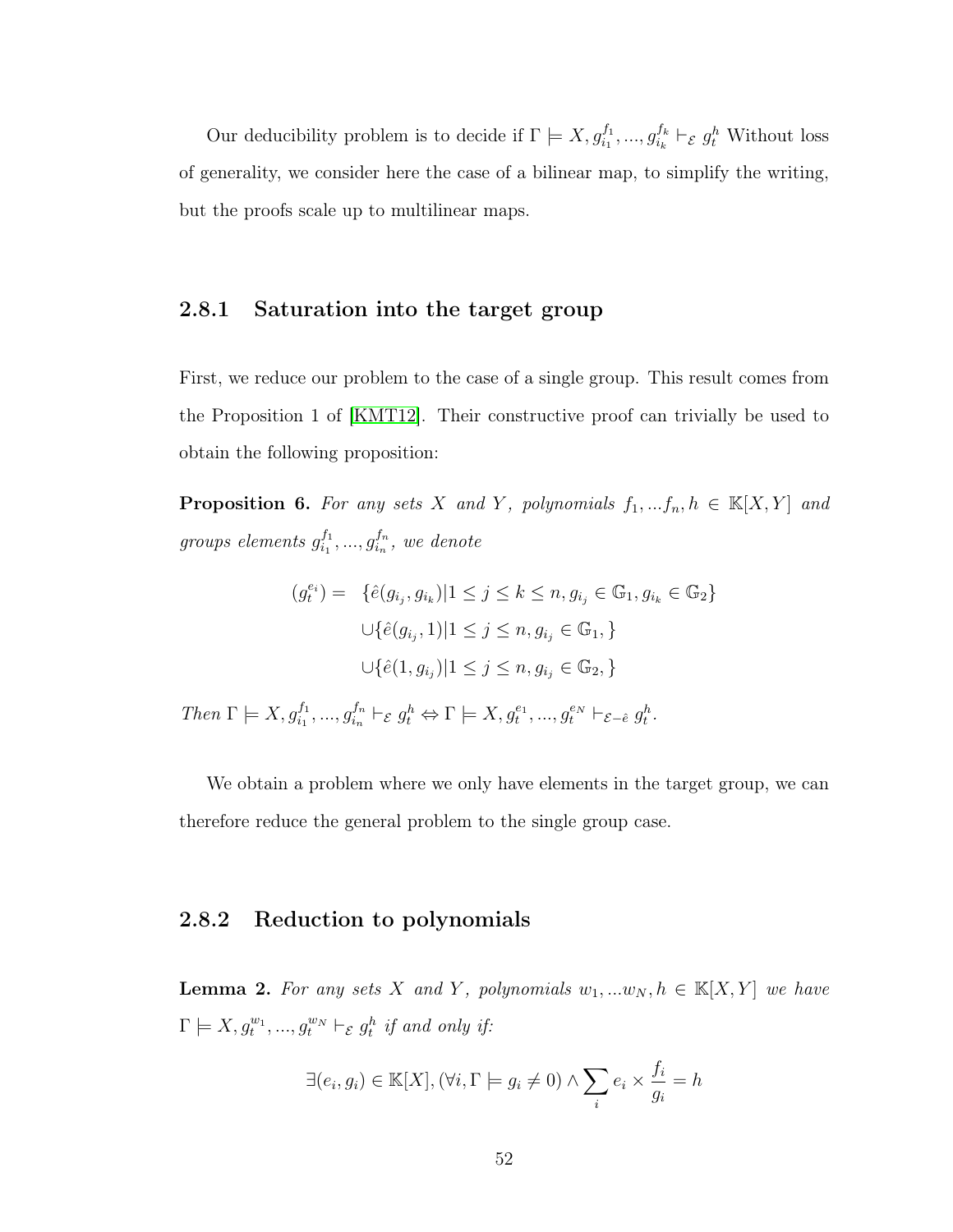*Proof.* If  $\Gamma = \emptyset$ , the adversary can construct elements of the form  $(g_t^{w_i})^{e_i}$ , where  $e_i \in K[X]$ , i.e  $e_i$  is a polynomial constructed over variables fully known by the adversary, and then multiply this kind of term, yielding a sum in the exponent. If  $\Gamma \neq \emptyset$ , he may also divide by some  $g_t^{g_i}$ , with  $g_i \in \mathbb{K}[X]$ . We capture here the three capabilities of the adversary, which when looking in the exponent immediately  $\Box$ translate into the formula on the right side.

To handle this new problem, we notice that we can actually compute the set  ${g|\Gamma \models g \neq 0}$ . Indeed, for each axiom  $f \neq 0$ , we can extract a finite set of non zero irreducible polynomials by factorizing them (for example using Lenstra algorithm [\[Len85\]](#page-145-1)). Any non annulling polynomial will be a product of all these irreducible polynomials. We can then obtain a finite set  $Gs = (g_i)$  such that  $G = \{g | \Gamma \models g \neq 0\} = \{\prod_{g \in G s} g^{k_g} | \forall g, k_g \in \mathbb{N}\}.$  With these notations, we can simplify proposition 1, because we know the form of the  $g_i$ . Moreover, as we do not want to deal with fractions, we multiply by the common denominator of all the  $\frac{w_i}{g_i}$ .

**Lemma 3.** For any sets X and Y, polynomials  $w_1, ... w_N, h \in \mathbb{K}[X, Y]$  we have  $\Gamma \models X, g_t^{w_1}, ..., g_t^{w_N} \vdash_{\mathcal{E}} g_t^h$  if and only if:

$$
\exists (e_i) \in \mathbb{K}[X], (k_g) \in \mathbb{N}, \sum_i e_i \times w_i = h \prod_{g \in Gs} g^{k_g}
$$

We do not prove this lemma, we will rather reformulate it using more refined mathematical structures and then prove it. Let us call  $M = \{\sum_i e_i \times w_i | e_i \in \mathbb{K}[X]\}$ the free  $\mathbb{K}[X]$ -module generated by the  $(w_i)$ . We recall that a S-module is a set stable by multiplication by S and addition, and that  $\langle (w_i) \rangle_S$  is the S-module generated by  $(w_i)$ . We also recall the definition of the saturation :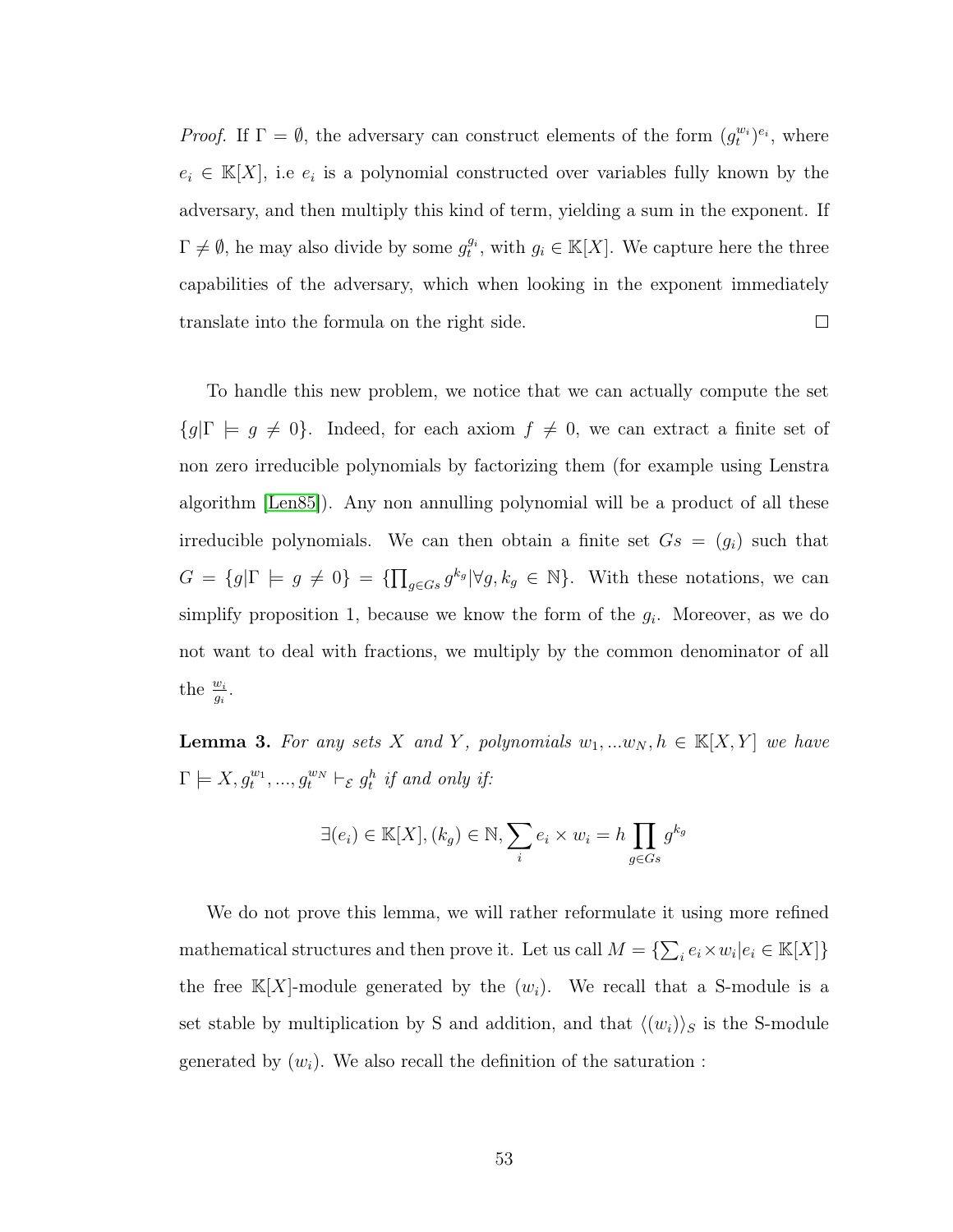**Definition 3.** Given a S-module T,  $f \in S$  and  $S \subset S'$ , the saturation of T by f in S' is  $T :_{S'} (f)^{\infty} = \{ g \in S' | \exists n \in \mathbb{N}, f^n g \in T \}.$ 

The previous lemma can be reformulated using saturation; if M is the module generated by  $w_1, ..., w_N$ :

<span id="page-62-0"></span>Lemma 4.  $\Gamma \models X, g_t^{w_1}, ..., g_t^{w_N} \vdash_{\mathcal{E}} g_t^h \Leftrightarrow h \in M :_{\mathbb{K}[X,Y]} (g_1...g_n)^{\infty}$ 

Proof. We recall that:

$$
M:_{\mathbb{K}[X,Y]}(g_1...g_n)^\infty = \{x \in \mathbb{K}[X,Y] | \exists k \in \mathbb{N}, (g_1...g_n)^k \times x \in M\}
$$

 $\Rightarrow$  We have  $\sum_i e_i \times w_i = h \prod_{g \in G_s} g^{k_g}$ . With  $K = max(k_g)$ , we multiply both sides by  $\prod_g g^{K-k_g}$  to get  $h \prod_{g \in G} g^K = \sum_i \prod_g g^{K-k_g} e_i \times w_i \in M$ . Which proves that  $h \in M :_{\mathbb{K}[X,Y]} (g_1...g_n)^\infty.$  $\Leftarrow$  If  $h \in M :_{\mathbb{K}[X,Y]} (g_1...g_n)^\infty$ , we instantly have  $(e_i) \in \mathbb{K}[X], k \in \mathbb{N}$  such that  $h \prod_{g \in Gs} g^{k_g} = \sum_i e_i f_i.$  $\Box$ 

We then simplify the saturation, by transforming it into the membership of the intersection of modules.

<span id="page-62-1"></span>**Lemma 5.** For any sets X and Y,  $f_1, ..., f_n, h \in \mathbb{K}[X, Y]$ ,  $g \in \mathbb{K}[X]$ , let  $M =$  $\{\sum_i e_i \times f_i | e_i \in \mathbb{K}[X]\}$ . Then, with t a fresh variable  $M :_{\mathbb{K}[X,Y]} g^{\infty} = \langle (f_i) \cup ((gt (1)Y^j)_{j\in\{deg_Y(f_i)\}}\rangle_{\mathbb{K}[X,t]}\cap\mathbb{K}[X,Y].$ 

*Proof.* ⊂. Let there be  $v \in M :_{\mathbb{K}[X,Y]} g^{\infty}$ . Then, we have k such that  $g^k \times v \in M$ . The following equalities shows that v is in the right side set  $v = g^k t^k v - (1 +$  $gt + ... + g^{k-1}t^{k-1}$   $(gt - 1)v$ . Indeed,  $g^k t^k v \in MK[X, t]$ , so we have  $(e_i) \in K[X, t]$ such that  $g^k t^k v = \sum_i e_i f_i$ . Moreover,  $g^k \times v \in M$  and  $g \in \mathbb{K}[X]$  implies that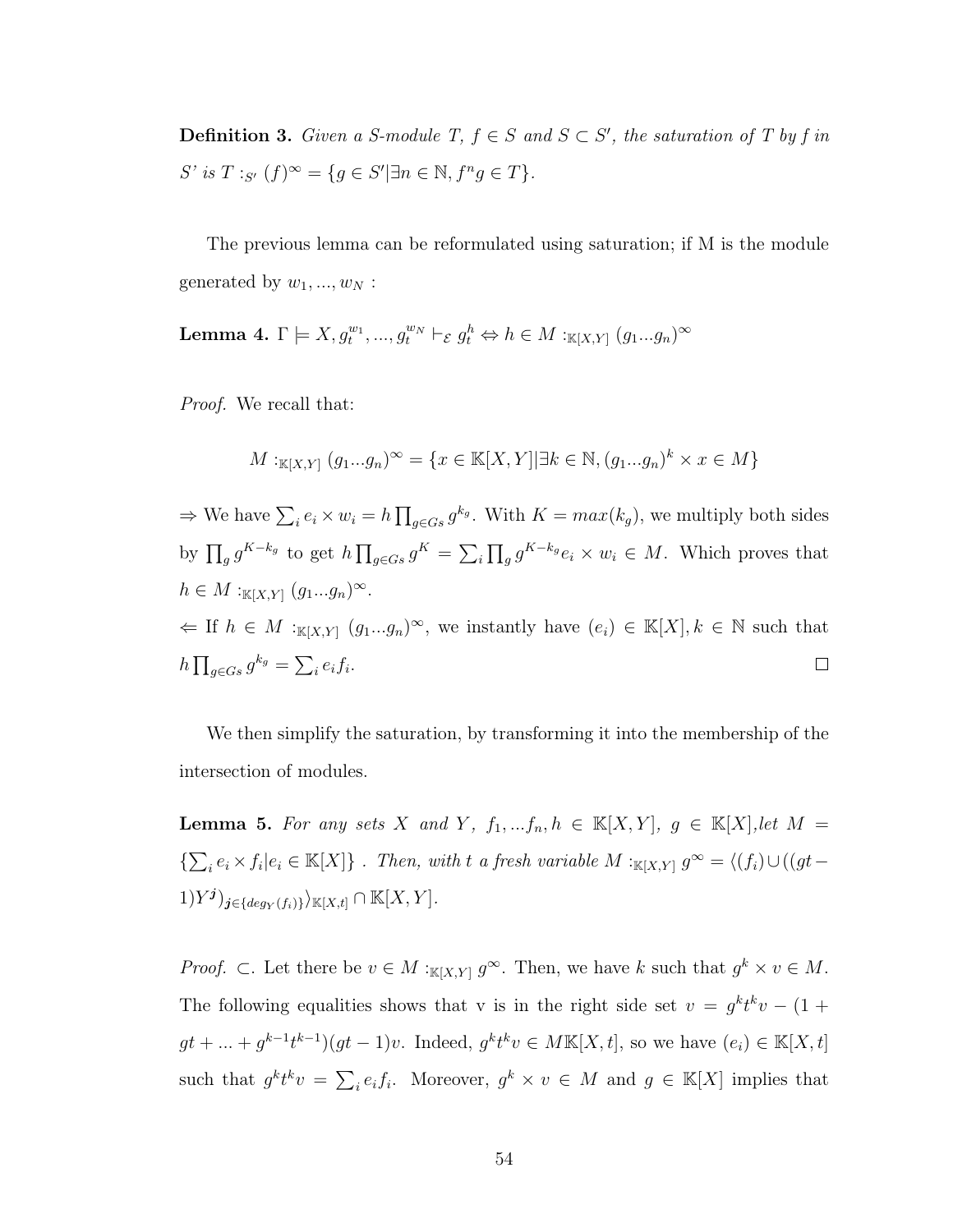$deg_Y(v) \subset \{deg_Y(f_i)\}\$ . So we do have  $(e'_i) \in \mathbb{K}[X, t]$  and  $(j_i) \subset \{deg_Y(f_i)\}\$  such that

$$
(1+gt+...+g^{k-1}t^{k-1})(gt-1)v = \sum e'_i(gt-1)Y^{j_i}
$$

Finally,  $v \in \langle (f_i) \cup ((gt-1)Y^j)_{j \in \{deg_Y(f_i)\}} \rangle_{\mathbb{K}[X,t]} \cap \mathbb{K}[X,Y].$ 

⊃. Let there be  $v \in \langle (f_i) \cup ((gt - 1)Y^j)_{j \in \{deg_Y(f_i)\}} \rangle_{\mathbb{K}[X,t]} \cap \mathbb{K}[X,Y]$ . Then we have  $(e_i)$ ,  $(e'_i) \in K[X, t]$  and  $(j_i) \subset \{deg_Y(f_i)\}$  such that :

$$
v = \sum_{i} e_i f_i + \sum_{i} e'_i (gt - 1) Y^{j_i}
$$

We have that  $v \in \mathbb{K}[X, Y]$ , so v is invariant by t. So, if we subsitute t with  $\frac{1}{g}$ , we have that  $v = \sum_i e_i(X, \frac{1}{g}) f_i$ . Let us consider  $g^k$  the common denominator of all those fractions and call  $e_i'' = g^k e_i \in \mathbb{K}[X]$ . We finally have  $g^k \times v = \sum_i e_i'' f_i \in M$ , which means that  $v \in M :_{\mathbb{K}[X,Y]} g^{\infty}$ .  $\Box$ 

The Buchberger algorithm allows us to compute a Gröbner basis of any free  $\mathbb{K}[X]$ -module [\[Eis13\]](#page-143-1) and then decide the membership problem for a module. We thus solve our membership problem using this method.

**Theorem 1.** For any sets X and Y, polynomials  $f_1, \ldots, f_n, h \in \mathbb{K}[X, Y]$ , group elements  $g_{i_1},..., g_{i_n}$  and a set of axioms  $\Gamma$  we can decide if  $\Gamma \models X, g_{i_1}^{f_1},..., g_{i_n}^{f_n}$  $_{i_{n}}^{f_{n}}\vdash_{\mathcal{E}}g_{t}^{h}$ 

*Proof.* To decide if h is deducible, we first reduce to a membership problem with lemma [4](#page-62-0) that can be solved using lemma [5](#page-62-1) by computing the Gröbner basis of  $\langle (f_i) \cup ((gt-1)Y^j)_{j \in \{deg_Y(f_i)\}} \rangle_{\mathbb{K}[X,t]},$  keeping only the elements of the base that are independent of  $t$  and then checking if the reduced form of  $h$  is 0.  $\Box$ 

As a side note, being able to decide the deducibility in this setting allows us to decide another classical formal method problem, the static equivalence. Indeed the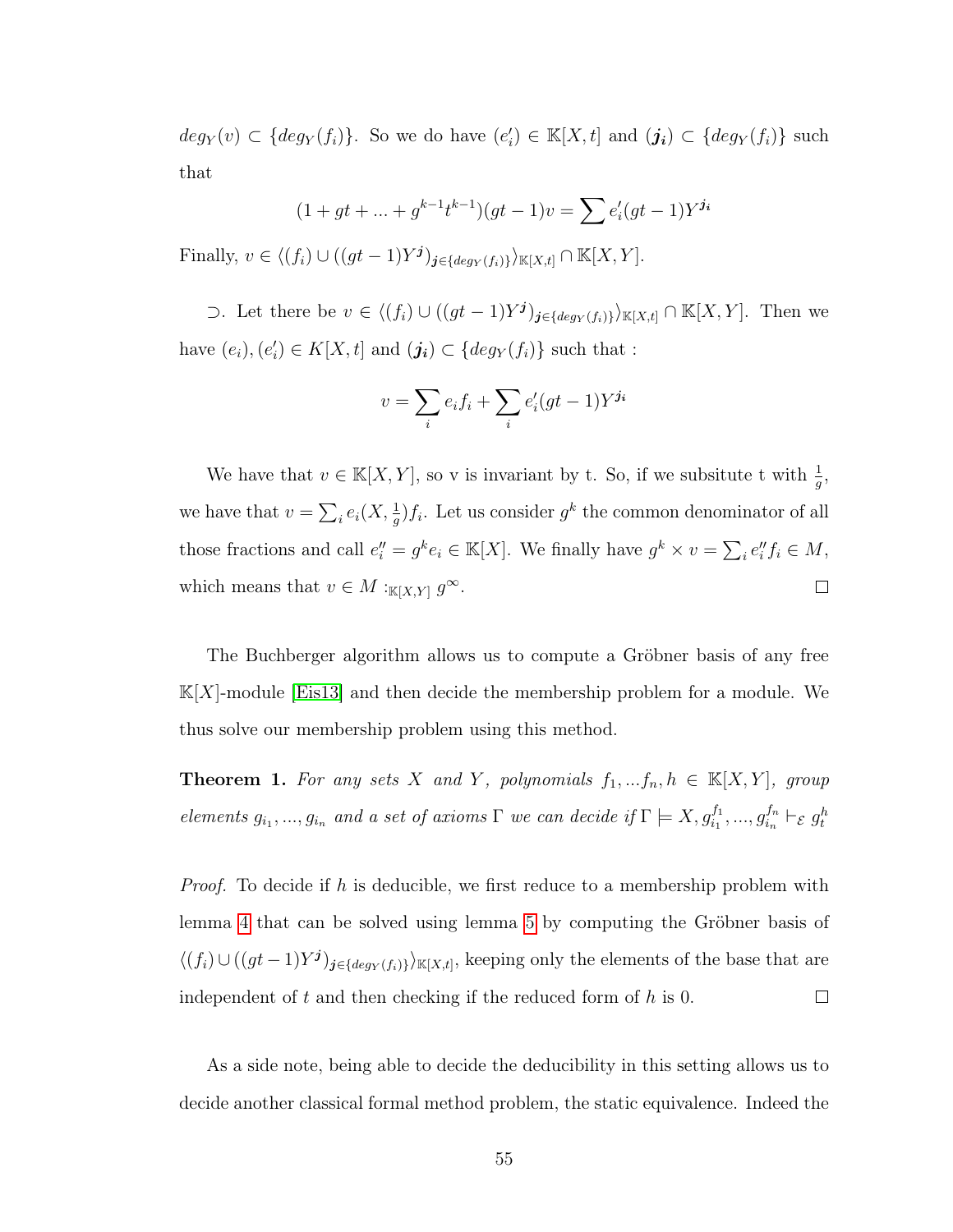computation of the Gröbner basis allows us to find generators of the corresponding syzygies (Theorem 15.10 of [\[Eis13\]](#page-143-1)), which actually captures all the possible distinguishers of a frame.

## 2.9 Proofs for section [2.4.3](#page-45-0)

<span id="page-64-0"></span>
$$
[0] \frac{\Gamma \vdash 0 : \mathbb{Z}_{q}^{n,m}}{\Gamma \vdash 0 : \mathbb{Z}_{q}^{n,m}} \qquad [ID] \frac{\Gamma \vdash I : \mathbb{Z}_{q}^{n,n}}{\Gamma \vdash M^{T} : \mathbb{Z}_{q}^{n,m}}
$$
\n
$$
[SL] \frac{\Gamma \vdash M : \mathbb{Z}_{q}^{n,m+m'}}{\Gamma \vdash sl M : \mathbb{Z}_{q}^{n,m}} \qquad [SR] \frac{\Gamma \vdash M : \mathbb{Z}_{q}^{n,m+m'}}{\Gamma \vdash sr M : \mathbb{Z}_{q}^{n,m'}} \qquad [-] \frac{\Gamma \vdash M : \mathbb{Z}_{q}^{n,m}}{\Gamma \vdash -M : \mathbb{Z}_{q}^{n,m}}
$$
\n
$$
[c] \frac{M \in \mathcal{M}}{\mathcal{M} \vdash M} \qquad [x] \frac{\Gamma \vdash M : \mathbb{Z}_{q}^{n,\ell} \quad \Gamma \vdash M' : \mathbb{Z}_{q}^{\ell,n}}{\Gamma \vdash M \times M' : \mathbb{Z}_{q}^{n,m}}
$$
\n
$$
[+] \frac{\Gamma \vdash M : \mathbb{Z}_{q}^{n,m} \quad \Gamma \vdash M' : \mathbb{Z}_{q}^{n,m}}{\Gamma \vdash M + M' : \mathbb{Z}_{q}^{n,m}} \qquad [||] \frac{\Gamma \vdash M : \mathbb{Z}_{q}^{n,m} \quad \Gamma \vdash M' : \mathbb{Z}_{q}^{n,m'}}{\Gamma \vdash M || M' : \mathbb{Z}_{q}^{n,m+m'}}
$$

Figure 2.13: Typing rules for matrix operators.

We provide a more detailed proof of Proposition [5.](#page-45-1) To reason about matrices deducibility, written  $\mathcal{M} \vdash M$  for a set of matrices  $\mathcal{M}$  and a matrix  $M$ , we use the natural formal proof system  $K$  which matches the operations on expressions (see Fig-

ure [2.13\)](#page-64-0), that we extend with the equality rule  $[E<sub>O</sub>]$  $\mathcal{M} \vdash M_1 \quad \mathcal{M} \vdash M_1 = M_2$  $\mathcal{M} \vdash M_2$  . For ease of writing, we denote  $(\frac{A}{B})$  $\frac{A}{B}$ ) :=  $(A^{\top}||B^{\top})^{\top}$ .

### <span id="page-64-1"></span>Splits elimination

**Proposition 7.** Given a set of matrices  $M$  and a matrix  $M$ , we can obtain  $S(M)$ a set of matrices without any concats, such that  $\mathcal{M} \vdash M \Leftrightarrow \mathcal{S}(\mathcal{M}) \vdash H$ .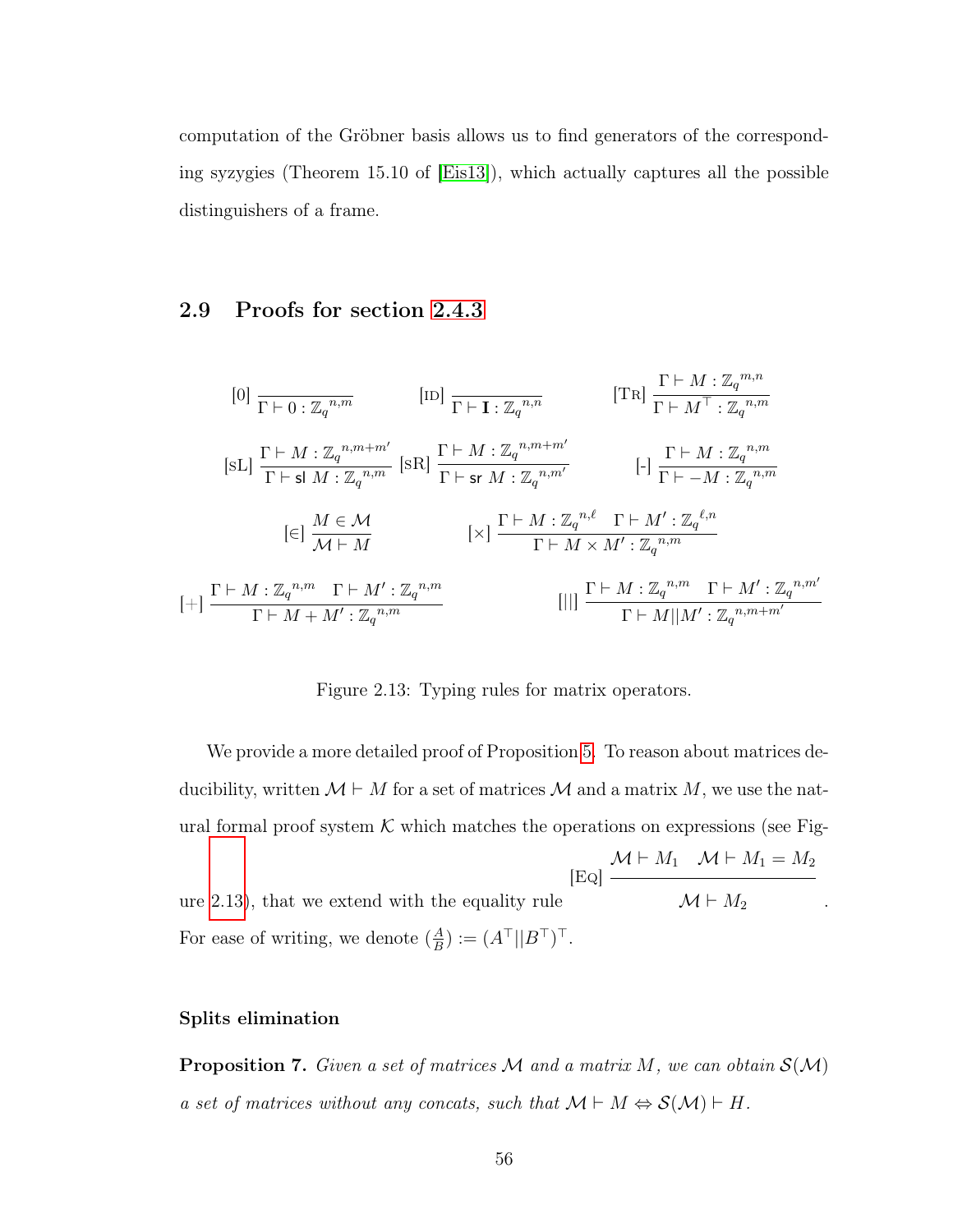*Proof.* We notice that the concat operations commute with all the other operators:  $(A||B)+(C||D) = (A+C||B+D), (A||B)-(C||D) = (A-C||B-D), A\times(B||C) =$  $(AB||AC)$ ,  $(A||B) \times \frac{C}{D} = AC + BD$ ,  $(A||B)^{\top} = (\frac{A^{\top}}{B^{\top}})$ . Given a set of matrices M, we rewrite the matrices so that the concatenations operators are at the top. We can see the matrices as block matrices with submatrices without any concat, and then, we can create a set  $\mathcal{S}(\mathcal{M})$  containing all the submatrices. This preserves deducibility thanks to the Eq rule for the rewriting, and to the split rules for the submatrices.  $\Box$ 

**Definition 4.** We call N the proof system based on K without splits, and write the deducibility with  $\mathcal{M} \vdash_{\mathcal{N}} M$ .

<span id="page-65-0"></span>**Lemma 6.** If  $\mathcal{M} \vdash (R||S)$  with a proof  $\pi$  (resp.  $\mathcal{M} \vdash (\frac{R}{S})$  $\frac{R}{S}$ ) ) then  $\mathcal{M} \vdash R$  and  $\mathcal{M} \vdash S$  with smaller proofs (resp.  $\mathcal{M} \vdash R$ ,  $\mathcal{M} \vdash S$ ).

*Proof.* We prove it by induction on the size of the proof, and by disjunction on the last rule applied.

<u>Base case:</u>  $|\pi| = 2$ , then the proof is a concat on axioms and we can then obtain the sub matrix directly, with a proof of size one.

Induction case:

$$
[\text{Tr}]\ \frac{(\frac{R}{S})}{\left(\text{Tr}|\mathcal{L}\right)^2}
$$

• The last rule is  $(R|S)$ .

Then, we directly obtain by induction on  $(\frac{R}{S})$  $\frac{R}{S}$ ) smaller proofs for R and S.

$$
[\times] \; \frac{M \quad (N^l || N^r)}{}
$$

• The last rule is  $(MsN^{l}|MN^{r})$ . Then, by induction on the proof of N, we obtain proofs of size smaller than  $|\pi| - 1$  of  $N<sup>l</sup>$  and  $N<sup>r</sup>$ , and we just have to add a [ $\times$ ] to those proofs, yielding smaller proofs of  $MN<sup>l</sup>$  and  $MN<sup>r</sup>$ .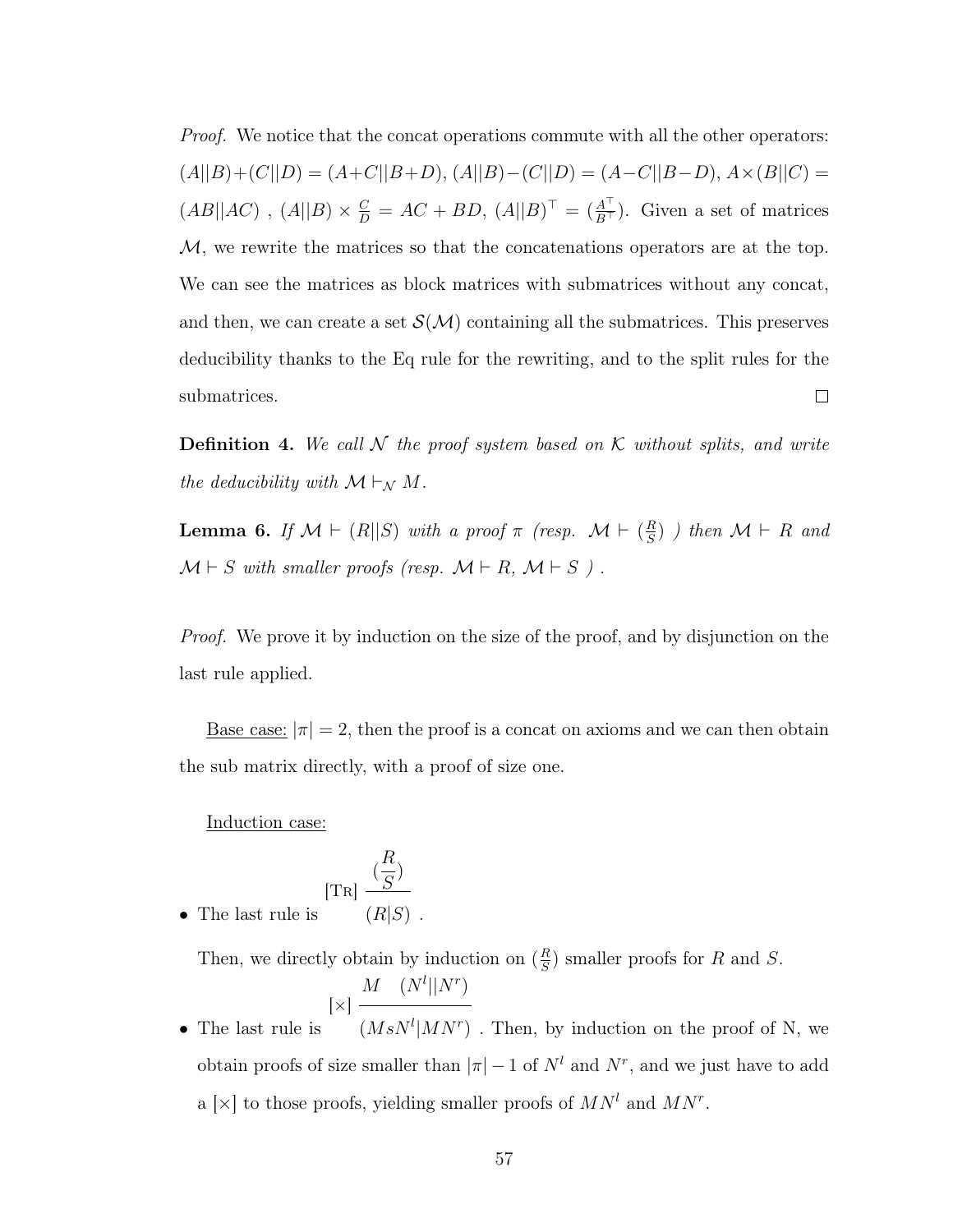• If the last rule is  $[+]$ ,  $[$ ],  $[$ ||], the proof can be done similarly to the two previous cases.

$$
[\mathrm{sL}]\ \frac{((M|N)|L)}{\ }
$$

- The last rule is  $(M|N)$  Then, we have a proof of  $((M|N)|L)$  of size  $|\pi| - 1$ , so by induction we have a proof of  $(M|N)$  smaller than  $|\pi| - 1$ , and by adding a sL, we for instance obtain M with a proof smaller than  $|\pi|$ .
- $[SR]$  is similar.

 $\Box$ 

<span id="page-66-0"></span>**Lemma 7.** If M is a set of matrix without concatenations, and if  $M \vdash M$ , then  $\mathcal{M} \vdash_{\mathcal{N}} M$ .

*Proof.* We prove it by induction on the size of the proof, and by disjunction on the last rule applied.

<u>Base case:</u>  $|\pi|=1$ , then the only problem might be if the rule used was a split, but as we have matrices without concatenations, this is not possible.

#### Induction case:

• If the last rule is  $[TR], [-], [||]$ , we conclude by applying the induction hypothesis to the premise of the rule.

$$
[\mathrm{sL}]\xrightarrow{(M|N)}
$$

- The last rule is M . Then, we have a proof of  $(M|N)$  of size  $\pi - 1$ , and with lemma [6](#page-65-0) we have a smaller proof of  $M$ , on which we can then apply our induction hypothesis to obtain a proof of M without split.
- $splitR$  is similar.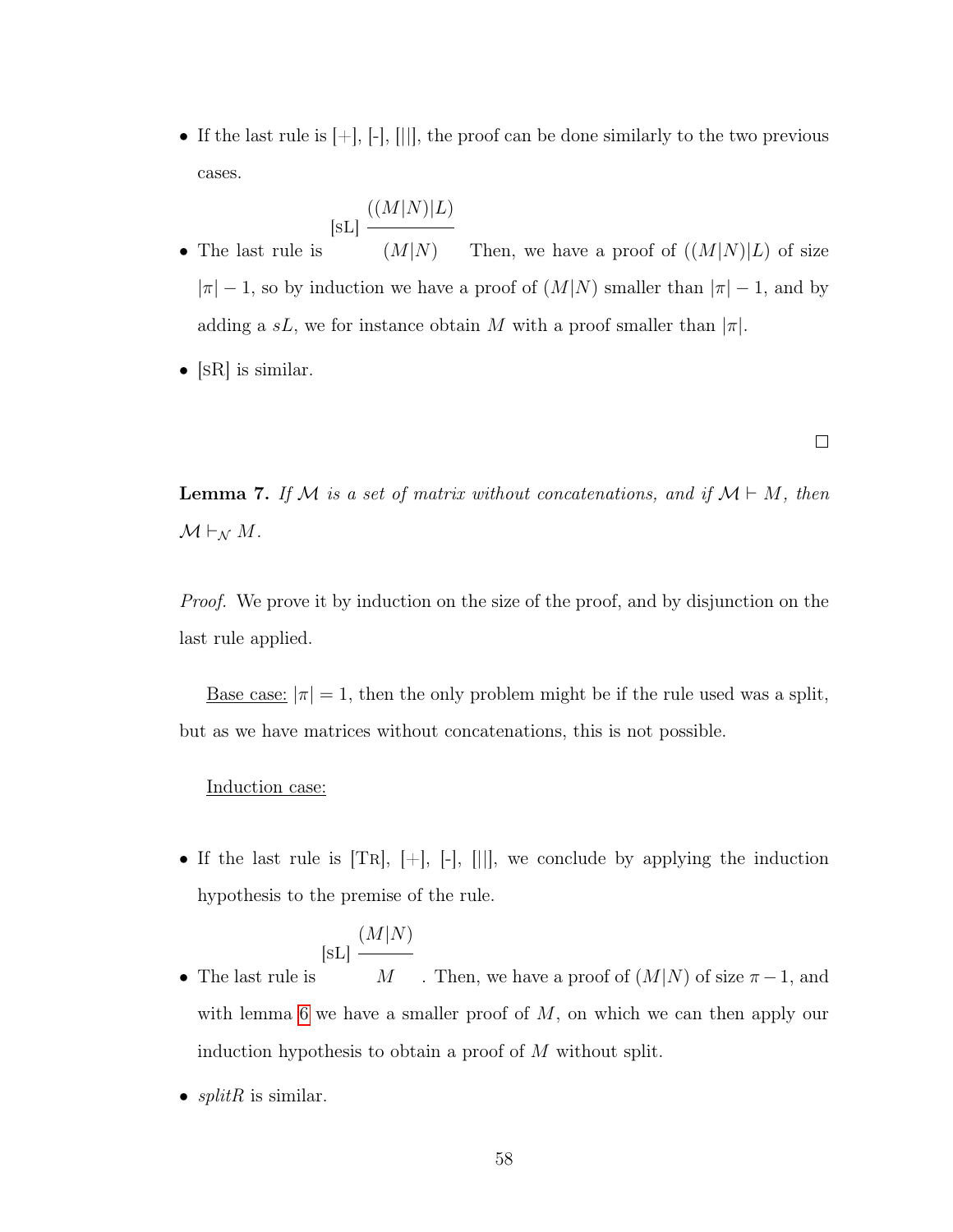#### Concatenations elimination

**Definition 5.** We call  $\mathcal T$  the proof system based on N without concatenations, and write the deducibility  $\mathcal{M} \vdash_{\mathcal{T}} M$ .

<span id="page-67-0"></span>Lemma 8. If  $M$ ,  $M$ ,  $N$  do not contain any concat, then:

$$
\mathcal{M}\vdash_{\mathcal{N}} (M|N) \Leftrightarrow \mathcal{M}\vdash_{\mathcal{T}} M\wedge \mathcal{M}\vdash_{\mathcal{T}} N
$$

*Proof.* The left implication is trivial. For the right one, we once more do a proof by induction on the size of the proof.

<u>Base case:</u>  $|\pi| = 1$ , the last rule is a  $||||$ , and we do have a proof of M and N.

Induction case:

$$
\bullet \ \ \text{The last rule is} \ \ \frac{M \quad (N^l||N^r)}{(MN^l|MN^r)}
$$

Then, by induction on the proof of N, we obtain proofs of size smaller than  $|\pi| - 1$  of  $N^l$  and  $N^r$  without concats, and we just have to add a [×] to those proofs, yielding proofs of  $MN<sup>l</sup>$  and  $MN<sup>r</sup>$  without concats.

- If the last rule is  $[TR], [+]$ ,  $[-]$ ,  $[SL], [SR]$ , we proceed as in the previous case
- <span id="page-67-1"></span>• The last rule is [[1]. Then the induction rule instantly yields the expected proofs. Then, we have a proof of  $(M|N)$  of size  $\pi-1$ , and with lemma [6](#page-65-0) we have a smaller proof of  $M$ , on which we can then apply our induction hypothesis to obtain a proof of M without split.

 $\Box$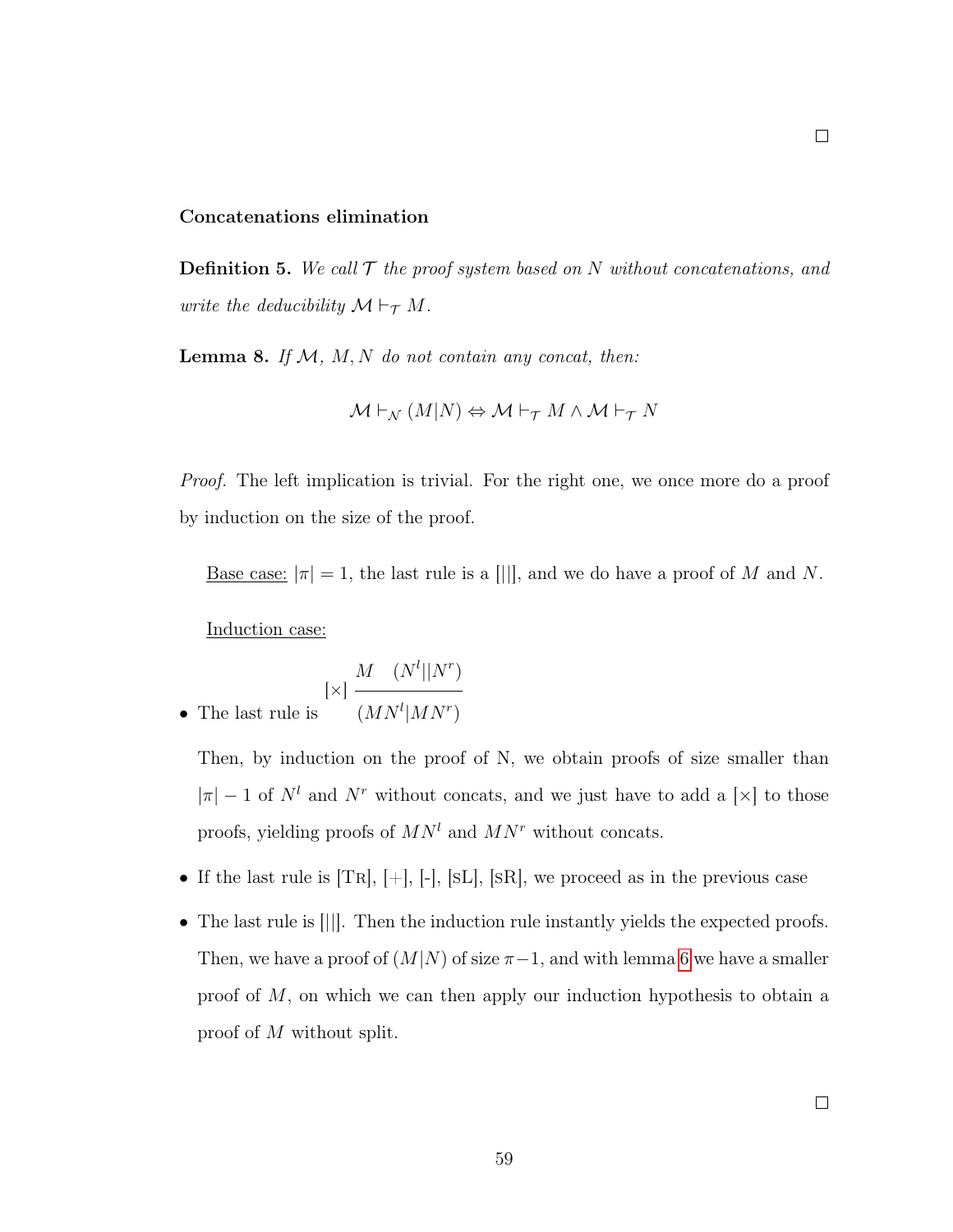**Lemma 9.**  $M \vdash_N M \Leftrightarrow \forall G \sqsubseteq M, M \vdash_T G \text{ Where } G \sqsubseteq H \text{ denotes the fact that }$ G is a sub matrix of M without any concatenation.

*Proof.* The left implication is trivial, we prove the right one. As was done in Lemma [7,](#page-64-1) we can see  $M$  has a bloc matrix, i.e with all the concat at the top.

We are given a proof of  $\mathcal{M} \vdash_{\mathcal{N}} M$ , which must contain all its concatenations at the bottom of the proof tree. If we look at all the highest concat rule in the proof such that no concat is made before, we have some proof of  $\mathcal{M} \vdash_{\mathcal{N}} (M_i | M_j)$ , and thanks to lemma [8,](#page-67-0) we have  $\mathcal{M} \vdash_{\mathcal{T}} M_i \wedge (A_i) \vdash_{\mathcal{T}} M_j$ . Applying this to all the highest concat rules in the proof yields the result.  $\Box$ 

### Removal of the transposition

**Definition 6.** We call  $V$  the proof system based on  $N$  without concat, and write the deducibility  $\mathcal{M} \vdash_{\mathcal{V}} M$ .

The transposition commutes with the other operations, given a matrix M we define the normal form  $N(M)$  where the transposition is pushed to the variables. We extend the notation for normal form to sets of matrices.

<span id="page-68-0"></span>Lemma 10.  $\mathcal{M} \vdash_{\mathcal{T}} M \Leftrightarrow \mathcal{M} \cup (N(\mathcal{M}^{t}))) \vdash_{\mathcal{V}} N(M)$ 

*Proof.*  $\Leftarrow$  This is trivial, as the normal form can be deduced using the rule [Eq].  $\Rightarrow$  Given the proof of M, we can commute the trans rule with all the others, and obtain a proof tree where all the transposition are just after a  $\epsilon$  | rule. Then, any  $\left|\epsilon\right|$  followed by  $\left|\text{TRANS}\right|$  can be replaced by a  $\left|\epsilon\right|$  and a  $\left|\text{EQ}\right|$  when given the input  $\mathcal{M} \cup (N(\mathcal{M}^t))$  instead of  $\mathcal{M}$ . We can thus construct a valid proof of  $\mathcal{M} \cup (N(\mathcal{M}^t))) \vdash_{\mathcal{V}} N(M)$  $\Box$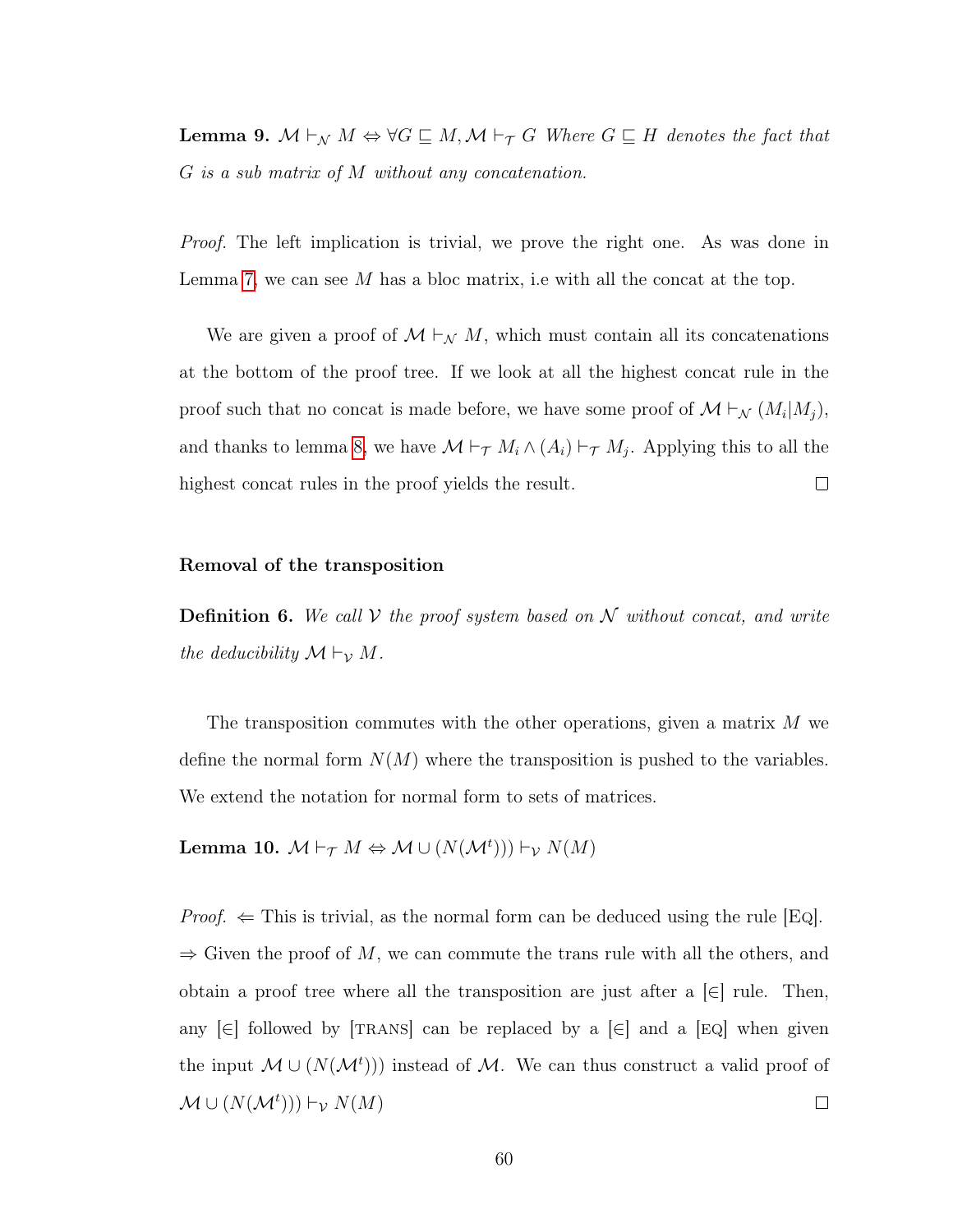Conclusion The proof of proposition [5](#page-45-1) is a direct consequence of Lemmas [7,](#page-64-1) [7,](#page-66-0) and [10.](#page-68-0)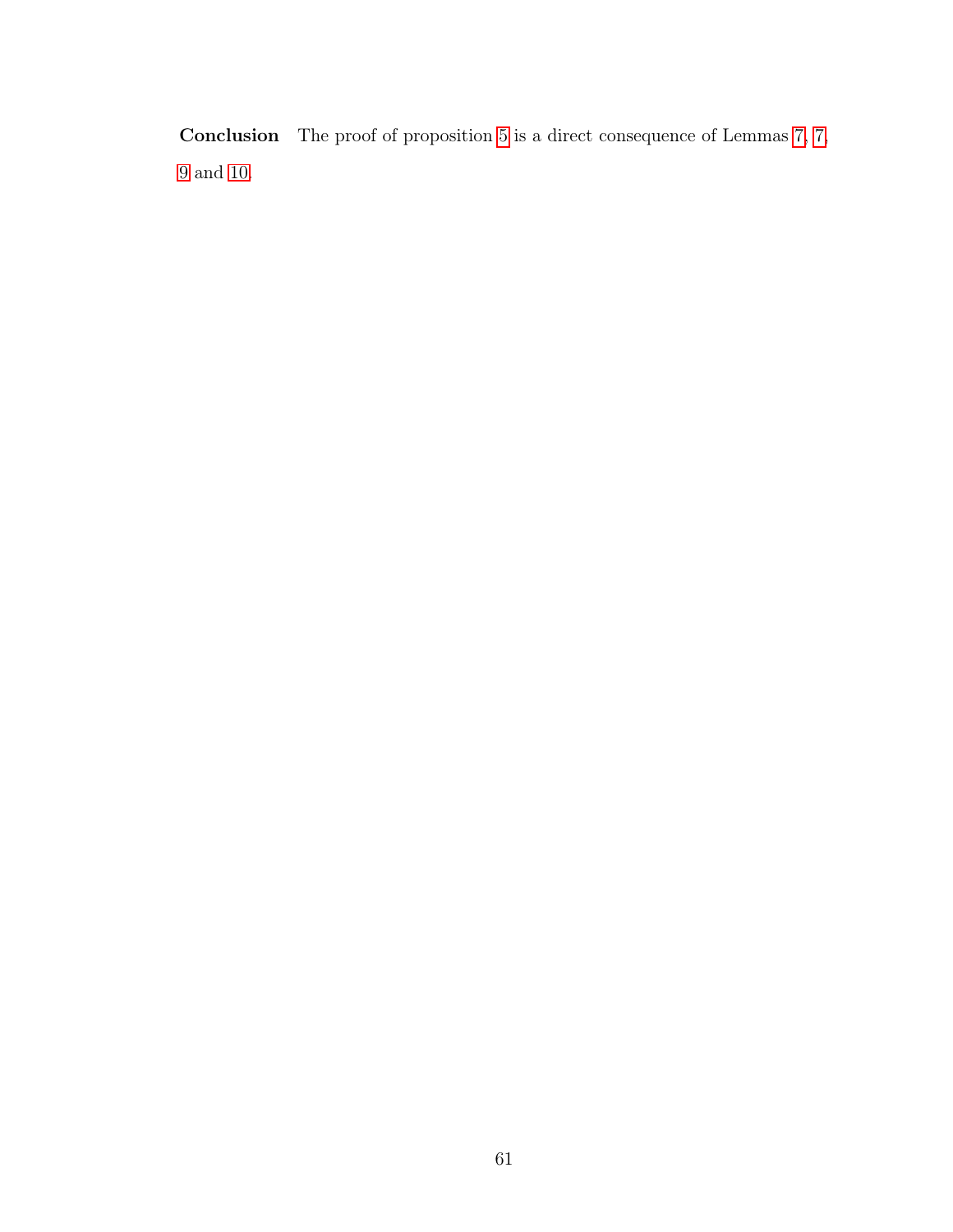### CHAPTER 3

#### VERIFYING DISTRIBUTED PROTOCOLS USING IPDL

In Chapter 2, we presented AutoLWE, a tool for formally verifying noninteractive primitives, whose security is defined in terms of security games (i.e., imperative probabilistic programs). While expressive, tools such as AutoLWE or EasyCrypt are mostly relegated to proofs in the noninteractive and two-party settings, and not easily usable for general distributed cryptographic tasks, such as MPC.

In the cryptographic literature, the *de facto* framework for reasoning about distributed cryptography is Universal Composability (UC) [\[Can01\]](#page-141-3). UC adopts a so-called simulation-paradigm, where we want to prove the protocol in question satisfies approximate observational equivalence (i.e., computational indistiniguishability) to a particular idealization which relies on trusted functionalities rather than cryptographic mechanisms. Any cryptographic protocol proven secure in UC is known to be concurrently and modularly composable.

To enable scalable formal verification for complex cryptography, our goal is to provide an easy-to-use system for encoding and mechanically checking proofs for multi-party protocols. For the system to be usable by cryptographers, it is important that proofs in the system approximately match how cryptographers write proofs on paper.

State of affairs. While a line of work focused on formal verification of cryptography, most earlier works fall short of verifying general, multi-party cryptographic protocols. Earlier works either focused on verification of non-interactive primitives and do not provide a native protocol-calculus for encoding interactive multi-party protocols (e.g., Easycrypt [\[BGHZ11\]](#page-139-2) and FCF [\[PM15b\]](#page-147-2)), or fo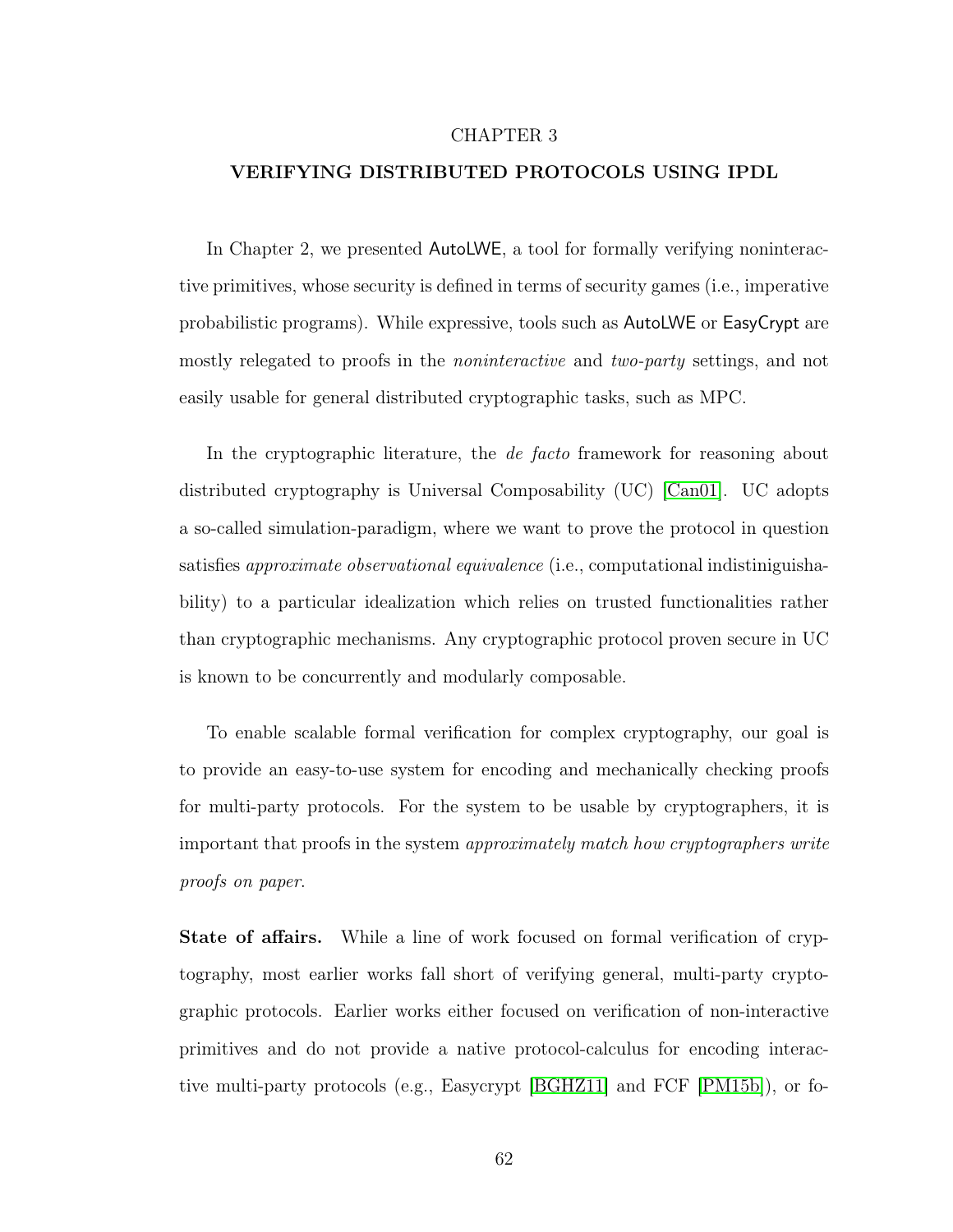cused on restricted classes of protocols using specific cryptographic primitives such as encryption and message authentication, symbolically modeling encryption and authentication as certain ideal abstractions to facilitate formal verification [\[BSCS18,](#page-141-4) [MSCB13,](#page-146-3) [DY83a,](#page-143-4) [Cre08\]](#page-142-2). For the latter line of works (often referred to as the symbolic approach), it is imperative that the "symbolic" ideal abstractions of cryptography exactly match what actual cryptography can provide, and this turns out to be subtle and non-trivial. It was observed that in some works, the symbolic abstractions are a mismatch of what actual cryptography can provide, and consequently, even a formally verified protocol can be broken when instantiated with actual cryptography [\[AR00,](#page-138-3) [Mic19\]](#page-146-4). CryptoVerif is a related symbolic-style prover that reasons directly in the computational model [\[Bla06b\]](#page-140-1), but is focused on automation over expressivity.

Formally verifying distributed cryptographic protocols is an exciting nascent area that has recently attracted increasing attention from the cryptography as well as the formal methods communities. A couple recent systems, EasyUC [\[CSV19\]](#page-142-3) and CryptHOL [\[LSBM19\]](#page-145-2) made initial attempts at this goal. These systems adopt bisimulation (i.e., relational invariant) to reason about observational equivalence between protocols (i.e., the observable traces induced by protocols are identically distributed). Bisimulation-style proofs mix reasoning about low-level distributional equivalence with higher-level cryptographic reasoning, making it somewhat cumbersome and unnatural for cryptographers to use these systems — improving the usability of such systems was phrased as a major open question in earlier works [\[CSV19\]](#page-142-3). A few recent works [\[EP19,](#page-143-5) [HKO](#page-144-2)<sup>+</sup>18, [SV17,](#page-149-3) [ABB](#page-137-2)<sup>+</sup>17] made one-off efforts to mechanize the proofs of a single, specific MPC protocol in Easycrypt; however, these works do not aim to provide a general logic for encoding cryptographic protocols in general, and their approach does not na-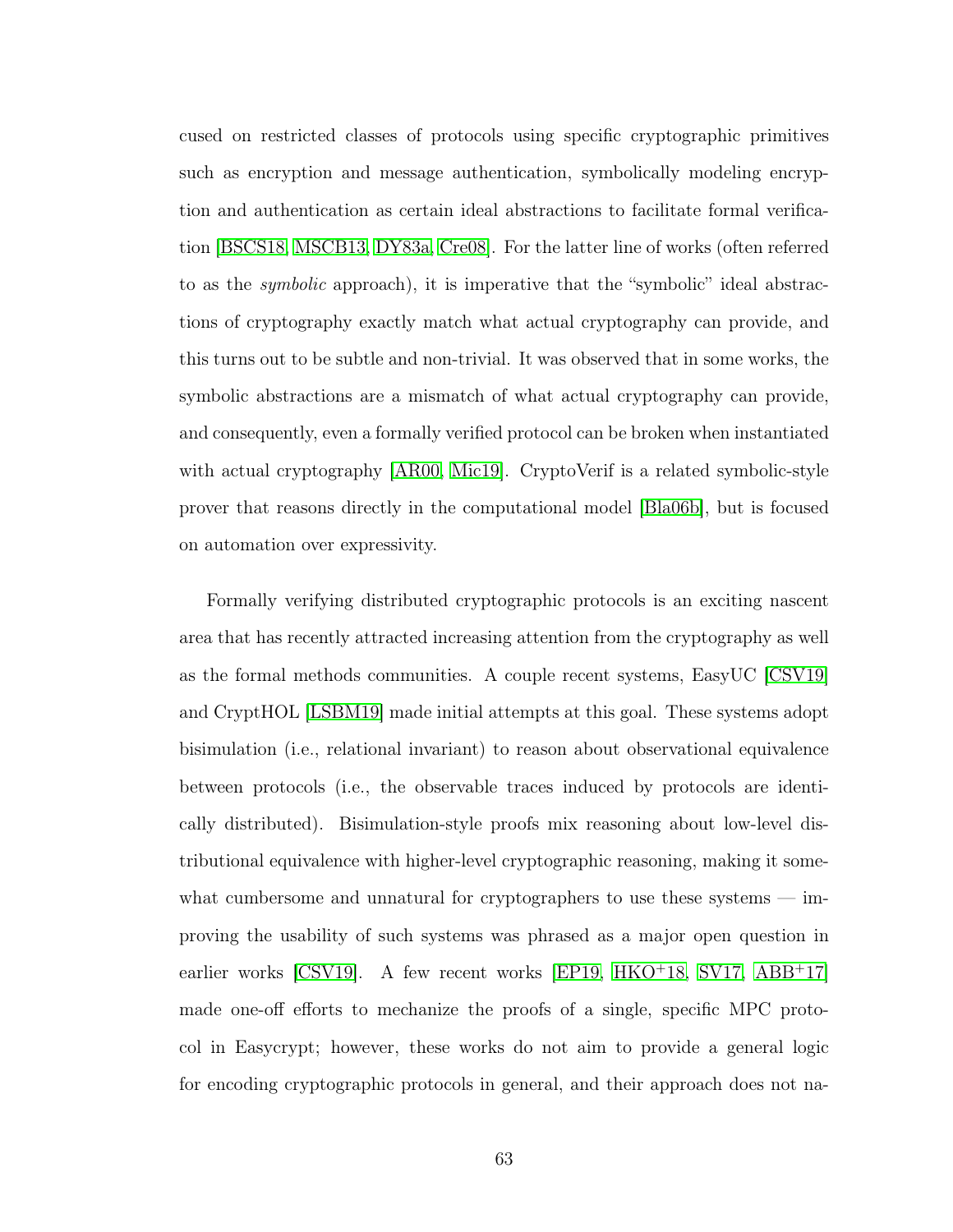tively reason about concurrent composition of protocols. Finally, an elegant line of work [\[BCL12,](#page-138-0) [BCL14,](#page-138-1) [BCEO19\]](#page-138-2) beginning with Bana and Comon [\[BCL12\]](#page-138-0) combines both symbolic-style and equational reasoning with unconditional computational soundness. While their framework natively supports automation, it has not been mechanized and it remains unclear how easy it is to encode larger-scale developments such as secure function evaluation or *multi-party* protocols. We give a more detailed comparison with Bana-Comon in Section [3.7.](#page-108-0)

Our Contributions In this paper, we propose IPDL (short for Interactive Probabilistic Dependency Logic), a language and proof system for reasoning about multi-party cryptographic protocols. IPDL is designed with the following desiderata in mind:

- *Ease of use.* As mentioned, we would like the experience of using IPDL to resemble how cryptographers write proofs on paper. One novelty of IPDL is that its logic directly captures approximate observational equivalence reasoning, which is at the core of common simulation-style proofs for cryptographic protocols Unlike previous works [\[CSV19,](#page-142-0) [LSBM19\]](#page-145-0) which reason about entire actors (i.e. parties or functionalities), IPDL adopts a channel-centric logic, which decomposes the behavior of the protocol into the behaviors along each communication channel. This is the insight that enables us to have a simple equational logic.
- Support for a broad class of protocols. IPDL's logic supports straightline protocols with statically bounded loops (i.e., loops with a-priori known bounds) — we stress, however, that adversaries are treated as arbitrary probabilistic polynomial-time machines in IPDL. The statically bounded loops can be used to parametrize the number of parties, the size of the circuit (e.g., in a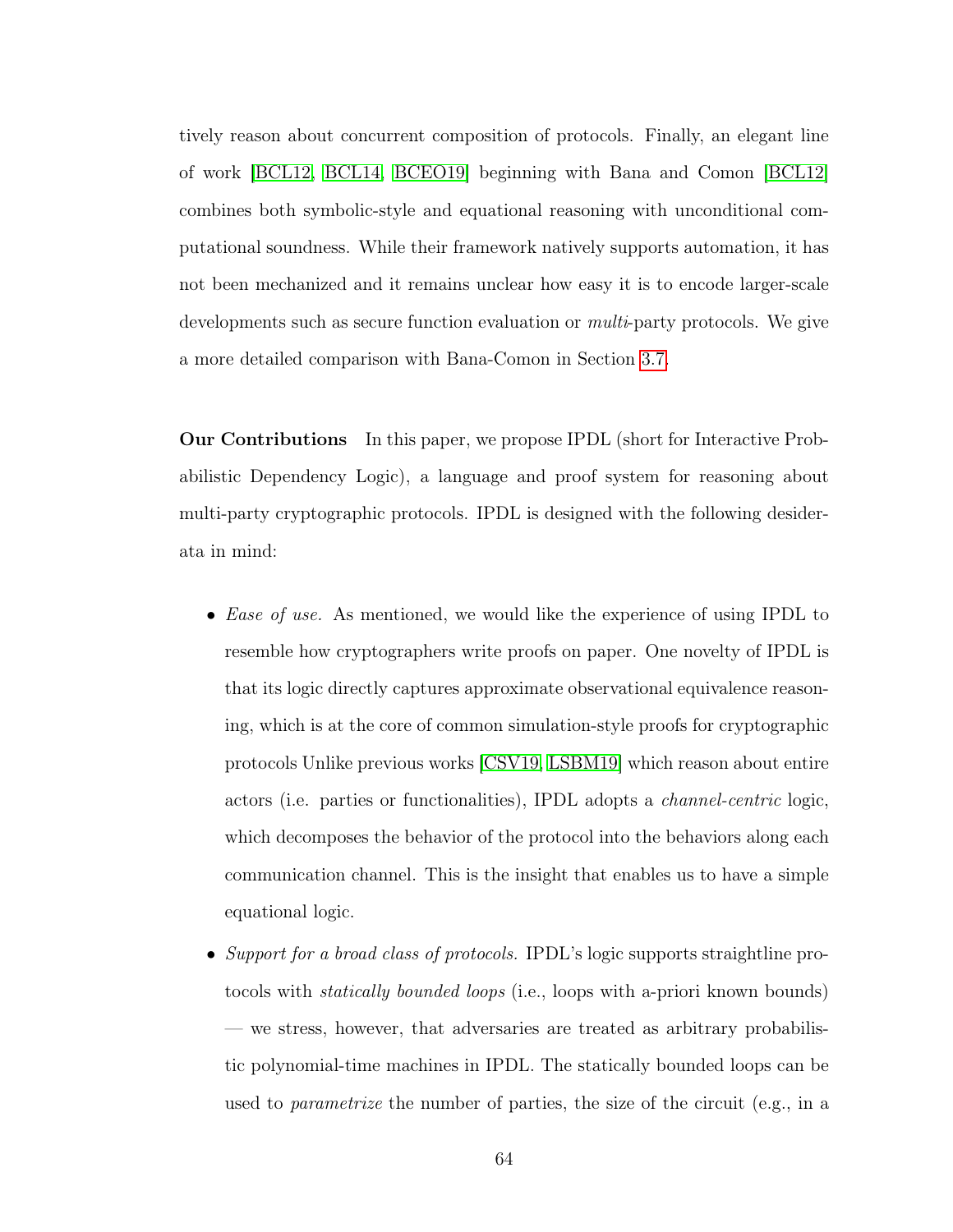secure function evaluation example), the number of invocations in a reactive functionality, and so on. This allows us to capture a broad class of protocols, including most protocols studied in the cryptography literature (see our case studies for examples).

- *Computational soundness.* Since IPDL's logic is straightline supporting statically bounded loops, it allows the logic to symbolically track the runtime and error of the reduction. In this way, the core logic can reason about the security loss in IPDL proofs.
- *Compositional guarantees.* IPDL's approximate observational equivalence notion (also referred to as approximate equivalence for simplicity) follows the elegant Universal Composability (UC) paradigm [\[Can01\]](#page-141-0). In a typical simulation-style proof, we want to reason that some real-world protocol's security is as strong as some ideal-world specification. To do this, we can encode a simulator in IPDL that interacts with the real-world adversary and the ideal specification, and we prove in IPDL that the real-world and ideal-world executions are approximately equivalent in terms of the view from an external environment. In this way, IPDL supports the reasoning of concurrent composition of cryptographic protocols (either with itself or with other protocols) [\[Can01\]](#page-141-0).

While IPDL follows the UC paradigm to provide concurrent composition, it is not our goal to capture the full extent of the expressiveness of UC. For example, currently we assume a static corruption model where the set of corrupt parties are determined a-prori. As mentioned, we also impose certain restrictions on the protocols (i.e., straightline with statically bounded loops) to allow explicit tracking of the runtime of the programs, and ensure computational soundness. This seems to be the right sweet-spot between ease-of-use and comprehensiveness: we chose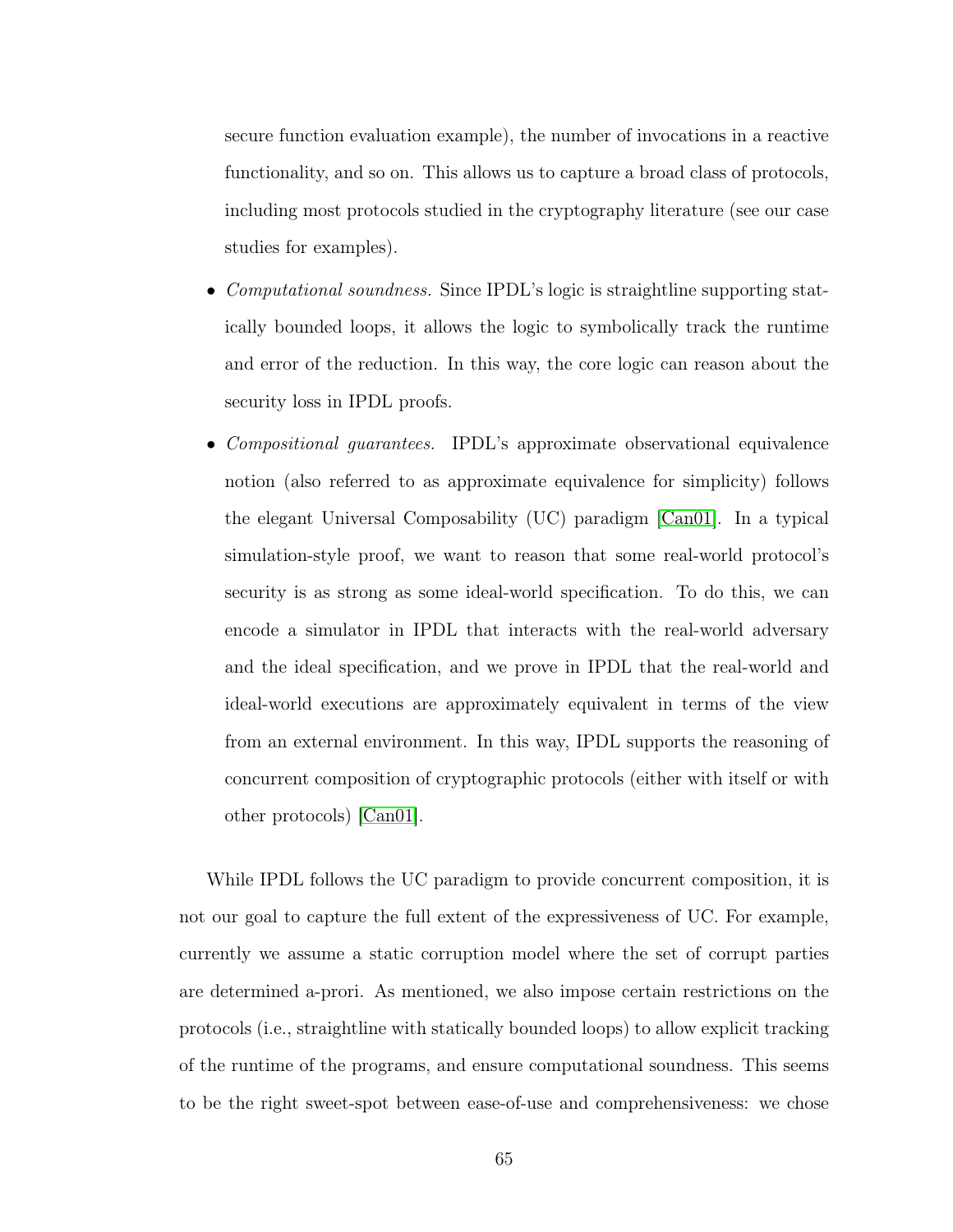the simplifications carefully such that IPDL can nonetheless capture a broad class of protocols studied in the cryptography literature; and these simplifications allow us to encode proofs in IPDL that are concise and resemble on-paper proofs.

Mechanization using Coq. We have implemented IPDL in Coq, and open sourced it at <https://github.com/ipdl/ipdl>. The main strength of our implementation is that we support parameterized protocols, or families of protocols definable by a function in Coq. By doing so, we are able to support protocols indexed over arbitrary Coq types – this includes protocols defined for  $q$  adversary queries, n parties, or inductive protocols such as MPC for general circuits.

Rich case studies. We have implemented several case studies which demonstrate how IPDL can help scale up formal verification to more complex protocols than before. The case studies and proofs are included in our open source too. Currently, we provide the following case studies:

- 1. a multi-use, secure communication network out of an authenticated one using a CPA-secure encryption scheme;
- 2. a maliciously secure n-party coin toss with abort protocol assuming idealized commitments;
- 3. several semi-honest oblivious transfer (OT) constructions, including OT from trapdoor permutations [\[GMW87\]](#page-144-0), 1-out-of-4 OT from 1-out-of-2 [\[14o,](#page-137-0) [NP99\]](#page-147-0), and a preprocessing protocol for OT [\[pre,](#page-147-1) [Bea95\]](#page-139-0); and
- 4. a semi-honest 2-party GMW protocol [\[GMW87\]](#page-144-0), defined over a general family of circuits.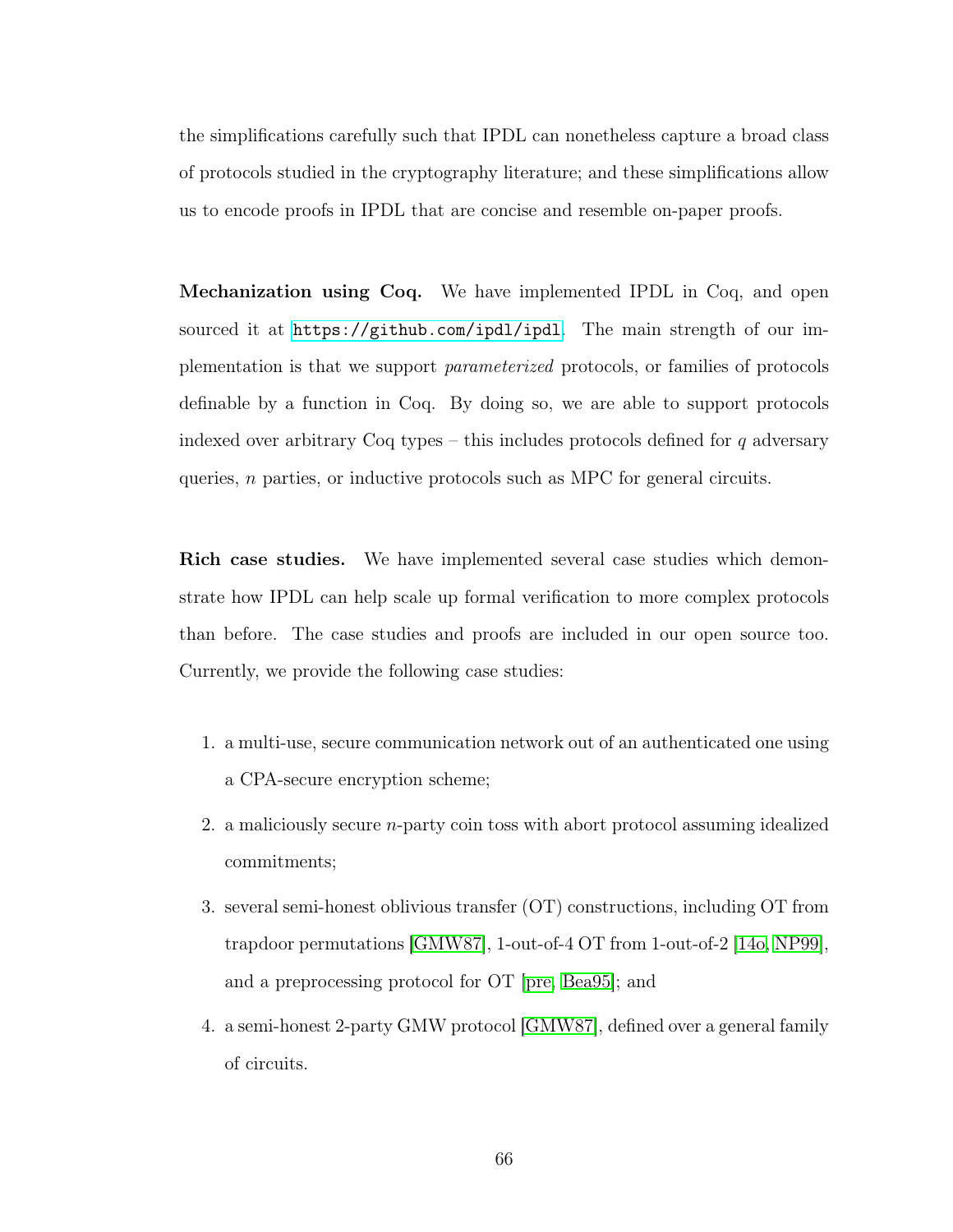Proof effort. The secure network example can be encoded in 195 lines of code, including description and proofs. In comparison, the recent EasyUC work [\[CSV19\]](#page-142-0) required [1](#page-75-0)2203 lines of code to realize a *single-use* secure network  $\frac{1}{1}$ . . Among these above case studies, the most sophisticated is GMW, which uses the OT as a building block. Encoding the description and proof of GMW+OT in IPDL is accomplished with less than 3201 lines of code. As a rough point of comparison, the related work by [\[ABB](#page-137-1)<sup>+</sup>17] took 11069 lines of code to encode the garbled circuit + OT [\[Yao82\]](#page-149-0) protocol (and moreover, their work is a one-off effort focused on mechanizing a single protocol rather than providing a general logic and framework). For some other one-off efforts at mechanizing MPC proofs [\[EP19,](#page-143-0) [SV17,](#page-149-1) [ABB](#page-137-1)<sup>+</sup>17], we were not able to find open source code online, so we cannot provide a direct comparison in terms of lines of code.

### 3.1 Outline of Chapter

In Section [3.2,](#page-76-0) we first demonstrate IPDL by way of a simple example – proving that an authenticated network can realize a secure network by using an encryption scheme. While the example is simple, the security guarantee is strong –  $any$ other protocol which assumes a secure network can use this proof to safely use an authenticated one instead (given a trusted key setup). This equational logic is proved sound using a novel semantics developed in Section [3.9.](#page-110-0)

<span id="page-75-0"></span><sup>1</sup>Among the 12203 lines for EasyUC's secure network example, roughly speaking, 260 lines describe the real-world protocol, 182 lines describe the ideal functionality, 190 lines describe the simulator, and the remaining lines are the proof. We did not count their key exchange since our implementation assumed a trusted key setup. As the EasyUC paper [\[CSV19\]](#page-142-0) itself acknowledges, part of the complexity arises from the fact that EasyCrypt is procedure-based and does not natively support a protocol calculus; consequently, there was a significant amount of tedious work in writing "boilerplate" code that route messages in between parties and functionalities.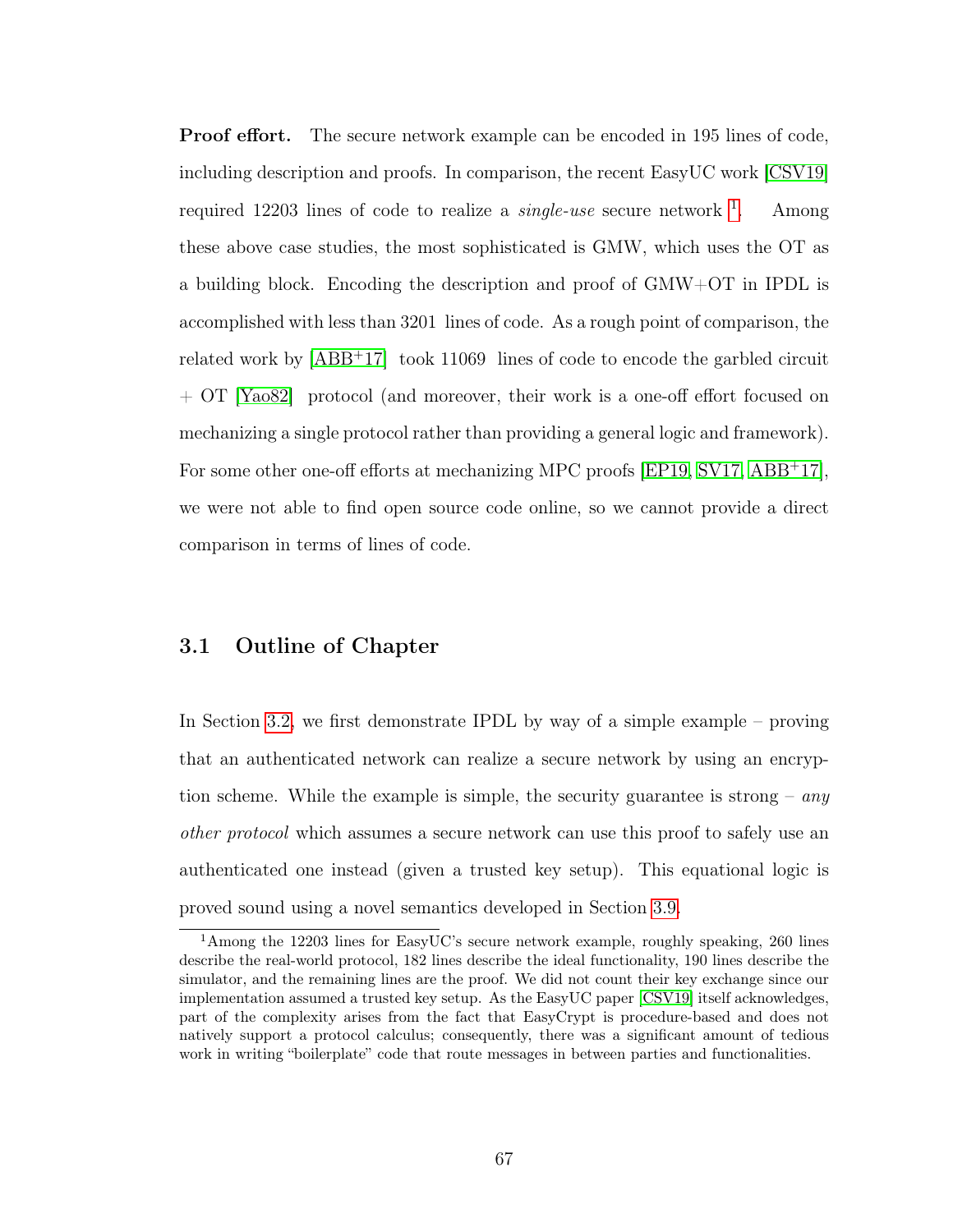We then detail the formal account of IPDL in Section [3.3.](#page-89-0) IPDL is unique in that it exposes an equational logic which allows one to reason directly over the code of protocols. This is in contrast to related tools such as EasyUC [\[CSV19\]](#page-142-0), which makes use of Easycrypt's relational Hoare logic, requiring the use of heavyweight invariants to reason equationally.

In Section [3.4,](#page-98-0) we discuss derived rules and soundness for reasoning about parameterized protocols in IPDL. While cryptographic protocols generally have parameters (e.g., the number of adversary queries, the size of a circuit, the number of parties), the core logic of IPDL is purely about concrete programs. We bridge this gap by verified, derived rules for reasoning about parameterized protocols.

In Section [3.5,](#page-101-0) we discuss the encoding of IPDL into Coq. In Section [3.6](#page-104-0) and Section [3.10,](#page-122-0) we detail our case studies (described in the previous section). Finally, we discuss additional related work and future directions in Sections [3.7](#page-108-0) and [3.8.](#page-109-0)

## <span id="page-76-0"></span>3.2 IPDL by Example: Multi-use Secure Network

In this section, we introduce IPDL and its equational style of reasoning through an example protocol for constructing a simple secure communication network out of an authenticated one using a CPA-secure encryption scheme. Before we introduce the protocol, we will first introduce the basic syntax and semantics of IPDL, along with some background information protocol security.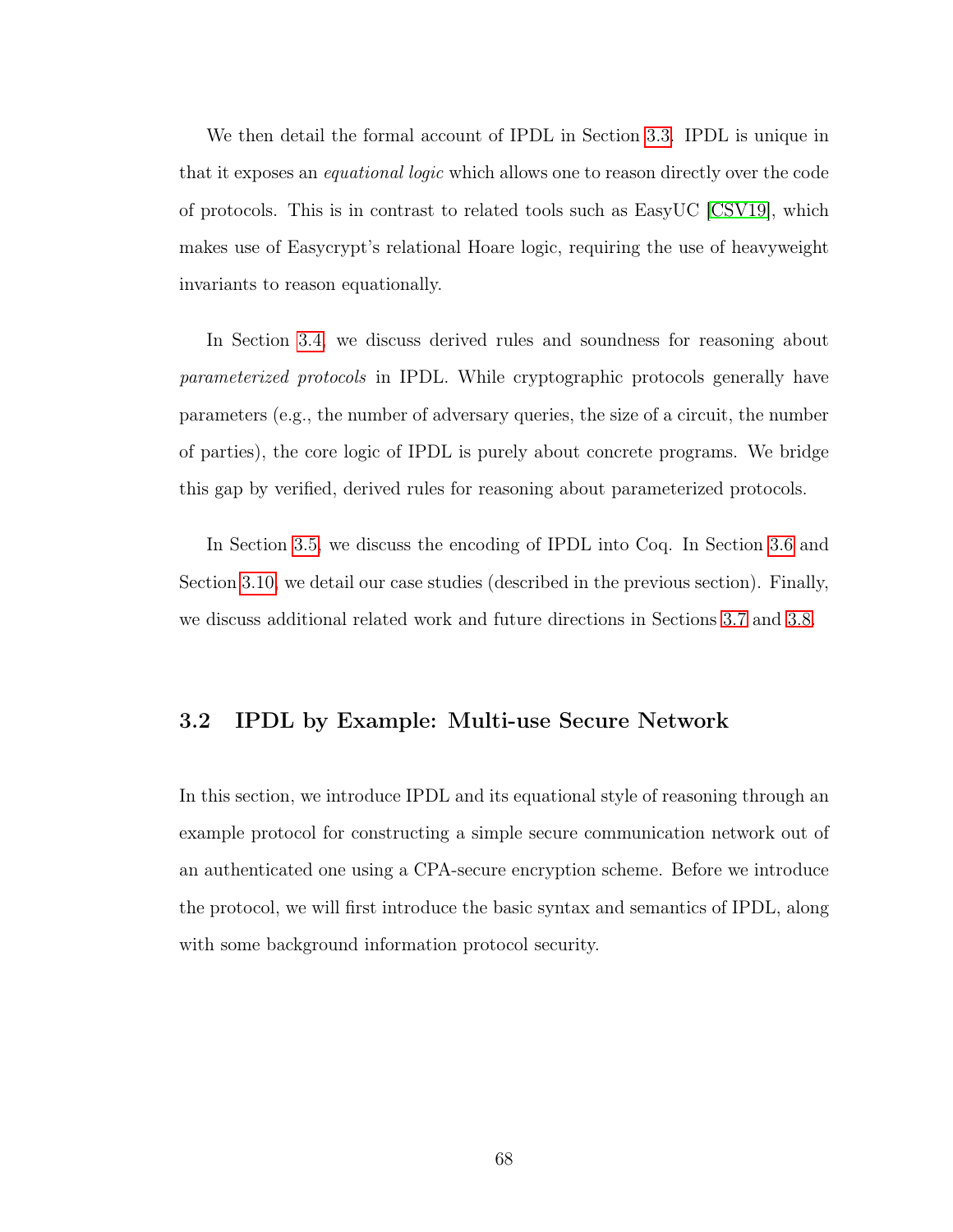### 3.2.1 Terminology and Background

We define some basic terminology and review some background on UC [\[Can01\]](#page-141-0). A protocol is any (distributed) message-passing system, which may give outputs and react to inputs. For protocols to have a meaningful security definition, they may exhibit probabilistic behavior but not (possibilistic) nondeterminism. Protocols communicate over channels, which for us are unidirectional (i.e., either input or output). The channels of a given protocol can be split into interfaces, which are subsets of the channels of a given protocol.

We express the security properties of a protocol through two interfaces: the *external* interface, which is used for the high-level  $I/O$  behavior of the protocol; and the attacker interface, which is used to define the threat model. Given two protocols  $P$  and  $Q$  with the same external interface but (possibly) differing attacker interfaces, we say that  $P$  realizes  $Q$  when there exists a simulator  $S$  which converts the attacker interface of  $Q$  to that of  $P$ , such that  $P$  is observationally equivalent to Q composed with S. This type of simulator is also called a converter in earlier work, such as Constructive Cryptography [\[Mau11\]](#page-145-1).

We often call the attacker for  $P$  the *adversary*, and call the attacker for  $Q$  the simulator. Intuitively, when  $P$  realizes  $Q$ , any adversary's capability of influencing the external interface in  $P$  is upper bounded by the simulator, since any attack on P can be turned into an equivalent attack on Q.

We typically think of  $P$  as the implementation (or the *real* protocol) and  $Q$ as the specification (or the *ideal* protocol). While  $P$  is comprised of parties who interact with each other using cryptographic mechanisms and may be arbitrarily corrupted by the adversary, Q is comprised of idealized parties who instead interact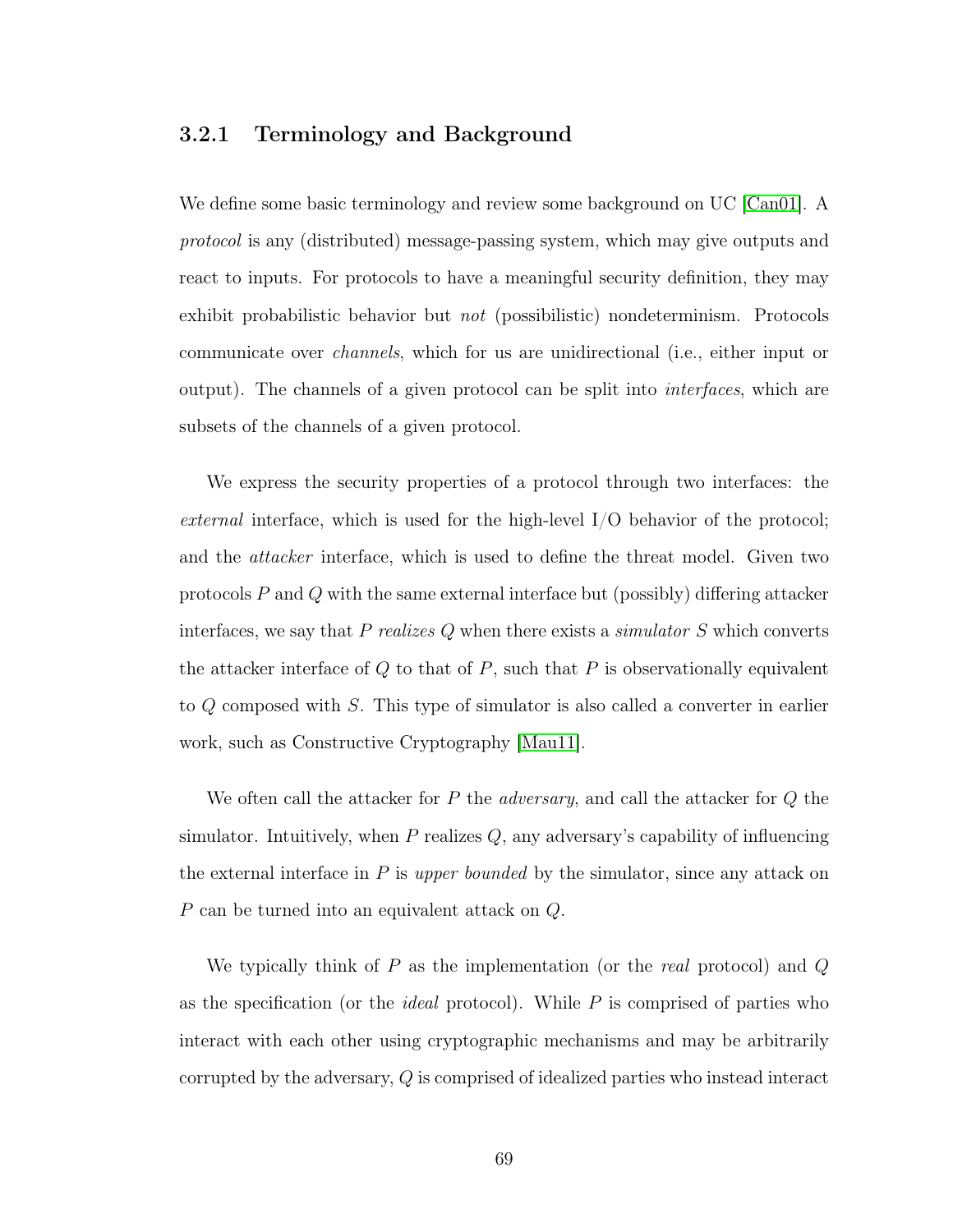with a trusted third party (the *functionality*) which performs the protocol's logic in a centralized and trustworthy way. The simulator's capabilities in the ideal protocol are constrained by the functionality and ideal parties to be simple and easy to understand.

Relation to UC. Here, we compare our terminology to UC [\[Can01\]](#page-141-0). In UC, a real world protocol is defined to be the composition of all honest party's code and any hybrid functionalities, while an ideal protocol is usually taken to specifically mean the ideal functionality and all ideal parties. Our notion of protocol is more generic, and refers to any message-passing system definable in IPDL. In particular, any individual party's code in IPDL is considered a protocol, as is any arbitrary composition of protocols.

# 3.2.2 IPDL in a Nutshell

IPDL is a calculus and equational theory for reasoning about probabilistic protocols. The main judgement of IPDL is that  $P \stackrel{\delta}{=} Q$ , where P and Q are interactive protocols, and  $\delta$  is a *computational error*, which upper-bounds the advantage of a computational attacker from distinguishing  $P$  from  $Q$ . IPDL supports UC-style reasoning: given protocols  $P$  and  $Q$ , one can ask whether there exists an appropriately typed simulator S such that  $P \stackrel{\delta}{=} Q||S$ , for a reasonable choice of  $\delta$ .

In contrast to the semantics of UC [\[Can01\]](#page-141-0) which utilizes systems of Interactive Turing Machines that must be activated sequentially, IPDL allows for messages to happen in any order consistent with the protocol. This is possible since all messages in IPDL are assumed to be scheduled by the attacker.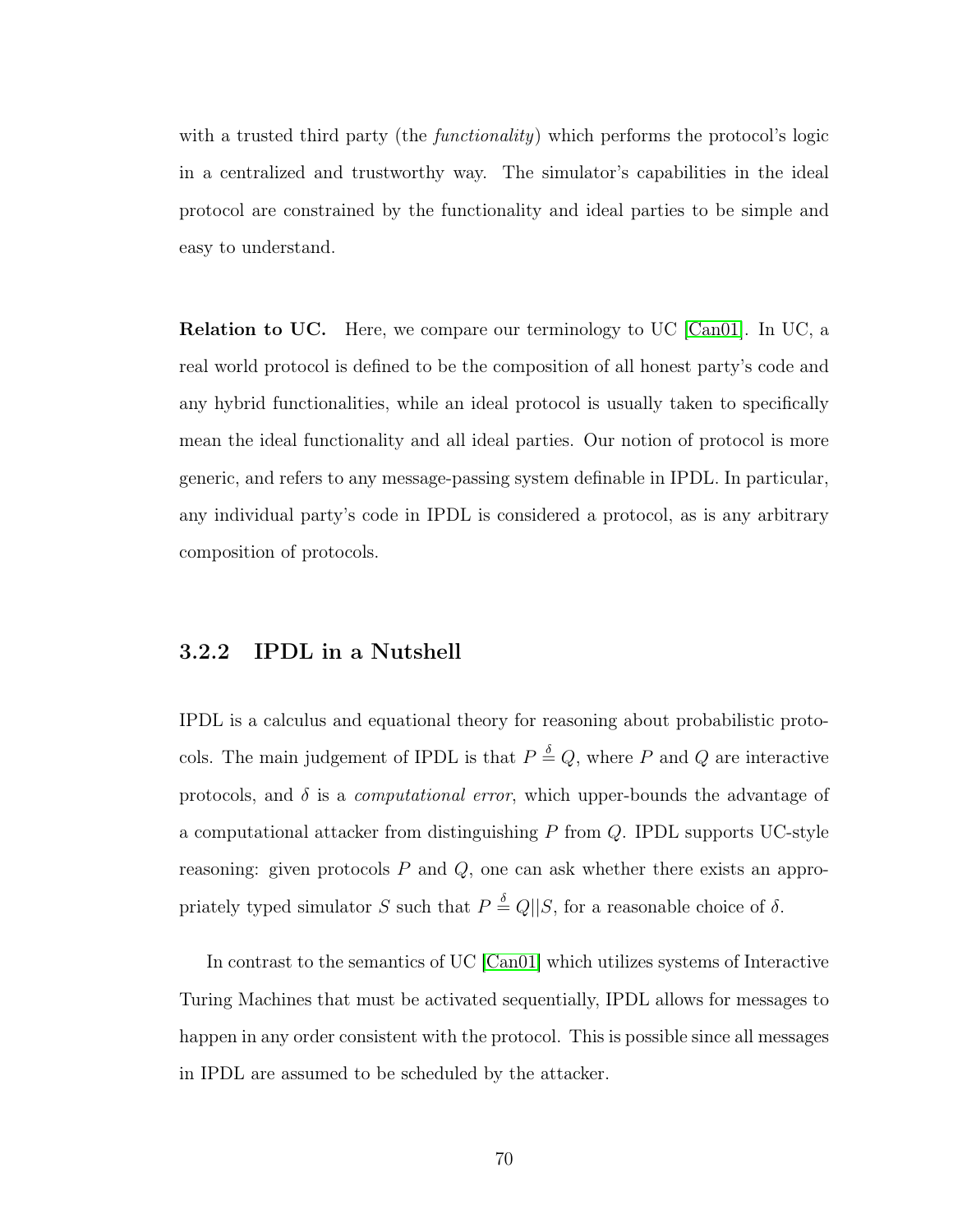The key insight of IPDL is to adopt a *channel-centric* rather than agent-centric viewpoint. All channels in IPDL are write-once, and have a unique behavior associated to them by a *reaction*, which is a program that may sample probabilistic values and read the value of other channels (once those channels have fired). To enable a simple equational theory, all dependencies between channels are required to be statically determined. Thus, control flow may only happen at the level of data, but not on the level of the protocol. We stress, however, that the equational logic of IPDL is proven sound relative to a general cryptographic adversary who may use more complex control flows.

# 3.2.3 Multi-Use Secure Communication in IPDL

As a first example, we show how to construct a *secure* network from an *authen*-ticated network<sup>[2](#page-79-0)</sup>. This is accomplished through message encryption, such that an eavesdropper cannot learn any information about the messages sent between Alice, the sender, and Bob, the recipient. Our secure network abstraction is multi-use, i.e., it is parametrized by a parameter  $q$  that denotes the number of messages exchanged between Alice and Bob. In this example, we assume that both Alice and Bob are honest and the adversary is a passive eavesdropper (although later on, in our case studies, we will have cases where the parties can be semi-honest or maliciously corrupt).

We conduct the example using syntax from our Coq mechanization which encodes our IPDL core logic. In our Coq implementation, the counterpart of our main judgement in IPDL,  $P \triangleq Q$ , is written as P  $\tilde{\phantom{a}}$  = Q. Our current Coq mecha-

<span id="page-79-0"></span><sup>2</sup>The cryptographic literature uses the terms "secure channel" and "authenticated channel" [\[Can01\]](#page-141-0), but we avoid overloading the term "channel" so "channel" always means the low-level, write-once IPDL channels.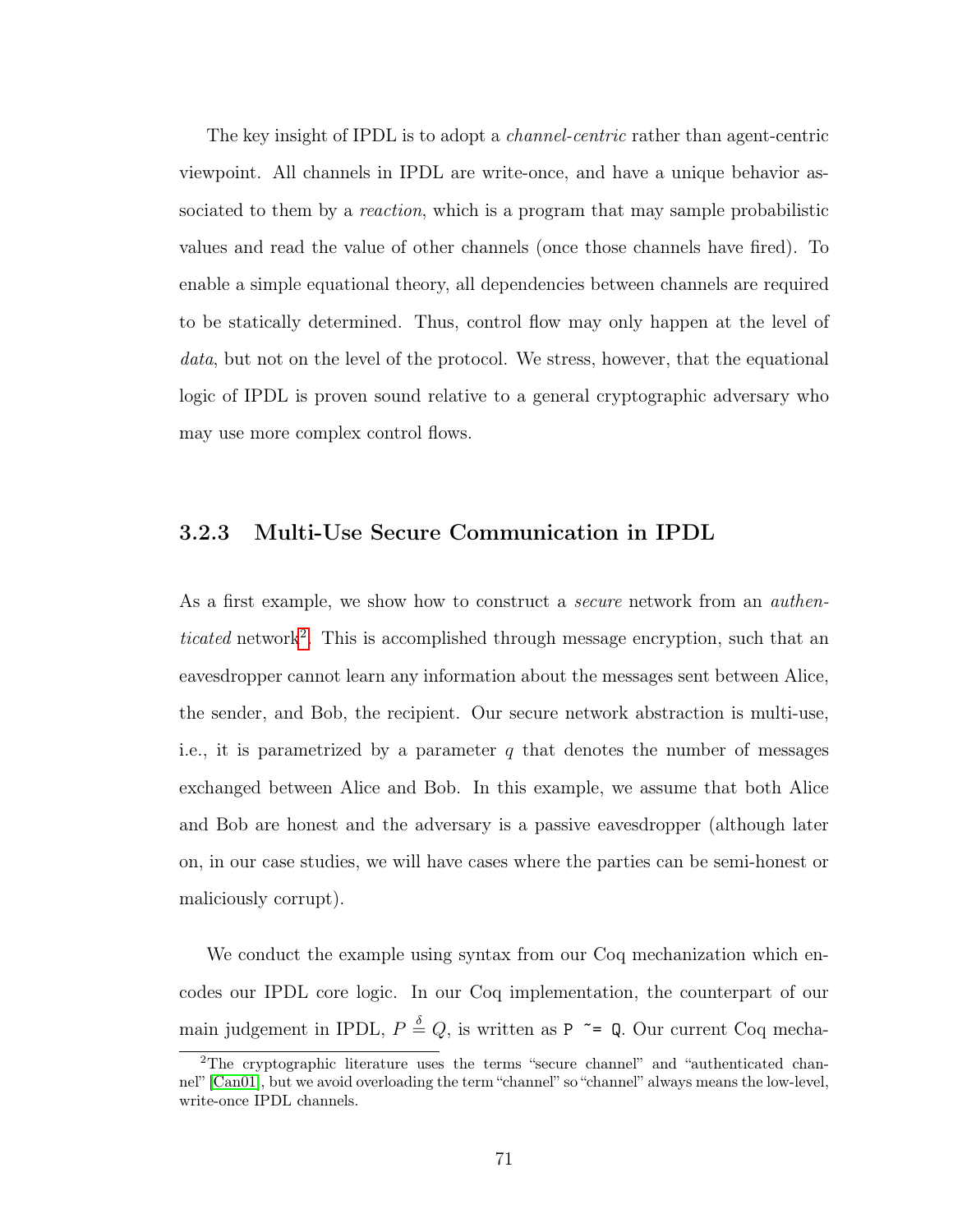nization has not yet implemented the tracking of error bounds which is part of the IPDL core logic described in Section [3.3;](#page-89-0) nonetheless we prove on paper that our logic is computationally sound (see Section [3.3\)](#page-89-0).

More details for our Coq embedding is given in Section [3.5.](#page-101-0)

Definitions of authenticated and secure network. Figure [3.1](#page-81-0) shows the IPDL encoding of the definitions of an authenticated network and a secure network, respectively. A network Net is parametrized with  $1$ ) q, which denotes the maximum number of messages exchanged, 2)  $m$ , which denotes the length of each message, and 3) leakage, which denotes a leakage function, and a parameter l which denotes the length of the leakage. In the definition of Net, I denotes a vector of  $q$  input channels between Alice and the ideal functionality  $\mathbb{N}$  et, 0 denotes a vector q output channels between Bob and the ideal functionality Net; and leak and ok each denotes a vector of q channels between the ideal functionality and the adversary.

In Lines 8-9, for each  $j < q$ , Net reads from the jth channel in I to obtain a message  $x$ , applies the leakage function to  $x$ , and returns the result to the adversary through the j<sup>th</sup> channel in leak. To do so, we first we perform a parallel composition in IPDL over all  $j < q$  (written \||\_(j < q)). We then assign the jth channel of leak (written leak  $#$  j) to the *reaction* through the syntax ::=.

Similarly, in Lines 10-12, for each  $j < q$ , Net reads from the jth channel in ok, the *j*th channel in I to obtain a message, and assigns the message to the *j*th channel in O. Note here that we do not use the value along the jth ok channel, but only its timing: thus, the jth channel of O only fires once the jth channel of ok does. In other words, the receiver Bob receives the message only when the adversary okays it.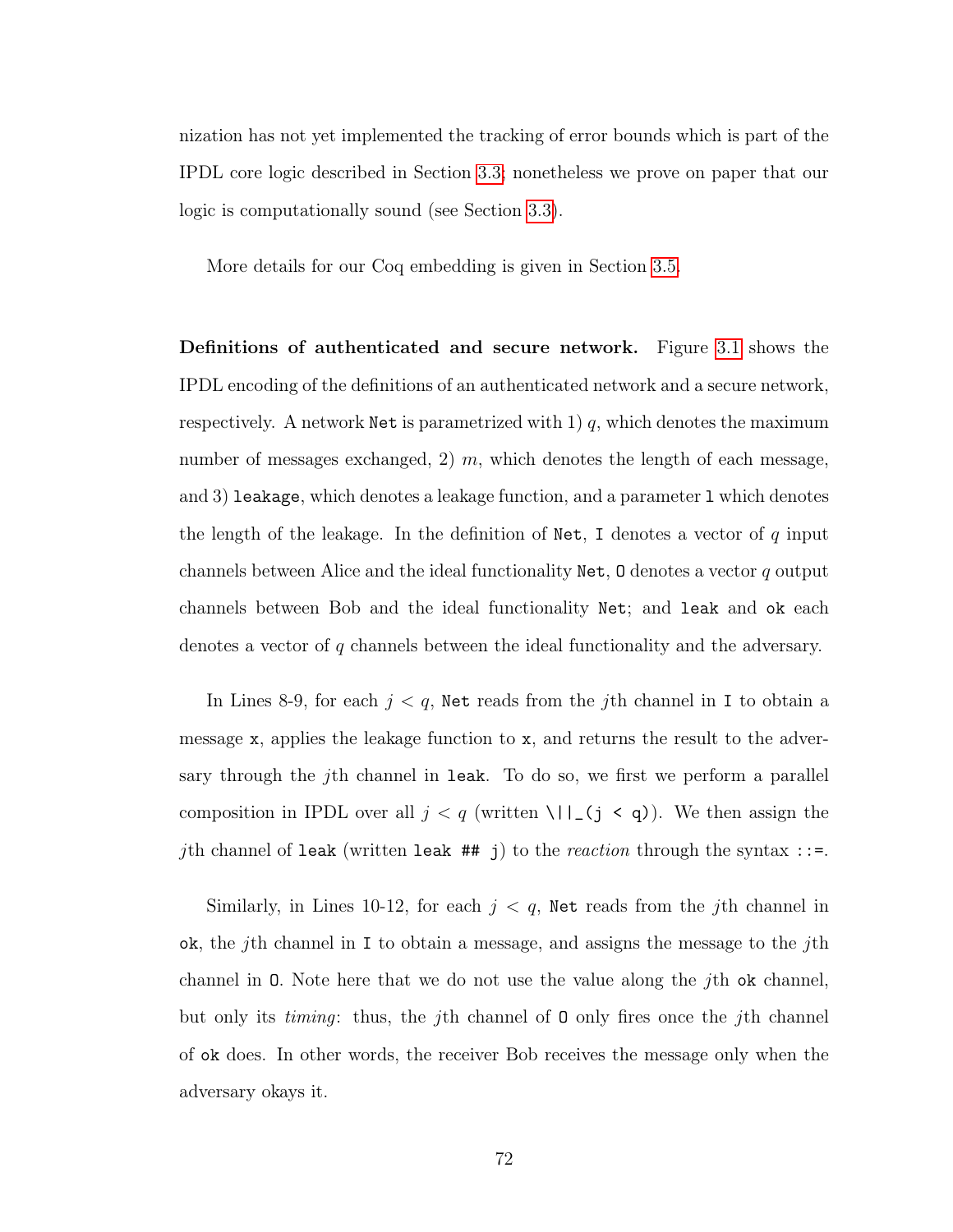```
1 Definition Net (q m : nat) \{1 : nat\} (leakage : m \rightarrow 1)
2 (* External channels *)
3 (I O : q.-tuple (chan m))
4 (* Attacker channels *)
5 (leak : q.-tuple (chan l)) (ok : q.-tuple (chan TUnit))
\epsilon =7 [||
8 \||_(j < q) (leak ## j) ::= (x <-- Read (I ## j);;
9 Ret (leakage x));
10 \||_(j < q) (0 ## j) ::= (_ <-- Read (ok ## j);;
11 x \leftarrow - Read (I \# \# j);
12 Ret x)
13 ].
14
15 Definition Auth q m := Net q m id.
16 Definition Sec q m := Net q m (fun = \ge [tuple]).
```
Figure 3.1: Definitions of authenticated and secure networks in IPDL. Both networks are parameterized by the number of queries in question,  $q$ , and the length of messages, m.

Given our definition of Net, we can now define both the authenticated and secure networks. On Line 15, we define an authenticated network Auth q m to be equal to Net instantiated with the leakage function id (i.e., the identity function). This means that the adversary can read the contents of all messages in an authenticated network. Similarly, on Line 16 we define a secure network Sec q m to to be equal to Net with the constant leakage function  $fun = \geq \lceil \text{tuple} \rceil$ , which returns the empty bitstring. Thus in Sec, the adversary receives no information about message contents. However, the adversary still learns the timing information of each message; and moreover, since the messages length  $m$  is a public parameter, the adversary is assumed to know m, too.

Protocol realizing a secure network. Figure [3.2](#page-83-0) shows the IPDL encoding of a protocol that realizes a secure network from an authenticated one, through the use of encryption. The construction takes the same parameters as Sec, i.e., q and m, for the number of messages and length of each message, respectively.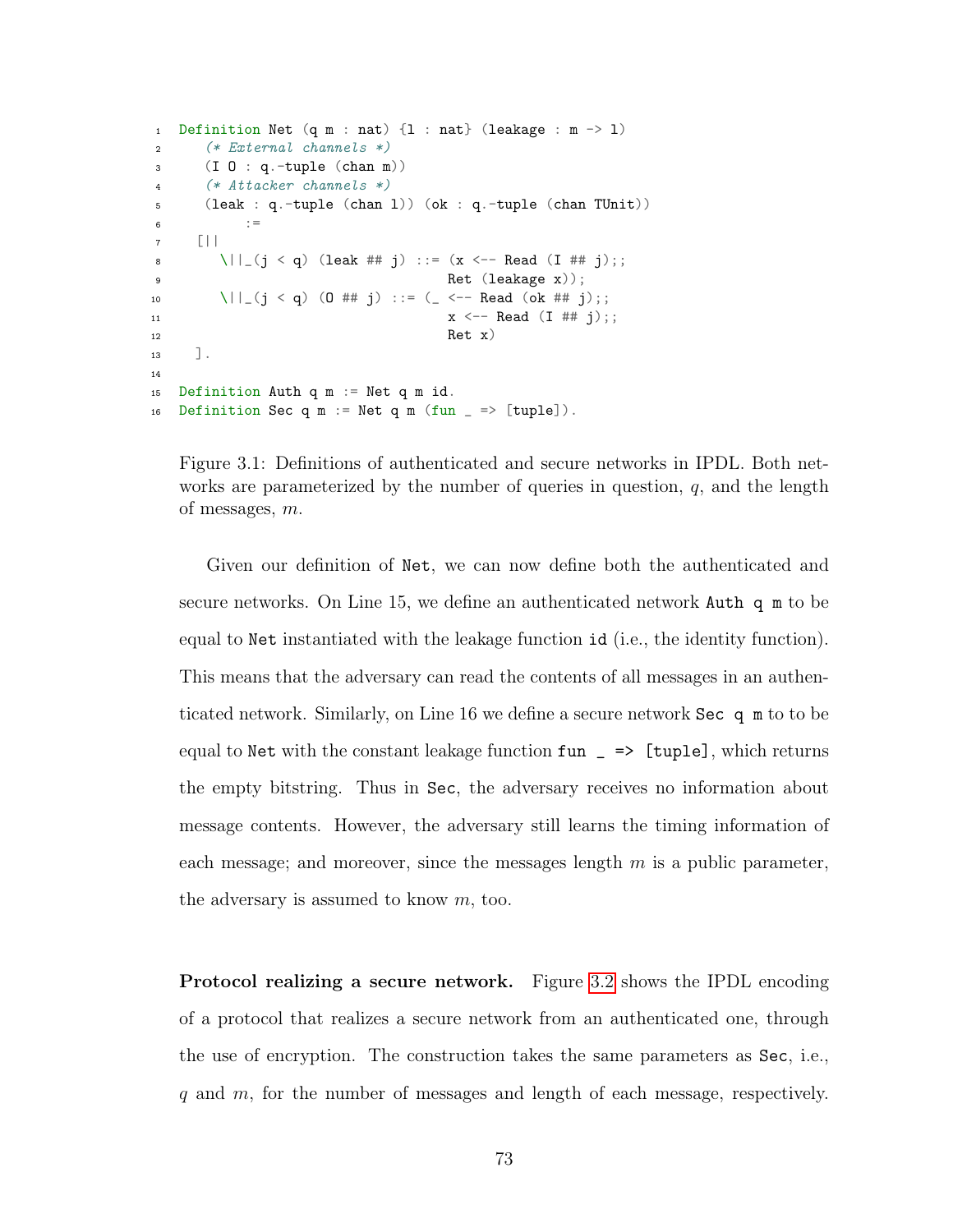Additionally, it takes the following parameters for  $c$  and  $k$ , for the ciphertext length and key length, and genK, enc, and dec, for generating keys, encryption, and decryption.

We first define the key generation functionality (in Line 12), which samples a key from the distribution genK, and assigns it to the channel K (which is taken as a parameter of the functionality). Then, we define the code for Alice in Line 14, who is parameterized by a vector of channels I for message inputs, a channel K for the encryption key, and a vector of channels send for communicating with the authenticated network. For each  $j < q$ , Alice: reads a message from the j<sup>th</sup> channel of I; a key from the channel K; generates a ciphertext by encrypting the message under the key; and assigns the ciphertext to the  $j$ th send channel. We define Bob similarly on Line 21: for each  $j < q$ , we read the jth ciphertext, read the key, and output the corresponding decryption to the jth channel of O.

We have the real protocol in total on Line 27. It is parameterized similarly to the Sec functionality, except it has leakage channels of length c instead of zero. We compose protocols together in IPDL through first *generating* local communication channels, and composing the subprotocols together using these local channels. On Line 30, we generate the channel K for key generation (using the Coq syntax  $k \leq$  new k). Then, on Lines 31 and 32, we generate two fresh *vectors* of channels, send and recv for the underlying authenticated network. This is done with similar syntax send  $\leq$  newvec q  $\circ$  c: here, q is the length of the vector, and c is the length of messages on each channel. Finally, on Lines 34-37, we compose together the key generation functionality, Alice, Bob, and the underlying authenticated network. Thus, the authenticated network will deliver ciphertexts from send to recv, but only after leaking the ciphertexts along leak and receiving the ok message.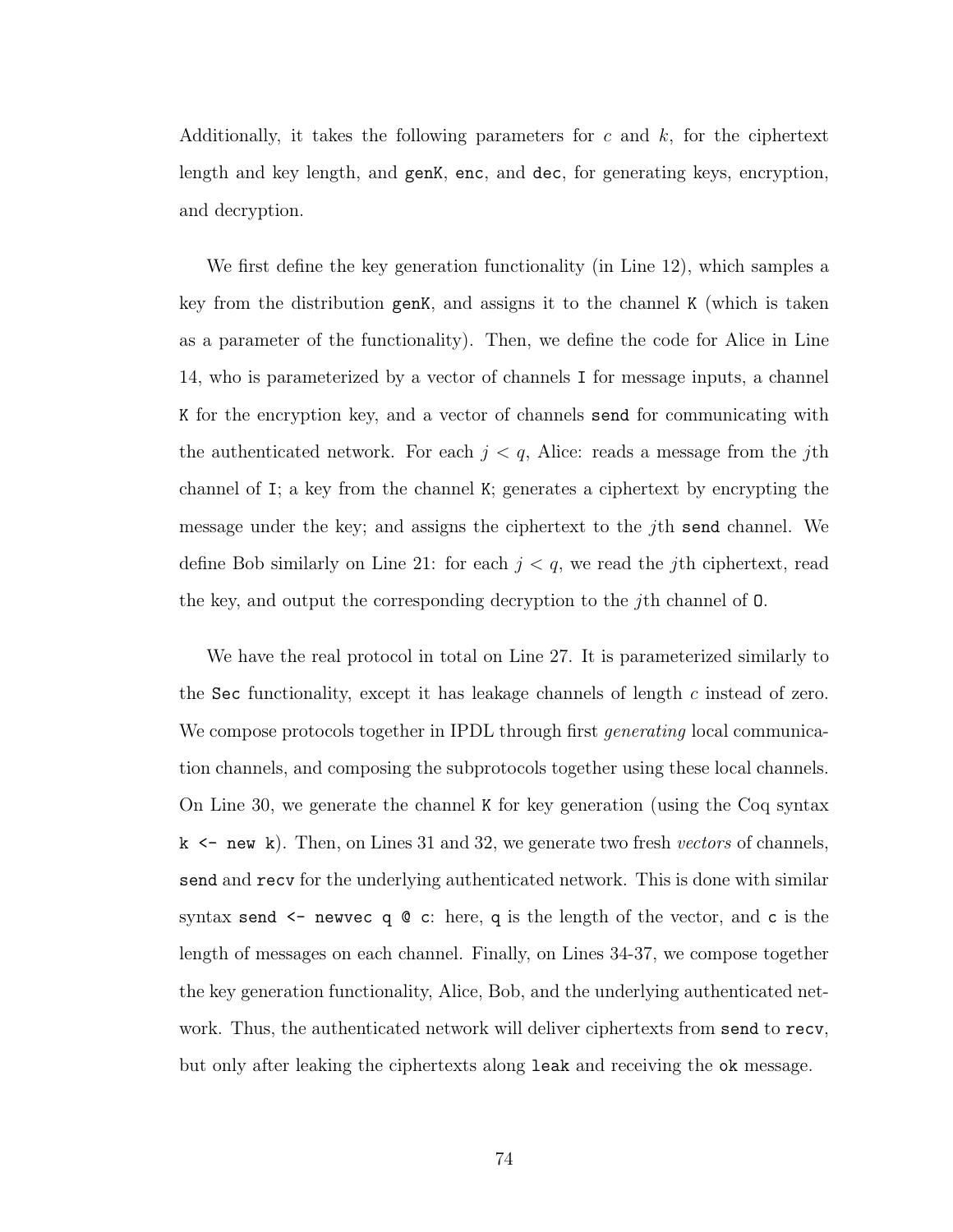```
1 Section AuthToSec.
2 (* Same as in Net *)
3 Context (m q : nat).
4 (* Ciphertext and Key length *)
5 Context (c k : nat).
6
7 (* Algorithms for encryption *)
8 Context (genK : Dist k).
9 Context (enc : m -> k -> Dist c).
10 Context (dec : c \rightarrow k \rightarrow m).
11
12 Definition FKey (K : chan k) := (K :: = Samp genK).
13
14 Definition alice (I : q.-tuple (chan m)) (K : chan k)
15 (send : q.-tuple (chan c)) :=16 \| | (j \lt q) (send ## j) ::=
17 (msg \leftarrow - Read (I \# \# j);
18 key \leftarrow Read K ;;
19 ctxt <-- Samp (enc msg key) ;;
20 Ret ctxt)).
21
22 Definition bob (recv : q.-tuple (chan c)) (K : chan k)
23 (O : q.-tuple (chan m)) :=
24 \| (j < q) (0 ## j) ::=
25 (ctxt <-- Read (recv ## j) ;;
26 key <- Read K ;;
27 Ret (dec ctxt key)).
28
29 Definition Real (I O : q.-tuple (chan m))
30 (leak : q.-tuple (chan c))
31 (ok : q.-tuple (chan TUnit)) :=
32 K \leq new k;;
33 send <- newvec q @ c ;;
34 recv \leq newvec q \circ c;;
35 [||
36 FKey K;
37 alice I k send;
38 bob recv K O;
39 Auth q c send recv leak ok
40 ].
```
Figure 3.2: Authenticated-to-secure network protocol in IPDL.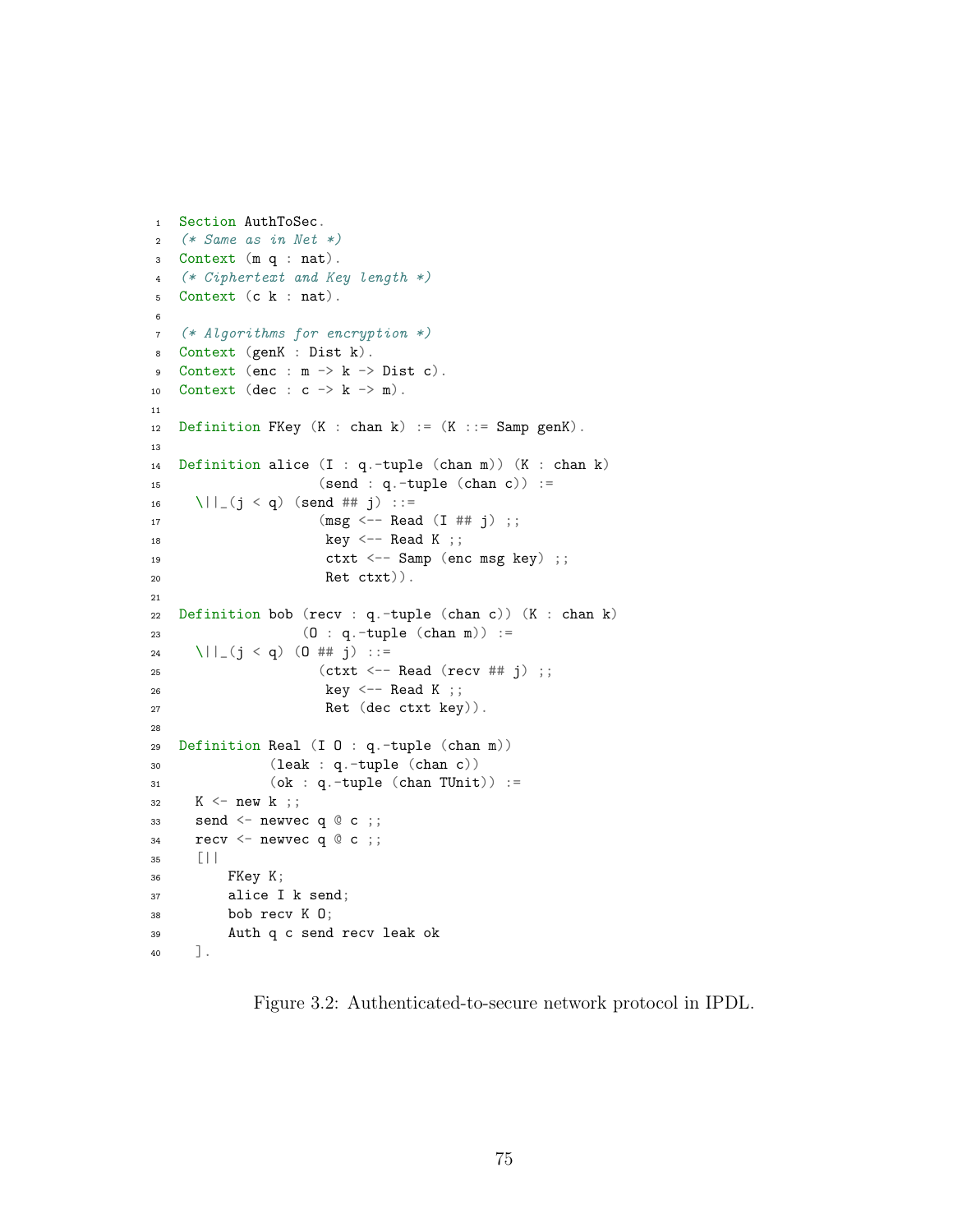```
1 Definition Sim
2 (leakI : q.-tuple (chan 0)) (okI : q.-tuple (chan TUnit))
3 (leakR : q.-tuple (chan c)) (okR : q.-tuple (chan TUnit))
4 : =5 K \leq new key ;;
6 [||
7 K ::= (Samp genK) ;
8 \| (j < q) (leakR ## j) ::=
9 ( <- Read (tnth leakI j);;
10 key \leftarrow Read K;;
11 e \leftarrow Samp (enc [tuple of nseq _{-} false] key);;
12 Ret e);
13 \||_(j < q) (okI ## j) ::= (x <-- Read (okR ## j) ;;
14 Ret x)
15 ]
```
<span id="page-84-1"></span>

Real World 
$$
\equiv
$$
 Simplified RW (by decryption correctness)  
\n $\approx$  Simplified RW + Message-Free Ciphertext (by CPA-security)  
\n $\equiv$  Simplified Ideal World  
\n $\equiv$  Ideal World

Figure 3.4: Outline of proof for authenticated-to-secure network example.

# 3.2.4 Simulator and Proof

To show that our real protocol is secure, we must show that the attacker's capabilities in the real world are upper bounded by those in the ideal world, wherein Alice and Bob rely on the functionality Sec to communicate. Recall that in the real world, the attacker learns any ciphertexts Alice sends through the leak channels, but in the ideal world, the attacker learns only the timing of each message. In both the real and ideal worlds, the attacker may use the ok channels to schedule the delivery of each message.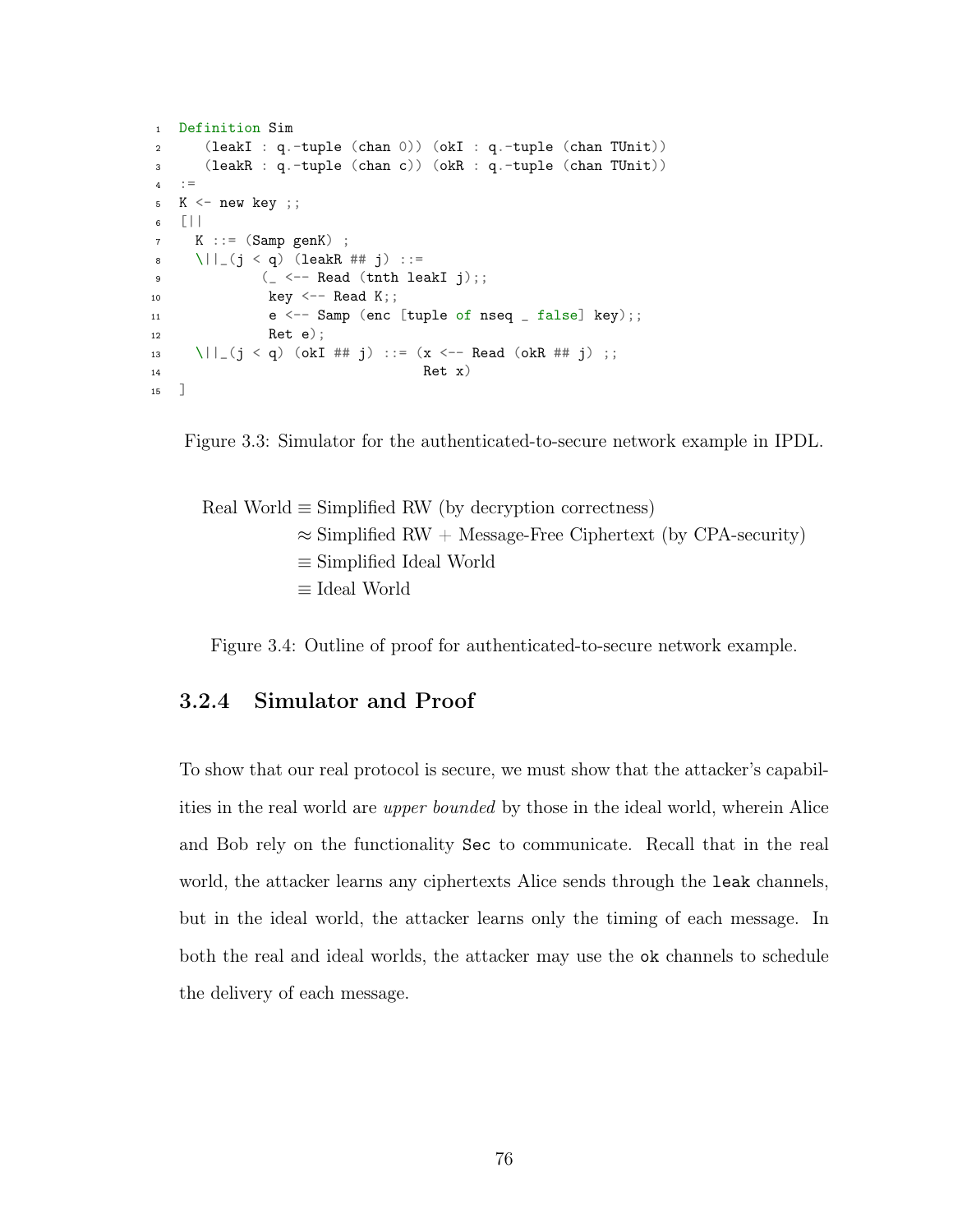Definition of the simulator. The simulator is shown in Figure [3.3.](#page-84-0) We describe the simulator informally. It is parameterized by four vectors of channels: two, leakI and okI, communicate with the ideal world; and two, leakR and okR communicate with the real world. The simulator must do two things: it must receive timing information for the jth message through leakI, and produce a reallooking ciphertext along leakR; and it must receive scheduling information along okR, and produce scheduling information along okI.

To produce the real-looking ciphertexts for leakR, the simulator first generates a key channel K, similar to the real world, and samples K using genK (Line 6). Then, when it receives timing information for the *j*th message through leakI (Line 8), encrypts the all-zeroes message using K (Line 10), and outputs the ciphertext along the jth channel of leakR. (The all-zeroes message is encoded in Coq by [tuple of nseq \_ false].) This simulation is successful, since ciphertexts reveal no information about the message if the encryption scheme is CPA secure. Finally, the simulator may simply forward all scheduling decisions for from okR to okI (Line 12).

**Proof of security.** Once the simulator is constructed, we compose the ideal world with the simulator using locally generated channels and ask whether the result is approximately equivalent to the real world. This equivalence judgement proves that the adversary's view (leakR and okR), as well as Alice and Bob's view (I and O) cannot be distinguished between the two protocols. In the following theorem,  $\tilde{=}$  is the Coq notation for the approximate equivalence judgement in IPDL (written on paper as  $\stackrel{\delta}{=}$ ).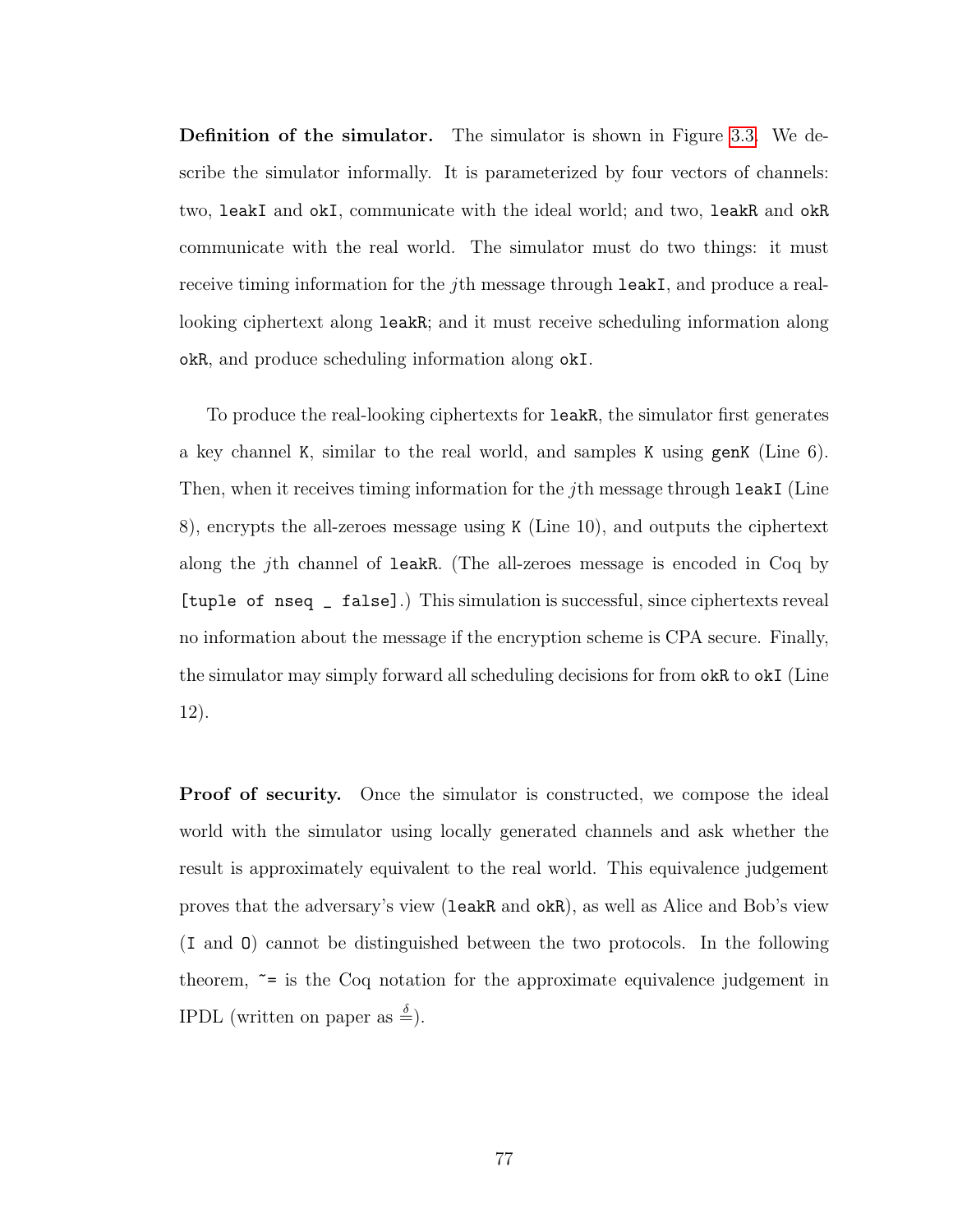```
1 Theorem AutSec_Security I O leakR okR :
2 real I O leakR okR z =3 (leakI \leq newvec q \circ 0 ;;
4 okI <- newvec q @ TUnit ;;
5 [||
6 ideal I O leakI okI;
           Sim leakI okI leakR okR
8 ].
```
We now outline the IPDL proof required to prove the above theorem. The proof is outlined in Figure [3.4,](#page-84-1) and contains a number of steps:

1. Simplifying the ideal world with simulator: We first apply a number of equational rewrites to the ideal world. In effect, these equational rewrites will inline the behavior of the simulator into the ideal functionality. Recall from Figure [3.1](#page-81-0) in Line 10 that the jth channel of O reads from the jth channel of ok, which for our ideal functionality is named okI. However, the simu-lator from Figure [3.3](#page-84-0) in Line 13 forwards the value along the *j*th channel of okR into okI. In this instance, we can fold the definition of okI into O, which rewrites  $0$  so that it reads from okR directly. Since the internal channel okI is now now longer used, we may eliminate it from the protocol. IPDL is specifically designed to perform these kinds of rewrites, and do so in a succinct manner.

After doing the same inlining step for the internal channel leakI, we receive the following protocol: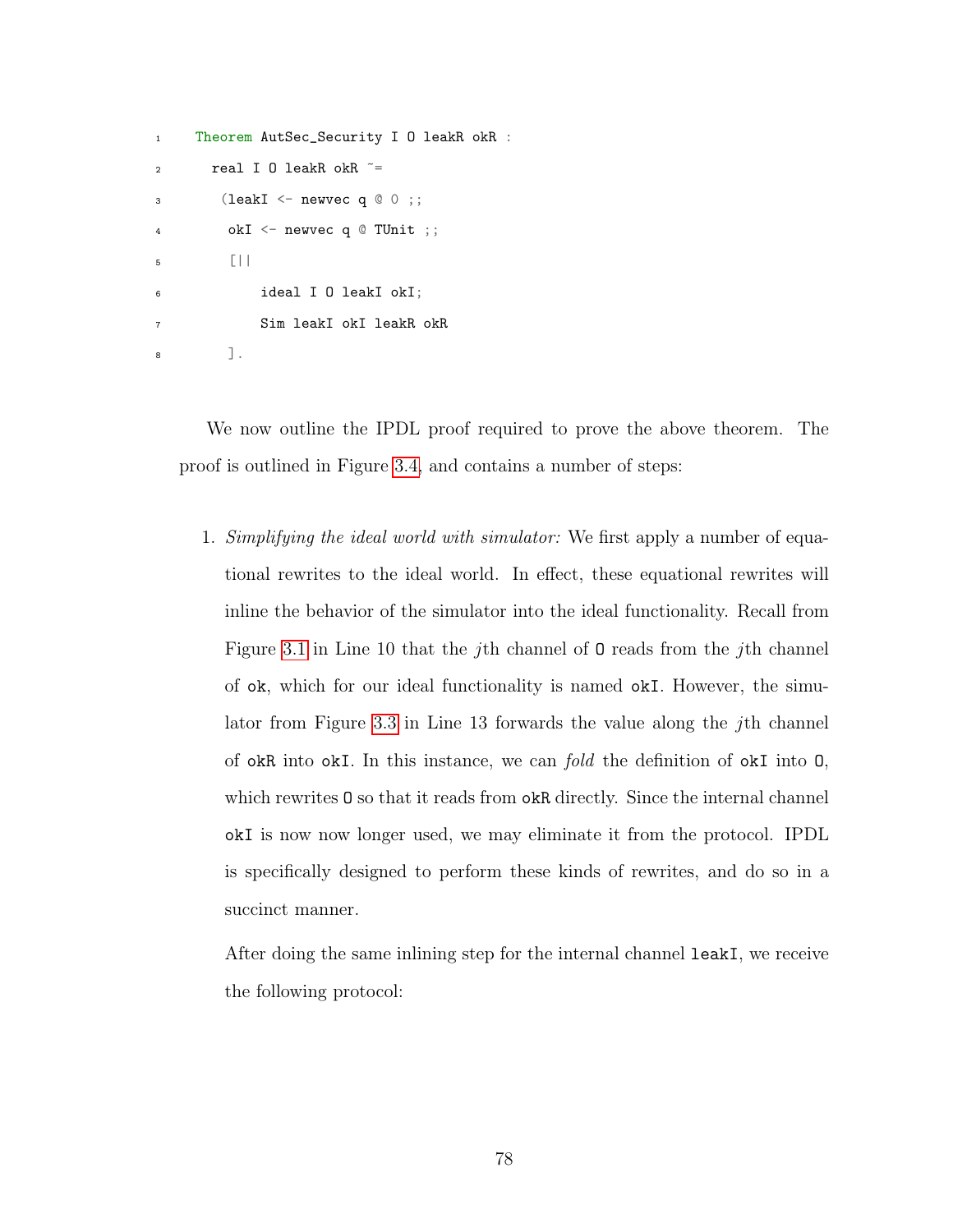```
1 K \leq new k ;;
2 [||
3 K ::= Samp genK;
4 \| (j < q) (leakR ## j) ::=
5 (key <- Read K ;;
6 - \leq - Read (I ## j) ;;
7 \t\t c \t\t <- enc [tuple of nseq _ key] key ;;
8 Ret c);
9 \||_(j < q) (O ## j) ::=
10 (- \leq - Read ( \text{okR} \# \# j );
11 \text{msg} \leq -\text{Read} (I \# \# j);
12 Ret msg)
13 ]
```
- 2. Simplifying the real world: After simplifying the ideal world, we perform similar inlinings in the real world. Specifically, we inline the definition of send (coming from Alice) into the authenticated network, and inline the definition of recv (coming from the authenticated network) into Bob. Once we do so, we get that the value of Bob's output is equal to the decryption of Alice's generated ciphertext. To simplify Bob's output we apply an axiom which models the correctness of decryption for the encryption scheme. The axiom allows us to perform an equational rewrite to each of Bob's output channels in O, and transform it to the reaction that simply reads the message from I.
- 3. Applying CPA security in the real world: When we apply the rewrites in Step 2, we receive the following protocol: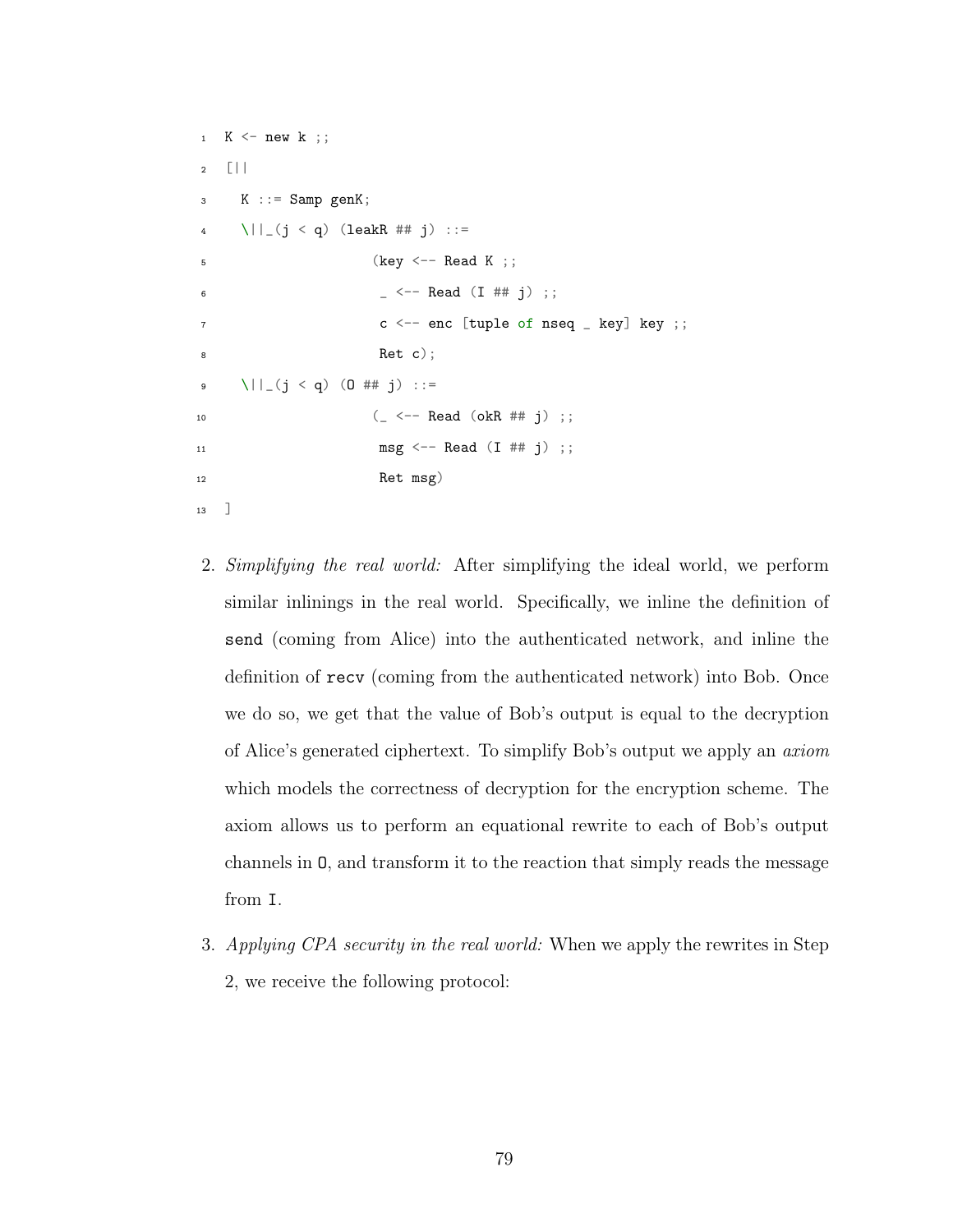```
1 K \leq new k ;;
2 [||
3 K ::= Samp genK;
4 \| (j < q) (leakR ## j) ::=
5 (key <- Read K ;;
6 msg \leftarrow Read (I \# \dagger j);
7 \t\t c \t\t < - enc msg key ;;
8 Ret c);
9 \||_(j < q) (O ## j) ::=
10 (- \leq - Read ( \text{okR} \# \# j );
11 \text{msg} \leftarrow \text{Read} (I \# 1);
12 Ret msg)
13 ]
```
Note that this protocol is almost the same as the simplified ideal world from Step 1: The behavior along the O channels are exactly the same, but the behavior of the leakR channels here encrypts the real message, while the protocol in Step 1 encrypts the filler message.

To prove these two protocols equivalent, we first apply a congruence rule, which allows us to factor out the common behaviors for O, and focus only on the equivalence of the leakR channels between the real and ideal worlds. At this point, we can directly apply our equational axiom for CPA security, which states that no adversary can tell the difference between encryptions of arbitrarily chosen messages from encryptions of filler messages (given that they key is secret). This axiom applies directly to our two worlds, which finishes the proof.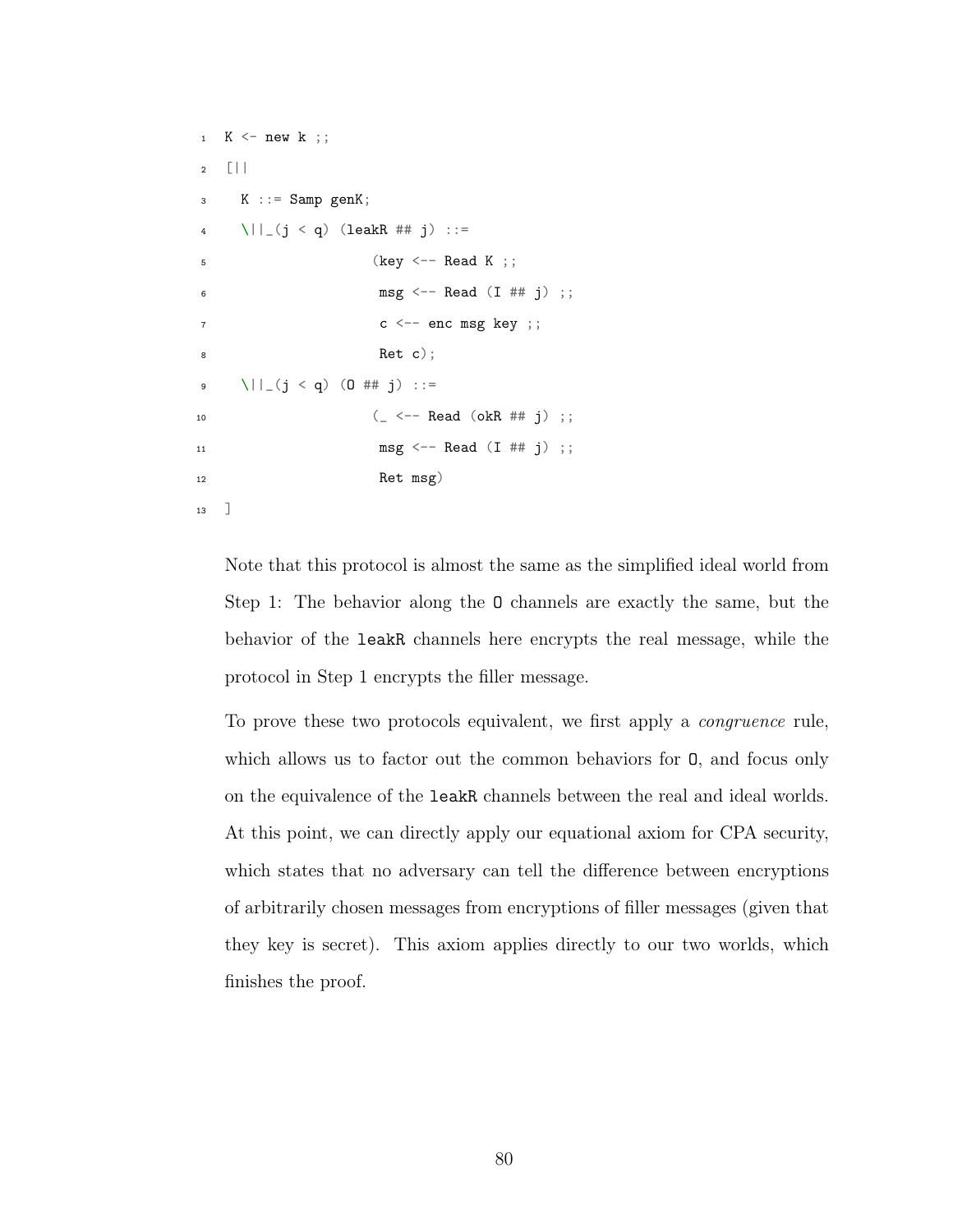<span id="page-89-2"></span>

| Variables         | $\boldsymbol{x}$ |                       |                                                               |
|-------------------|------------------|-----------------------|---------------------------------------------------------------|
| Channels          | $\overline{c}$   |                       |                                                               |
| Channel Sets      |                  |                       | $I, O, C \ ::= \ \{c_1, \ldots, c_n\}$                        |
| Data Types        | $\tau$           |                       | $\therefore$ unit $\mid \mathbb{B} \mid \tau_1 \times \tau_2$ |
|                   |                  |                       | bits( <i>n</i> ) (with $n \in \mathbb{N}$ )                   |
|                   |                  |                       |                                                               |
| Variable Contexts | $\Gamma$         | $\mathrel{\mathop:}=$ | $x_1 : \tau_1, \ldots, x_n : \tau_n$                          |
| Channel Contexts  | $\Delta$         |                       | $::= c_1 : \tau_1, \ldots, c_n : \tau_n$                      |
| Expressions       | e                |                       | $ ::= x  $ it   true   false                                  |
|                   |                  |                       | $\vert$ if e then $e_1$ else $e_2$                            |
|                   |                  |                       | $(e_1, e_2)$   fst $(e)$   snd $(e)$                          |
|                   |                  |                       | $f(e_1,\ldots,e_n)$                                           |
| Distributions     | D                |                       | $\therefore = 1_e \mid x : \tau \leftarrow D_1; D_2$          |
|                   |                  |                       | Unif $(\tau)$   D $(e_1, \ldots, e_n)$                        |
| Reactions         | $R_{\rm}$        |                       | $ ::=$ Ret e                                                  |
|                   |                  |                       | Samp $D$                                                      |
|                   |                  |                       | Read $c$                                                      |
|                   |                  |                       | $x:\tau\leftarrow R_1; R_2$                                   |
| Protocols         | P,Q              |                       | $\therefore = c := R   P_1   P_2$                             |
|                   |                  |                       | $  \nu c : \tau. P   0$                                       |

Figure 3.5: Syntax of IPDL Protocols.

# <span id="page-89-0"></span>3.3 Core Logic

In this section, we describe the core calculus of IPDL in detail, along with its semantics. Sections [3.3.1,](#page-89-1) [3.3.2,](#page-91-0) and [3.3.3](#page-94-0) describe the syntax, typing rules, and equational logic of IPDL. In Sections [3.9](#page-110-0) and [3.9.1](#page-115-0) we describe the semantics of IPDL protocols and their interaction with adversaries.

# <span id="page-89-1"></span>3.3.1 Syntax

The syntax of IPDL is shown in Figure [3.5.](#page-89-2) All data types  $\tau$  in IPDL are assumed to have a bitstring length  $|\tau|$ , along with an interpretation  $[\![\tau]\!] : \{0,1\}^{|\tau|}$ . For our examples, we assume a unit type, booleans, products, and bitstrings of a given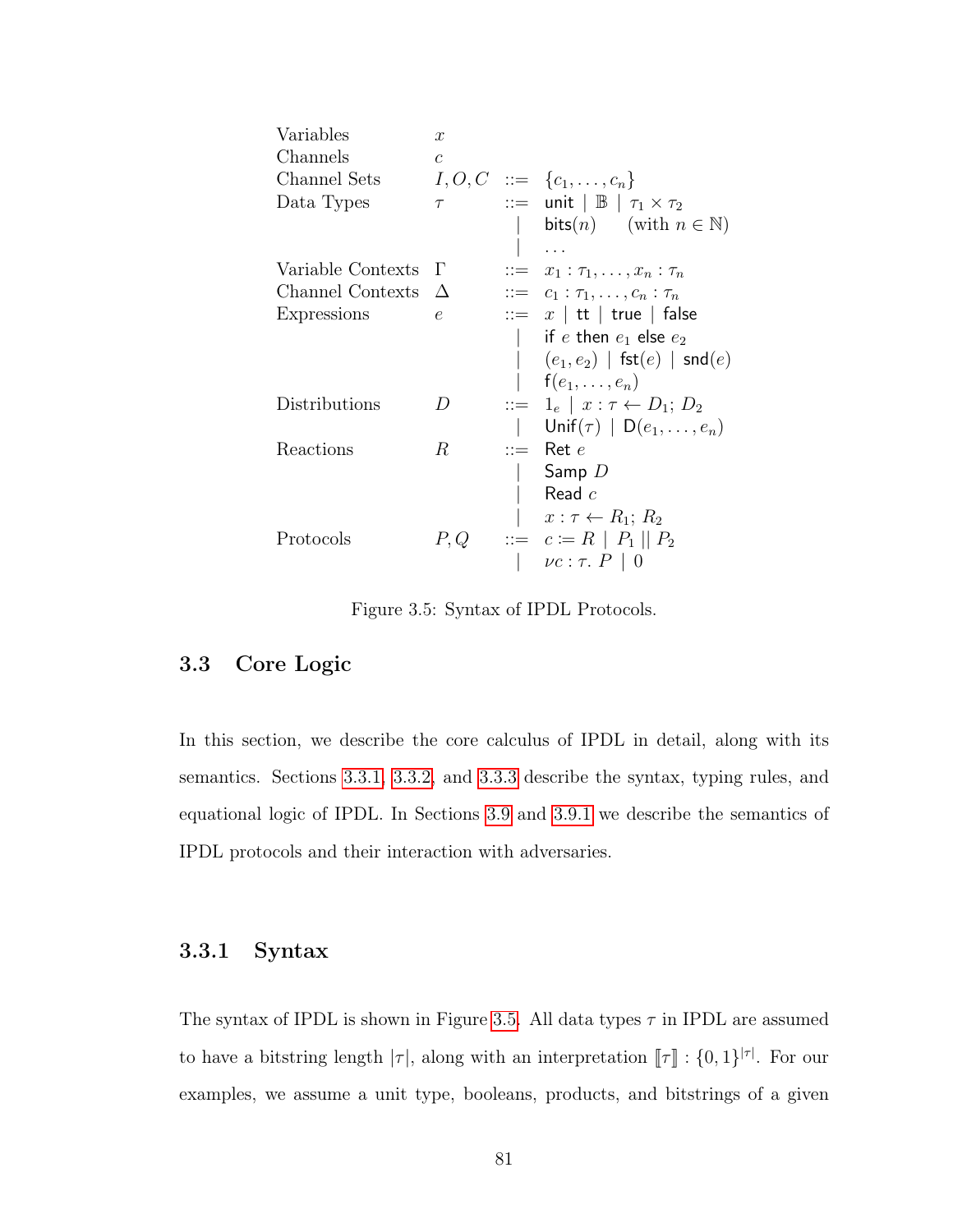length  $n \in \mathbb{N}$ , along with their standard bitstring interpretations.

Protocols in IPDL are composed of expressions, distributions, reactions, and protocols. Expressions are built out of collection of function symbols  $f(e_1, \ldots, e_n)$ , with an assumed typing rule and interpretation mapping bitstrings to bitstrings (of the appropriate lengths, depending on the type of f). For clarity, we show the standard connectives for unit, bool, products, and bitstrings (not shown).

Distributions represent probabilistically determined messages. Along with distribution symbols  $D(e_1, \ldots, e_n)$  which, similarly to function symbols, have a type and an interpretation, we assume the unit distribution  $1_e$ , monadic bind, and the uniform distribution  $\text{Unif}(\tau)$  for any IPDL type  $\tau$ . Distributions are assumed to always have unit mass.

Reactions can be seen as effectful programs which may sample from probability distributions and read from channels. Reactions themselves also carry a monadic structure. reaction with no variables is called *closed*; a reaction with no reads is necessarily equal to a sampling. Note that reactions may not contain any control flows themselves; thus, all effects which a reaction may perform are statically determined. Reactions intuitively have a semantics mapping valuations on channels to either distribution on return values or an error (if the required input channels do not have values set yet.)

Finally, a protocol is an interacting network of reactions. A protocol can either be defined by assigning a closed reaction to a channel, a parallel composition, the spawning of a new, fresh channel, or the zero protocol 0.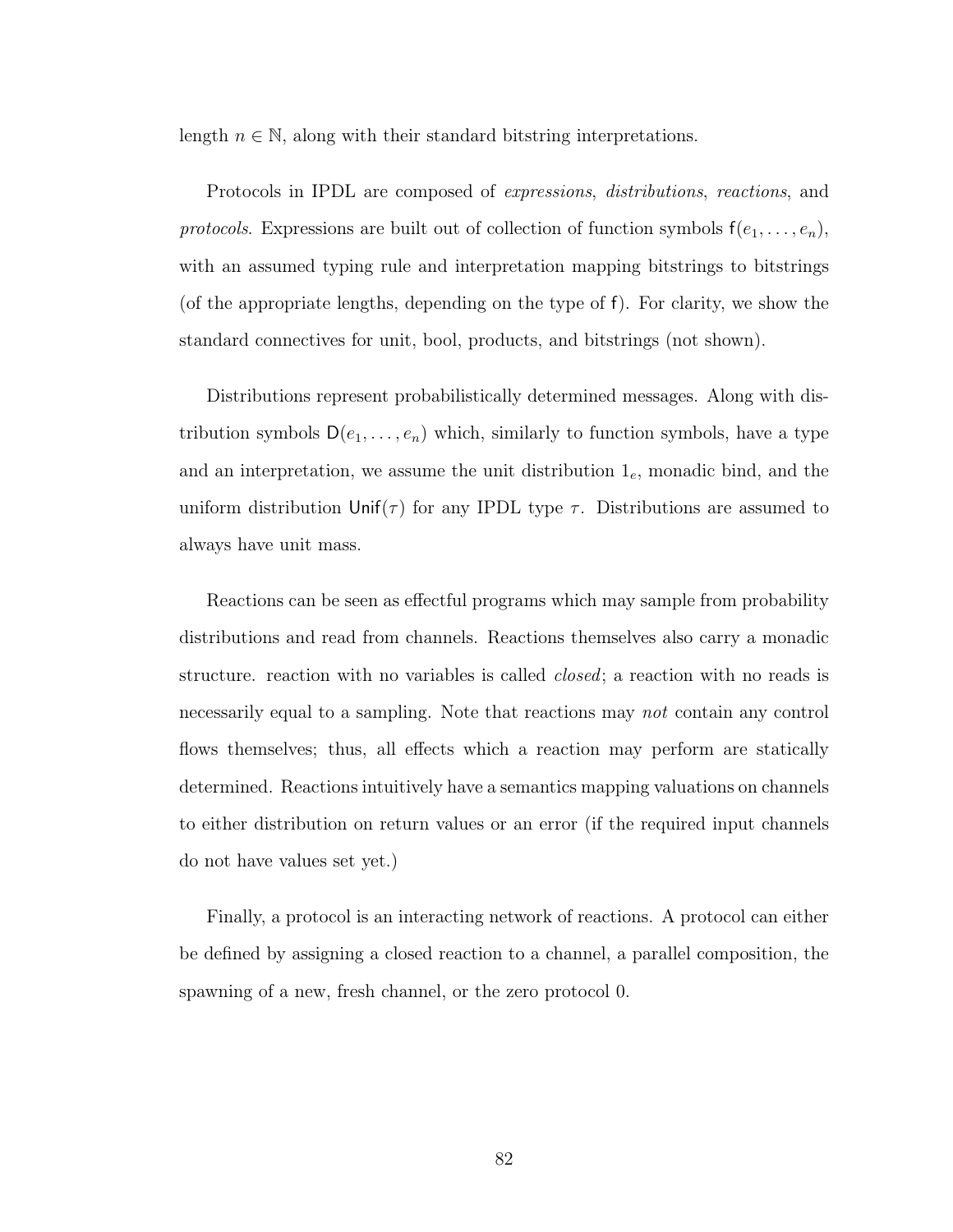<span id="page-91-1"></span>
$$
\frac{\Gamma \vdash e : \tau}{\Delta; \ \Gamma \vdash \text{Ret } e : \emptyset \to \tau} \text{RET} \qquad \frac{\Gamma \vdash D : \tau}{\Delta; \ \Gamma \vdash \text{Samp } D : \emptyset \to \tau} \text{SAMP}
$$
\n
$$
\frac{\Delta \vdash c : \tau}{\Delta; \ \Gamma \vdash \text{Read } c : \{c\} \to \tau} \text{READ}
$$
\n
$$
\frac{\Delta; \ \Gamma \vdash R_1 : I_1 \to \tau_1 \qquad \Delta; \ \Gamma, x : \tau_1 \vdash R_2 : I_2 \to \tau_2}{\Delta; \ \Gamma \vdash x : \tau_1 \leftarrow R_1; \ R_2 : I_1 \cup I_2 \to \tau_2} \text{BIND}
$$

Figure 3.6: Typing for Reactions.

# <span id="page-91-0"></span>3.3.2 Typing

Typing  $\Gamma \vdash e : \tau$  for expressions and  $\Gamma \vdash D : \tau$  for distributions is standard. The typing  $\Delta$ ;  $\Gamma \vdash R : I \to \tau$  for reactions is shown in Figure [3.6;](#page-91-1) it says that R is a reaction reading from channels in I and returning a distribution of type  $\tau$ , if successful. The channel context  $\Delta$  declares the channels available for sending and receiving messages (we note that  $\Delta$  stays unchanged throughout the typing judgement), and the variable context  $\Gamma$  is used for constructing messages.

Typing for programs has the form  $\Delta \vdash P : I \to O$ , where I and O are finite sets of channel names denoting inputs and outputs, respectively. The typing rules for IPDL are given in Figure [3.8.](#page-93-0) Rule RCT states that the inputs and outputs to a reaction  $c := R$  are given by set I of the channels R reads from except c, and the single channel  $c$ , respectively. The most subtle rule is PAR, which states that  $P \parallel Q$  is well-typed if  $P$  and  $Q$  have disjoint outputs; and if so, then the inputs of  $P \parallel Q$  are inputs of either  $P$  or  $Q$  (or both) that do not appear as outputs in the other program, and the outputs of  $P \parallel Q$  are the outputs of  $P$  or  $Q$ . This rule bears a close resemblance to typed approaches to module linking; e.g., as in [\[GM99\]](#page-144-1). We note that  $\Delta \vdash I \to O$  implies  $I \cap O = \emptyset$ .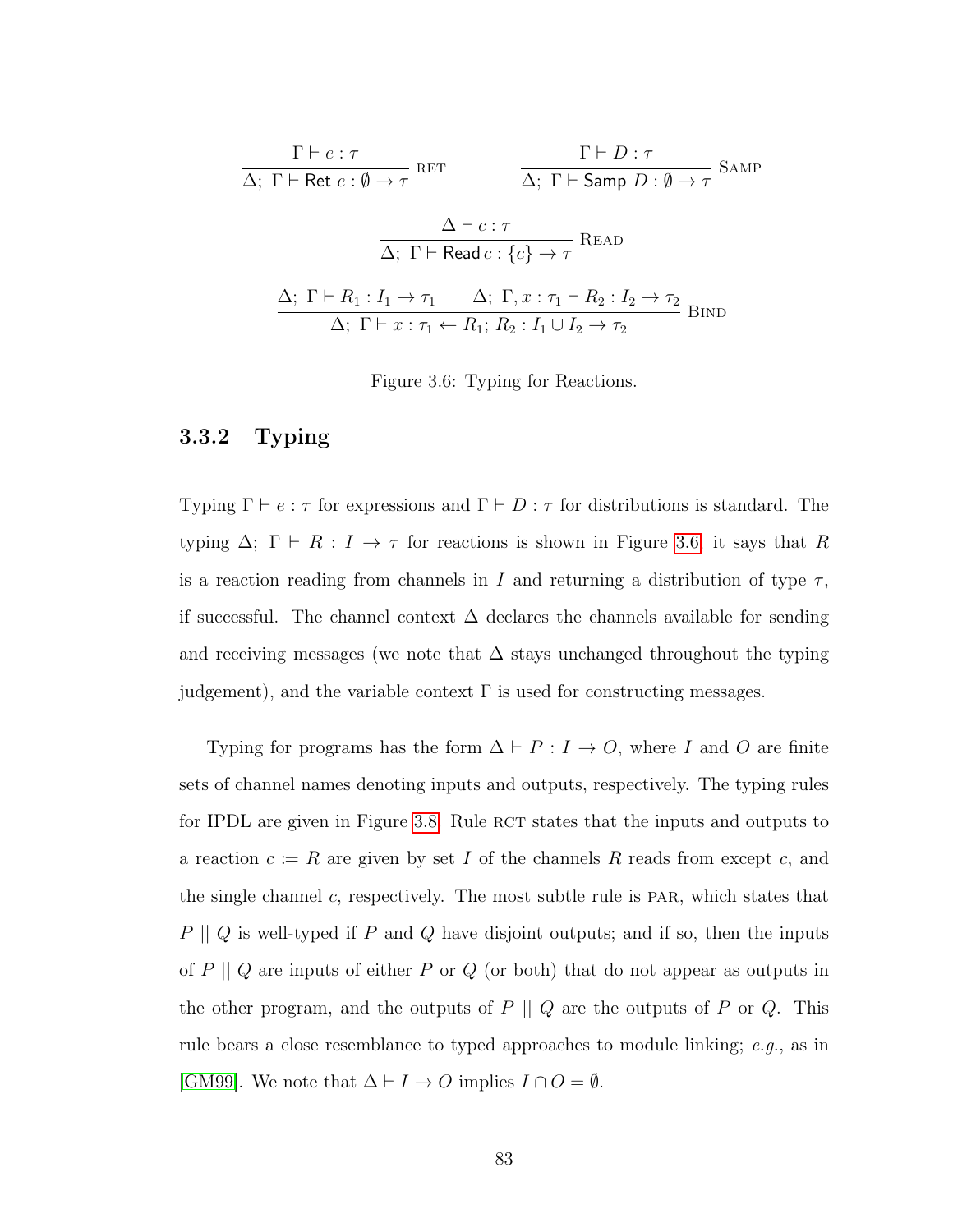<span id="page-92-0"></span>
$$
\frac{\Delta \vdash P_1 \leq P_2}{\Delta \vdash P_1 \vdash P_2} \text{ [RSET,]} \qquad \frac{\Delta \vdash P_1 \leq P_2}{\Delta \vdash P_2 \leq P_3} \qquad \frac{\Delta \vdash P_1 \leq P_3}{\Delta \vdash P_4} \qquad \frac{\Delta \vdash P_1 \leq P_2}{\Delta \vdash P_3} \qquad \frac{\Delta \vdash P_1 \leq P_3}{\Delta \vdash P_4} \qquad \frac{\delta}{\Delta \vdash P_3} \qquad \frac{\delta}{\Delta \vdash P_4} \qquad \frac{\delta}{\Delta \vdash P_4} \qquad \frac{\delta}{\Delta \vdash P_4} \qquad \frac{\delta}{\Delta \vdash P_4} \qquad \frac{\delta}{\Delta \vdash P_4} \qquad \frac{\delta}{\Delta \vdash P_4} \qquad \frac{\delta}{\Delta \vdash P_4} \qquad \frac{\delta}{\Delta \vdash P_4} \qquad \frac{\delta}{\Delta \vdash P_4} \qquad \frac{\delta}{\Delta \vdash P_4} \qquad \frac{\delta}{\Delta \vdash P_4} \qquad \frac{\delta}{\Delta \vdash P_4} \qquad \frac{\delta}{\Delta \vdash P_4} \qquad \frac{\delta}{\Delta \vdash P_4} \qquad \frac{\delta}{\Delta \vdash P_4} \qquad \frac{\delta}{\Delta \vdash P_4} \qquad \frac{\delta}{\Delta \vdash P_4} \qquad \frac{\delta}{\Delta \vdash P_4} \qquad \frac{\delta}{\Delta \vdash P_4} \qquad \frac{\delta}{\Delta \vdash P_4} \qquad \frac{\delta}{\Delta \vdash P_4} \qquad \frac{\delta}{\Delta \vdash P_4} \qquad \frac{\delta}{\Delta \vdash P_4} \qquad \frac{\delta}{\Delta \vdash P_4} \qquad \frac{\delta}{\Delta \vdash P_4} \qquad \frac{\delta}{\Delta \vdash P_4} \qquad \frac{\delta}{\Delta \vdash P_4} \qquad \frac{\delta}{\Delta \vdash P_4} \qquad \frac{\delta}{\Delta \vdash P_4} \qquad \frac{\delta}{\Delta \vdash P_4} \qquad \frac{\delta}{\Delta \vdash P_4} \qquad \frac{\delta}{\Delta \vdash P_4} \qquad \frac{\delta}{\Delta \vdash P_4} \qquad \frac{\delta}{\Delta \vdash P_4} \qquad
$$

Figure 3.7: The IPDL proof system for protocol equivalence.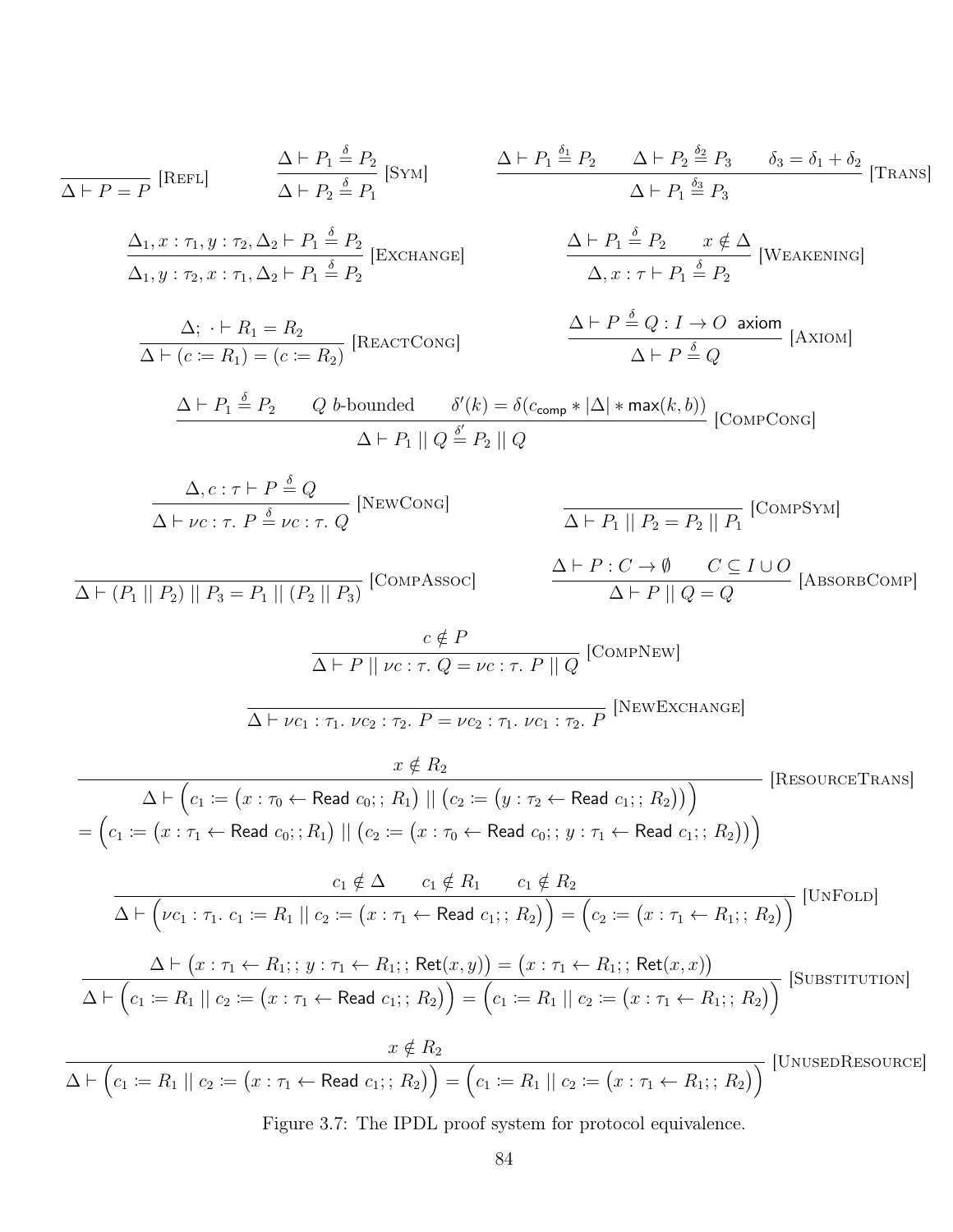<span id="page-93-0"></span>
$$
\frac{\Delta; \cdot \vdash R : I \to \tau \quad \Delta \vdash c : \tau}{\Delta \vdash (c := R) : I \setminus \{c\} \to \{c\}} \text{ RCT}
$$
\n
$$
\frac{\Delta, c : \tau \vdash P : I \to O \cup \{c\} \quad c \notin I \quad c \notin O}{\Delta \vdash \nu c : \tau. \quad P : I \to O}
$$
\n
$$
\frac{\Delta \vdash P : I_1 \to O_1 \quad \Delta \vdash Q : I_2 \to O_2}{\Delta \vdash P : I_1 \to O_1 \quad \Delta \vdash Q : I_2 \to O_2}
$$
\n
$$
\frac{O_1 \cap O_2 = \emptyset \quad I = (I_1 \cup I_2) \setminus (O_1 \cup O_2) \quad O = O_1 \cup O_2}{\Delta \vdash P \parallel Q : I \to O} \text{ PAR}
$$

Figure 3.8: Typing Rules for Protocols.

Typing  $\Gamma \vdash e : \tau$  for expressions and  $\Gamma \vdash D : \tau$  for distributions is standard. The typing  $\Delta$ ;  $\Gamma \vdash R : I \to \tau$  for reactions is shown in Figure [3.6;](#page-91-1) it says that R is a reaction reading from channels in I and returning a distribution of type  $\tau$ , if successful. The channel context  $\Delta$  declares the channels available for sending and receiving messages (we note that  $\Delta$  stays unchanged throughout the typing judgement), and the variable context  $\Gamma$  is used for constructing messages.

Typing for protocols has the form  $\Delta \vdash P : I \to O$ , where I and O are finite sets of channel names denoting inputs and outputs, respectively. The typing rules for IPDL are given in Figure [3.8.](#page-93-0) Rule RCT states that the inputs and outputs to a reaction  $c := R$  are given by set I of the channels R reads from except c, and the single channel  $c$ , respectively. The most subtle rule is PAR, which states that  $P \parallel Q$  is well-typed if  $P$  and  $Q$  have disjoint outputs; and if so, then the inputs of  $P\mid\mid Q$  are inputs of either  $P$  or  $Q$  (or both) that do not appear as outputs in the other program, and the outputs of  $P \parallel Q$  are the outputs of  $P$  or  $Q$ . This rule bears a close resemblance to typed approaches to module linking; e.g., as in [\[GM99\]](#page-144-1).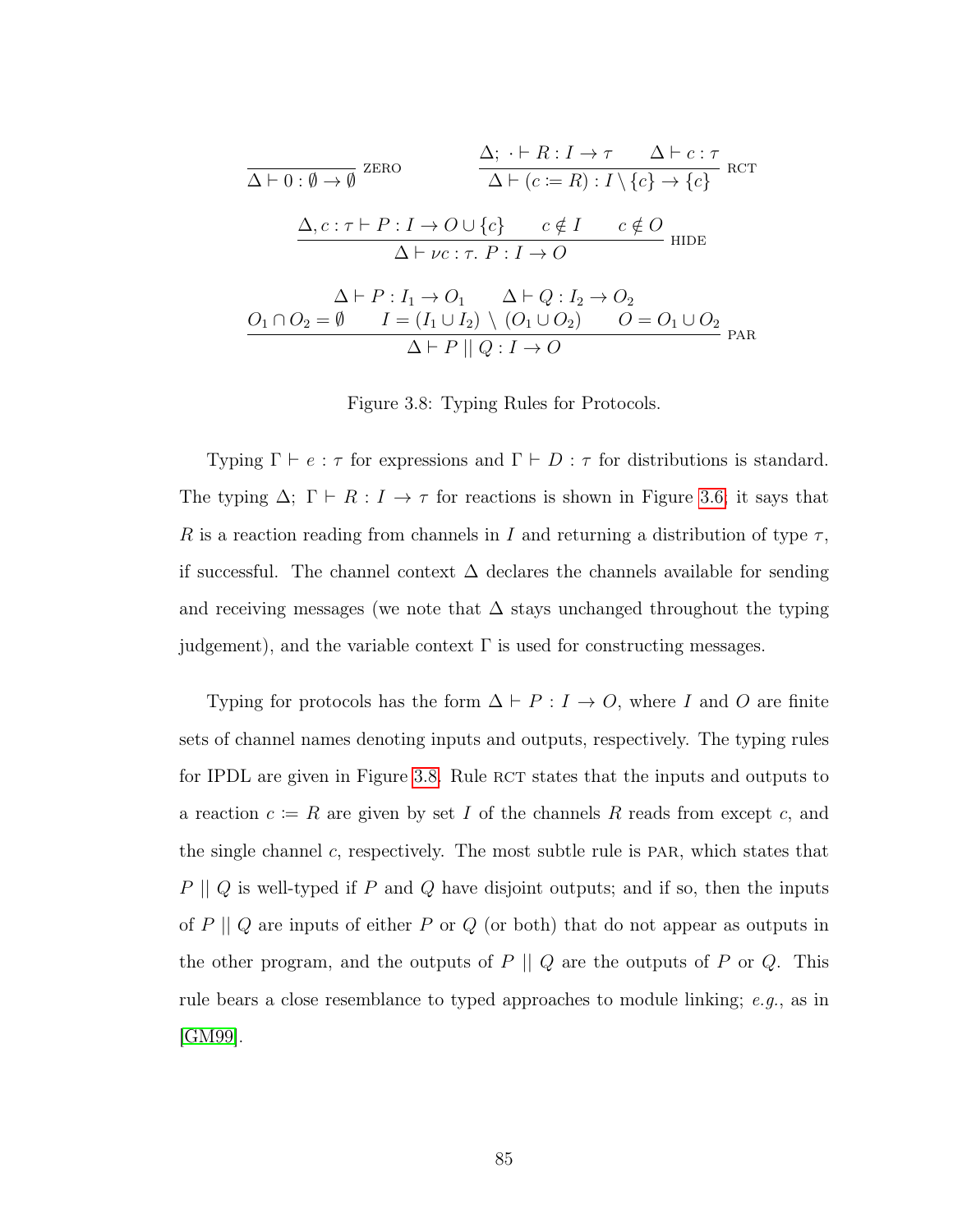### <span id="page-94-0"></span>3.3.3 Equational Logic

The main feature of IPDL is that we are enabled to reason *equationally* about protocols using rewrite rules. To obtain computational soundness, our equational logic tracks the adversary's run time and computational error incurred during the proof.

At the level of expressions, we assume a user-defined equational theory supporting judgements of the form  $\Gamma \vdash e_1 = e_2 : \tau$  for well-typed  $e_1$  and  $e_2$ . We assume a similar judgement  $\Gamma \vdash D_1 = D_2 : \tau$  for distributions. We assume that equality (both for expressions and distributions) is well-behaved with respect to substitution. For distributions, we additionally assume the equational theory for commutative monads as well as the weakening rule:

$$
\frac{\Gamma \vdash D_1 : \tau \qquad x \notin D_2}{\Gamma \vdash x : \tau \leftarrow D_1; \ D_2 = D_2}
$$

We now describe the equational theory for reactions, similarly written  $\Gamma \vdash R_1 =$  $R<sub>2</sub>$ . Most rules are standard, and encode the equational theory of commutative monads. We highlight the most interesting rules here, and leave the rest for the appendix in Figure [3.10.](#page-117-0) We first have two rules for relating the monadic structure of reactions and distributions:

$$
\Delta; \Gamma \vdash \text{Samp } (x : \tau_1 \leftarrow D_1; D_2)
$$
\n
$$
= (x : \tau_1 \leftarrow \text{Samp } D_1; \text{Samp } D_2)
$$
\n
$$
\overline{\Delta; \Gamma \vdash \text{Samp } 1_e} = \text{Ret } e
$$
\n[
$$
\text{Samp}{\text{Ramp } 1_e} = \text{Ret } e
$$

Next, we have the *contraction* rule, stating that reading from the same channel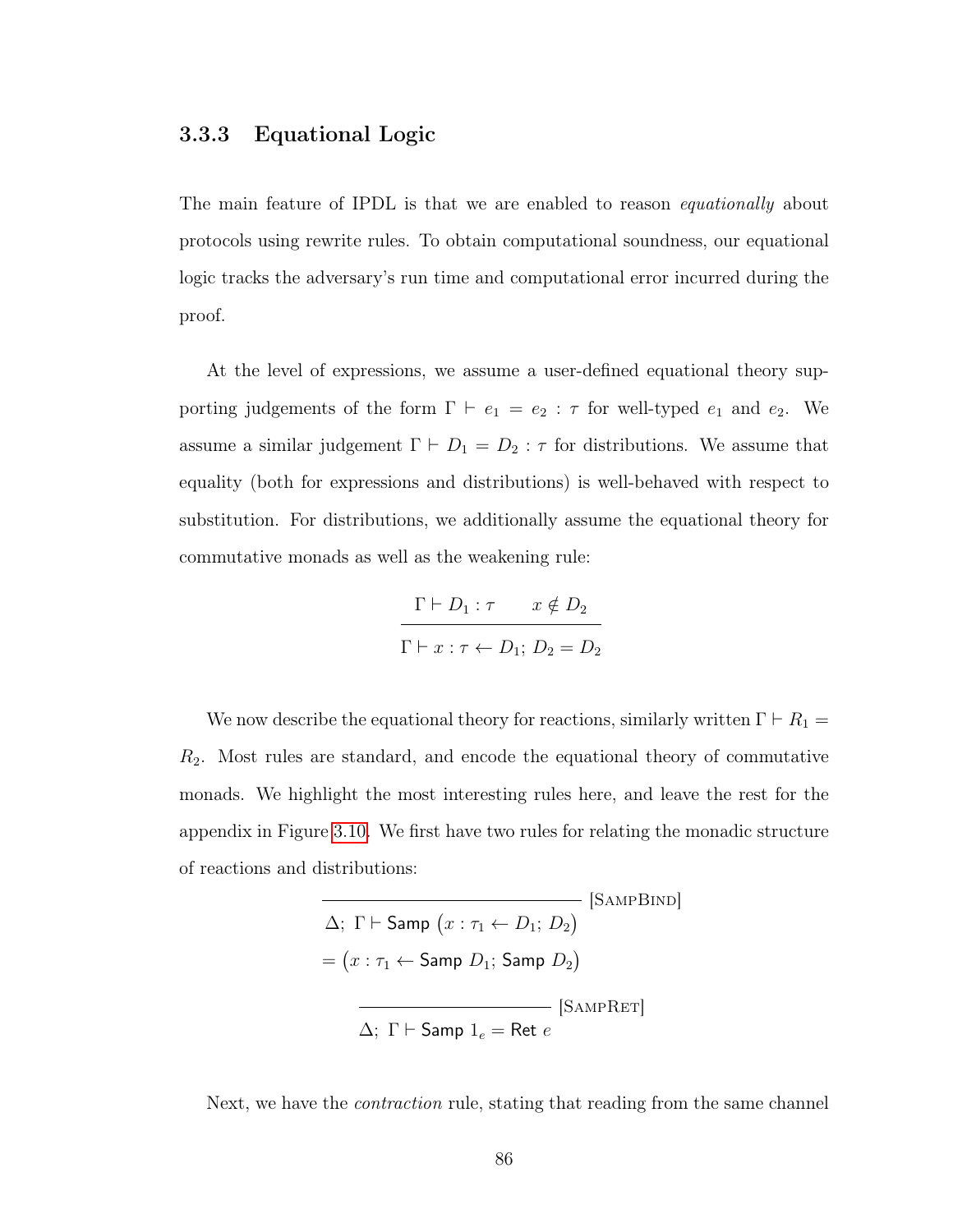twice is equivalent to reading it once:

$$
\overline{\Delta; \Gamma \vdash (x : \tau_1 \leftarrow \text{Read } c; y : \tau_1 \leftarrow \text{Read } c; R)}
$$
 [CONTR]  
=  $(x : \tau_1 \leftarrow \text{Read } c; R[y/x])$ 

For protocols, we have the judgement  $\Delta \vdash P \stackrel{\delta}{=} Q$ , which states (informally) that any computational adversary (called the "environment" in UC [\[Can01\]](#page-141-0)) with running time at most  $k$  cannot distinguish interaction with  $P$  from  $Q$  with advantage greater than  $\delta(k)$ . Here,  $\delta : \mathbb{N} \to \mathbb{R}$  is an *error*, which maps adversary running times to an upper bound on distinguishing advantage. Since greater computation power allows the adversary to gain distinguishing advantage, we assume throughout that  $\delta$  is an increasing function. We allow user defined axioms for (approximate) program equivalences, which are used to define assumptions on the security of a cryptosystem or hardness assumption. The equational theory of programs is given in Figure [3.7.](#page-92-0) Our judgement is directly inspired from the work on Task-PIOA [\[CCK](#page-141-1)<sup>+</sup>07]. We will write  $\Delta \vdash P = Q$  for the special case of exact equality when  $\delta$  is the constant zero function.

We now discuss a selection of the rules from Figure [3.7.](#page-92-0) The most important rule is [COMPCONG], which states that if  $P_1$  is approximately equivalent to  $P_2$ , then for any  $Q$  (of the appropriate type),  $P_1||Q$  is approximately equivalent to  $P_2||Q$ . This is the rule that enables modular reasoning in IPDL. To reason about the error incurred by using this rule, we define the notion of b-boundedness: an IPDL program Q is b-bounded if, intuitively, its behavior can be simulated with a probabilistic algorithm with at most b time steps (defined formally in [3.9\)](#page-110-0). Given this notion, the rule [COMPCONG] changes the attacker's running time to  $O(|\Delta| *$  $max(k, b)$ ; this is because the attacker for  $P_1$  (and  $P_2$ ) must simulate the behavior of Q, which increases its running time.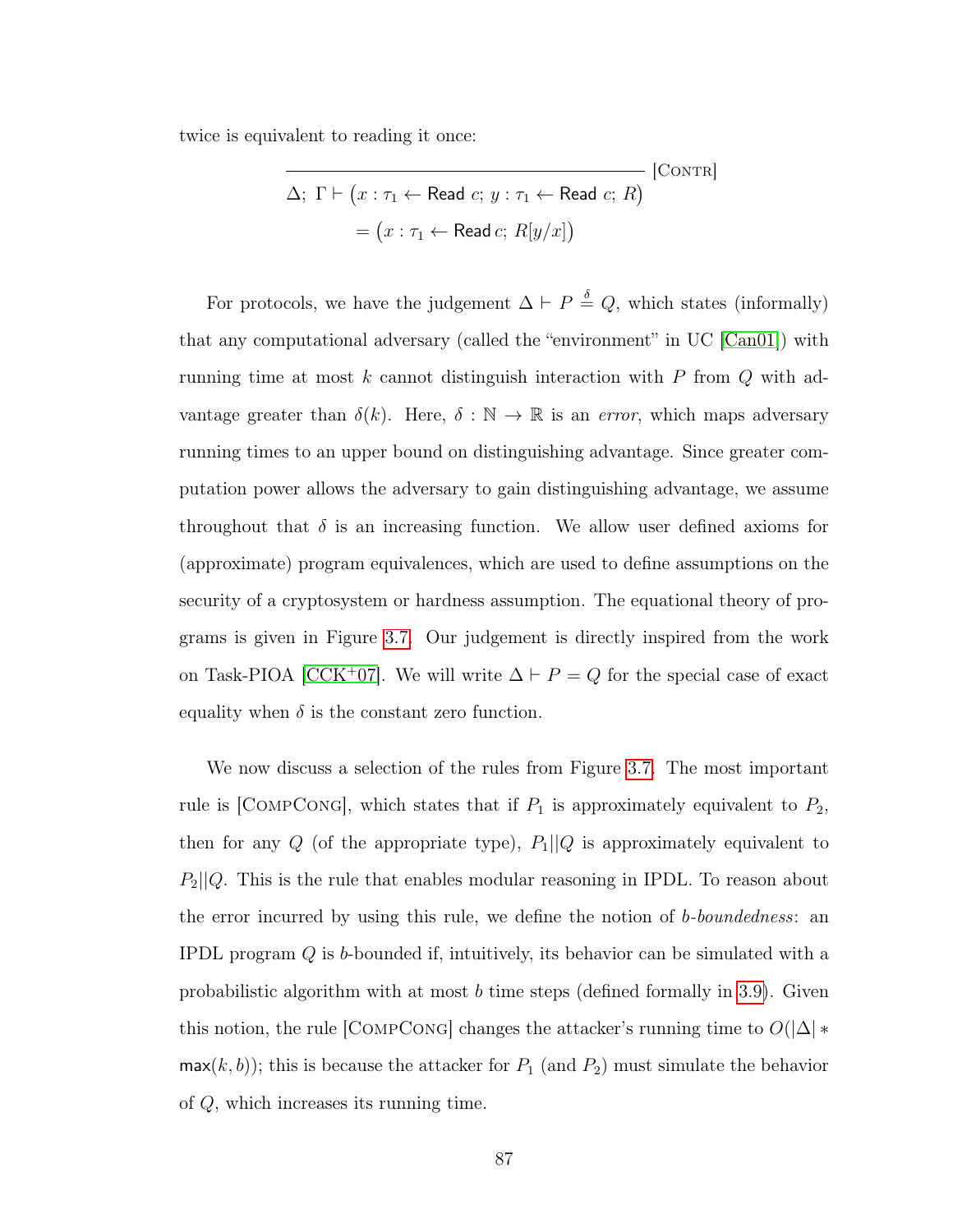Similarly, [HIDECONG] states that  $\frac{\delta}{\epsilon}$  forms a congruence under the spawning of a new channel. Rule [HIDECOMP] states that our hiding operator commutes with parallel composition, under the assumption that no extra channels are affected. We note that this rule is closely related to the concept of *scope extrusion* in the  $\pi$ -calculus (i.e., as in [\[MPW92\]](#page-146-0)).

Rule RESOURCE TRANS states that if  $c_0$  is an input to the reaction defining  $c_1$ , and  $c_1$  is an input to the reaction defining  $c_2$ , then we may freely add  $c_0$  to the inputs of  $c_2$ .

The last three rules specify under what conditions we may replace a read from a channel c by the reaction  $R$  defining it. The first scenario in which this is sound is when the reaction R is non-probabilistic – this is rule [SUBST]. The second case when we may replace a read from  $c$  by the reaction  $R$  is when the value read from c is in fact never used – this is rule [UNUSEDRESOURCE]. Lastly, we may perform this replacement if the channel  $c$  is read from in precisely one place – this is rule [UnFold]. Reading from right to left, this rule also serves to relate the monadic bind at the level of reactions to the parallel composition of programs.

# 3.3.4 Semantics

We now informally describe our semantic model for IPDL, as well as our proof of soundness. Technical details can be found in Section [3.9.](#page-110-0) We interpret each IPDL program P as an  $I/O$  *automaton*, which is a probabilistic transition system that can deliver outputs and react to inputs.

IPDL equivalence judgements are proven sound relative to a semantic adver-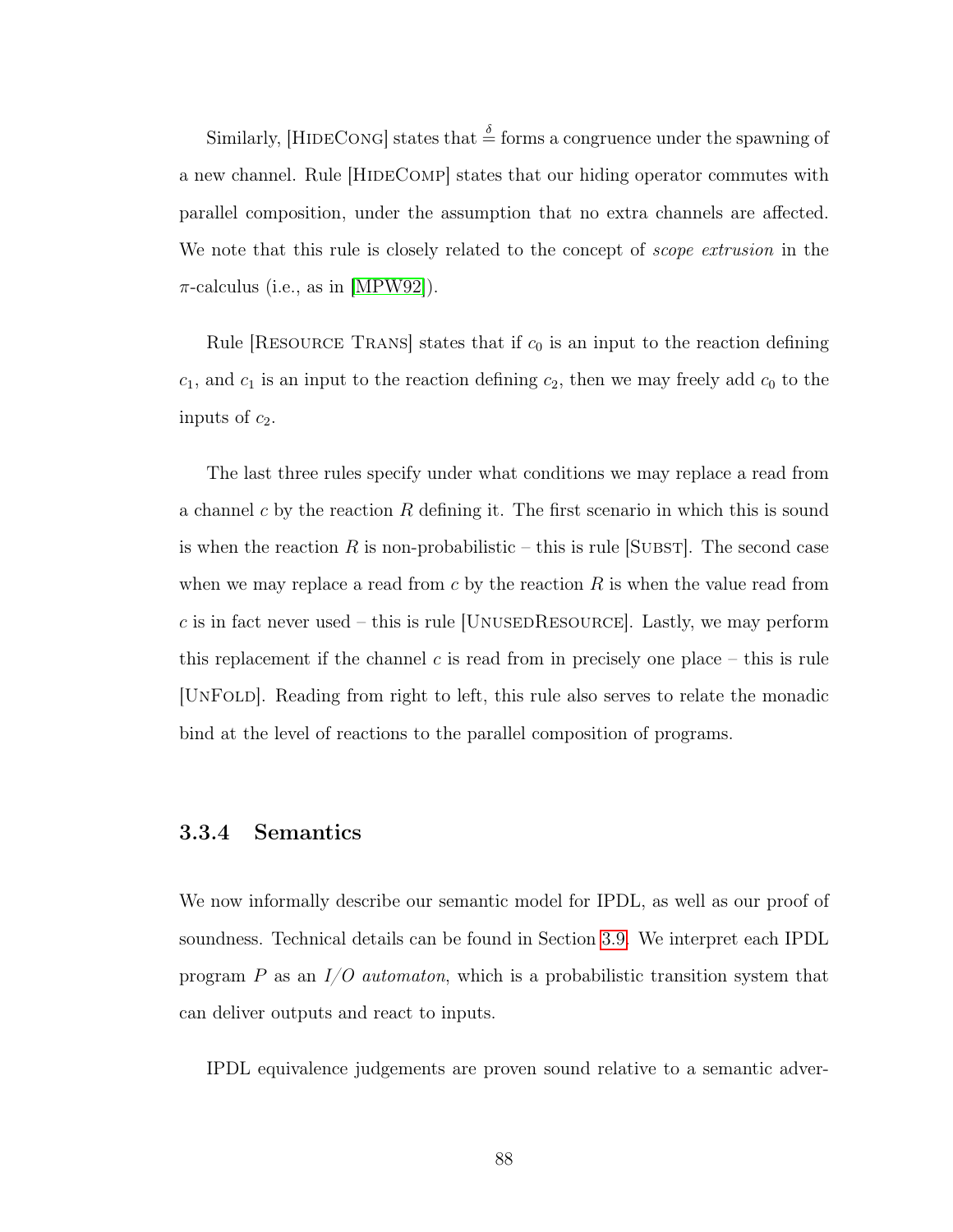sary, who is formulated as a dual automaton (along with some extra data). The adversary is responsible for interacting with the protocol, choosing the order in which outputs occur, and eventually outputting a decision bit after some  $k$  number of rounds. We define k-bounded adversaries to be those which run for k rounds, and each round may only take  $k$  time steps in its internal transition functions.  $3$ Given a k-bounded adversary A and IPDL program  $P$ , we write  $A(P)$  to mean the distribution on booleans defined by letting  $A$  and  $P$  interact for  $k$  rounds, and observing the decision bit of A. We stress that our automata model, and thus our adversarial model, is not limited to the syntax of IPDL, but instead can describe arbitrary behaviors, including conditional branching and other forms of control flow.

**Soundness.** Our soundness theorem states that whenever  $\Delta \vdash P \stackrel{\delta}{=} Q$ , any kbounded adversary has an advantage at most  $\delta(k)$  in distinguishing P from Q. Note here that  $\delta$  is derived from a proof in our logic, and will consist of the sum of a number of errors incurred by applying IPDL axioms.

<span id="page-97-1"></span>**Theorem 2.** Suppose  $\Delta \vdash P : I \rightarrow O$  and  $\Delta \vdash Q : I \rightarrow O$  are two IPDL programs such that  $\Delta \vdash P \stackrel{\delta}{=} Q$ . Then for all k-bounded adversaries  $A, \, | \Pr[A(P) =$ 1]  $- \Pr[A(Q) = 1] \le \delta(k)$ .

The proof of Theorem [2](#page-97-1) is given in Section [3.9.](#page-110-0) We now give some detail about the proof. For the rules with error zero, we employ bisimulation arguments, to directly show the two protocols have the same behaviors. For the [CompCong] rule, we must transform an arbitrary adversary A for the composition  $P_1||Q$  to an adversary  $A||Q$  for the protocol  $P_1$ . The bound  $c_{\text{comp}} * |\Delta| * \text{max}(k, b)$  comes

<span id="page-97-0"></span><sup>&</sup>lt;sup>3</sup>Without loss of generality we take  $k$  be the upper bound on the adversary's running time per round and the number of rounds.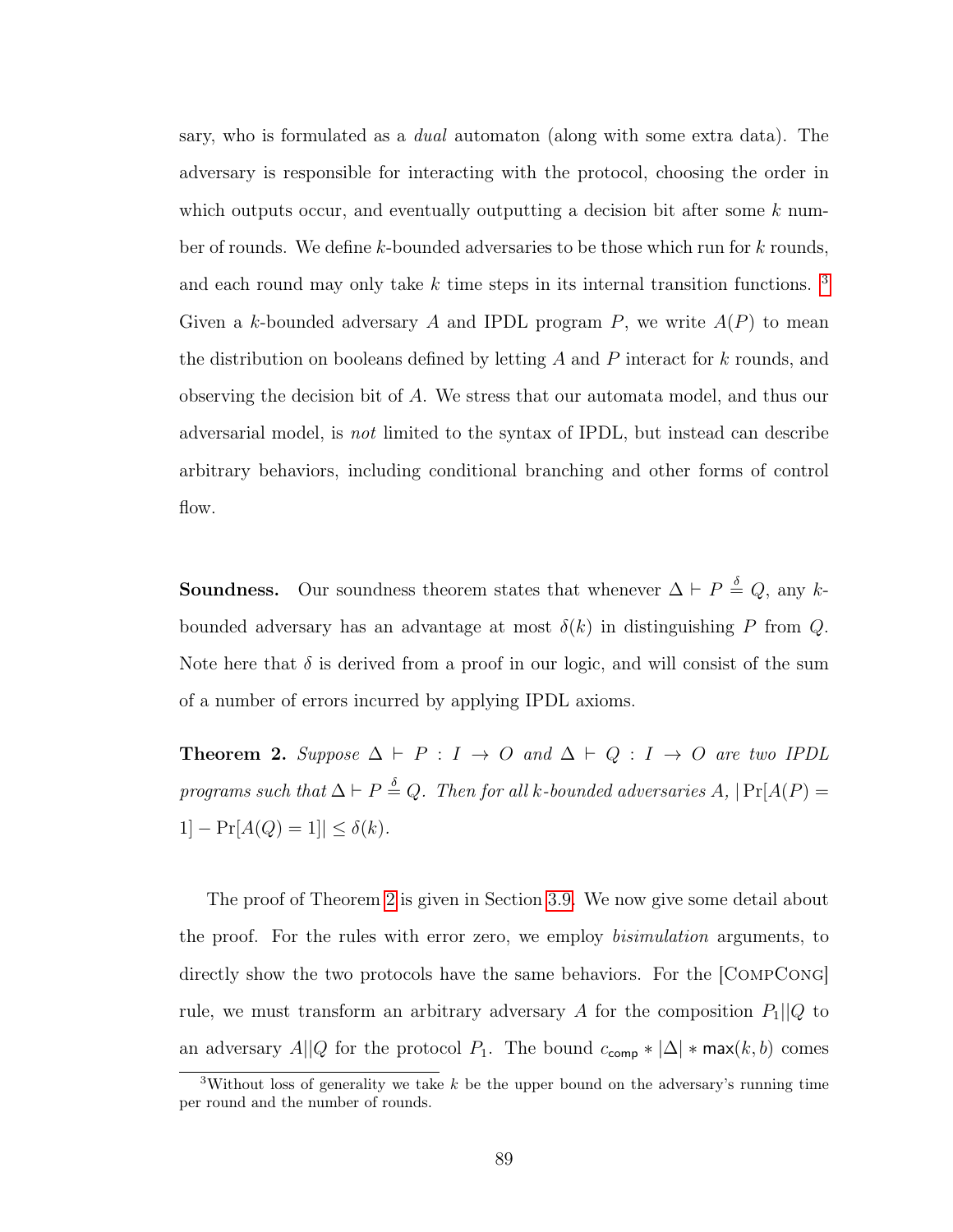<span id="page-98-0"></span>directly from the proof.

#### 3.4 Parameterized Programs and Computational Soundness

In this section, we consider parameterized protocols: families of IPDL protocols  ${P_j}$ , ranging over some index set j. Parametrization in IPDL can be used to encode the number of parties (e.g., our n-party coin flip with abort example), number of reactive sessions (e.g., our secure network example), as well as for ranging over more complicated index sets (e.g., for expressing arbitrary circuits in our GMW example). In Section [3.4.1,](#page-98-1) we describe how Theorem [2](#page-97-1) applies to PPT adversaries and computational indistinguishability. In Section [3.4.2,](#page-99-0) we describe some derived equational rules for reasoning about parameterized programs.

#### <span id="page-98-1"></span>3.4.1 Soundness for PPT Adversaries

While our core logic in Section [3.3](#page-89-0) does not reason about parameterization, we show here that we can use the logic to reason about protocols which depend on a security parameter. In this section, we consider parameterized IPDL protocols of the form  $\{P^{\lambda}\},$  parameterized by a security parameter  $\lambda \in \mathbb{N}$ . Similarly, we consider families of channel contexts  $\{\Delta^{\lambda}\}\$ , and families of errors  $\{\delta^{\lambda}\}\$ .

We lift computational indistinguishibility to parameterized IPDL protocols in a straightforward manner. First, note that the family of errors  $\{\delta^{\lambda}\}\$ can be seen as a two-place function: the first argument is the security parameter, while the second is the adversary's running time. Correspondingly, we say that the family  $\{\delta^{\lambda}\}\$ is negligible if for all polynomials p,  $\delta^{\lambda}(p(\lambda))$  is a negligible function of  $\lambda$ . We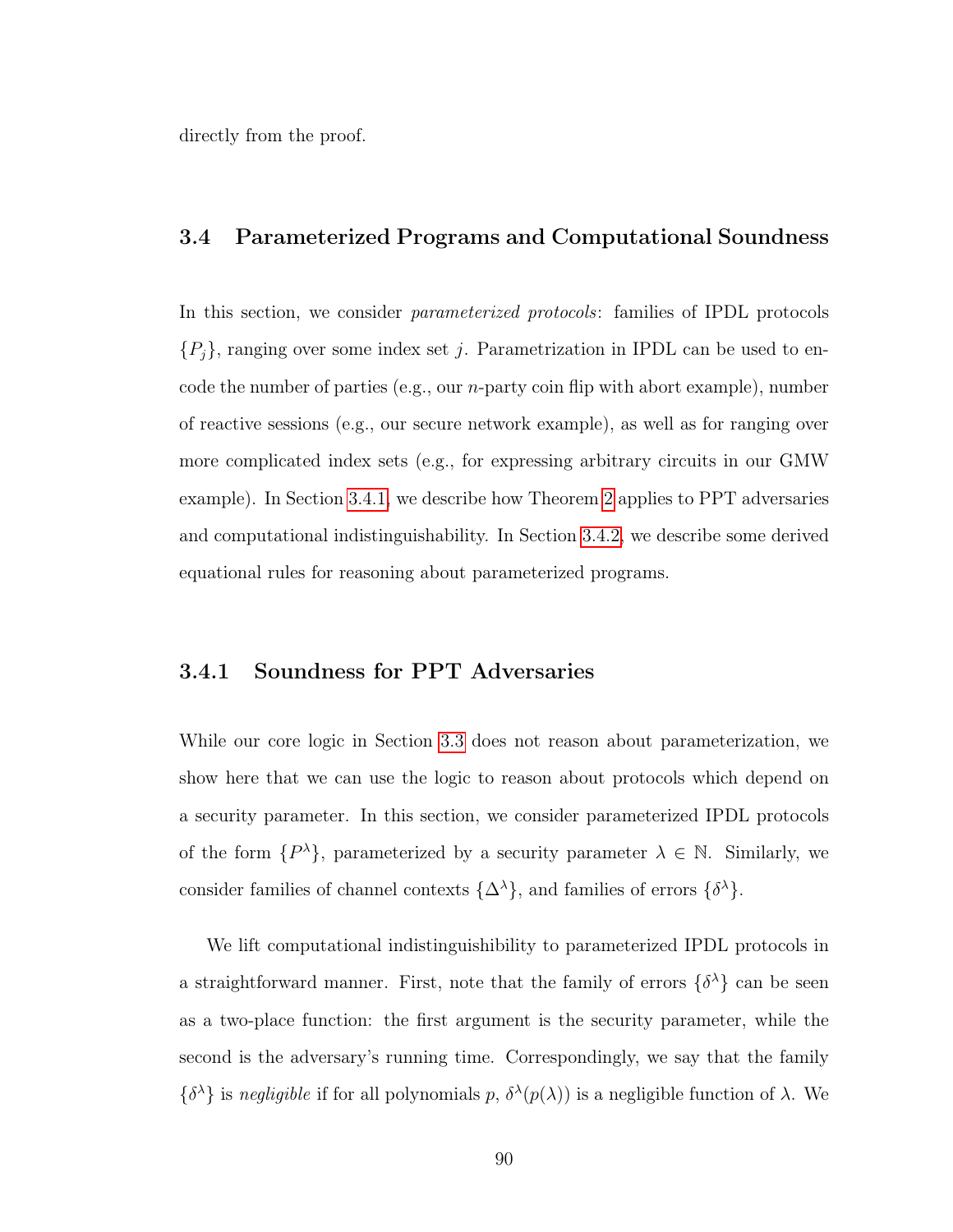define *PPT adversaries* to be families of adversaries  $\{A^{\lambda}\}\$  such that there exists a polynomial p where  $A^{\lambda}$  is  $p(\lambda)$ -bounded. Then, we have the following corollary immediate from Theorem [2:](#page-97-1)

**Corollary 1.** Suppose that  $\Delta^{\lambda}$   $\vdash$   $P^{\lambda} \stackrel{\delta^{\lambda}}{=} Q^{\lambda}$ , and the family  $\{\delta^{\lambda}\}\$ is negligible. Then, for any PPT adversary  $\{A^{\lambda}\}\$ , the quantity

$$
|\Pr[A^{\lambda}(P^{\lambda})=1] - \Pr[A^{\lambda}(Q^{\lambda})=1]|
$$

is a negligible function of  $\lambda$ .

The (parameterized) error parameter  $\{\delta^{\lambda}\}\$  may grow in IPDL for two reasons: either by applying an axiom, or by applying the [CompCong] rule, which grows the adversary's runtime by the runtime of the common context. As long as the proof has polynomially many rewrites, the error family for each axiom is negligible, and the runtime of each context for the [CompCong] rule is polynomial, we are guaranteed that  $\{\delta^{\lambda}\}\$ is a negligible family of errors.

### <span id="page-99-0"></span>3.4.2 Derived IPDL Constructs and Equations

We now turn to reasoning principles in IPDL for parameterized programs. To build parameterized programs systematically, we introduce two pieces of syntactic sugar on top of the core IPDL syntax. Let  $n \in \mathbb{N}$  be a variable in the ambient meta-logic. First, vectorized channel generation,  $\nu \vec{v}^n : \tau$ . P, generates a fresh vector of channels  $\{v_i\}_{i\in\{1...n\}}$  for use in protocol P. Second is the notation  $\big|\big|_{j\in J} P_j$ for composing a family of protocols  $P_j$  together, for all j in some finite index set J. Both pieces of syntactic sugar are reflected in our Coq formalization, as seen e.g. in Section [3.2.](#page-76-0) While each  $P_j$  must be an IPDL program, we emphasize that the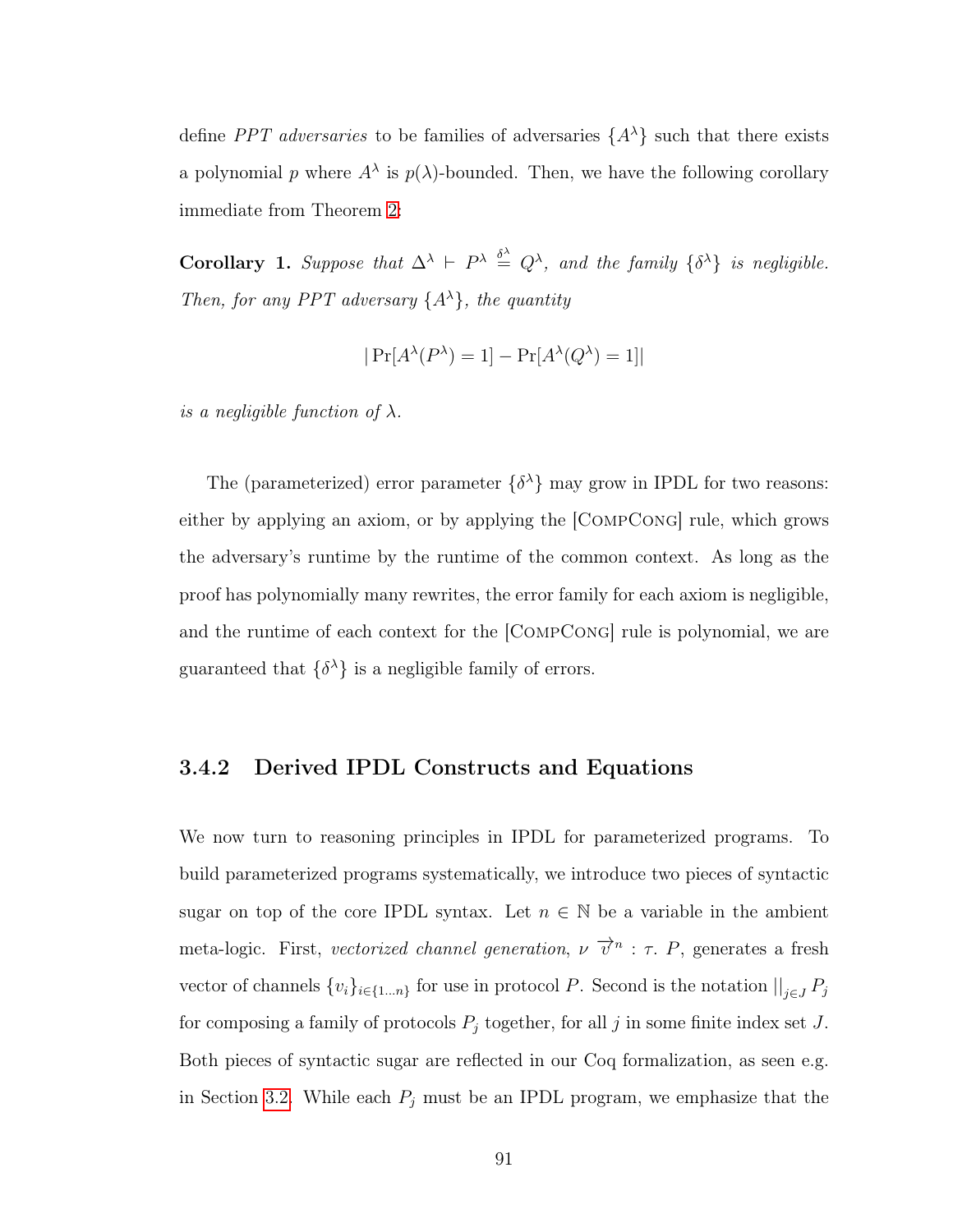mapping  $j \mapsto P_j$  and the index set J are all defined in the ambient logic and may make use of arbitrary set theoretic reasoning. This reflects our Coq formalization, which uses the bigop and fintype libraries from ssreflect [\[GMT16\]](#page-144-2) to manage parameterized composition and index sets of bounded natural numbers.

Derived IPDL rules. We additionally introduce a number of derived rules for IPDL for reasoning about parameterized programs. We describe the most important rules here, and leave the rest for Figure [3.11](#page-132-0) in the Appendix.

One of our most widely used rules is [EqBig], which states that parameterized composition is a congruence, which states that in order to prove that  $\big|_{j\in J}$   $P_j$  is equivalent to  $\big|_{j\in J} Q_j$ , it suffices to show that  $P_i$  is equivalent to  $Q_i$  for each  $i \in J$ .

Next, we have a number of rules involving manipulating the index sets for parameterized composition, directly inspired from the bigop library. Most importantly, we have that we can arbitrarily split up compositions: any composition  $||_{j\in J}$   $P_j$  can be split into the composition of  $||_{j\in J\cap K} P_j$  and  $||_{j\in J\cap \tilde{K}} P_j$ , where K is the complement of  $K$ . We additionally have that composition is compatible with parameterized composition: that is,  $\|_{j\in J} P_j$  composed with  $\|_{j\in J} Q_j$  is equivalent to  $||_{j\in J}(P_j || Q_j)$ .

Finally, we describe our most powerful rule,  $[HYBRID]$ :

$$
\forall k < n, \Gamma \vdash (\bigsqcup_{j < k} P_j) || R = (\bigsqcup_{j < k} Q_j) || R
$$
\n
$$
\Rightarrow \Gamma \vdash (\bigsqcup_{j < k} P_j) || P_k || R = (\bigsqcup_{j < k} P_j) || Q_k || R
$$
\n
$$
\Gamma \vdash (\bigsqcup_{j < n} P_j) || R = (\bigsqcup_{j < n} Q_j) || R
$$
\n[HYBRID]

This rule states that to transform one composition of a protocol family  $\{P_j\}$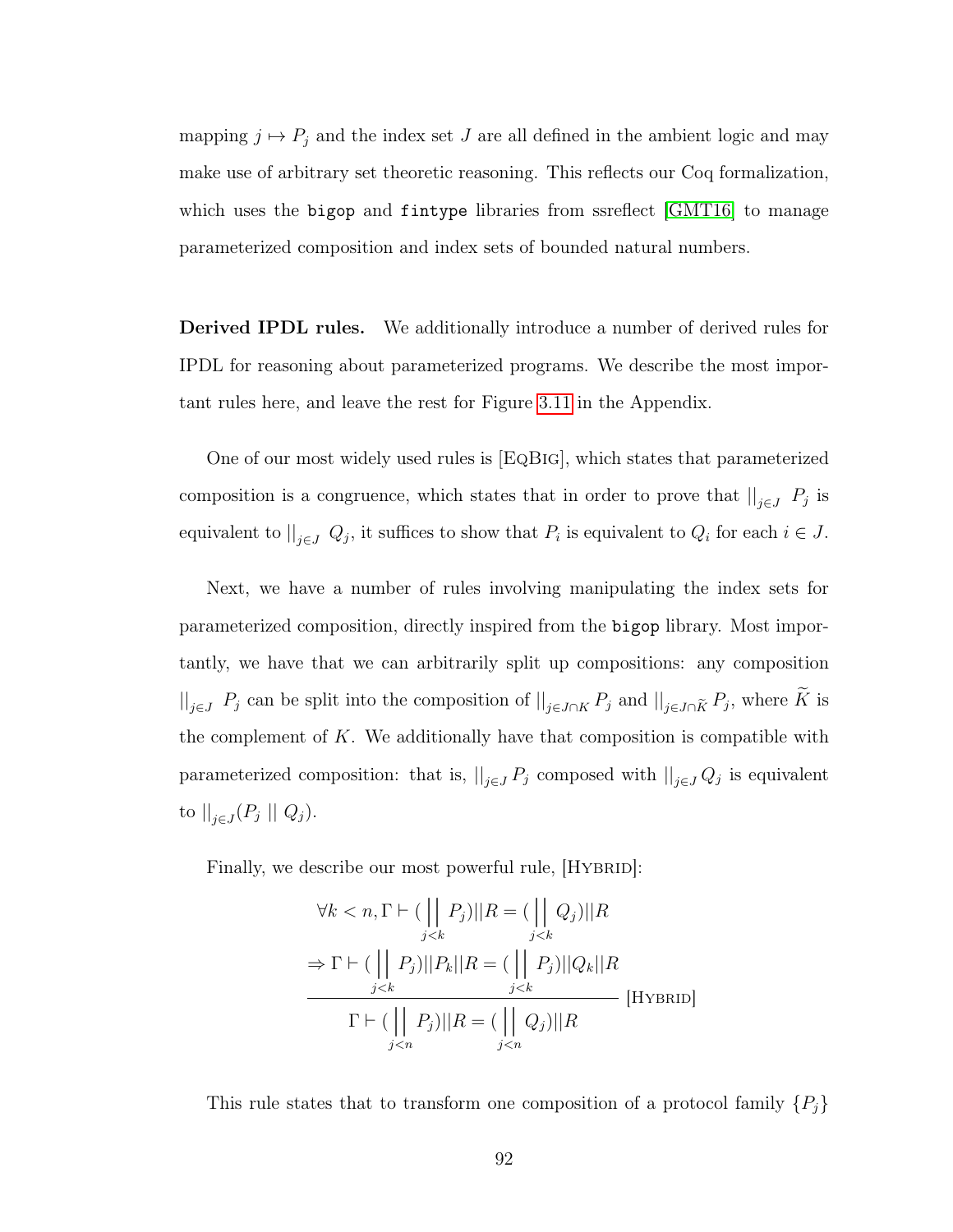into another one  ${Q_j}$  (say, for the index set  ${0...n}$ ) in the presence of a common context R, we may instead prove that for any  $k < n$ , if we have the composition of  $\{P_j\}_{j\leq k}$  along with R, we may rewrite the last  $P_k$  to  $Q_k$ .

# <span id="page-101-0"></span>3.5 Encoding in Coq

In this section, we describe our encoding of IPDL in Coq.

Basic syntax. First, we describe how we embed types, expressions, and distributions. Our encoding is shallow, meaning that expressions and functions in IPDL are represented using their native Coq analogues. IPDL types are given by an inductive Coq type type := TBool | TUnit | TBits (n : nat) | TPair (t1 t2 : type). As is standard, IPDL types in Coq come equipped with a function interpType : type -> Type, which maps each IPDL type into its interpretation as a Coq type. This mapping is standard; we use the tuple library of ssreflect [\[GMT16\]](#page-144-2) to model bitstrings. We model distributions syntactically, as finite boolean decision trees.

We now turn to channels, reactions, and IPDL protocols:

```
1 Axiom chan : type -> Type.
2
3 Definition Chan := {t : type & chan &}.
4
5 Inductive rxn : type -> Type :=
6 | Samp {t : type} : Dist t \rightarrow rxn t
7 | Ret {t : type} : t -> rxn t
8 | Read {t : type} (c : chan t) : rxn t
```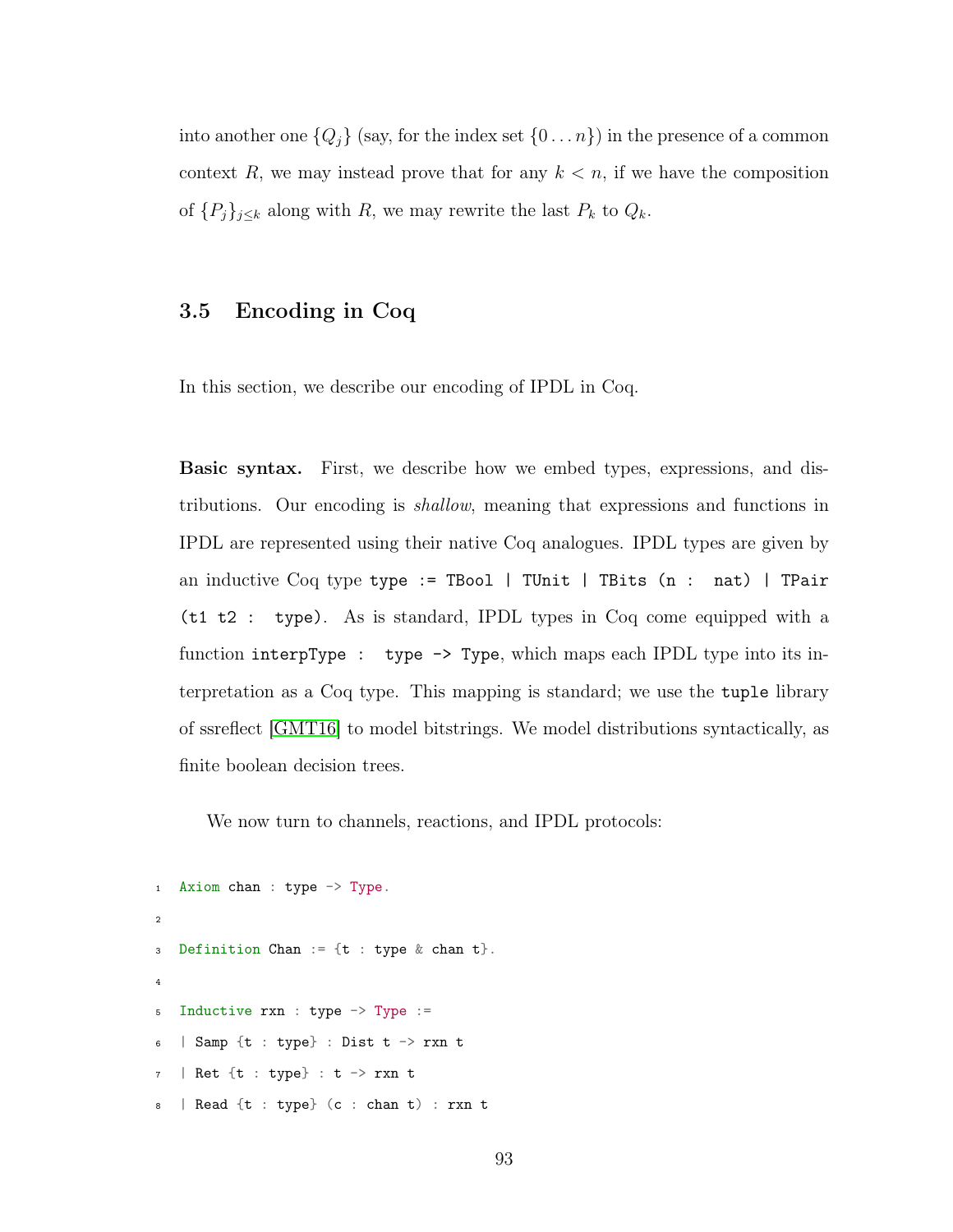```
9 | Bind {t1 t2 : type} : rxn t1
10 - (1 - \sqrt{x^2 + 2})11 \rightarrow rxn t2.
12
13 Inductive WfRxn : list Chan \rightarrow rxn t \rightarrow Prop := ...
14
15 Inductive ipdl : Type :=
16 | prot0 : ipdl
17 | Out {t} (c : chan t) : rxn t -> ipdl
18 | Par : ipdl \rightarrow ipdl \rightarrow ipdl
19 | New t : (chan t \rightarrow ipdl) \rightarrow ipdl.
```
To model channel binding in Coq, we opt for the *weak HOAS* approach [\[CS13\]](#page-142-1), which models channels through a type-indexed abstract Coq type, given by an axiom. Since channels have type tags, we use a dependent sum to speak about the collection of all channels, Chan. Reactions are encoded monadically, as in Section [3.3.](#page-89-0) For ease of use, we adopt the usual monadic syntax  $x \leftarrow -r$ ; k to represent monadic binds. For convenience, we do not enforce that reactions are well-typed through the Coq type system, but instead embed the typing judgement in the proposition WfRxn: if WfRxn G r holds, then r performs exactly the reads as specified through the sequence of channels G. This encoding is faithful to the syntax in Section [3.3,](#page-89-0) which does not allow pattern matching or branching at the level of reactions: since WfRxn enforces that all Read effects must be identical in all branches, the reaction is equivalent to one without reaction-level branching.

Finally, in Line 17, we encode IPDL programs through the datatype ipdl. In the datatype we use syntax Out and Par, but these are also captured by the Coq notations ::= and || respectively. Since we use weak HOAS, we are enabled to encode channel binding in New through an ordinary Coq function. We allow use of the more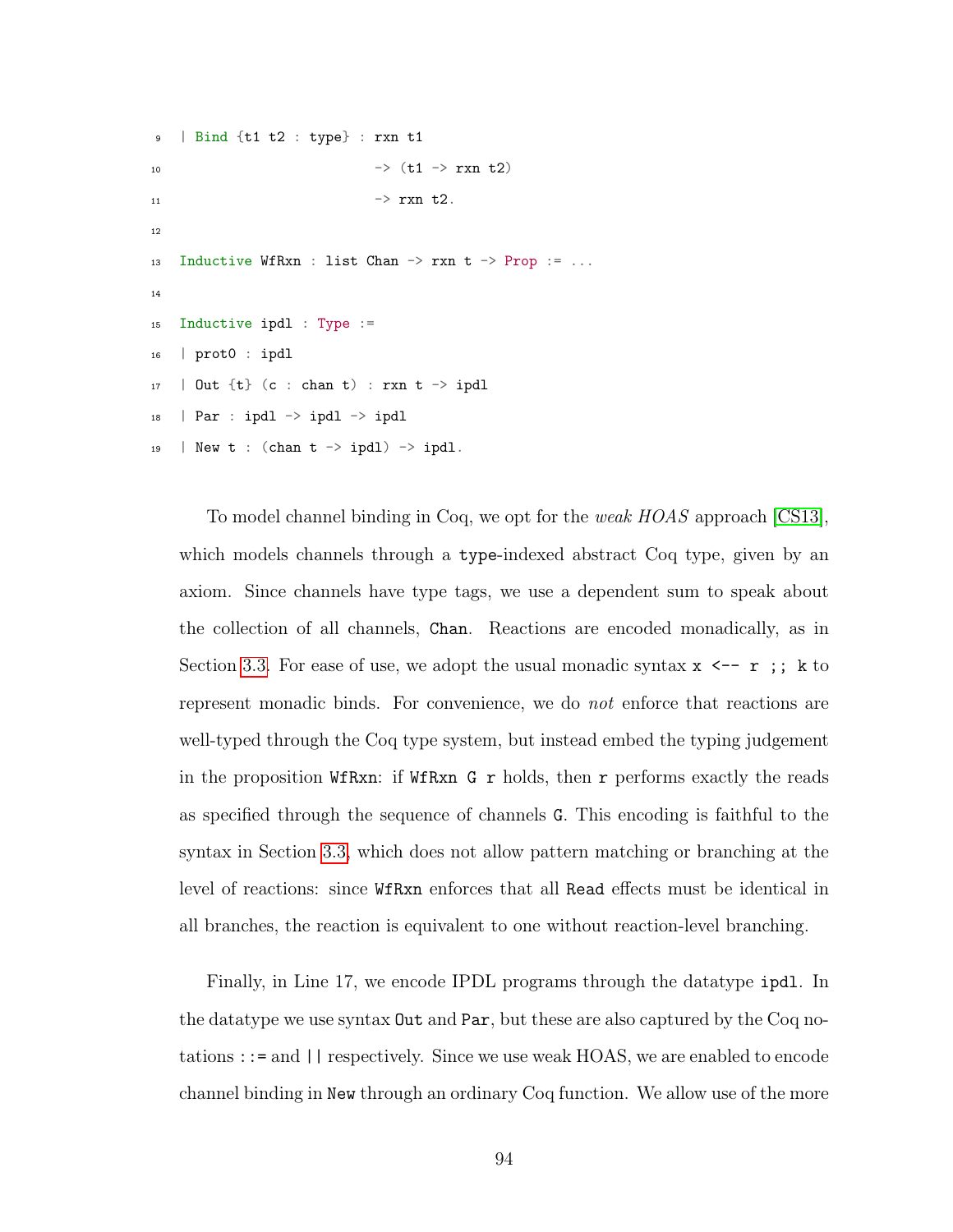natural syntax  $x \le -$  new  $t$ ; P. As is standard [\[CS13\]](#page-142-1), this encoding requires us to additionally encode the predicate chansOf : ipdl -> Chan -> Prop to model the free variables of IPDL programs, since we cannot soundly assume decidable equality of channels. We provide tactics for (mostly) automatically discharging goals involving chansOf and related constructions.

Typing judgements. We similarly encode the typing judgement of IPDL programs through an inductive datatype. It follows the same rules as in Section [3.3,](#page-89-0) except for the  $\nu$  operator for local channel generation. Since we cannot directly assume a specific channel is globally fresh in Coq (e.g., as in nominal calculi  $|AGM^+04|$ , we parameterize the typing judgement by a finite collection of channels X and assume that the new channel c is only fresh *against* the channels in X.

Equational theory. We encode equivalences of reactions and IPDL programs through the inductive datatypes EqRxn and EqProt, respectively. Our libraries for IPDL make heavy use of Coq's support for setoid rewriting to enable easy proofs. Their definitions closely follow the rules in Section [3.3,](#page-89-0) except for the following differences: 1) we do not reason about a separate monadic bind operator for distributions and reactions, but only the one for reactions; 2) we give ourselves the liberty to include a few derived rules for managing channel dependencies and reasoning about probability distributions; 3) our Coq implementation currently does not reason about computational error (i.e., the  $\delta$  parameter). We plan on introducing reasoning about computational error and protocol run time to a future iteration of our implementation.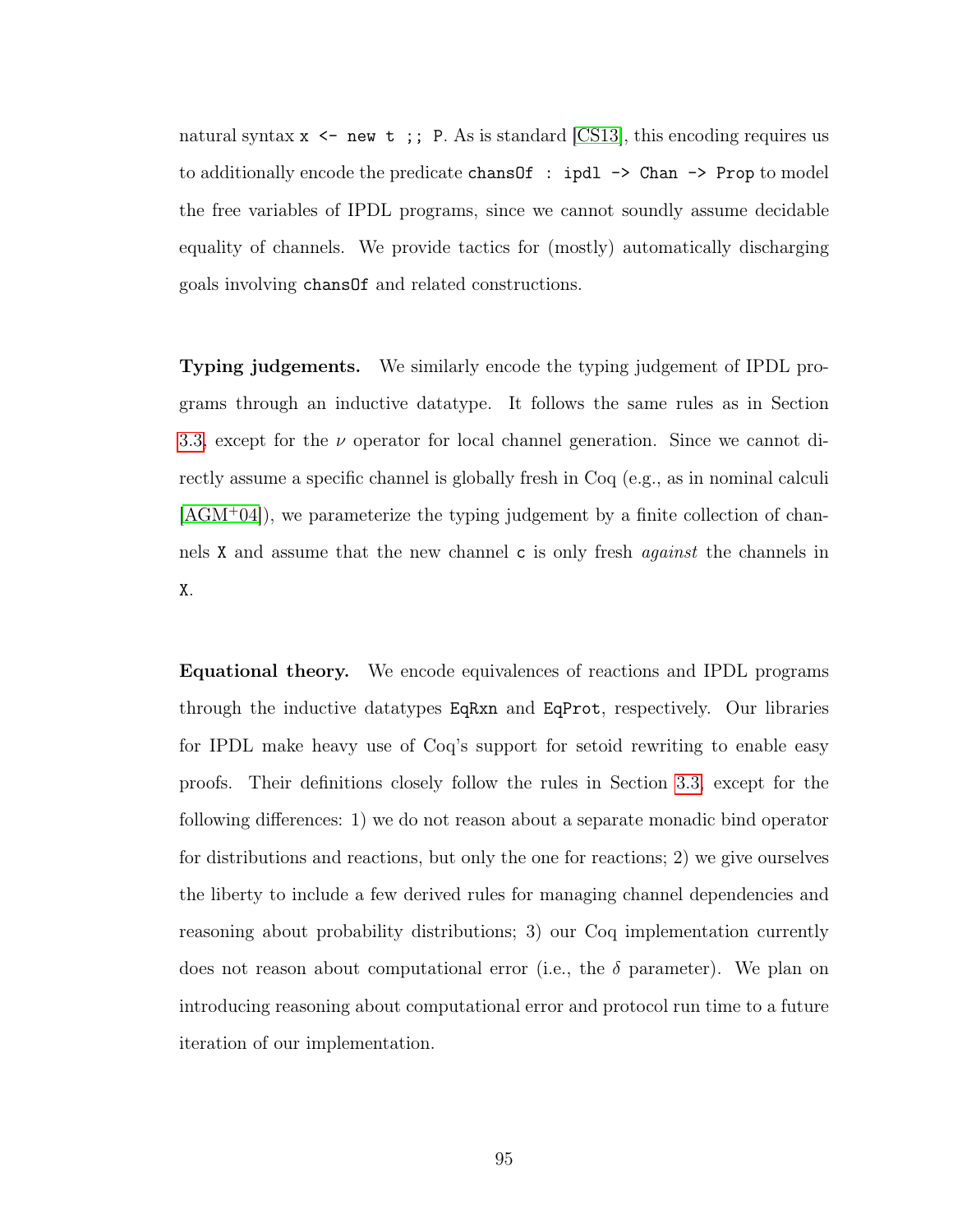Encoding of parameterized protocols. One of the major strenghts of our Coq encoding is that we are able to write arbitrary Coq programs to generate IPDL protocols, effectively using Coq as a meta-programming environment for IPDL. Following Section [3.4,](#page-98-0) we use the bigop library from ssreflect [\[GMT16\]](#page-144-2): we model parameterized composition  $\|_{j\in J} P_j$  using the syntax \||\_(j < n | p j) f j where f is a function of type 'I\_n -> ipdl, and 'I\_n is the type of natural numbers less than **n**. While we do have support for more general index sets  $-$  as in the bigop library, we support using sequences for index sets, as well as general finite types – we only use bounded natural numbers for our proof developments. We model parameterized channel generation  $\nu \vec{v}^n : \tau$ . P through the notation x <- newvec n @ t ;; P, which is defined by induction on n. Here, the type of x is n.-tuple (chan t), or the type of lists of length exactly n. This type is borrowed from the tuple library of ssreflect. All the derived rules in Section [3.4](#page-98-0) are implemented as lemmas in Coq, proven from the basic equational rules of IPDL.

#### <span id="page-104-0"></span>3.6 Case Studies

In this section, we briefly describe all case studies we have mechanized in IPDL. We defer more detailed description to Appendix [3.10,](#page-122-0) including Coq sources for selected protocols.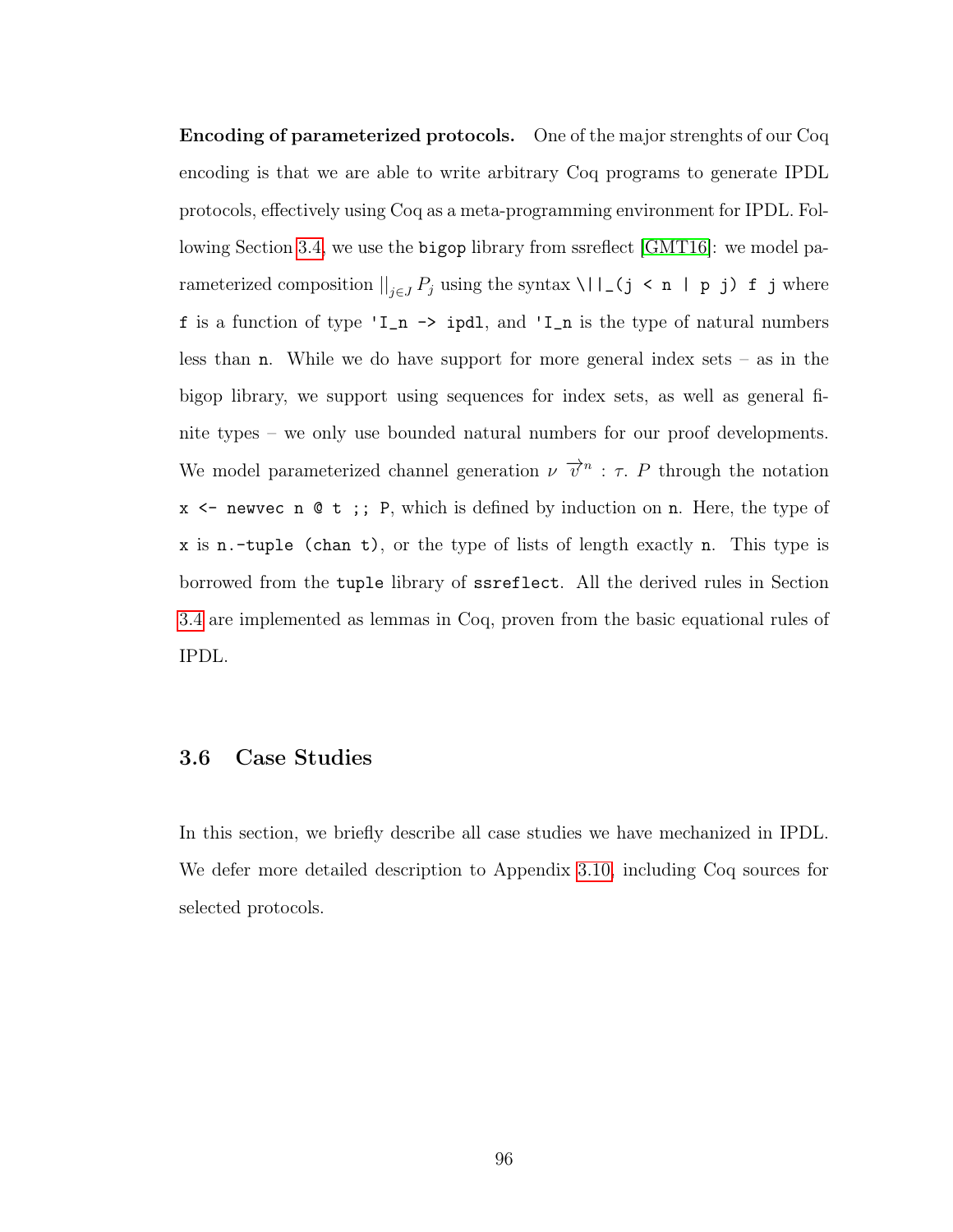#### 3.6.1 Case Studies

Multi-use secure network. Our first case study is a multi-use secure network, and we refer the reader to the earlier Section [3.2](#page-76-0) for more details. [4](#page-105-0)

Semi-honest OT constructions. In (1-out-of-2) OT, there is a *sender* who has a pair of messages  $m_0$  and  $m_1$ , and a *receiver* who has an index bit i. The ideal functionality for OT receives these three protocol inputs, and returns to the receiver  $m_i$ . The sender receives no protocol output. All OT protocols we consider are in the semi-honest setting, in which the adversary observes corrupted parties' private data, but cannot harm integrity. We encode semi-honest security in IPDL by annotating each corrupted party with explicit leakage channels for the adversary, and extending their protocol code appropriately.

We verify three OT protocols: OT from trapdoor permutations, the OT construction by Goldreich et al. [\[GMW87\]](#page-144-0), a simple preprocessing scheme for OT [\[pre,](#page-147-1) [Bea95\]](#page-139-0), and construction of 1-out-of-4 OT from 1-out-of-2 OT [\[14o,](#page-137-0) [NP99\]](#page-147-0). All OT constructions are roughly of the same complexity, and emphasize different parts of the system; in particular, the proofs for OT often require complex rerandomization steps, in which we transform uniform randomness to eliminate channel dependencies. More details about all OT protocols is given in Section [3.10.1.](#page-122-1)

Semi-honest, two-party GMW protocol. Our second major case study for IPDL is the GMW protocol [\[GMW87\]](#page-144-0), a semi-honest secure multiparty computation protocol over bits based on secret sharing. First, we model boolean circuits

<span id="page-105-0"></span><sup>&</sup>lt;sup>4</sup>While our example reasons only about a fixed size of message, it is straightforward to adapt our example to the variable length case by considering a type of messages  $up to a given length$ .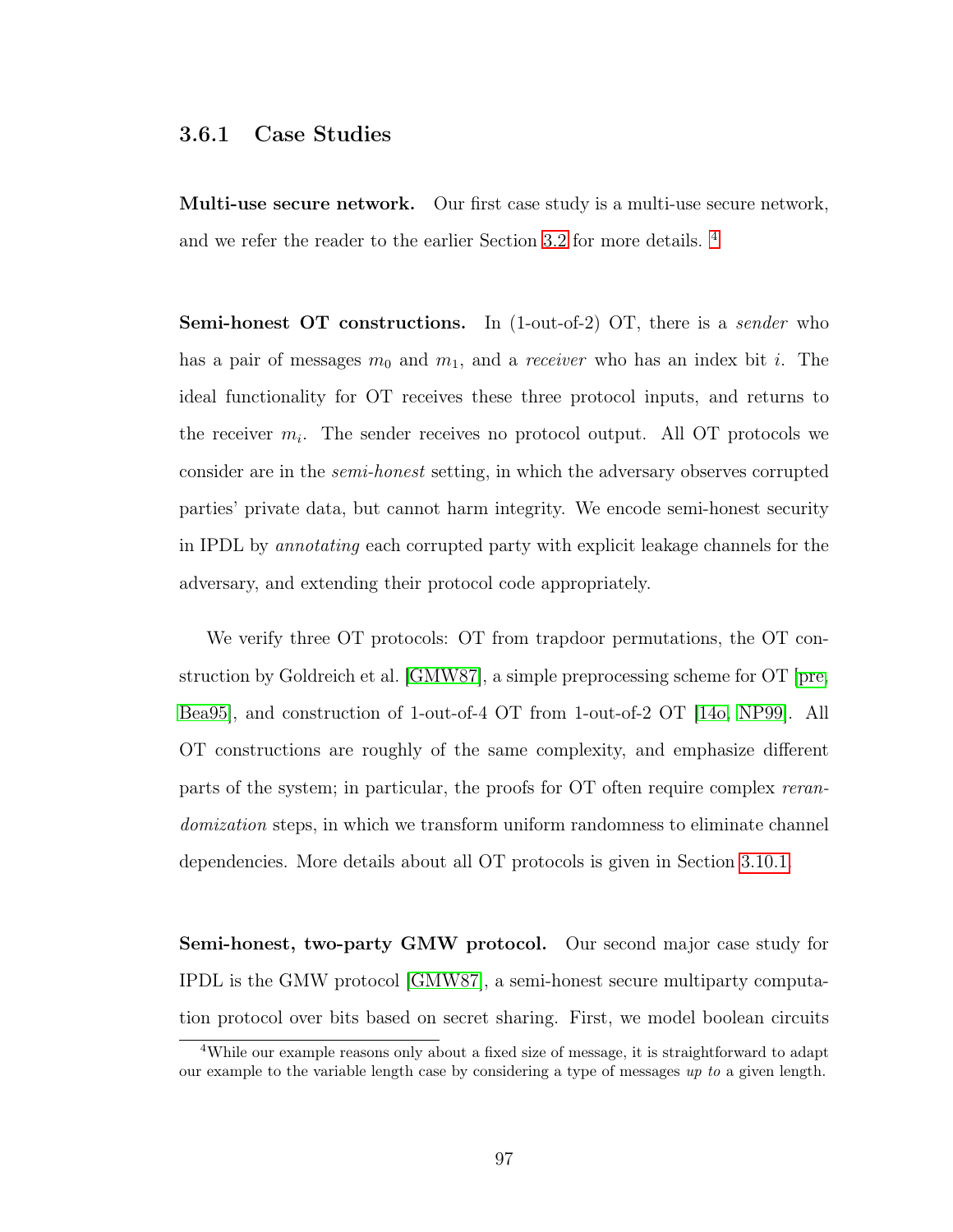in Coq as follows:

```
1 Inductive 0p(A B k : nat) :=2 | InA : 'I_A -> Op A B k
3 | InB : 'I_B -> Op A B k
4 | And : 'I_k -> 'I_k -> Op A B k
5 | Xor : 'I_k -> 'I_k -> Op A B k
6 | Not : 'L_k \rightarrow 0p A B k.
7
8 Definition Circ A B n := forall (k : 'I_n), Op A B k.
9
10 Definition CircOutputs n o := o.-tuple ('I_n).
```
Above, we first introduce the type  $\mathsf{Op}$  A B k of *operations* which may make use of all of Alice's inputs (numbered  $0 \ldots A-1$ ), Bob's inputs (numbered  $0 \ldots B-1$ ), and all wire IDs from 0 to  $k-1$ . We then define a circuit to be a mapping from all wire IDs  $j < n$  to an operation which may make use of all wires up to  $j - 1$ . This definition of boolean circuits is equivalent to a more ordinary, inductively defined variant, but is nicer to work with in proofs. Our circuits support multiple outputs, which are modeled through a finite mapping from wire IDs to output IDs, which we define using a o.-tuple, or fixed-size list of length o. (We assume the same outputs for each party.)

We describe how we encode the ideal/real protocol of GMW in Appendix [3.10.3.](#page-124-0)

Coin flip with abort. This protocol allows n mutually distrusting parties to collaboratively generate fair randomness [\[Blu83\]](#page-140-0). To do so, each party locally generates a bitstring uniformly from  $\{0,1\}^k$  and sends a cryptographic commitment of the bitstring to all other parties. We assume a broadcast channel for the commit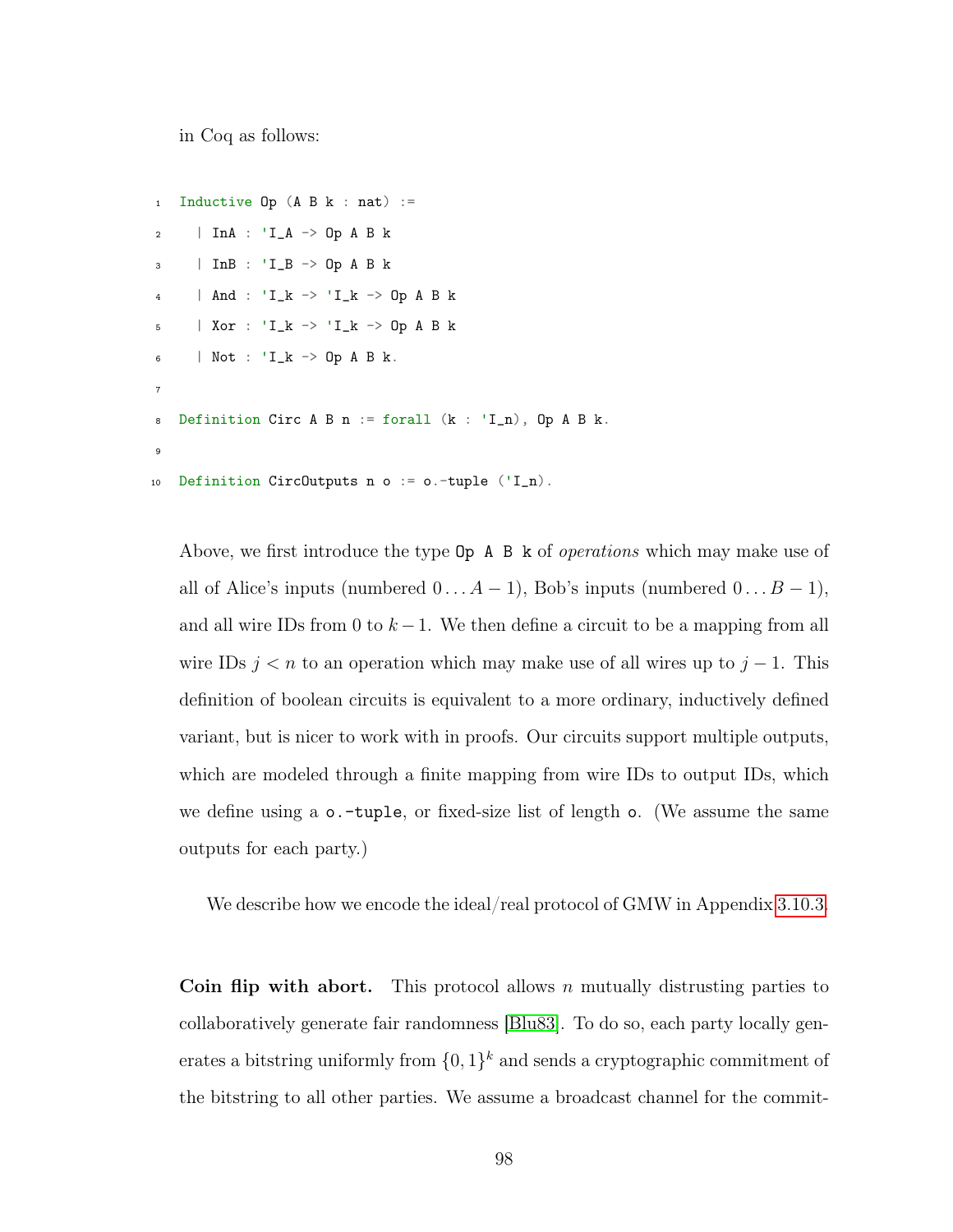ments to prevent equivocation. Once all other commitments have been collected, each party opens their respective bit, and all parties output the collective XOR of all opened bitstrings. We model the commitment and broadcast channels using a standard UC commitment functionality, which prevents equivocation by construction. Our proof is secure in the malicious model. Modeling details about the protocol are given in depth in Section [3.10.4.](#page-126-0)

# 3.6.2 Proof Effort

In Figure [3.9,](#page-108-1) we outline the lines of code needed for each case studies considered. Our simplest example is our secure network example from Section [3.2,](#page-76-0) which consists of a number of simple rewriting steps along with the application of two IPDL axioms. Our OT examples, while simple to define, take a modest effort to prove, with the largest proof being the 1-4 OT at 749 lines of code. While the number of lines is moderate, the complexity of the proof script is low: most of the lines consist of repetitive tactic invocations as well as intermediate rewriting steps being explicitly defined as hybrids. It is likely that proofs like these can be further automated with additional engineering effort. Our most complex examples are the GMW protocol and the n-Coin Flip, both of which have proofs of less than 2000 lines of code. Out of the 1995 lines of code for the n-Coin Flip, 345 of them were definitions of intermediate hybrids while the rest were either proof scripts or auxiliary lemmas.

We compare our proof effort with related mechanization efforts in Section ??.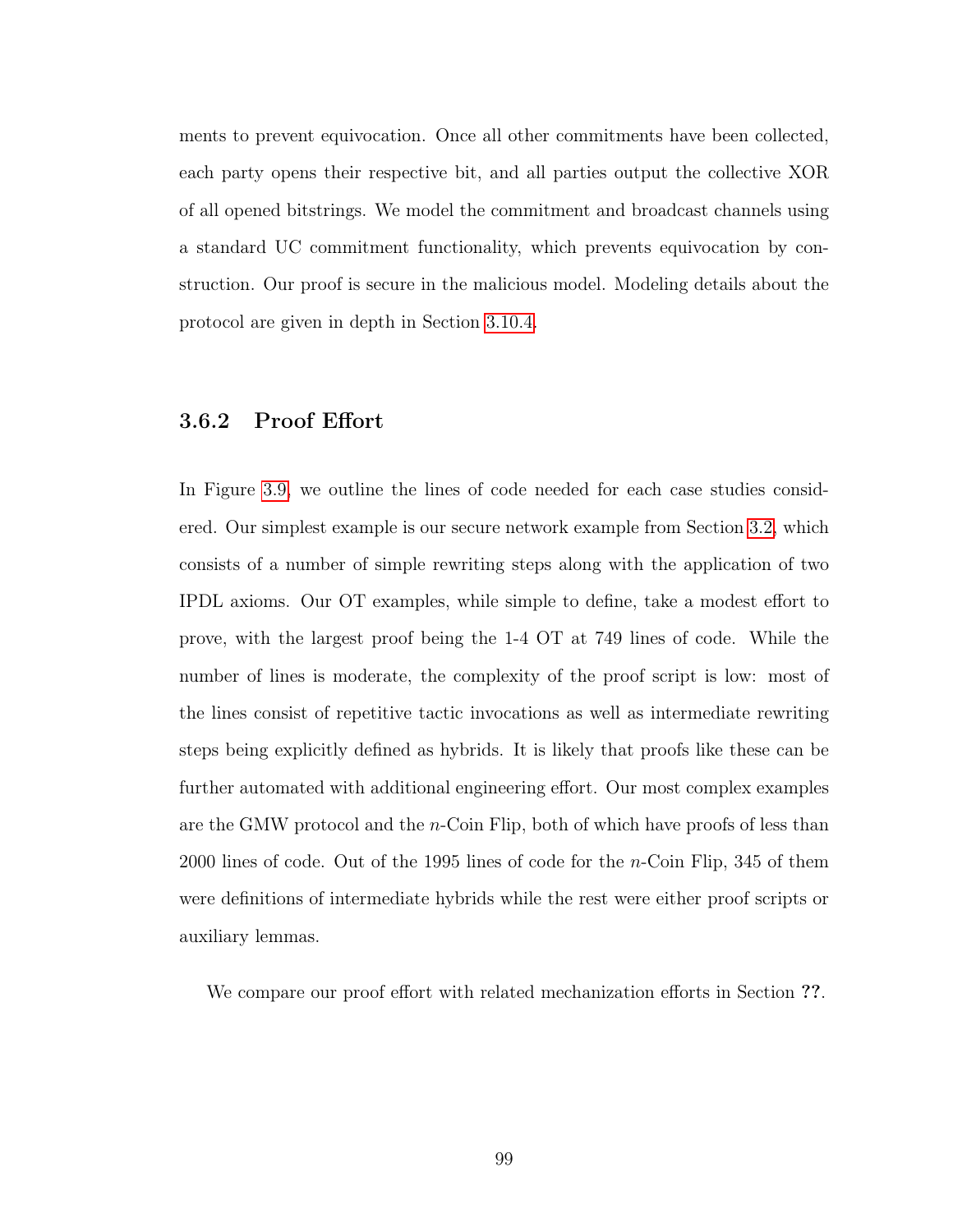| Case study                    | LoC (Definitions) | $LoC$ (Proof) |
|-------------------------------|-------------------|---------------|
| Secure Network                | 73                | 122           |
| Trapdoor OT                   | 75                | 568           |
| Preprocessing OT              | 40                | 249           |
| 1-4 OT                        | 88                | 749           |
| $n\text{-}\mathrm{Coin}$ Flip | 100               | 1995          |
| <b>GMW</b>                    | 324               | 1397          |

Figure 3.9: Case studies considered and lines of code.

## 3.7 Additional Related Work

More detailed comparison with Bana-Comon. A promising direction ([\[BCL12\]](#page-138-0), [\[BCL14\]](#page-138-1), [\[BCEO19\]](#page-138-2)) for protocol verification is initiated by Bana and Comon, where the attacker is not limited by interacting with idealized cryptography, but instead constrained by a number of logical axioms which state what the attacker is not able to do. While this framework has made advances compared to symbolic systems, there is to date no publicly available mechanization of their framework. While some IPDL proofs can likely be automated using these techniques, we anticipate that our more complicated parameterized proofs (e.g., inducting over circuits, handling  $n$  parties) would require significant engineering effort similar to ours to mechanize using their framework. Indeed, the strength of our parameterized approach is derived from the usage of a general-purpose theorem prover for defining parameterized protocols; this has no counterpart yet in the Bana-Comon framework.

Frameworks for cryptographic protocols. In the cryptography literature, Universal Composability [\[Can01\]](#page-141-0) and Constructive Cryptography [\[Mau11\]](#page-145-0) are the two dominant definitional frameworks for simulation-based security. Several automata-based frameworks also exist, such as [\[BPW07\]](#page-140-0) and [\[CCK](#page-141-1)<sup>+</sup>18], which,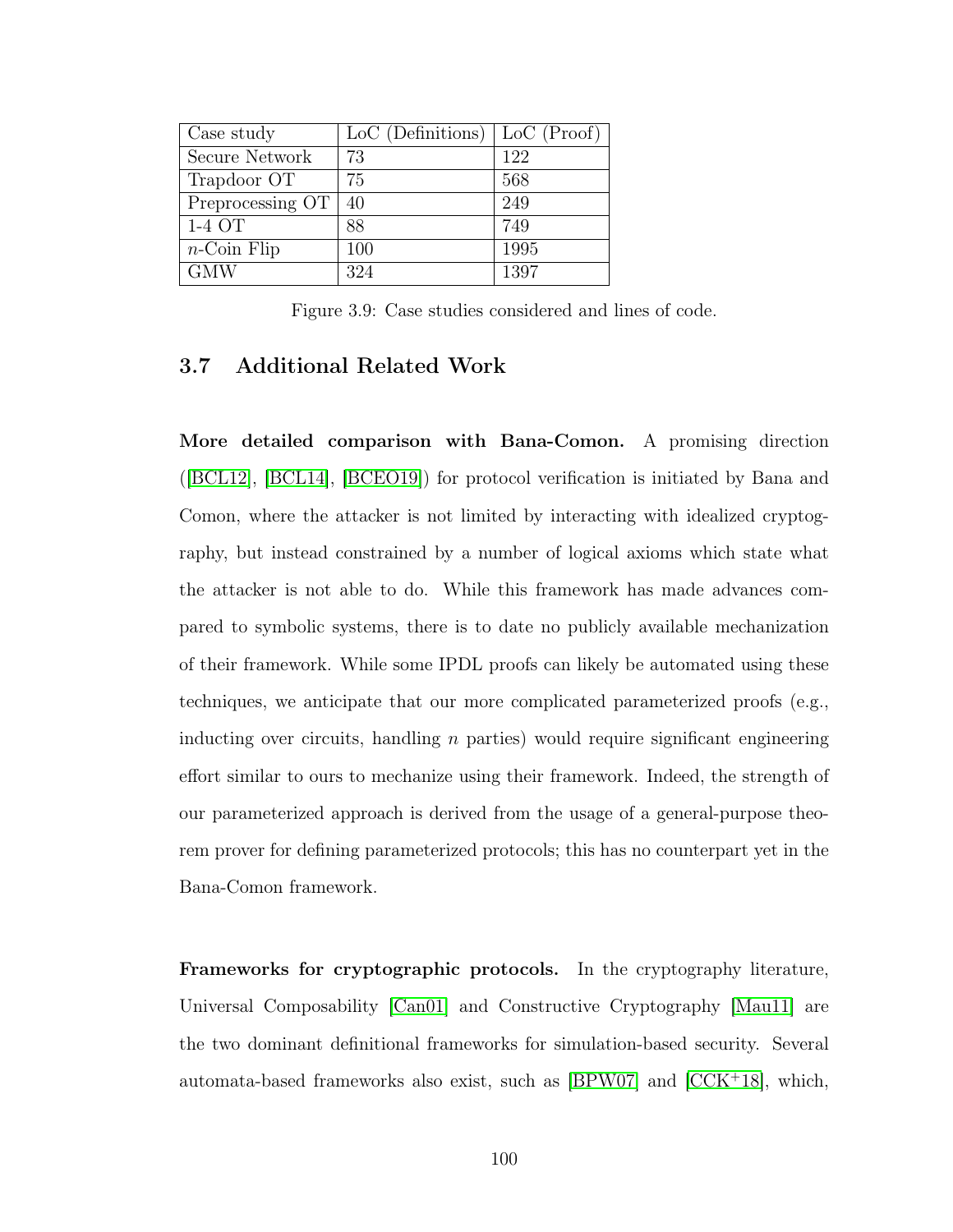while similar in spirit, aim for a more formal treatment. Additionally, some works use process calculi to model computational cryptographic protocols, such as [\[MRST01\]](#page-146-0). A recent effort to formalize the semantics of UC is ILC [\[LHM19\]](#page-145-1). While a useful step towards giving formal reasoning support for UC, it does not yet provide support for verification. Additionally, a number of works formalize standalone (non-UC) proofs of interactive protocol security using special-purpose embeddings of protocols into Easycrypt. For example,  $[HKO+18]$  $[HKO+18]$  gives an onpaper reduction of the security of Maurer's MPC protocol [\[Mau06\]](#page-145-2) to a certain trace property which is directly verified in Easycrypt

An interesting alternative framework is given in Micciancio and Tessaro [\[MT13\]](#page-146-1) (hereafter  $M&T$ ), where they use *complete partial orders* to represent cryptographic protocols as the least fixed point of a recursive set of equations. There is some amount of conceptual overlap between M&T and IPDL: their monotonicity requirement (that further inputs can only create more outputs) is similar to our encoding of protocols, which cannot make use of non-determinism through observing scheduling decisions. However, the framework is not mechanized, and cannot reason about computational error.

#### 3.8 Future Work

The first direction of future work for IPDL is to increase its expressivity while still retaining the equational flavor of its logic. For example, support for adaptive corruption and more flexible control flows would be interesting.

An exciting future direction is to integrate IPDL with an underlying battlehardened cryptographic proof system (such as EasyCrypt [\[BGHZ11\]](#page-139-0)) which may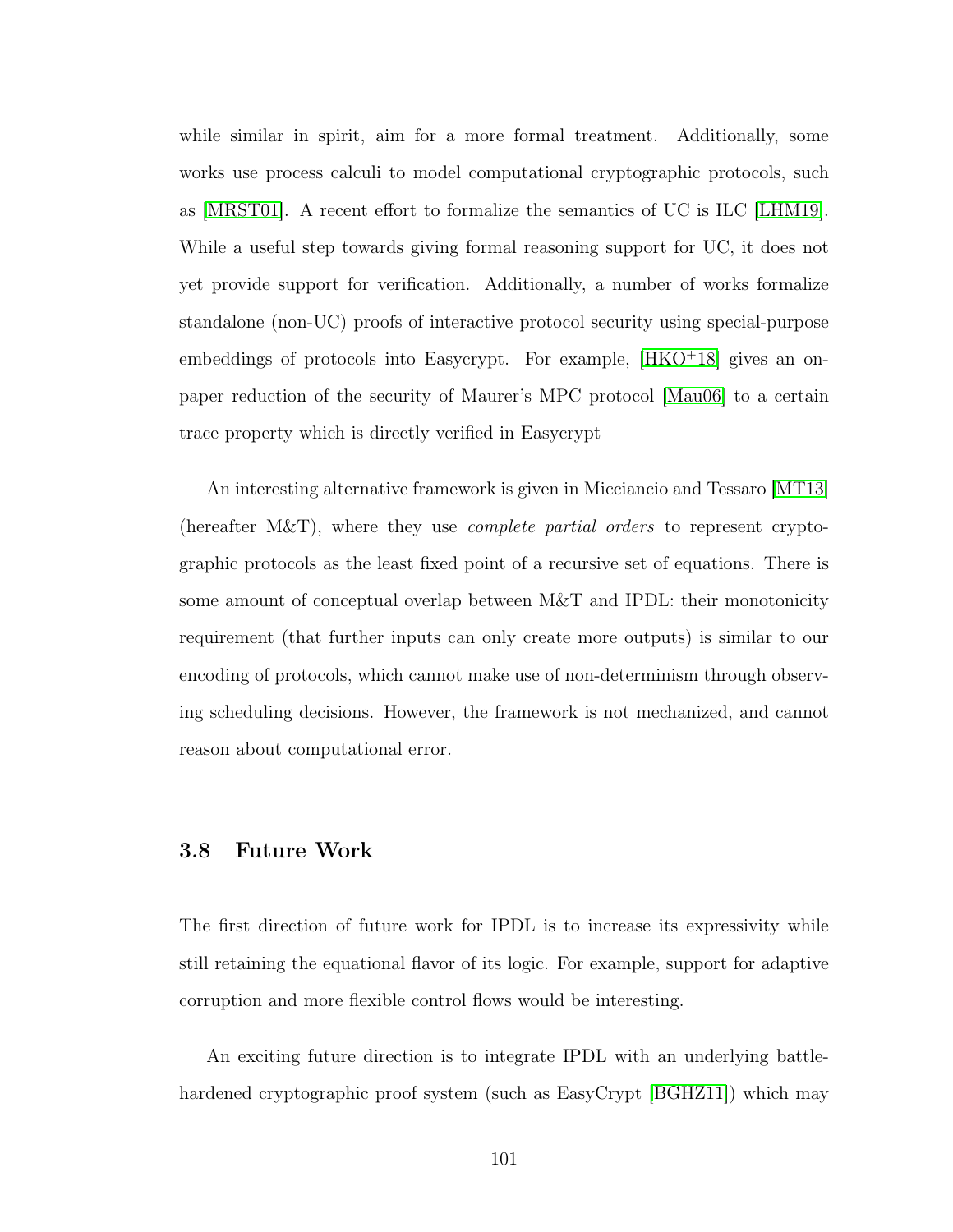enable more expressiveness, thus achieving ease-of-use and generality simultaneously. Other exciting future directions include to provide a greater degree of proof automation, compiling IPDL programs to executable code (e.g., in C) and proving the correctness of the compilation. We anticipate that IPDL could also be seen as an equational interface for more expressive tools such as EasyUC [\[CSV19\]](#page-142-0) or CryptHOL [\[LSBM19\]](#page-145-3). Additionally, it would be interesting to combine IPDL with ILC [\[LHM19\]](#page-145-1), n programming language for UC semantics.

#### 3.9 Semantics

In this section, we give semantics to well-typed IPDL programs. Every type can be straightforwardly interpreted as the set of bitstrings of a certain length; if c is a channel declared in a typing context  $\Delta$ , we will write |c| for the length of bitstrings assigned to c and by abuse of notation we will use natural numbers  $n$  to stand for the set of bitstrings of length  $n$ . Analogously to types, we interpret variable typing contexts  $\Gamma$  as natural numbers, again corresponding to a set of bitstrings of the specified length. We interpret channel typing contexts  $\Delta$  as mappings of channel names c to natural numbers  $|c|$ , specifying that a given channel will carry bitstrings of the given length.

We first describe our semantic model of I/O automata. Let  $\Delta$  be a channel context, as above. Then, an  $I/O$  automaton consists of the following data, for I and O disjoint sets of channels which form  $\Delta$ :

- a finite set St of *states*
- a start state  $s_{\star}$  : St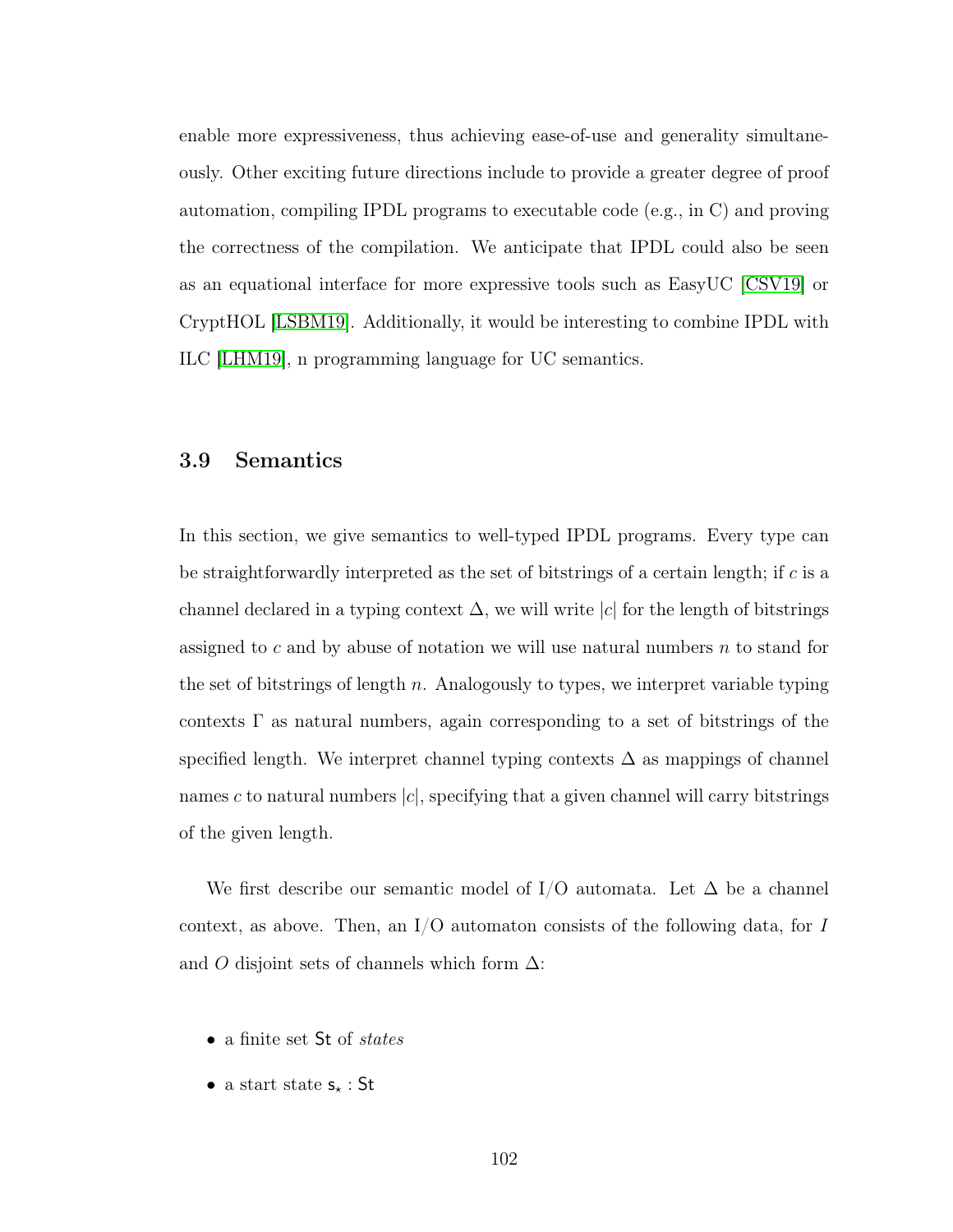- a valuation function  $\text{St} \times (o:O) \rightarrow 1 + |o|$
- an *input transition function*  $\mathsf{St} \times (\Sigma_{i:I} |i|) \to \mathcal{D}(\mathsf{St})$
- an output transition function  $St \times (o: O) \rightarrow \mathcal{D}(St)$

The valuation function tells us the value of the output  $o$ , if any, in a given state. The input transition function takes a state s and an assignment  $i = v$ , where v is a value of the correct type, and returns a distribution on states. The output transition function takes a state s and an output o, and returns a distribution on states.

We write  $s|_o$  for the value of the output *o* in state *s*. Given a state *s*, we write  $\langle i := v \rangle$  s and  $\langle o \rangle$  s for the distribution resulting from performing the specified input or output. Using the monadic bind, we can generalize this to distributions  $\sigma$  as  $\langle i \coloneqq v \rangle \sigma$  and  $\langle o \rangle \sigma$ .

There are several canonical ways to produce new protocols from old ones. For our purposes, the following three are important:

- Given a protocol P in the typing context  $\Delta, c \mapsto |c|$  with an output c, we can restrict P in the obvious way to obtain a new protocol  $\nu c$  :  $|c|$ . P in the reduced typing context  $\Delta$ . The new protocol has the same states as P but its valuation and output transition functions are now restricted to channels from  $\Delta$ .
- Given a protocol P with an output  $o$ , we define a new protocol  $P|_o$  as follows: we have the same states as in  $P$  but both before and after performing any input assignment or output computation, we perform o.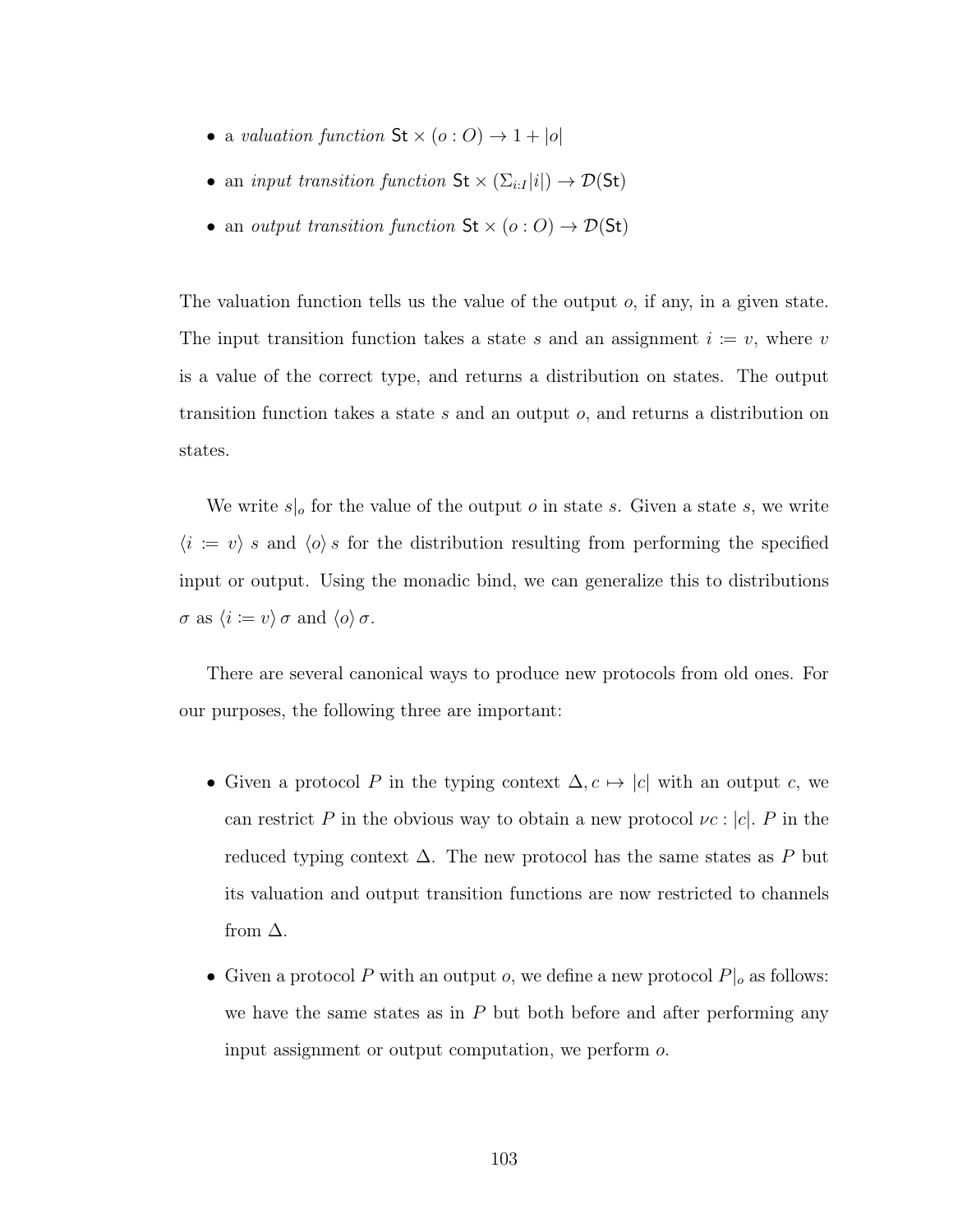- Given two protocols P and Q in the same typing context with inputs  $I_1$ and  $I_2$  and outputs  $O_1$  and  $O_2$  such that  $O_1 \cap O_2 = \emptyset$ , we can define a new protocol  $P \parallel Q$  as follows:
	- the states are pairs  $(s, t)$ , where s and t are states of P and Q, respectively
	- the start state is  $(s_{\star},t_{\star})$ , where  $s_{\star}$  and  $t_{\star}$  are the start states of P and Q, respectively
	- the valuation is defined as

$$
\ast \ (s,t)|_o \coloneqq s|_o \text{ if } o \in O_1
$$

- \*  $(s,t)|_o \coloneqq t|_o$  if  $o \in O_2$
- to perform an input assignment  $i = v$  in  $(s, t)$ , we perform  $i = v$  in s and/or  $t$  as applicable:
	- ∗ If  $i \in I_1$  and  $i \notin I_2$ , the resulting distribution is  $\langle i := v \rangle s \times 1_t$ .
	- ∗ If  $i \notin I_1$  and  $i \in I_2$ , the resulting distribution is  $1_s \times \langle i := v \rangle t$ .
	- ∗ If  $i \in I_1$  and  $i \in I_2$ , the resulting distribution is  $\langle i \coloneqq v \rangle s \times \langle i \coloneqq v \rangle t$ .
- to compute an output  $o$  in  $(s, t)$ , we compute  $o$  in  $s$  or  $t$ , accordingly as to whether  $o$  is an output of  $P$  or  $Q$ . If applicable, we forward the result to the other protocol:
	- ∗ If  $o \in O_1$  and  $o \notin I_2$ , the resulting distribution is  $\langle o \rangle$  s  $\times 1_t$ .
	- ∗ If  $o \in O_2$  and  $o \notin I_1$ , the resulting distribution is  $1_s \times \langle o \rangle t$ .
	- ∗ If  $o \in O_1$  and  $o \in I_2$ , we draw a new state r from  $\langle o \rangle$  s. If  $r|_o = u$  for some  $u \in |o|$ , the resulting distribution is  $1_r \times \langle o \coloneqq u \rangle t$ , otherwise  $1_r \times 1_t$ .
	- ∗ If  $o \in O_2$  and  $o \in I_1$ , we draw a new state r from  $\langle o \rangle t$ . If  $r|_o = u$  for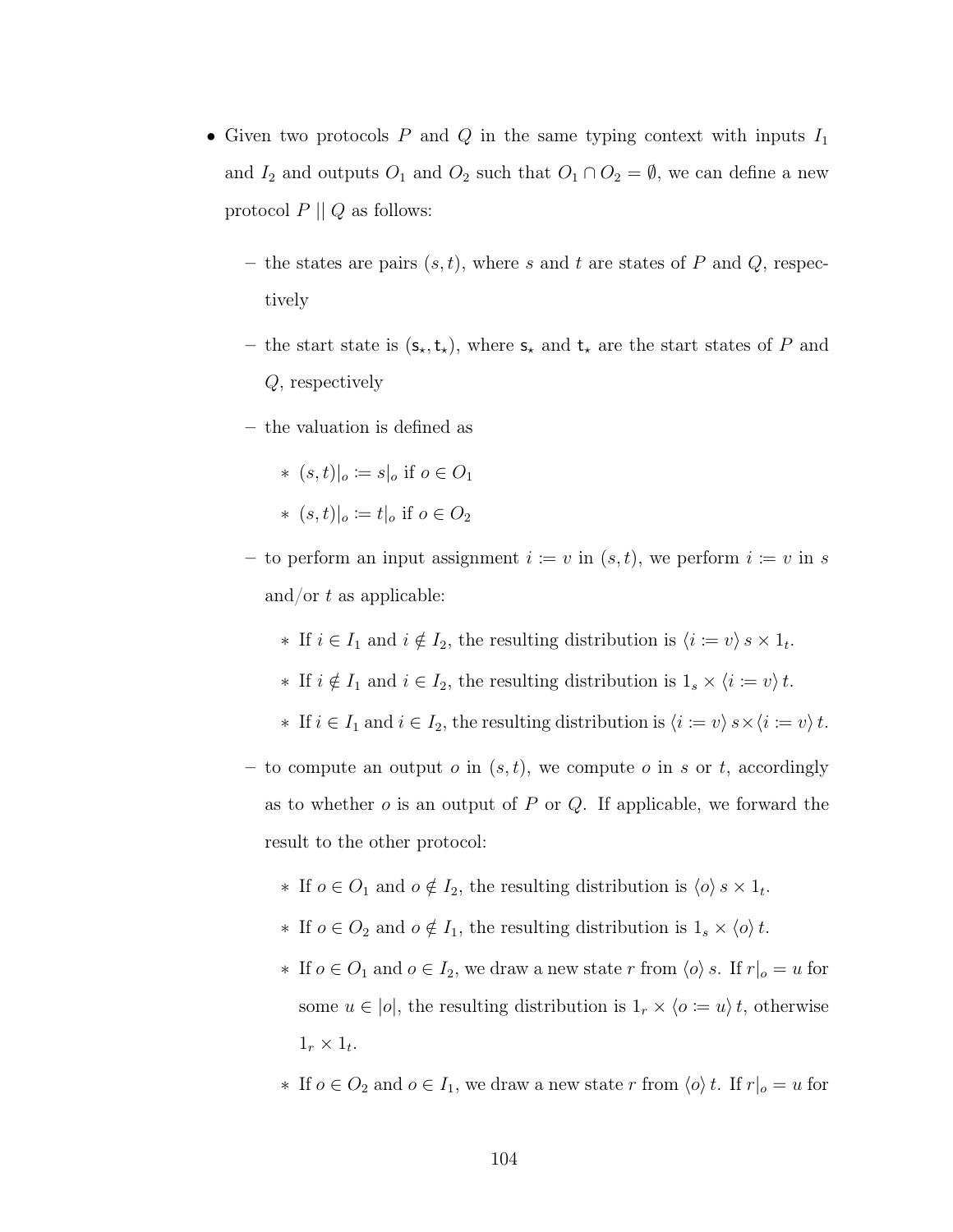some  $u \in |o|$ , the resulting distribution is  $\langle o \coloneqq u \rangle s \times 1_r$ , otherwise  $1_s \times 1_r$ .

For our soundness result, we also need to introduce the concept of a *channel* embedding. Given two contexts  $\Delta$  and  $\Delta'$ , a channel embedding  $\theta : \Delta \to \Delta'$  is an injective function from the indices in  $\Delta$  to  $\Delta'$  which preverse channel typing.

We are now ready to describe the interpretation of an IPDL program  $\Delta \vdash$  $P: I \rightarrow O$ . We will proceed in two steps: in the first step we define a *one-step*  $\text{interpretation } [[-]]_1$  using the above constructs, and in the second step we define the final interpretation [[−]] in terms of the one-step interpretation. When asked to perform an output  $o$ , the one-step interpretation attempts to first compute all the hidden channels that o may directly or indirectly depend on; however, it does not yet attempt to compute any output channels, even those that o directly depends on. This is the job for the final interpretation.

Formally, we define  $[[P]]_1$  by induction on the structure of P as follows:

- $[[0]]_1$  has a unique state and no output actions
- $[[o := R : \tau]]_1$  has mappings of channel names c to bitstrings of length  $1 + |c|$ as states, where c is either an input to the reaction  $R$  or the output  $o$ . The start state maps every channel name to ⊥. Performing an input assignment  $i = v$  in a state s amounts to setting the value of i in s to v, if not already defined. To compute an output  $\sigma$  in a state s, we check if  $c$  is already defined in s; if so, we do nothing. Otherwise we execute the reaction R in s (yielding  $\perp$  if any of the required input channels are not defined in s).
- $\bullet \: [[P \: || \: Q]]_1 \coloneqq [[P]]_1 \: || \: [[Q]]_1$
- $[[\nu c: \tau. P]]_1 \coloneqq \nu c : [[\tau]]. [[P]]_1|_c$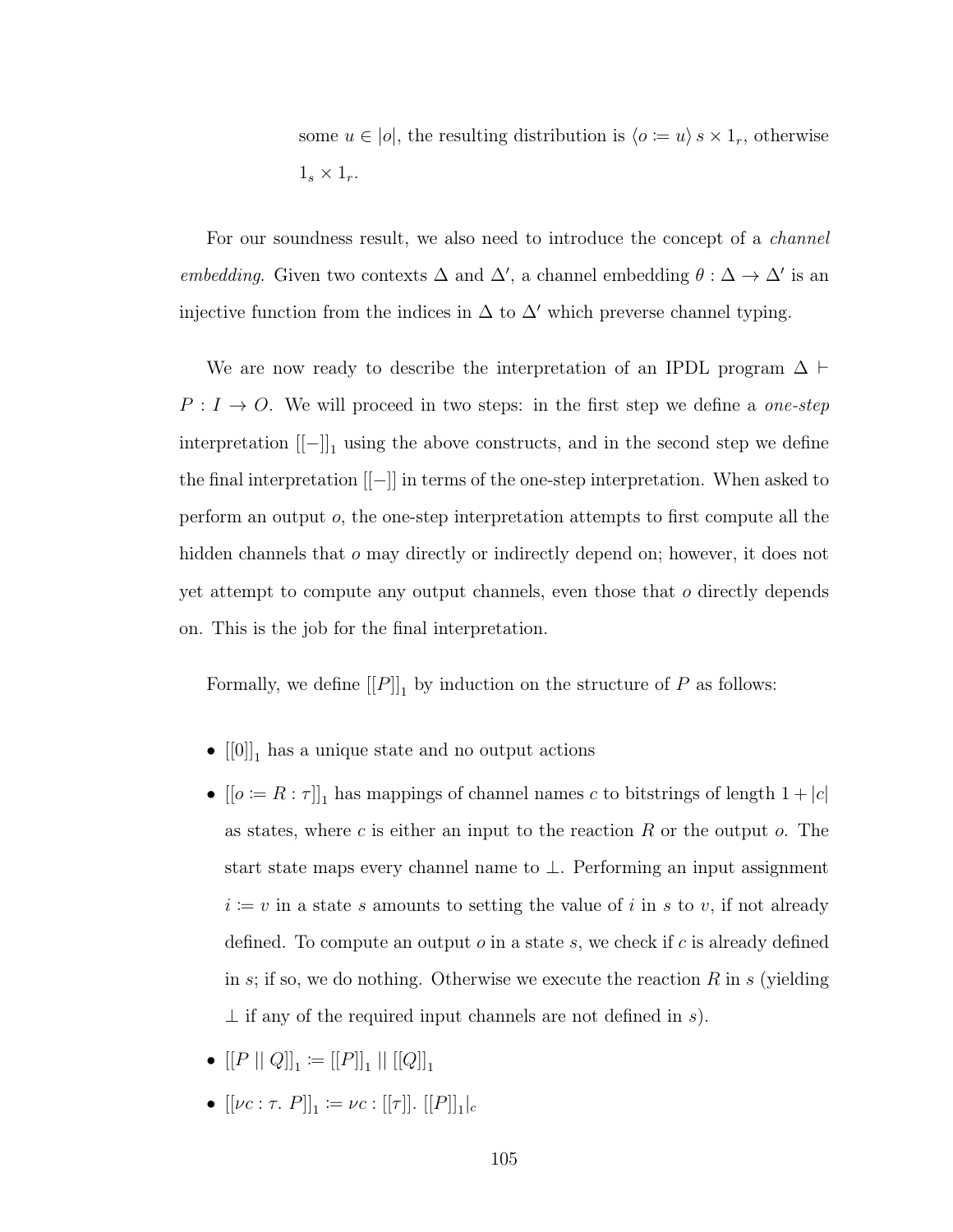It is now possible to prove that for any output *o*, we have  $[[P]]_1|_o|_o = [[P]]_1|_o$  and for any two outputs  $o_1, o_2$  we have  $[[P]]_1|_{o_1}|_{o_2} = [[P]]_1|_{o_2}|_{o_1}$ . If  $\{o_0, \ldots, o_n\}$  are the outputs of P, we define the final interpretation of P to be  $[[P]] := [[P]]_1|_{o_0} \ldots |_{o_n}$ . Thus, if an output  $o_2$  depends on an output  $o_1$ , in the final interpretation the computation of  $o_2$  will take into account the result of the computation of  $o_2$ , if any.

Another important property of our semantics of IPDL is that the  $\vert_{o}$  operator is compatible with composition, in the following sense:

<span id="page-114-0"></span>Lemma 11. For any IPDL programs P and Q with disjoint outputs, and any output o of P,  $([[P]]_1||[[Q]]_1)|_o =([[P]]_1|_o||[[Q]]_1)|_o.$ 

The above lemma can be verified manually by enumerating the cases in which  $\sigma$  may fire in each state of the composition, and whether  $\sigma$  is an input of  $Q$ . A similar result holds for the symmetric case where we add  $|_o$  to  $Q$ , instead of  $P$ .

By applying the above lemma many times, we have that  $[[P||Q]] =$  $([[P]]||[[Q]])|_{o_1,...,o_k}$ , where  $o_1,...,o_k$  is an arbitrary enumeration of the outputs of  $P$  and  $Q$ .

Boundedness for IPDL programs In order to reason in a computationally sound manner, we need to estimate the running times of IPDL protocols. We say that an IPDL protocol  $Q$  is b-bounded when the size of the state of  $[[Q]]$  (in bits) is bounded by b, and for each transition function of the final interpretation  $[[Q]]$ , there exists a probabilistic Turing machine that runs for at most  $b$  time steps which computes this function.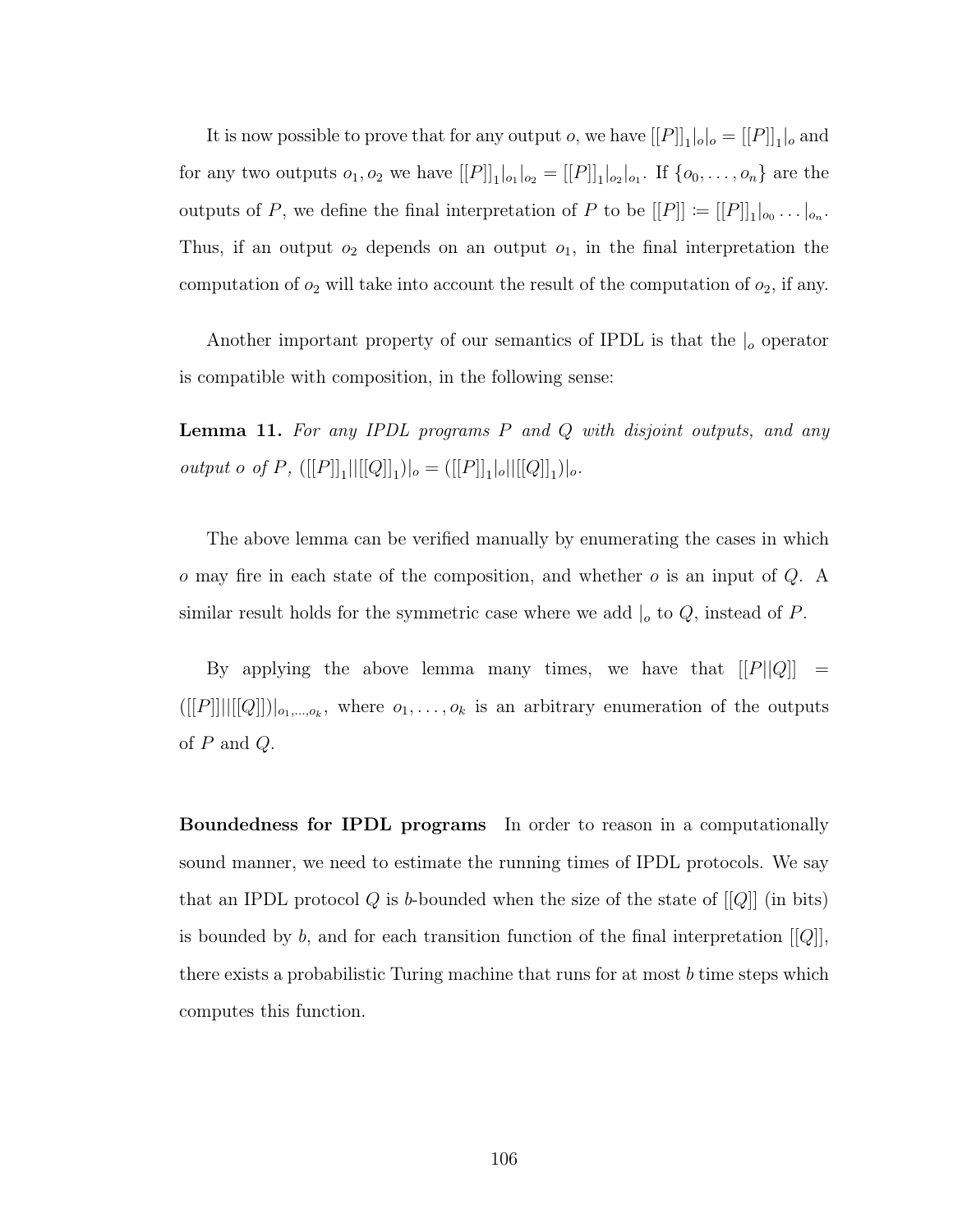# 3.9.1 Adversaries

An *environment* or *adversary* for a protocol  $P$  with inputs  $I$  and outputs  $O$  is specified by:

- a dual adversary protocol A with states St, inputs  $I' \subseteq O$ , and outputs  $I \subseteq O'$
- a stepping function  $St \to \mathcal{D}(St)$
- a decision function  $\mathsf{St} \to \mathbb{B}$
- an *accept function*  $(O \cup O') \rightarrow St \rightarrow \mathbb{B}$
- a schedule  $\{0, \ldots, k-1\} \rightarrow (O \cup O')$

In particular, the adversary does not have access to the states of the protocol. At each step, the schedule decides on performing one of the outputs (of either the protocol or the adversary). In each case, the adversary probabilistically steps to a new state as given by the stepping function. The adversary has the ability to refuse the execution of any scheduled channel.

We now describe how the adversary interacts with a semantic protocol P. Given a state s of the adversary, a state t of the protocol, and an output  $o: O\cup O'$  to be performed, we probabilistically determine a new adversary state and a new protocol state as follows:

- We call the stepping function in state  $s$  and draw a new adversary state  $r$ from the resulting distribution.
- If the accept function for *o* at *s* is false, the resulting distribution is  $1_r \times 1_t$ .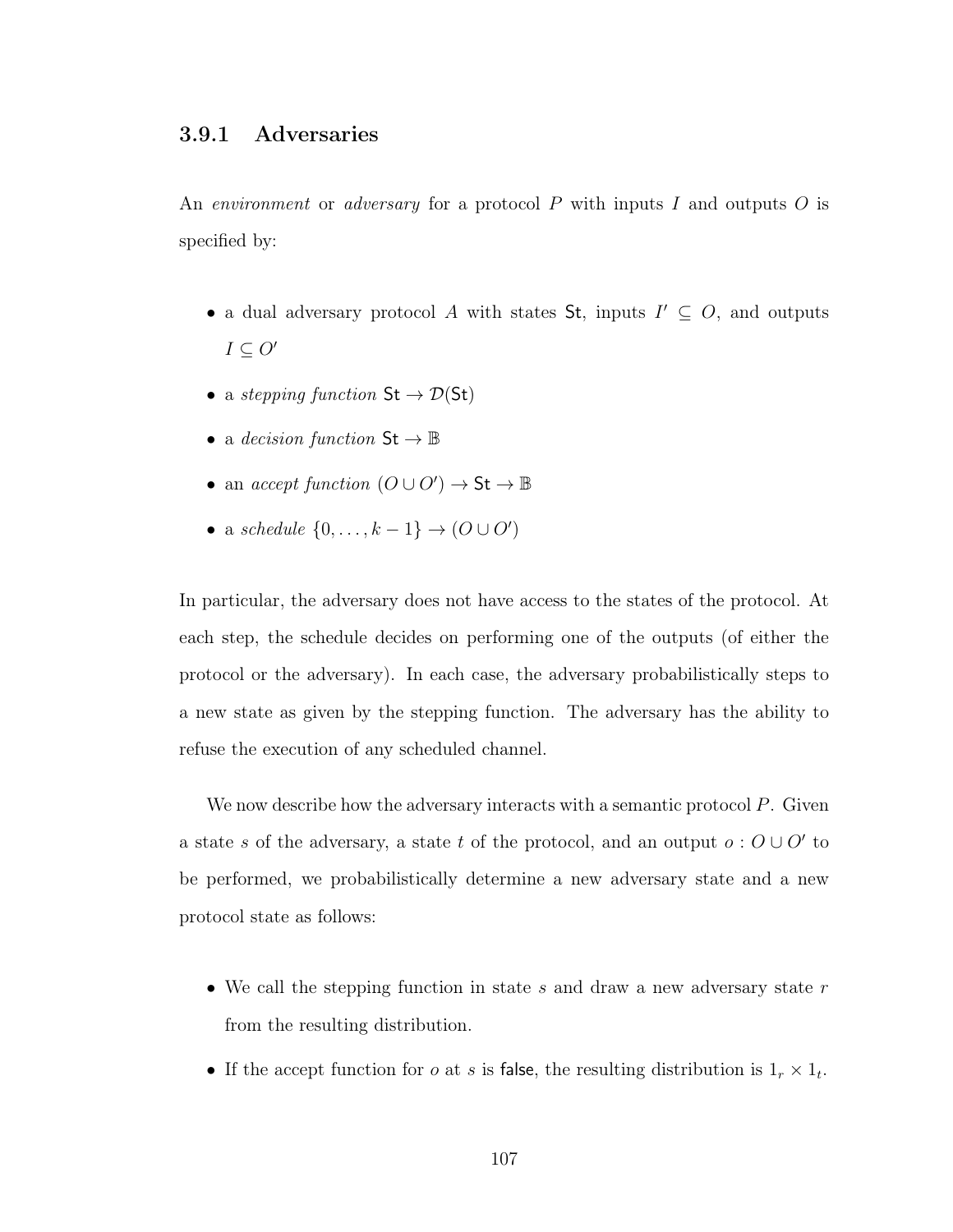• Otherwise we ask the composed protocol  $A \parallel P$  to perform  $o$  in the state  $(r, t)$ , to obtain the resulting distribution  $\langle o \rangle(r, t)$ .

We can lift this single execution step to act on distributions of pairs  $(s, t)$  of adversary and protocol states. We inductively perform this lifted execution step on each scheduled channel to obtain a final distribution on pairs of adversary and protocol states. At this point we call the decision function to turn the resulting distribution on adversary states to a distribution on booleans. This distribution, denoted  $A(P)$ , will be the result of the interaction between the adversary and the protocol.

We call an adversary *k*-bounded if:

- the states have length at most  $k$
- the schedule has length at most  $k$
- for each i, the corresponding input transition function is  $k$ -bounded
- for each  $o$ , the corresponding output transition function is  $k$ -bounded
- for each i or  $o$ , the corresponding accept function is  $k$ -bounded
- the stepping function is  $k$ -bounded
- the decision function is  $k$ -bounded

We define a *bisimulation* between two comparable protocols  $P$  and  $Q$  as a binary relation  $\sim$  on distributions on the states of P and Q respectively, satisfying the following conditions:

• Initial: the unit distributions on the respective initial states of  $P$  and  $Q$  are related by ∼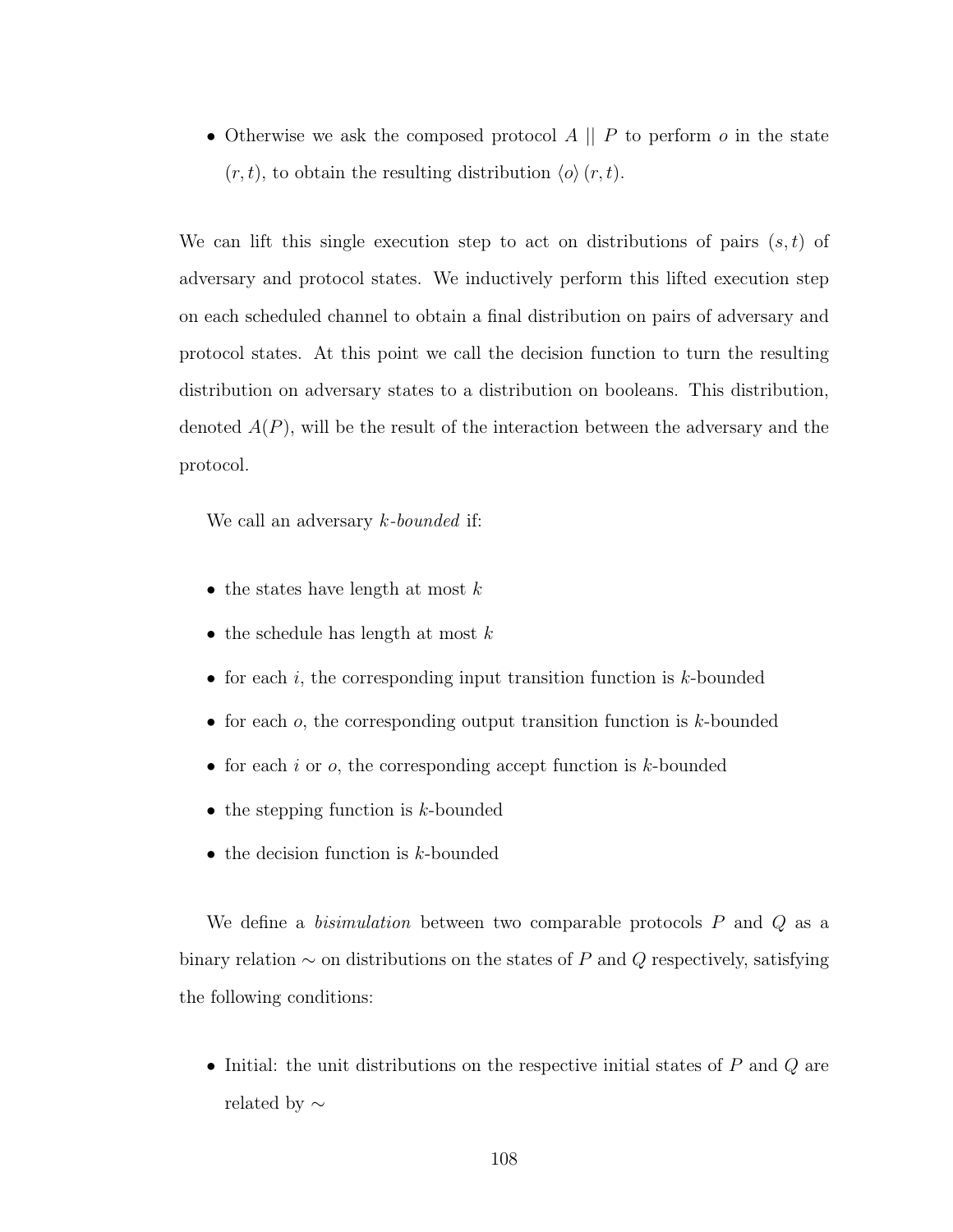$$
\frac{\Delta; \Gamma \vdash R_1 = R_2}{\Delta; \Gamma \vdash R_1 = R_2} \qquad \frac{\Delta; \Gamma \vdash R_1 = R_2}{\Delta; \Gamma \vdash R_2 = R_1} \text{ [SYM]}
$$
\n
$$
\frac{\Delta; \Gamma \vdash R_1 = R_2 \qquad \Delta; \Gamma \vdash R_2 = R_3}{\Delta; \Gamma \vdash R_1 = R_3} \text{ [Transs]}
$$
\n
$$
\frac{\Gamma \vdash e_1 = e_2}{\Delta; \Gamma \vdash \text{Rete}_1 = \text{Rete}_2} \text{ [RerCoxG]}
$$
\n
$$
\frac{\Gamma \vdash D_1 = D_2}{\Delta; \Gamma \vdash \text{sample } D_1 = \text{sample } D_2} \text{ [SAMPLECoxG]}
$$
\n
$$
\frac{\Delta; \Gamma \vdash R_1 = R_3 \qquad \Delta; \Gamma, x : \tau_1 \vdash R_2 = R_4}{\Delta; \Gamma \vdash (x : \tau_1 \leftarrow R_1; ; R_2) = (x : \tau_1 \leftarrow R_3; ; R_4)} \text{ [BINDCoxG]}
$$
\n
$$
\frac{\Delta; \Gamma \vdash \text{sample } l_c = \text{Rete} \text{ [SAMPLERET]}
$$
\n
$$
\Delta; \Gamma \vdash \text{sample } (x : \tau_1 \leftarrow D_1; D_2) = (x : \tau_1 \leftarrow \text{sample } D_1; ; \text{sample } D_2) \text{ [SAMPLEBIND]}
$$
\n
$$
\frac{\Delta; \Gamma \vdash (y : \tau_2 \leftarrow (x : \tau_1 \leftarrow R_1; ; R_2); ; R_3) = (x : \tau_1 \leftarrow R_1; y : \tau_2 \leftarrow R_2; ; R_3 \text{ [BINDBIND]}
$$
\n
$$
\frac{x}{\Delta; \Gamma \vdash (x : \tau_1 \leftarrow \text{Rete}; R) = [e/x]R} \text{ [RETBIND]}
$$
\n
$$
\frac{x}{\Delta; \Gamma \vdash (x : \tau_1 \leftarrow R_1; ; y : \tau_2 \leftarrow R_2; ; R_3) = (y : \tau_2 \leftarrow R_2; ; x : \tau_1 \leftarrow R_1; ; R_3 \text{ ] } \text{ [EXCHANGE]}
$$
\n
$$
\frac{x}{\Delta; \Gamma \vdash (x
$$

Figure 3.10: Equivalence of Reactions in IPDL.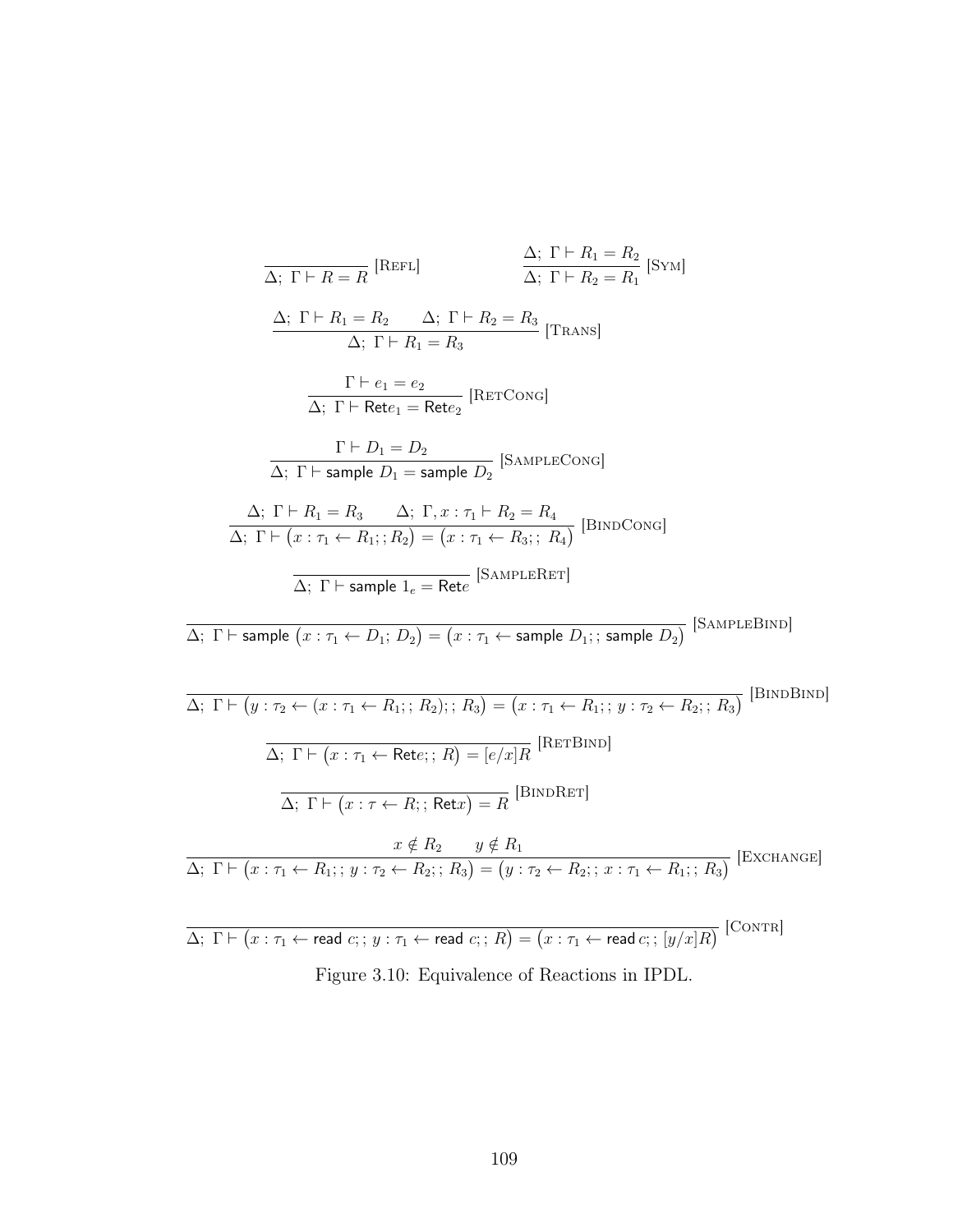• Inputs: if  $\mu \sim \eta$ , then for any input assignment  $i := v$  there exist (convex) coefficients  $c_1, \ldots, c_n$  and distributions  $\mu_1, \ldots, \mu_n, \eta_1, \ldots, \eta_n$  such that  $\mu_k \sim$  $\eta_k$  for each  $k = 1, \ldots, n$  and

$$
\langle i := v \rangle \mu = \sum_{k=1...n} c_k \mu_k = \sum_{k=1...n} c_k \eta_k = \langle i := v \rangle \eta
$$

• Outputs: if  $\mu \sim \eta$ , then for any output *o* there exist (convex) coefficients  $c_1, \ldots, c_n$  and distributions  $\mu_1, \ldots, \mu_n, \eta_1, \ldots, \eta_n$  such that  $\mu_k \sim \eta_k$  for each  $k = 1, \ldots, n$  and

$$
\langle o \rangle \mu = \Sigma_{k=1...n} c_k \mu_k = \Sigma_{k=1...n} c_k \eta_k = \langle o \rangle \eta
$$

Any bisimulation between P and Q is also a bisimulation between  $P|_o$  and  $Q|_o$ , and likewise between  $\nu c : \tau$ . P and  $\nu c : \tau$ . Q. Of special interest are bisimulations where  $\mu \sim \eta$  implies  $\mu = 1_x$  and  $\eta = 1_y$  for some states x and y (denoted  $x \sim y$ ) such that  $x|_o = y|_o$  for any output o. It is easy to see that the existence of such a bisimulation between protocols  $P$  and  $Q$  implies indistinguishablility of  $P$  and  $Q$ by any adversary of any bound.

Validity and Proof of Soundness We say the judgement  $\Delta \vdash P \stackrel{\delta}{=} Q : I \to O$ is valid if for any channel embedding  $\theta : \Delta' \to \Delta$  between channel contexts, and any k-bounded adversary,

$$
|\Pr[A(\theta[[P]]) = 1] - \Pr[A(\theta[[Q]])]| \le \delta(k).
$$

Note here that the bound we prove is invariant up to channel embedding. This immediately implies Theorem [2,](#page-97-0) by applying the identity embedding.

We now sketch the proof of soundness for the equational rules in our logic: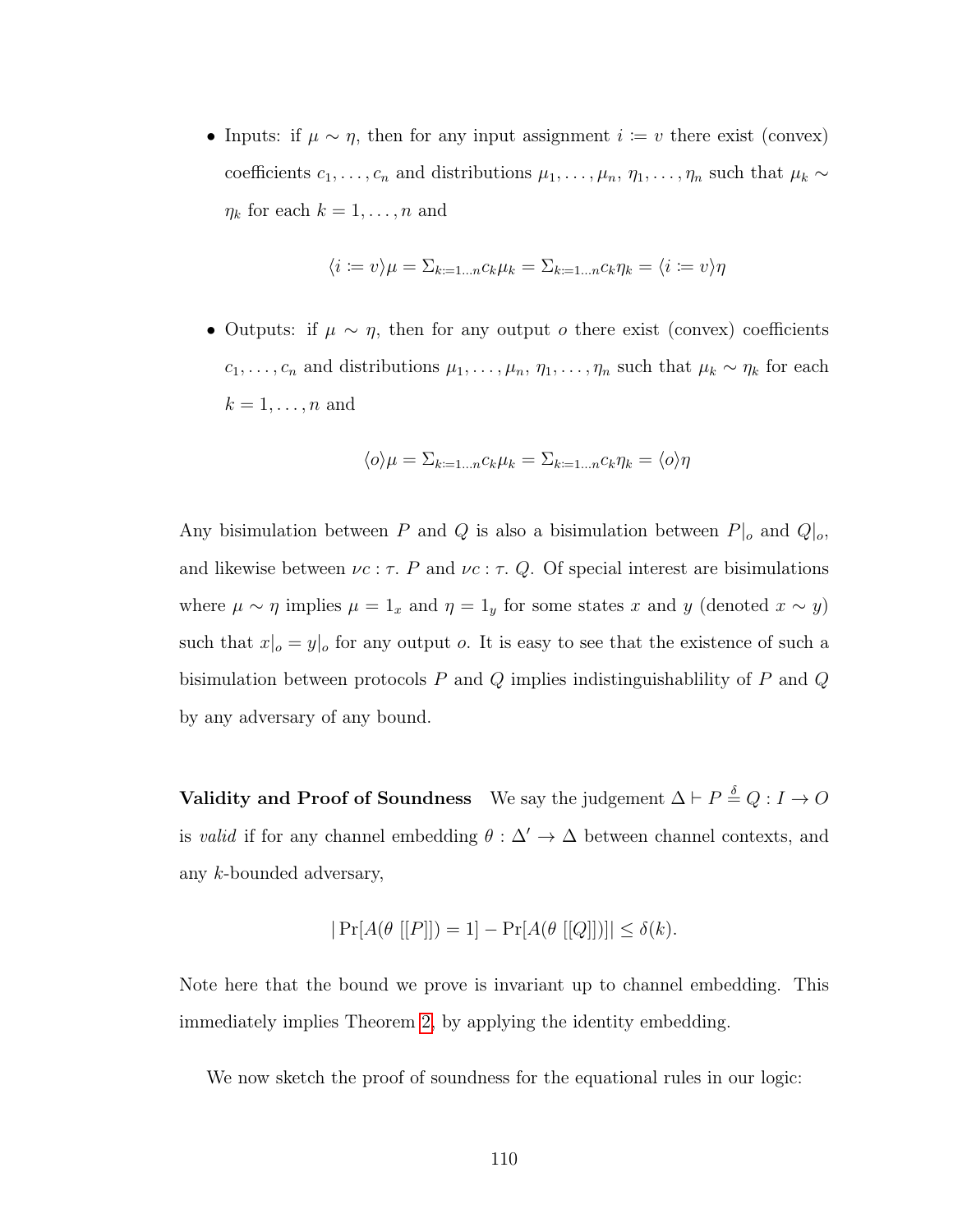- The [REFL], [SYM], and [TRANS] rules are clear.
- The [EXCHANGE] and [WEAKENING] rules follow at once from the invariance under protocol embeddings.
- The [REACTCONG] rule is also clear and [AXIOM] holds by assumption.
- To prove [COMPSYM] and [COMPASSOC], we define bisimulations by  $(s, t) \sim$  $(t, s)$  and  $((s, t), u) \sim (s, (t, u))$  respectively.
- To prove [ABSORBCOMP], we define a bisimulation by  $($ ,  $t$ ) ∼ t.
- The rules [COMPNEW] and [NEWEXCHANGE] are clear since both sides are interpreted as identical protocols.
- The rules [RESOURCETRANS], [SUBST], and [UNUSEDRESOURCE] follow from the fact that we can choose our final interpretation of both sides to be  $[[\cdot]]_1|_{c_1}|_{c_2}$ , *i.e.*, prior to any query we attempt to fire  $c_1$  before  $c_2$ .
- In the rule |UNFOLD|, we can similarly choose our final interpretation of the body inside the program-level bind on the left-hand side to be  $[[\cdot]]_1|_{c_1}|_{c_2}$ . This again attempts to fire  $c_1$  before  $c_2$ , and this amounts precisely to performing the reaction  $R_1$  inside the reaction-level bind on the right-hand side.
- The rule [NEWCONG] follows from the fact that any adversary for the protocols on the bottom is also an adversary for the protocols on top.

It remains to prove the rule [CompCong]. We first give the following two constructions on adversaries:

Composition Given an adversary A for a semantic composition of protocols P and  $Q$  (not necessarily coming from IPDL), we can compose  $A$  with  $Q$  to form an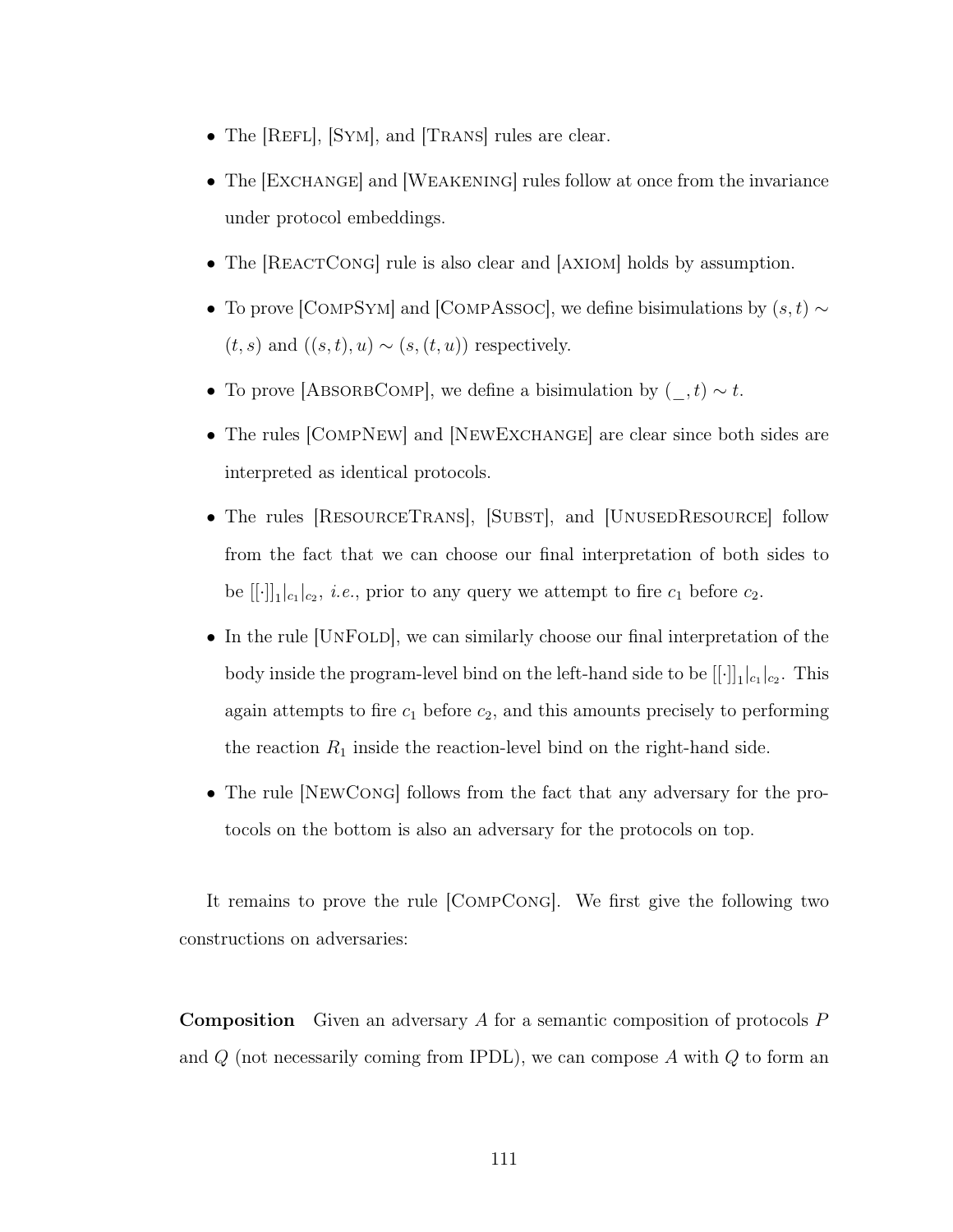adversary for  $P$  whose interaction with  $P$  yields precisely the same final distribution on booleans as the interaction of the original adversary  $A$  with  $P \parallel Q$ . Let  $A: I' \to O'$  and  $Q: I_2 \to O_2$ . Let **d**, **a**, **s** be the decision, accept, and stepping functions of the adversary. The protocol for the new adversary is  $A \parallel Q$ ; the schedule is the same as the one for A; the decision function maps a state  $(s, \_)$  to d(s); the accept function for a channel  $c \in O_2 \cup O'$  maps a state  $(s, \_)$  to  $a_c(s)$ ; the accept function for a channel  $c \in (I_2 \cup O_2)$   $(I' \cup O')$  maps any state to true; the step function maps a state  $(s, t)$  to  $\mathsf{s}_c(s) \times 1_t$ .

**Restriction** Given an adversary A for a protocol  $P|_o$  (not necessarily coming from IPDL), we can turn  $A$  into an adversary for  $P$  whose interaction with  $P$ yields precisely the same final distribution on booleans as the interaction of the original adversary A with  $P|_o$ . Let S be the set of states of A. The new schedule is obtained by scheduling  $\sigma$  before and after every channel in the schedule for  $A$ . The set of states for the new adversary is  $S + S + S$ . We now define the rest of the structure:

- The states in the left branch encode the original states of A. All inputs and outputs leave a left-branch state unchanged (and will never be called on a left-branch state). Their decision function is the original decision function for A. They accept all channels for scheduling, even though the structure of the new schedule guarantees that only  $\sigma$  is ever scheduled in a left-branch state. The step function for any channel turns a left-branch state into the corresponding middle-branch state.
- The states in the middle branch encode the states of  $A$  after performing  $o$ on the left. All inputs and outputs leave a middle-branch state unchanged (and will never be called on a middle-branch state). Their decision function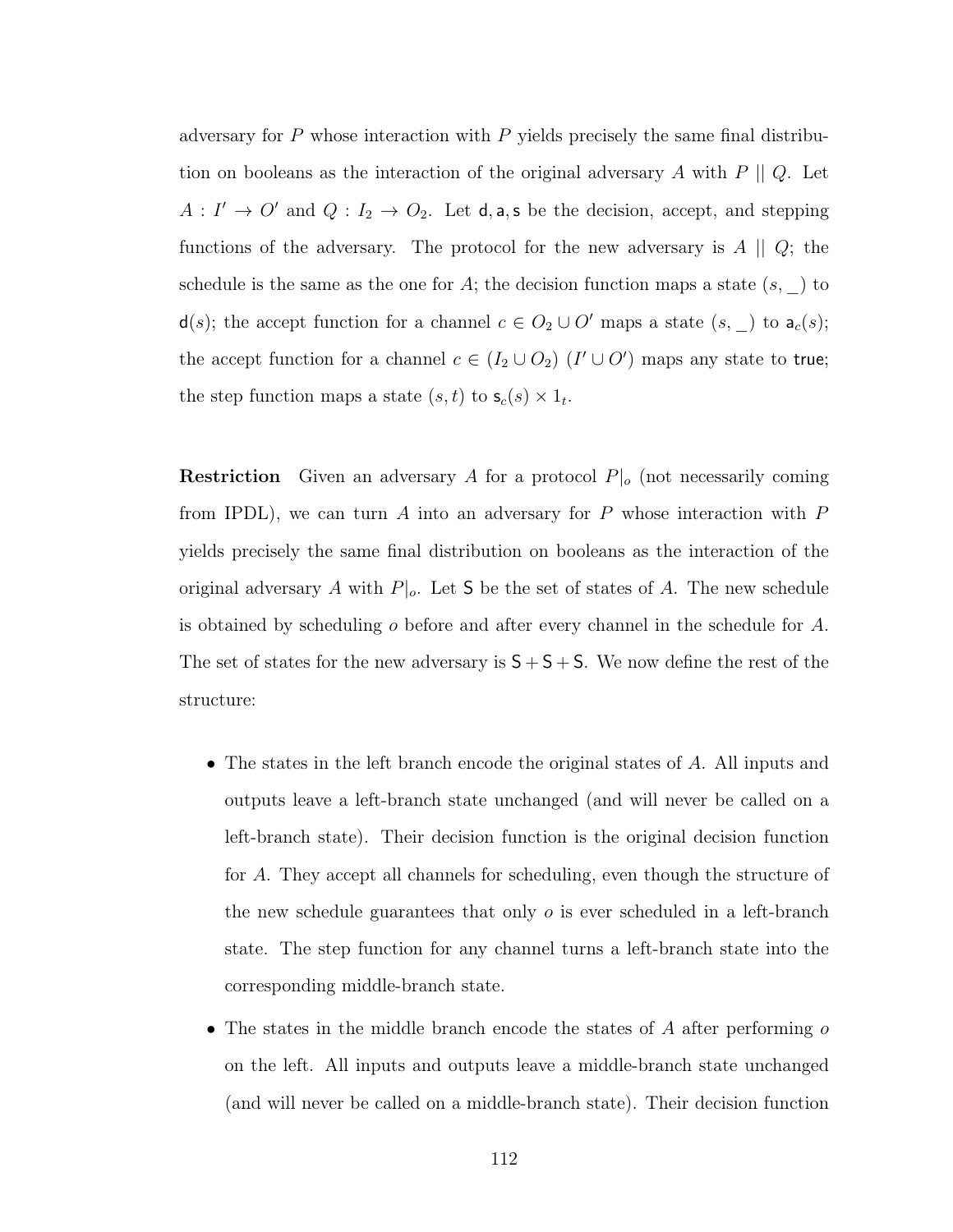maps every state to false (and will never be called on a middle-branch state). Their accept function is the original accept function for A. The step function for any channel is the original step function for A with the proviso that it furthermore turns a middle-branch state into a right-branch state.

• The states in the right branch encode the states of  $A$  before performing  $\sigma$ on the right. The input and output transition functions are the original ones for A. Their decision function maps every state to false (and will never be called on a right-branch state). They accept all channels for scheduling, even though only  $\sigma$  will ever be scheduled in a right-branch state. The step function for any channel turns a right-branch state into the corresponding left-branch state.

Now, we may prove the rule sound. Given a k-bounded adversary A for the protocols  $[[P_1||Q]]$  and  $[[P_2||Q]]$ , we will turn it into an appropriate adversary for [[P<sub>1</sub>]] and [[P<sub>2</sub>]]. First, by Lemma [11,](#page-114-0) we see that  $[[P_1||Q]] = ([[P_1]] || [[Q]])|_{o_1,...,o_\ell}$ (and similarly for  $P_2$ ), where  $\ell$  is the number of outputs of  $P_1$  and  $Q$ . We then apply the second construction for restriction above  $\ell$  times to receive an equivalent adversary for  $[[P_1]]$   $[[[Q]]$ . Finally, we apply the first construction for composition to receive an adversary  $A'$  for  $[[P_1]]$ . By construction, the behavior of  $A'$  interacting with  $[[P_1]]$  produces the same final output distribution on booleans as the behavior of A interacting with  $[[P_1||Q]],$  and similarly for  $P_2$ .

It now remains to estimate the bound for  $A'$ , as a function of  $k$ , the bound for  $A$ . Suppose  $Q$  is  $b$ -bounded. Then, the first construction has a bound of  $O(|\Delta| * \max(k, b))$ , by estimating the runtime of each transition in the protocol  $A \parallel [[Q]]$ . The second construction has a bound of  $O(k)$ , since the schedule for the adversary grows by a constant amount, and each transition of the semantic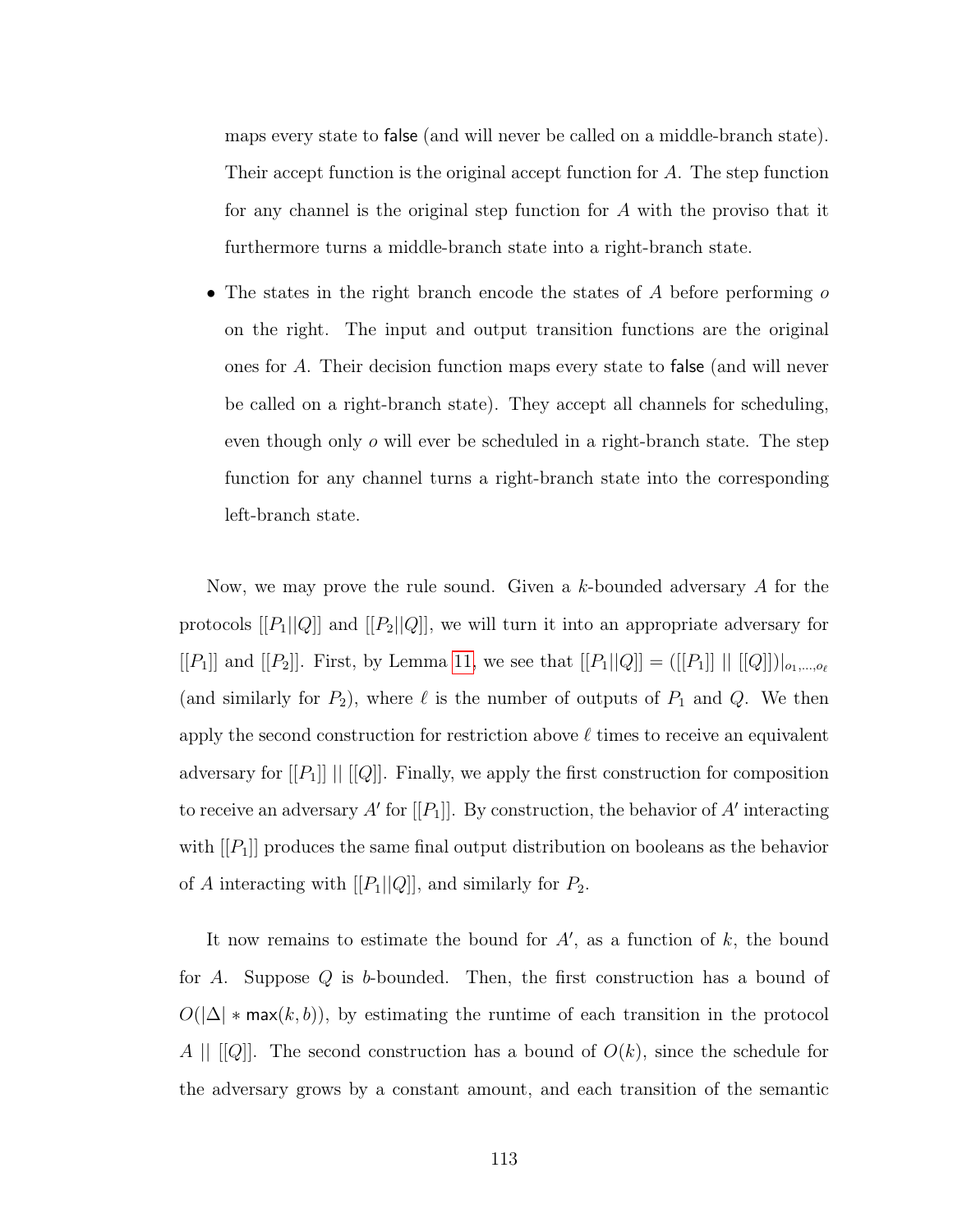protocol has a runtime of at most  $O(k)$ . Since we run the second construction at most  $|\Delta|$  times (bounding the number of outputs), we have that the adversary A<sup> $\prime$ </sup> is bounded by  $O(|\Delta| * max(k, b)).$ 

#### <span id="page-122-0"></span>3.10 More Details on Case Studies

## 3.10.1 OT from Trapdoor Permutations

The ideal functionality for (1-2) OT is given in Figure [3.12.](#page-133-0) It is given by a single reaction which simply selects a boolean from the receiver, a pair of messages from the sender, and outputs the appropriate component of the pair. Our definition of ideal OT is parameterized by the type of messages, L. (Recall that all IPDL types are in bijection with bitstrings of an appropriate length.) For this simple definition, we eschew the use of ideal parties; instead, if the receiver is corrupted, we simply spawn another copy of the OT functionality with the same inputs, but an output for the adversary. The adversary learns nothing if the sender is corrupted.

The trapdoor OT protocol depends on the security of a *hardcore predicate*, which consists of a family of trapdoor permutations  $f$  along with a predicate  $B$ such that it is difficult to distinguish the value  $B(x)$  from uniform, given only f and  $f(x)$  for a uniformly chosen x in the domain of f. While the type system of IPDL does not include general functions (since they take exponential space to describe), we can still model trapdoor permutations by representing  $f$  with the following data: an *evaluation key*, a *trapdoor key*, an distribution for generating trapdoor keys, a derivation function from trapdoor keys to evaluation keys, and evaluation functions, both forwards using the evaluation key, and backwards using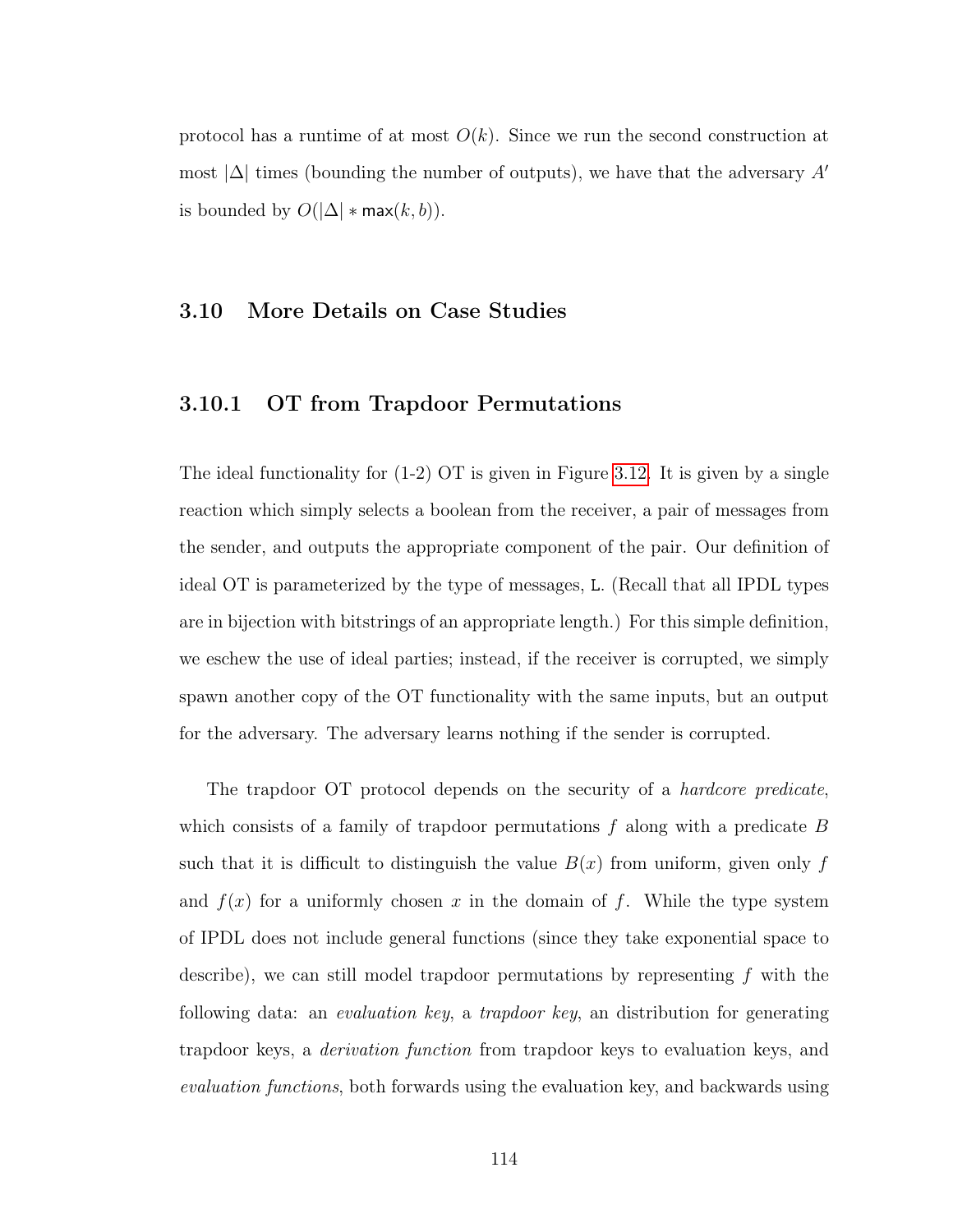the trapdoor key. Only the evaluation and trapdoor keys need to represented as IPDL values: the generation algorithm, derivation function, and evaluation functions can instead be represented as distributions and function symbols in IPDL, respectively. Given this data, we can easily model the hard-core predicate's security as an approximate equivalence between IPDL programs.

In the trapdoor OT protocol, the sender (Alice) sends a randomly chosen trapdoor permutation f to the receiver (Bob), but keeps the inverse of f secret. In return, Bob sends a pair of values, appropriately constructed using uniform randomness and f. Finally, Alice sends her pair of messages back to Bob, appropriately blinded by Bob's message. Assuming Bob constructed his message correctly, and that  $B$  is a hard-core predicate for  $f$ , this is a secure construction.

In this protocol, and as is common to all of our OT constructions, the adversary learns nothing in the case when Alice is corrupted; thus, we only focus on the case when Bob is corrupted. In this case, the simulator is able to read Bob's index bit and the output of the OT, and must reconstruct Bob's view of the protocol for the adversary. The most subtle part of the proof is that for Bob's view to be simulatable, we cannot reason only about the uniformity of a single bit  $B(x)$ , but instead of a pair of bits  $B(x)$  and  $B(y)$  (given only f,  $f(x)$ , and  $f(y)$ ). We thus prove as a lemma that this generalized notion of security for the hard-core predicate follows from the usual one.

# 3.10.2 1-4 OT from 1-2 OT

While the above two OT protocols only operate over pairs of messages, the GMW protocol in Section [3.6.1](#page-105-0) instead requires an OT protocol which operates over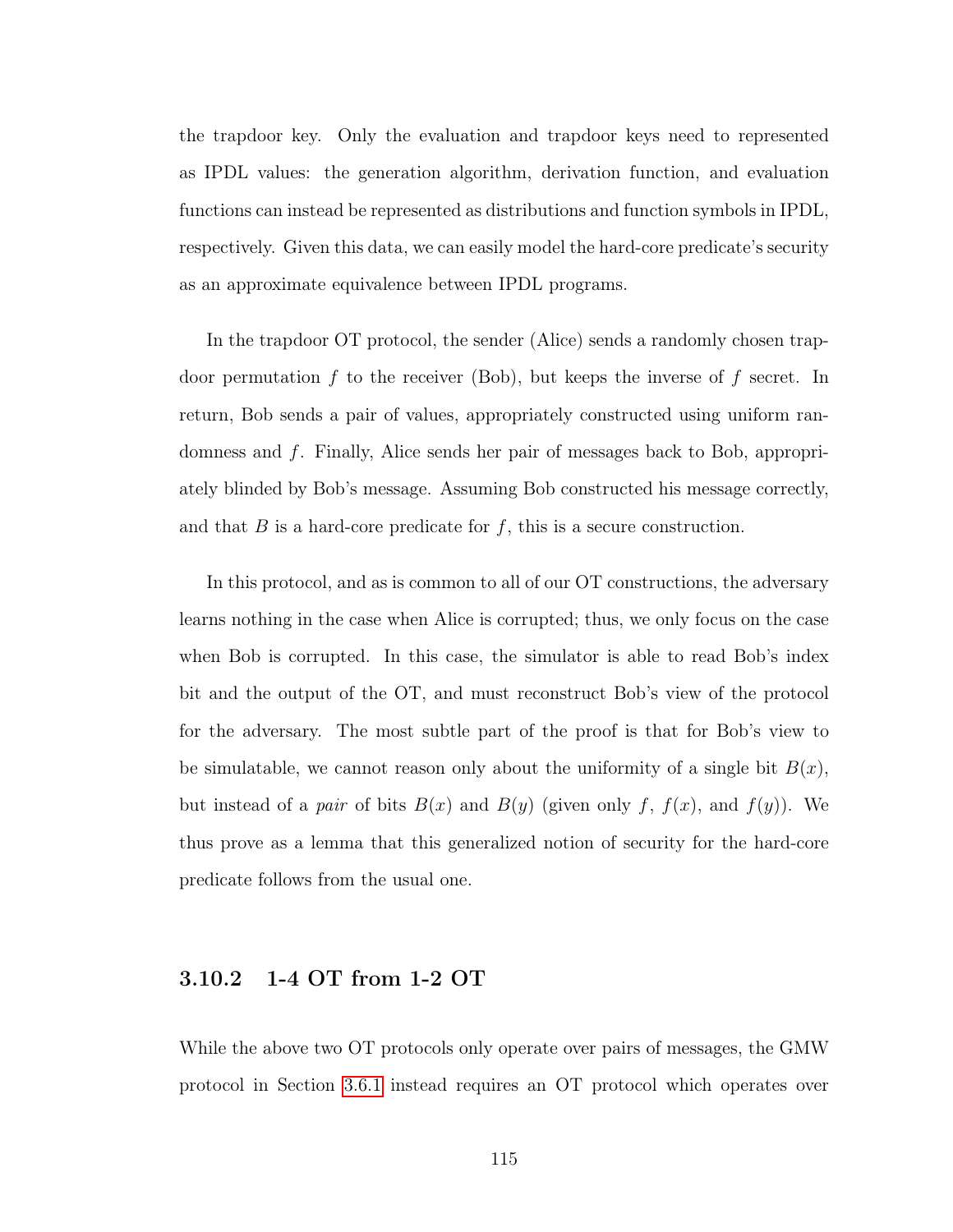four messages, instead of two. This case study mechanizes a construction for 1- 4 OT from three instances of 1-2 OTs. In the protocol, the sender blinds their four messages by a combination of six random strings, and sends these blinded messages to the receiver. These random strings are additionally given as input to the underlying OTs as messages. The receiver uses their two index bits as index bits for the underlying OTs. The randomness is carefully chosen so that the appropriate randomness only cancels out for the intended message, and all other messages appear uniformly random.

The IPDL proof of the above construction requires a subtle analysis which uses rerandomization, or mapping uniform randomness through a bijection. Specifically, we show the following two protocols are (exactly) equivalent in IPDL: the first takes as input a boolean on a channel  $i$ , and returns uniformly random values an channels c and d; instead, the second uniformly samples two values x and y, and sets c to be the value if i then x else y, and similarly sets d to be the value if i then y else x. Once the above lemma is established, the proof follows from a number of straightforward channel inlinings.

#### 3.10.3 Two-Party GMW Protocol

Given the definitions in Section [3.6.1,](#page-105-0) the ideal protocol for GMW is straightforward. The ideal parties for Alice and Bob forward their inputs to the functionality, and eventually receive outputs from the functionality. We focus on the case when Alice is corrupt, so she also forwards her inputs and outputs to the simulator. We additionally assume that the simulator learns the *timing* of Bob's inputs (but not their content); this is important for a technical reason, which we will explain below. Given inputs from Alice and Bob along channel vectors  $\vec{u}^A$  and  $\vec{v}^B$ ,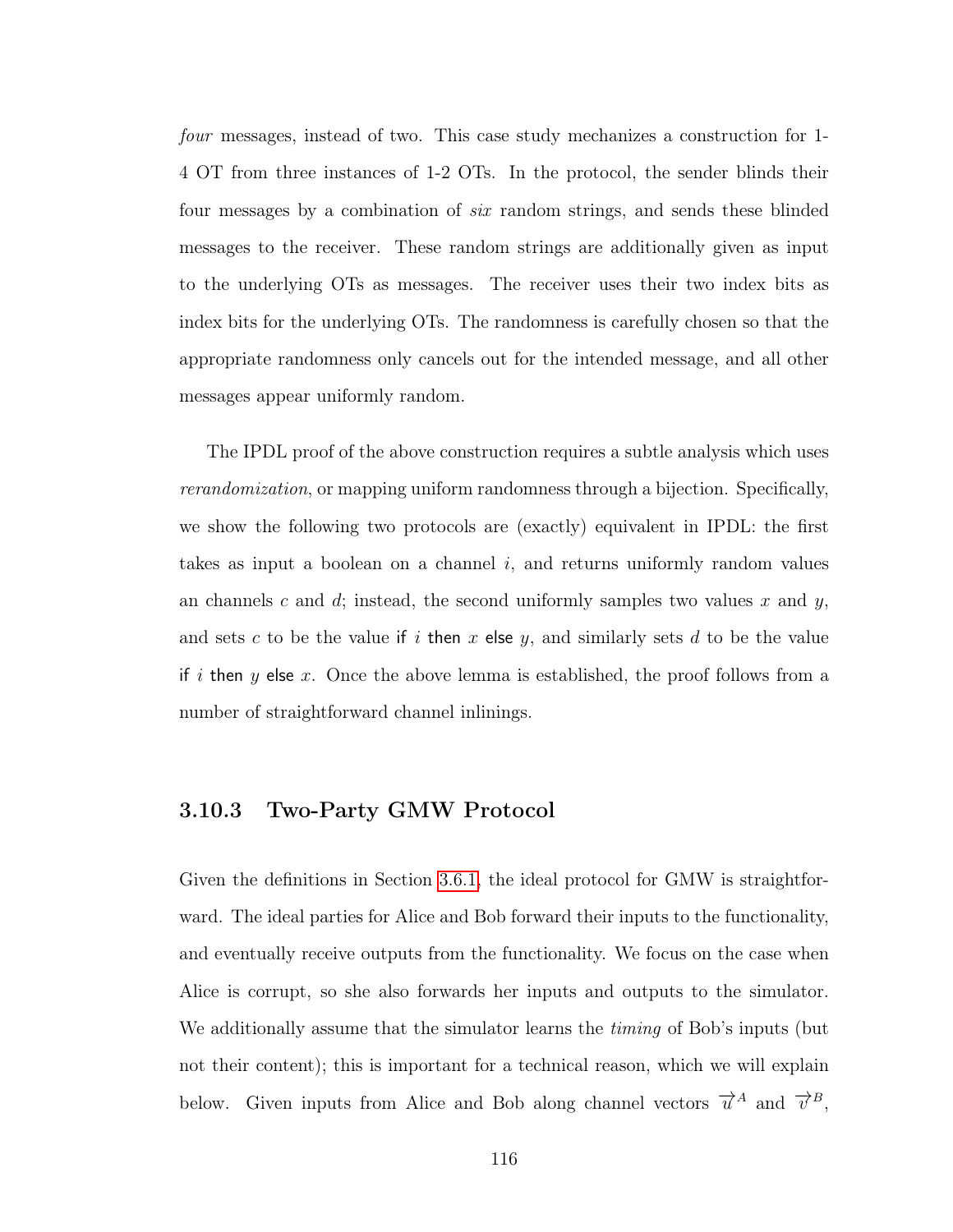the functionality generates a fresh set of vectors  $\vec{w}^n$  for the circuit wires, runs evalCirc(c,  $\overrightarrow{u}$ ,  $\overrightarrow{v}$ ,  $\overrightarrow{w}$ ), and delivers the circuit outputs to the ideal parties accordingly.

Notably, this definition of the functionality – and thus, also our GMW formalization – encodes reactive MPC, in which Alice and Bob can give inputs to the protocol depending on prior outputs. This is possible since our encoding has the feature that the only causal relationships between wires are those imposed by dataflow; thus, if an output wire  $w_k$  does not depend on Alice's jth output, Alice is enabled to give the j<sup>th</sup> input to the protocol after she receives the value for  $w_k$ .

The implementation of the GMW protocol is also straightforward, and follows the standard construction: Alice and Bob secret share their inputs, collaboratively compute the circuit over their secret shares, and open their shares for the output wires. To compute the nonlinear AND operation, Alice must use a 1-4 OT protocol to obliviously send Bob a single bit which encodes the XOR of the cross-terms of the two secret shared variables. As described in [3.10.1,](#page-122-0) we model semi-honest corruption by instrumenting the corrupted party (here, Alice) to leak to the adversary any inputs she receives from Bob, and any randomness she generates during the protocol. Thus, the adversary receives five types of messages from Alice: Alice's randomness generated during the OTs, Alice's protocol input, Alice's secret share for Bob of her input, Alice's share of Bob's input, and Bob's opening of the output wires.

The simulator follows a standard construction in which it evaluates a "blinded" copy of the real protocol in its head, having access to only Alice's private data, but not Bob's. The central step in the proof of security is the construction of an invariant between the real world and ideal world with simulator, such that Bob's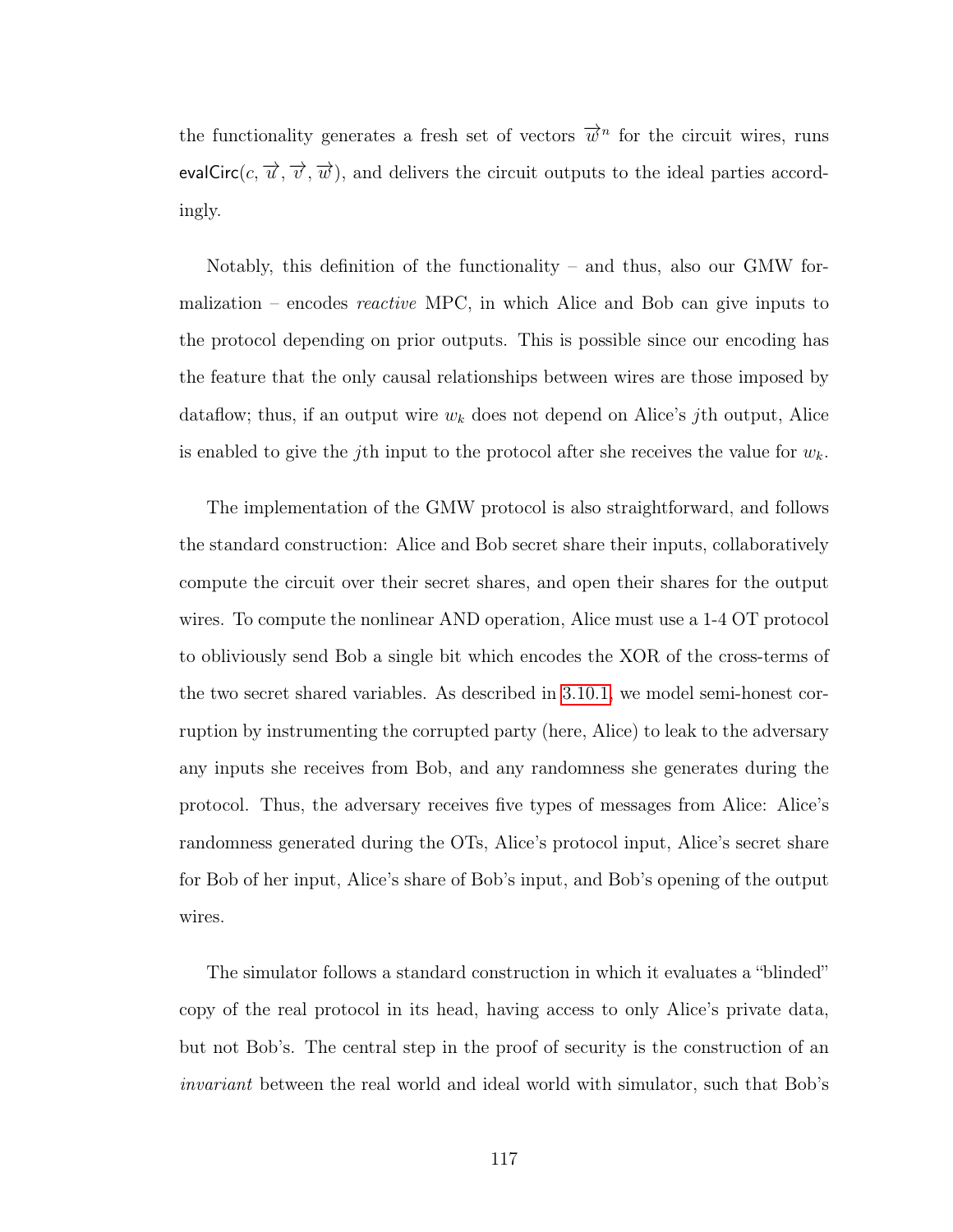share of wire  $w$  in the real world is equal to the XOR of the true value of wire  $w$  in the ideal world with Alice's simulated share, coming from the simulator. By constructing this invariant, we use the [HYBRID] rule to easily reason about the GMW protocol without needing to perform an explicit induction on the circuit.

# 3.10.4 Coin Flip

Security for the coin flip protocol is defined as an ideal functionality that: generates a uniform bitstring; leaks it to the simulator; and once the simulator returns with an ok message, broadcasts the bitstring to all ideal parties. All non-corrupted ideal parties then output the same randomness from the functionality.

This functionality is intended to model three main properties: *fairness* (if one honest party receives output, they all do); *agreement* (all honest parties receive the same output); and *uniformity* of the agreed-upon output. However, we do not prove privacy of the output bit, or guaranteed delivery.

Unlike the other case studies, we prove this example secure in the *malicious* setting, where the adversary is able to take over the behavior of all corrupted parties. In order to do so in a structured way, we do not allow the adversary to directly control internal protocol channels, but instead give it access to distinguished adversarial channels as proxies. We then, for each corrupted party, write a shim which simply forwards messages between the internal protocol channels and those for the adversary (and vice versa).

Our protocol is defined over an arbitrary number of parties and an arbitrary corruption scenario, modeled as a function honest : 'I\_n -> bool. However, for simplicity our proof assumes that there are at least two parties such that the first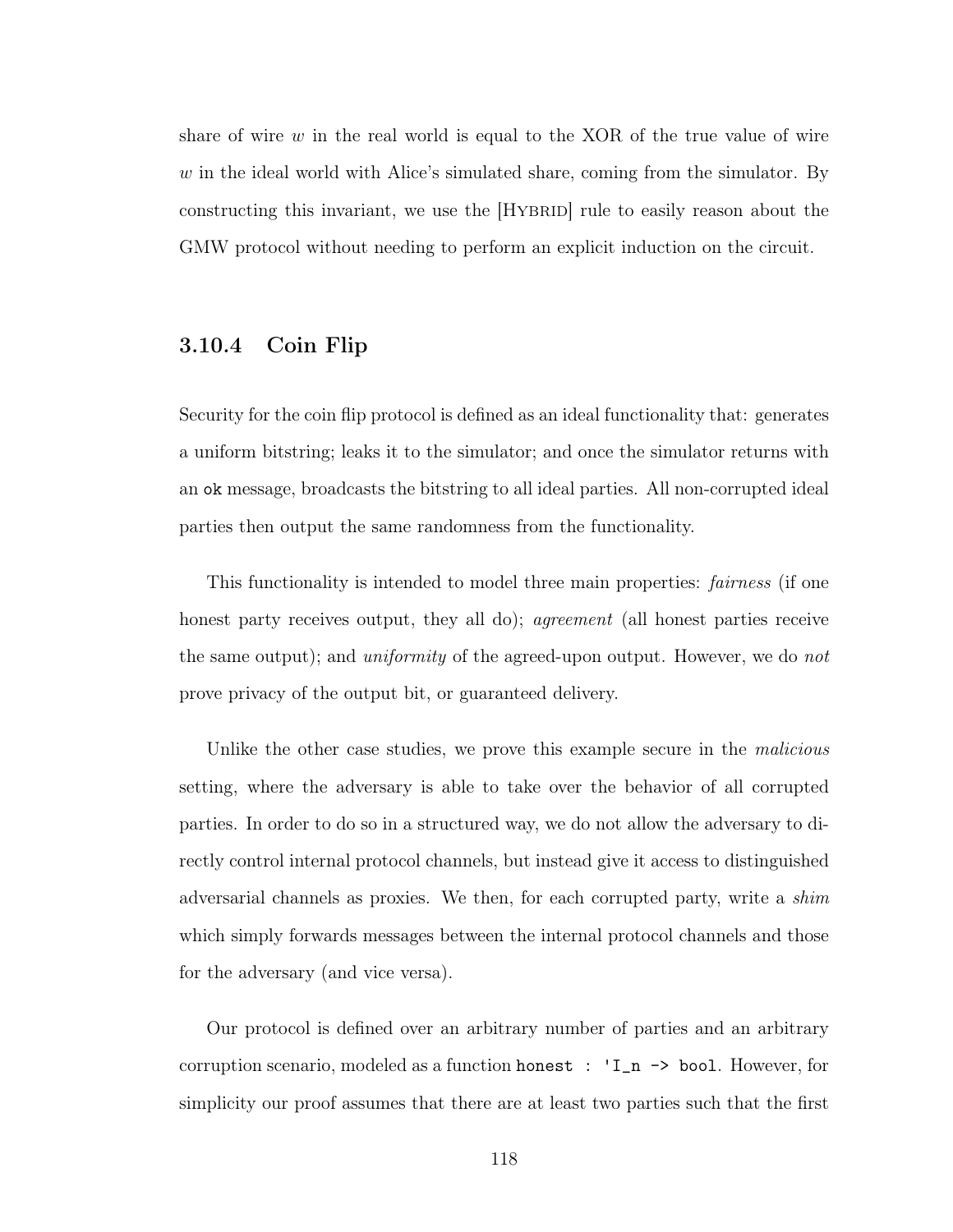one is corrupted and the last is honest. This is without loss of generality, since the protocol is clearly symmetric, and the security goal is degenerate if all parties are corrupt and immediate if no parties are corrupt.

Since IPDL is channel-centric rather than process-centric, modeling and reasoning about a protocol with n parties and a fixed number of messages is no harder than reasoning about a protocol with a fixed number of parties, and  $n$  messages (such as the GMW protocol). Indeed, one of the first simplification steps we take in the proof is to isolate the behaviors among all channels. For a simple example, suppose that we have a protocol where  $n$  parties each first send a message  $x$ , and then a second message y. Instead of reasoning about the protocol  $||_j P_j$ , where  $P_j$ is the code of the jth party, we instead use the [BigPar-Par] rule from Section [3.4](#page-98-0) to rewrite the protocol as  $(||_j x.j ::= r_j) || (||_j y.j ::= r'.j)$ . While a simple observation, this form of rewrite enables a much smoother verification than without.

Encoding of the Ideal Protocol in IPDL The functionality and corresponding ideal protocol is given in IPDL in Figure [3.13.](#page-133-1) The functionality is parameterized over three channels: leak and ok, which are thought of as meant for the simulator, and send, which will be used to broadcast a value to all ideal parties. First, on Line 6, it generates a fresh channel b carrying a boolean for internal use. It then spawns off three subcomputations: first, on Line 8 we set b to be a uniformly random boolean; second, on Line 9, we leak b to the simulator, by copying its value to the leak channel; finally, on Line 10, we wait for the ok message from the simulator, then copy the value of b to the send channel.

On Lines 14 – 19, we have the ith ideal party, CoinIParty. The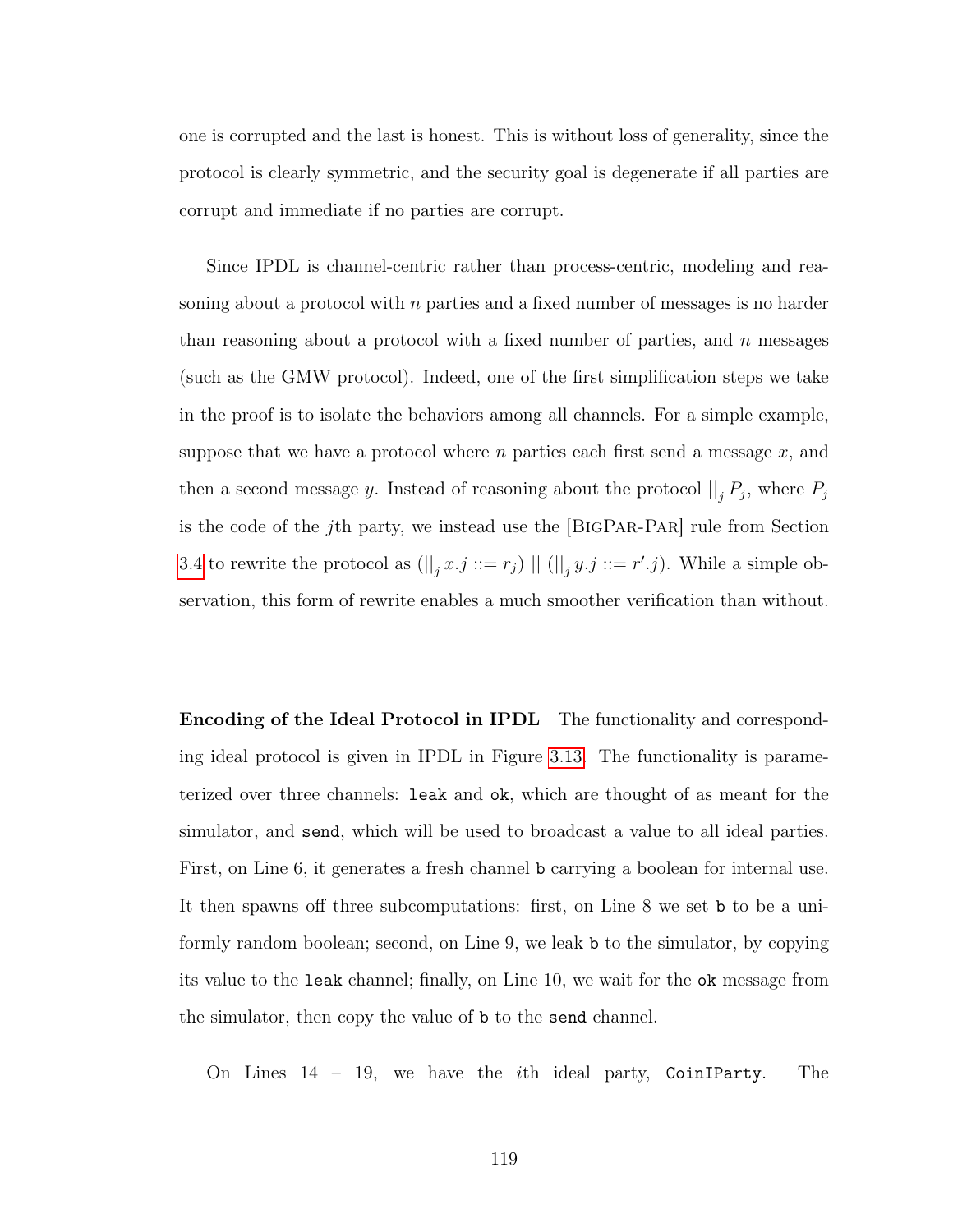ideal party is parameterized by the total number of parties n, a predicate honest : 'I\_n -> bool where 'I\_n is the type of natural numbers less than n (from ssreflect [\[GMT16\]](#page-144-1)), the index of the current party,  $i : 'I_n$ , and two channels, send and out. If the ith party is honest, then we simply copy the value from send to out (Line 17); otherwise, we do nothing (Line 19), given by the empty protocol prot0.

Finally, on Lines 21-29, we define the ideal protocol, which is composed of the functionality and all  $n$  ideal parties. In addition to the ok and leak channels for the simulator, the protocol is also parameterized by a *n*-length vector of output channels out : n.-tuple (chan K). The protocol generates the internal send channel, and first invokes the functionality on Line 27. It then on Line 28 spawns, for each  $i < n$ , a copy of the *i*th ideal party, taking input along the send channel, and producing output on the ith output channel (written here as out ## i.) We make heavy use of the bigop library from  $s$  sreflect to handle *n*-ary compositions over an index set, as in Line 28. Also, note that while the send channel is defined once inside of the functionality, it is able to be read by all  $n$  parties; thus, all channels in IPDL naturally support broadcast.

Encoding of the Real Protocol In the real protocol, each party broadcasts a commitment of their randomly chosen bit, receives everyone else's commitments, and then broadcasts an opening of their commitment. We model the commitment by operating in a hybrid setting, wherein each party has access to an ideal functionality for performing commitments. This functionality is given below:

```
Definition FComm (K : nat)
2 (* inputs from party *)
3 (commit : chan K) (open : chan TUnit)
```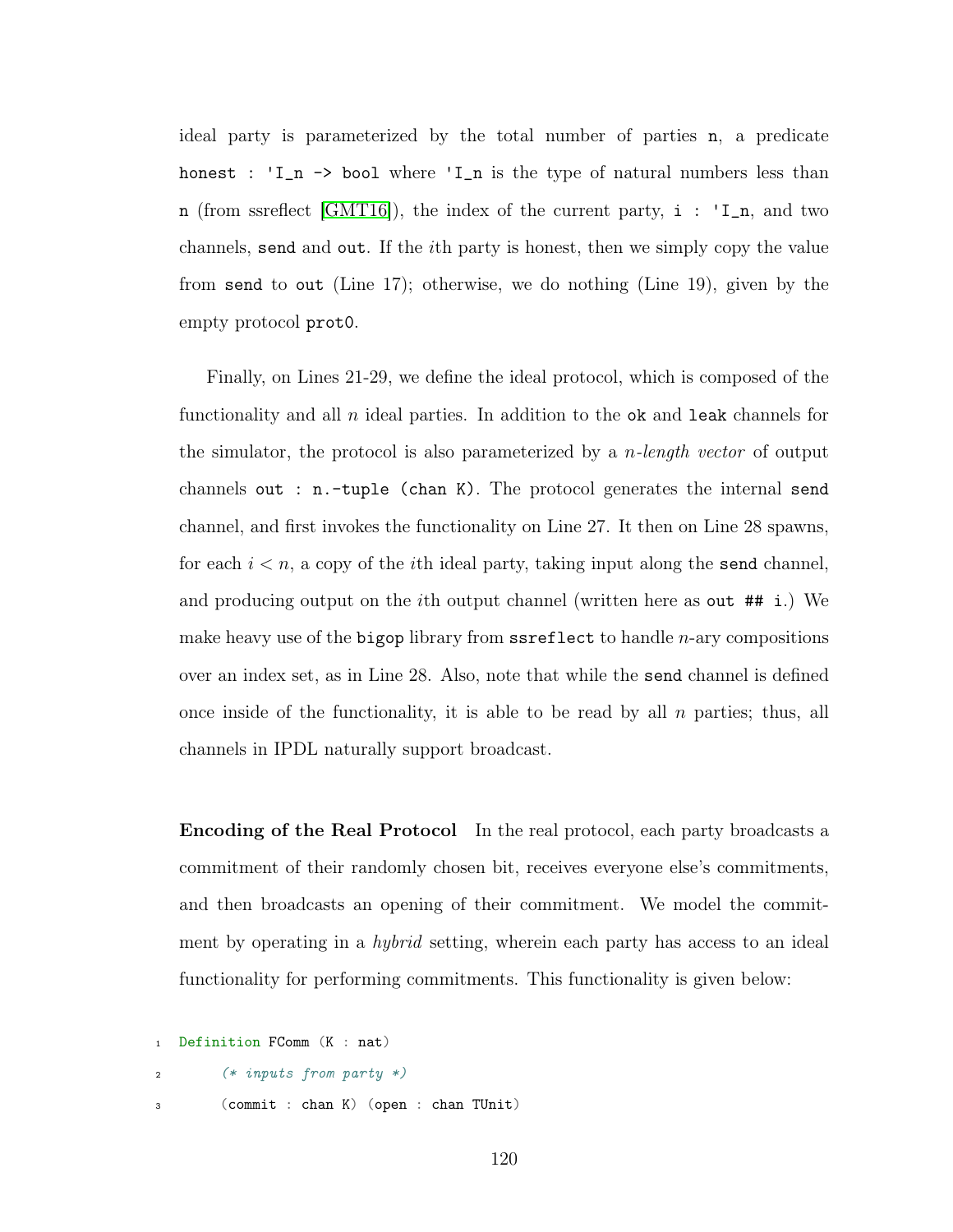```
4 (* outputs to broadcast *)
5 (committed : chan TUnit) (opened : chan K) :=
6 [||
7 committed ::= ( <-- Read commit ;; Ret tt);
\text{8} opened ::= (x \leq - Read commit ;;
9 - <- Read open ;; Ret x)
10 ].
```
The commitment functionality is parameterized by input channels commit and open, which are to be used by the party the functionality is meant for, and output channels committed and opened, which will be broadcast to all. On Line 7, the channel committed is set to wait for commit before firing. On Line 8, the channel opened is set to the value of commit, but only after the channel opened has fired.

We now turn to the actual protocol, which is given in Figure [3.14.](#page-134-0) Similar to the ideal protocol, we model malicious corruption by splitting the party's code into two parts: one for if the party is honest, and one if the party is corrupted.

We first describe the honest party, given on Lines 25-36. We note that the party is parameterized by all channels appearing at the top of the Section, on Lines 15-21. These include the inputs from all broadcast commitments and openings, and the outputs from the party itself, both for its own commitment as well as its protocol output. First on Lines 25-26 we generate two fresh vectors of channels, committed\_sum and opened\_sum, which will be used for aggregation of multiple values. The first parameter to newvec, n, is the length of the channel vector, while the second parameter is the type of the channels. The party first commits to a uniformly chosen input, as given on Line 28. On Lines 29-32, the party then computes a fold over the signals coming from the channels in committed: since each channel in this vector carries a unit value, we are merely accumulating timing dependen-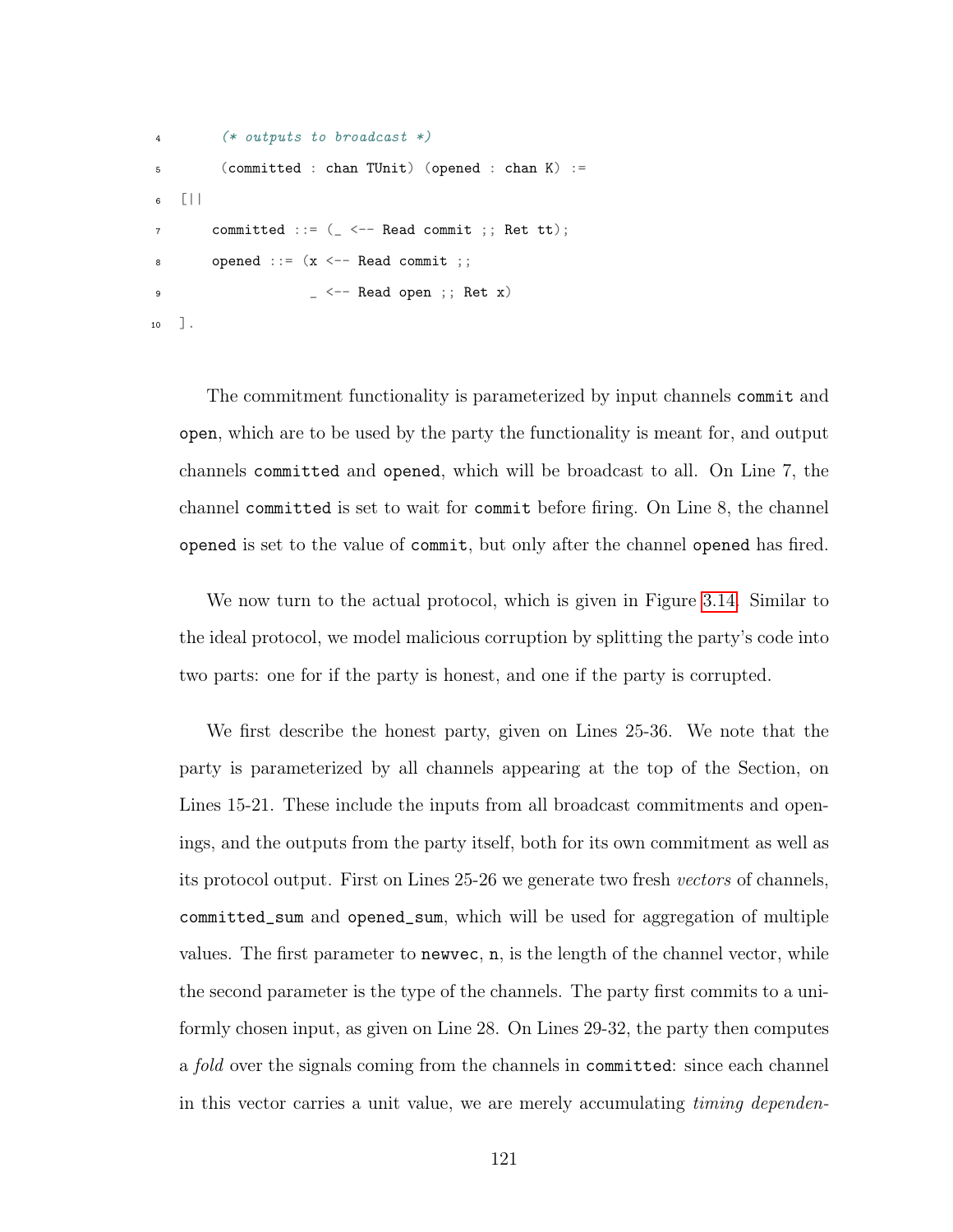cies into the channels in committed\_sum. On Line 33, the party then opens their commitment, based on the timing of the last channel in committed\_sum. In effect, this causes the party to wait for all commitments to happen before the party opens theirs. Line 34 similarly folds the channels in opened together into opened\_sum, so that the last channel in opened\_sum carries the collective XOR of all opened commitments. The party outputs this value on Line 35.

To encode the corrupted party on Lines 39-46, for convenience we define a shim for the corrupted party, which acts to separate the adversary's channels from the internal protocol channels. The adversary's channels, defined on Lines 4-9, are divided into inputs and outputs. The inputs from the adversary are advCommit and advOpen, which allow the adversary to control the *i*th party's commit and open messages (if the ith party is corrupt.) This is reflected in Lines 40 and 41 in the corrupted party, which copy the ith channel of advCommit to the corrupted party's commit channel, and similarly for open. The outputs to the adversary are advCommitted and advOpened, which are both tuples of tuples of channels. On Line 42, the *i*th component of advCommitted is set equal (pointwise) to the *i*th party's view of the committed tuple of input message. Similarly, on Line 44 the ith component of advOpened is set to the ith party's view of opened. Finally, to define the party we again case split on whether party  $i$  is honest, and choose the corresponding implementation.

Finally, we now define the real protocol in total in Lines 55-68. We first generate all internal channel vectors for the commitment functionalities, and then spawn all n commitment functionalities and n parties.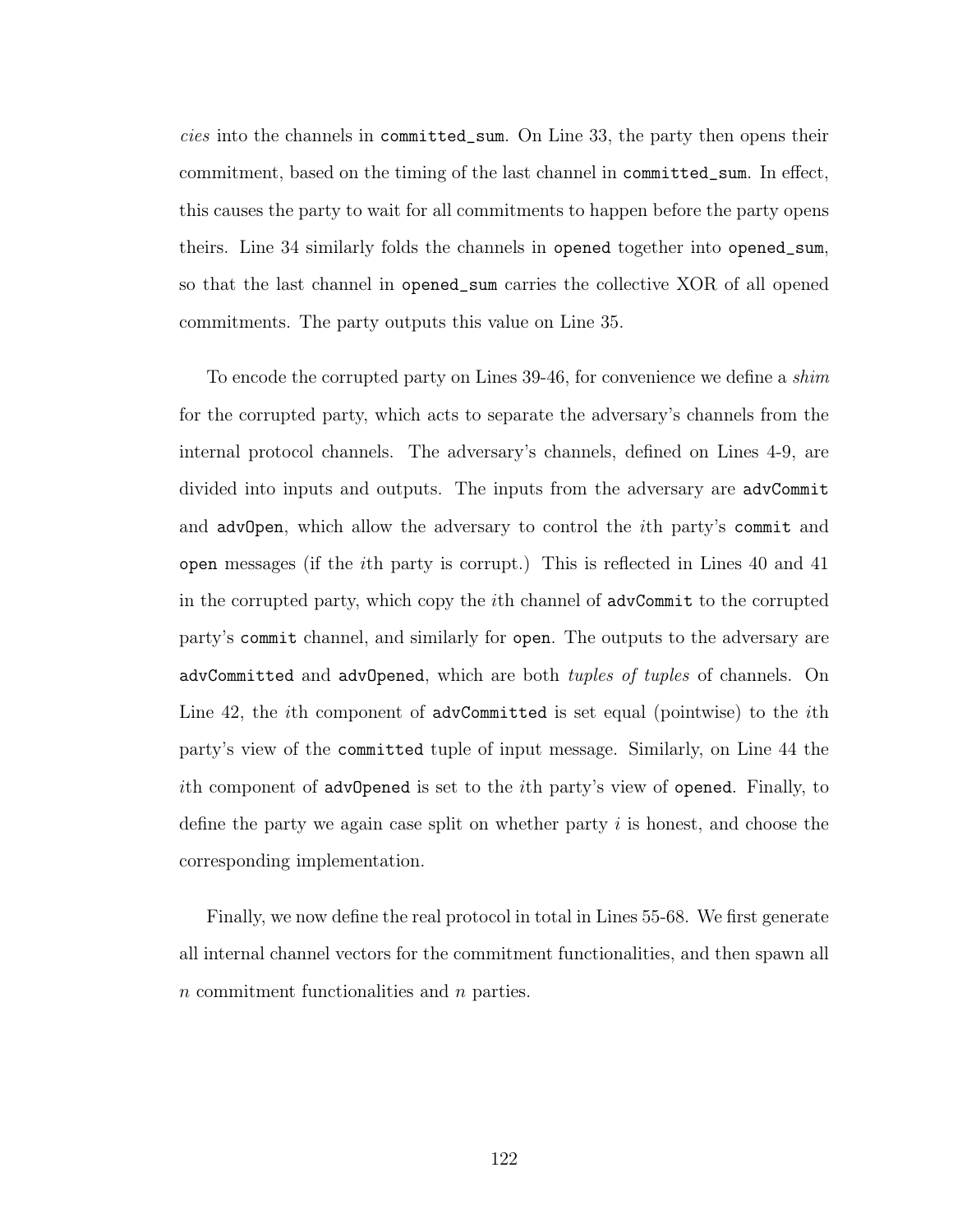Simulator and Proof Sketch To show that CoinReal realizes CoinIdeal, we must show the existence of a simulator CoinSim which transforms the adversarial channels of CoinReal into those of CoinIdeal.

Since the security condition is degenerate in the case when all parties are corrupted or all are honest, we focus without loss of generality on the case where the first party is corrupted, and the last party is honest. Intuitively, the simulator runs a copy of the real world protocol "in its head", but modified in the following way: the last party, instead of generating a commitment uniformly, generates its commitment by reading the commitments of all other parties (honest or not), and XORing all other commitments together, along with the value along the channel leak from the ideal world. This ensures that the bit that all the parties inside the simulated real world all agree to the same value as is chosen by the functionality. In turn, when all simulated parties open their commitments, the simulator then outputs ok to the functionality. Since all commitments by honest players appear uniform, and the simulator only submits ok after all corrupted players open their commitments, it follows that the adversary's view in the real and ideal worlds are identical, and all honest party's behavior is identical as well.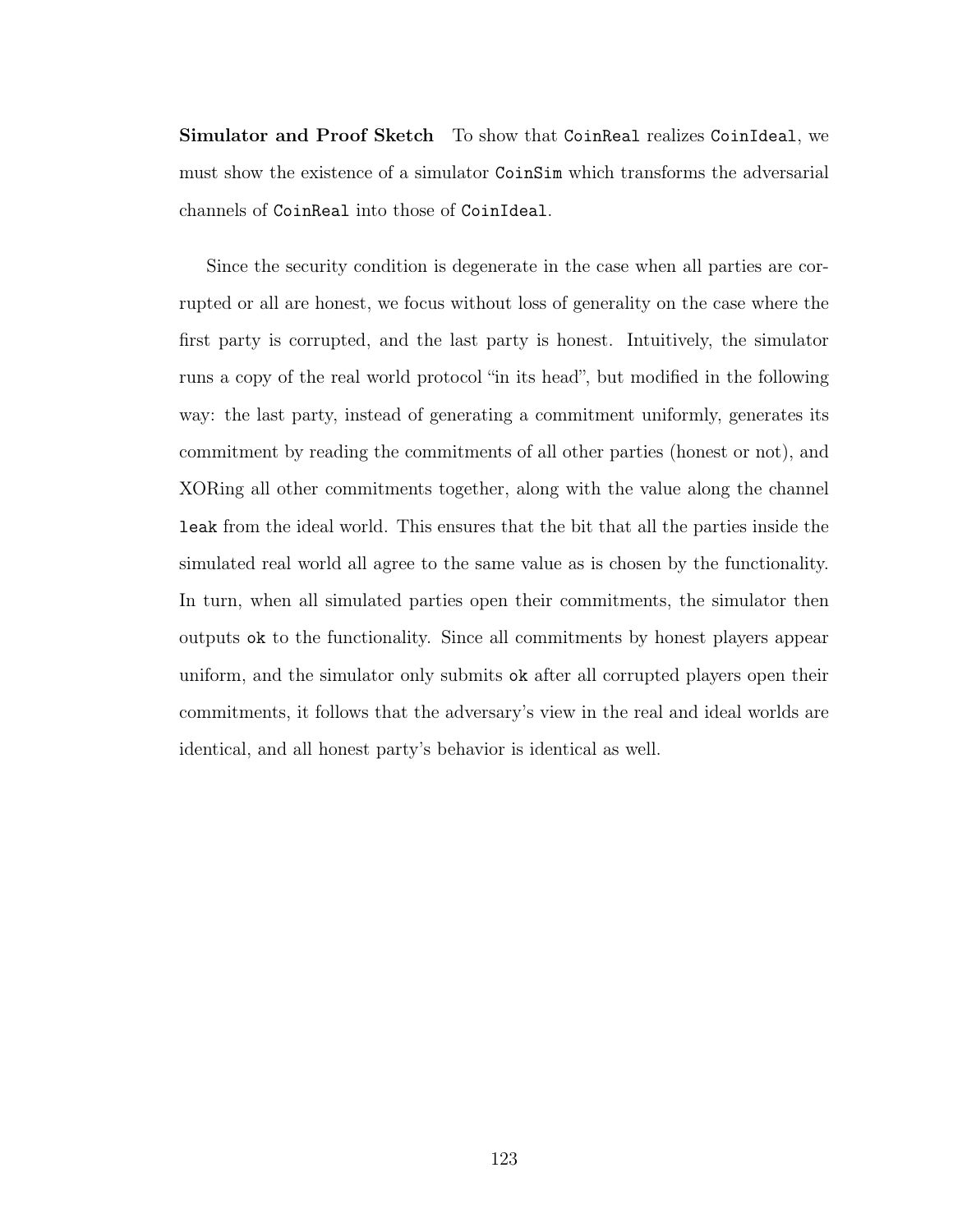$$
\frac{\Gamma \vdash \nu \ \overrightarrow{v}^{n+1} : \tau. \ P = \nu \ \overrightarrow{u}^{n} : \tau. \ \nu x : \tau. \ P[\overrightarrow{u} \ x/\overrightarrow{v}] \ [N\text{U} \text{VEC-R}]
$$
\n
$$
\frac{\Gamma \vdash \nu \ \overrightarrow{v}^{n+1} : \tau. \ P = \nu x : \tau. \ \nu \ \overrightarrow{u}^{n} : \tau. \ P[x \ \overrightarrow{u}/\overrightarrow{v}] \ [N\text{U} \text{VEC-L}]}
$$
\n
$$
\frac{\Gamma \vdash \nu \ \overrightarrow{v}^{n} : \tau. \ \nu \ \overrightarrow{w}^{n} : \sigma. \ P = \Gamma \vdash \nu \ \overrightarrow{w}^{m} : \tau. \ \nu \ \overrightarrow{v}^{n} : \sigma. \ P \ [N\text{U} \text{VEC-COMM}]}
$$
\n
$$
\frac{\Gamma, \overrightarrow{v}^{n} : \tau \vdash P = Q}{\Gamma \vdash \nu \ \overrightarrow{v}^{n} : \tau. \ P = \overrightarrow{v}^{n} : \tau. \ Q} \ [EQ\text{-NU} \text{EC}] \qquad \frac{\forall j \in J, \Gamma \vdash P_{j} = Q_{j}}{\Gamma \vdash || P_{j} = || Q_{j} \ [EQR \text{Id}]}
$$
\n
$$
\frac{\Gamma \vdash || P_{j} = || P_{j} = || P_{j} || P_{j} = || Q_{j} \ [EQR \text{KL}]}{\Gamma \vdash || P_{j} = \tau. \ P_{j} = \tau. \ P_{j} \ [EQ \text{KL}]} \ \frac{\Gamma \vdash || P_{j} = || P_{j} = || Q_{j} \ [EQ \text{KL}]}{\Gamma \vdash || P_{j} = \tau. \ P_{j} = \tau. \ P_{j} = \tau. \ P_{j} = \tau. \ P_{j} = \tau. \ P_{j} = \tau. \ P_{j} = \tau. \ P_{j} = \tau. \ P_{j} = \tau. \ P_{j} = \tau. \ P_{j} = \tau. \ P_{j} = \tau. \ P_{j} = \tau. \ P_{j} = \tau. \ P_{j} = \tau. \ P_{j} = \tau. \ P_{j} = \tau. \ P_{j} = \tau. \ P_{j} = \tau. \ P_{j} = \tau. \ P_{j} = \tau. \ P_{j} = \tau. \ P_{j} = \tau
$$

Figure 3.11: Derived rules for parameterized IPDL protocols.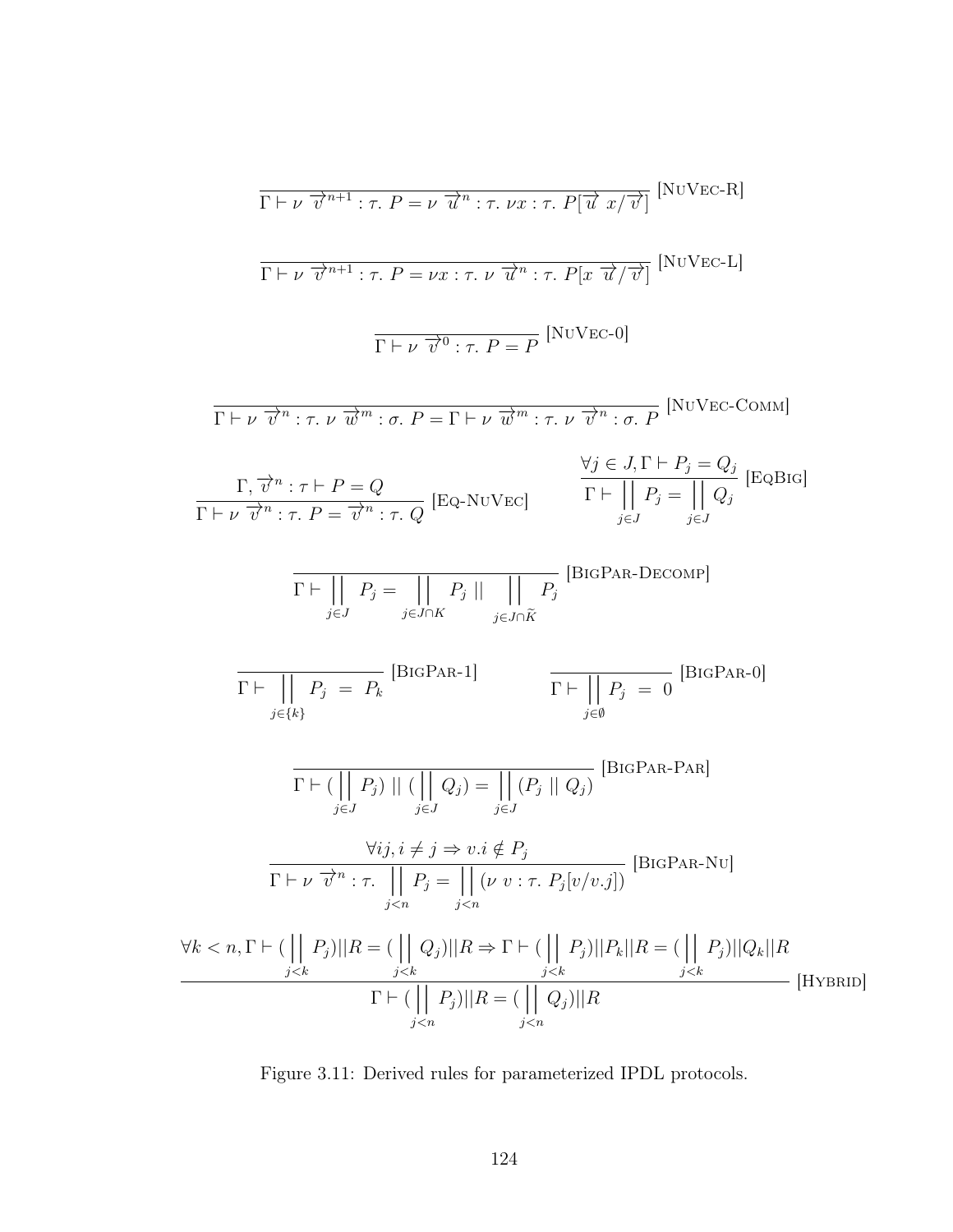```
1 Definition OTIdeal (L : type) (i : chan TBool)
2 (m : chan (L ** L) (o : chan L) :=3 O ::= (4 x_i \leq - Read i ;;
5 \times_m \leftarrow Read m;;
6 Ret (if x_i then x_m.^2 else x_m.^1)).
```
Figure 3.12: Specification of OT functionality in IPDL.

```
1 Definition CoinFunc (K : nat)
2 (* Channels for simulator *)
3 (leak : chan K) (ok : chan TUnit)
4 (* Broadcast channel for ideal party *)
5 (send : chan K) :=6 b \leftarrow new K ;;
7 [||
8 b ::= (Unif K);9 1eak ::= (x \leftarrow -Read b ;; Ret x);
10 send ::= ( \langle \sim - Read ok ;;
11 x \leftarrow Read b ;; Ret x)
12 ].
13
14 Definition CoinIParty (K : nat) {n : nat}
15 (honest : 'I_n -> bool)
16 (i : 'I_n)17 (send out : chan K) :=
18 if honest i then
19 (out ::= (x \leq - Read send ;; Ret x))
20 else
21 prot0.
22
23 Definition CoinIdeal (K : nat) {n : nat}
24 (honest : 'I_n -> bool)
25 (out : n.-tuple (chan K))
26 (ok : chan TUnit)
27 (leak : chan K) :=
28 send \leq new K ; ;
29 [||
30 CoinFunc leak ok send;
31 \|\cdot\|_2 (i < n) CoinIParty honest i send (out ## i)
32 \quad \boxed{\phantom{1}}.
```
Figure 3.13: Specification of ideal protocol for n-party coin flip in IPDL.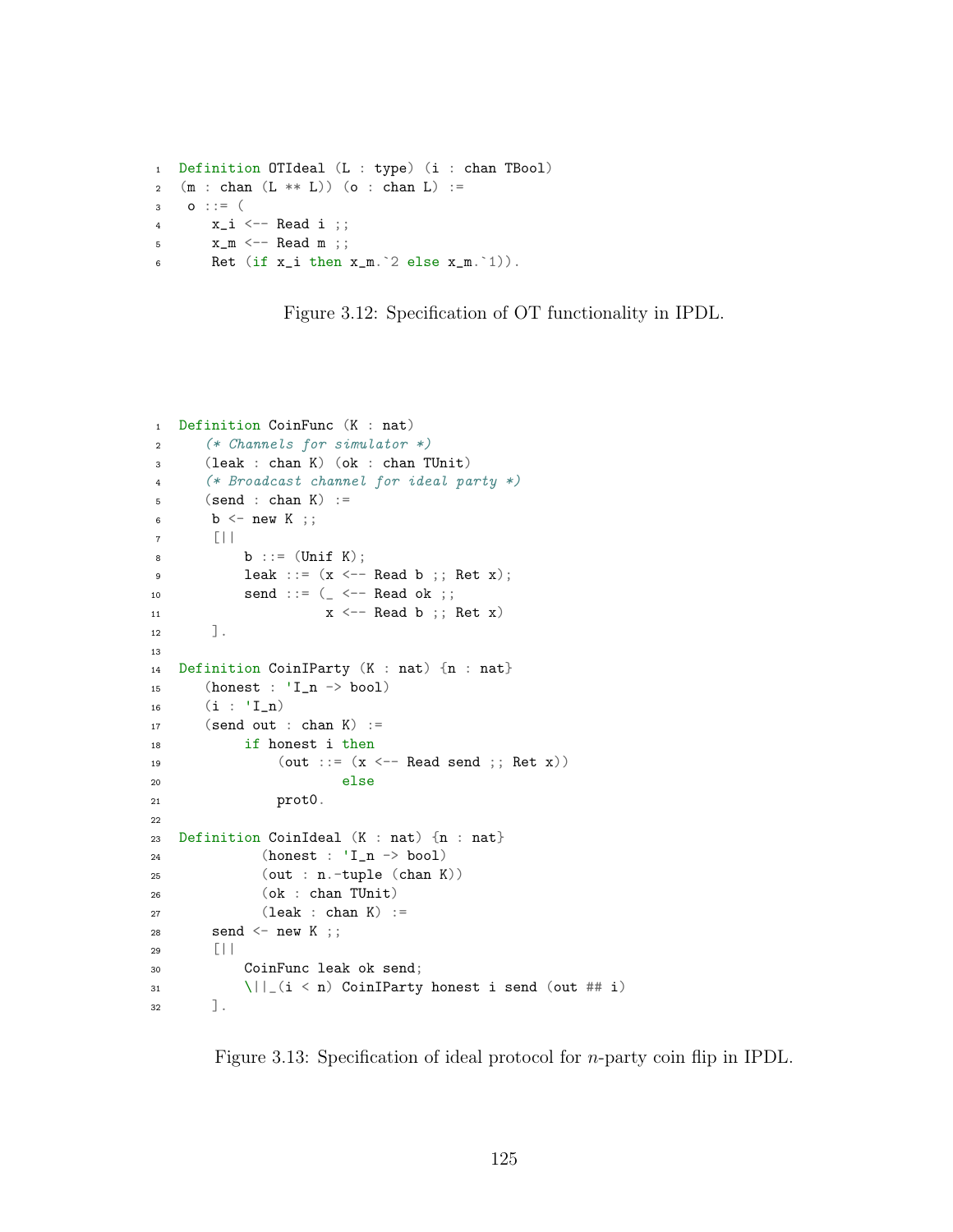```
1 Context
2 (K : nat) \{n\} (honest : 'I_n -> bool)
3 (* inputs from adversary *)
4 (advCommit : n.-tuple (chan K))
5 (advOpen : n.-tuple (chan TUnit))
6 (* outputs to adversary *)
7 (advCommitted : n.-tuple (n.-tuple (chan K)))
8 (advOpened : n.-tuple (n.-tuple (chan K)))
9 (* output channels of protocol *)
10 (out : n.-tuple (chan K)).
11
12 Section CoinRealParty.
13 Context {n} (i : 'I_n)
14 (* inputs to party *)
15 (committed : n.-tuple (chan TUnit))
16 (opened : n.-tuple (chan K))
17 (* outputs from party *)
18 (commit : chan K)
19 (open : chan TUnit)
20 (partyOut : chan K).
21
22 Definition CoinRealParty_honest
23 :=
24 committed_sum <- newvec n @ TUnit ;;
25 opened_sum <- newvec n @ K ;;
26 [||
27 commit ::= (Unif K);
28 cfold committed
29 (fun _{-} => tt)
30 (fun = > tt)31 committed_sum;
32 open ::=
33 (- \leftarrow \text{Read ( committed\_sum # ord\_max)};; 67
34 Ret tt);
                                           35 cfold opened xort id opened_sum;
                                           36 partyOut ::= (Read (opened_sum ## ord_max))
                                           37 ].
                                           38
                                           39 Definition CoinRealParty_corr
                                           40 [||
                                           41 commit ::= (Read (advCommit # i));42 open ::= ((advOpen #i));43 \|\cdot\|_{(j} < n) (advCommitted ## i ## j) ::=
                                            44 (Read (committed ## j))
                                            45 \||_(j < n) (advOpened ## i ## j) ::=
                                            46 (Read (opened ## j))
                                           47 ] .
                                           48
                                           49 Definition CoinParty
                                           50 if honest i then CoinRealParty_honest
                                           51 else CoinRealParty_corr.
                                           52 End CoinRealParty.
                                           53
                                           54 Definition CoinReal :=
                                           55 commit \leq newvec n \mathbb{Q} K ;;
                                           56 committed <- newvec n @ TUnit ;;
                                           57 open <- newvec n @ TUnit ;;
                                           58 opened \leq newvec n @ K ;;
                                           59 [||
                                           60 \|\cdot\|_{(i < n)}61 FComm (commit ## i)
                                           62 (committed ## i)
                                           63 (open ## i)
                                           64 (opened ## i);
                                           65 \|\cdot\|_-(i \le n) CoinParty
                                           66 i committed opened
                                                               (commit ## i) (open ## i) (out ## i)68 ].
```
Figure 3.14: Real protocol for *n*-party coin flip in IPDL.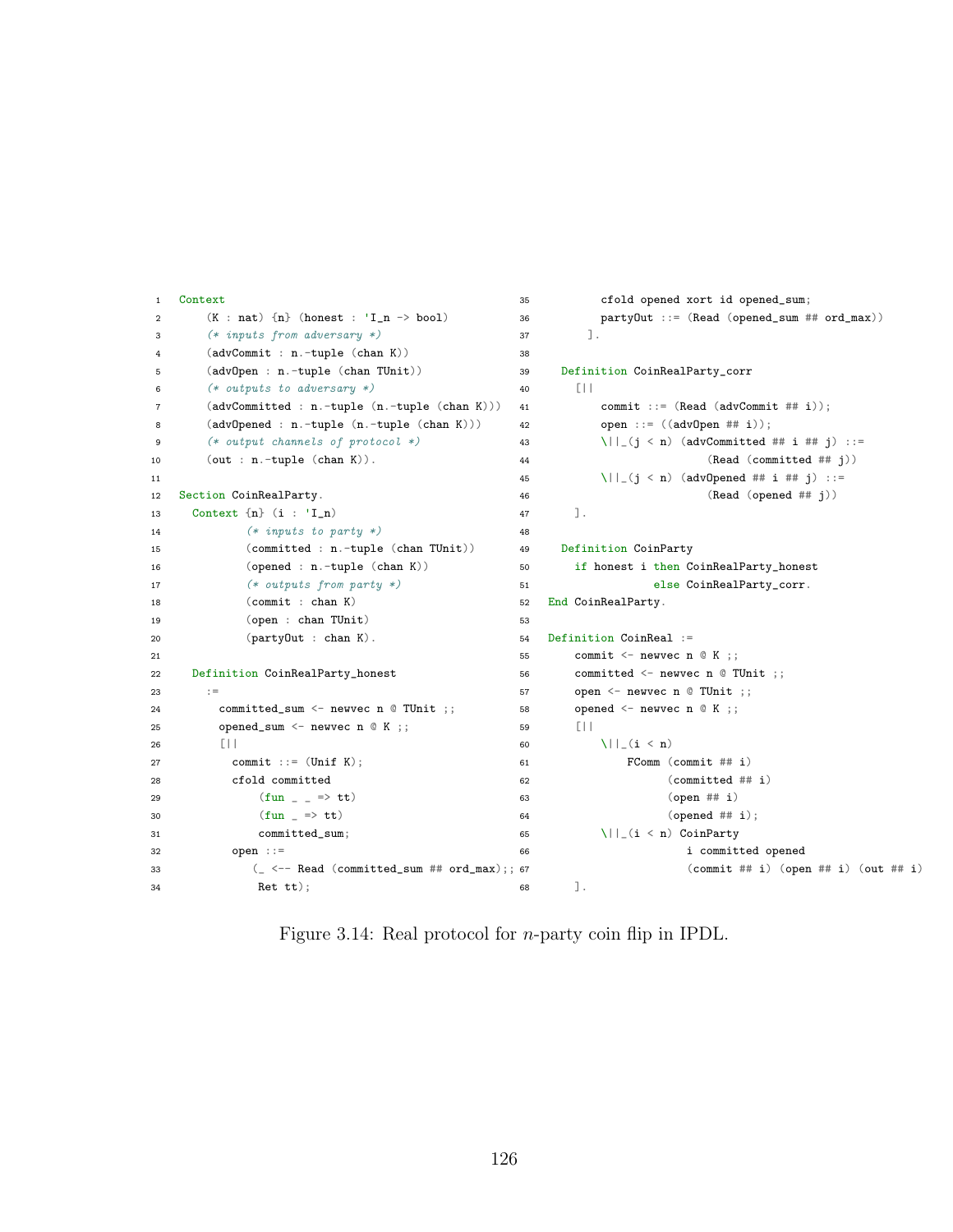# CHAPTER 4 FUTURE WORK

In this thesis, we presented two systems for equationally reasoning about cryptography: AutoLWE, which makes use of deducibility to (semi-)automatically transform security games for lattice-based cryptosystems; and IPDL, an equational calculus for distributed cryptographic protocols. While both systems are steps in the right direction, further research is needed to achieve our vision of ubiquitous verified proofs for cryptography. Below, we outline future directions for our line of work.

Automatic Program Partitioning Proof steps involving hardness assumptions in both AutoLWE and IPDL operate by essentially partitioning the security experiment into two parts: the hardness assumption and its external environment. Partitioning is handled through deducibility in AutoLWE, while it is currently manual in IPDL. It would be very profitible to extend IPDL to support automatic proof partitioning, as this would deliver much higher-level proofs.

An interesting direction would be to use automatic paritioning not only for automating proofs, but for guiding new proofs. The cryptographer could design a protocol without a proof of security, and the formal tool could automatically search through its library of hardness assumptions to find one that applies to the protocol through a partitioning. Indeed, formal tools become more widely adopted, the practice of proving security in tandem with a formal tool will likely become more common.

Automatic Equivalence Checking More generally, it may be possible for a formal tool to automatically and generically decide whether two security exper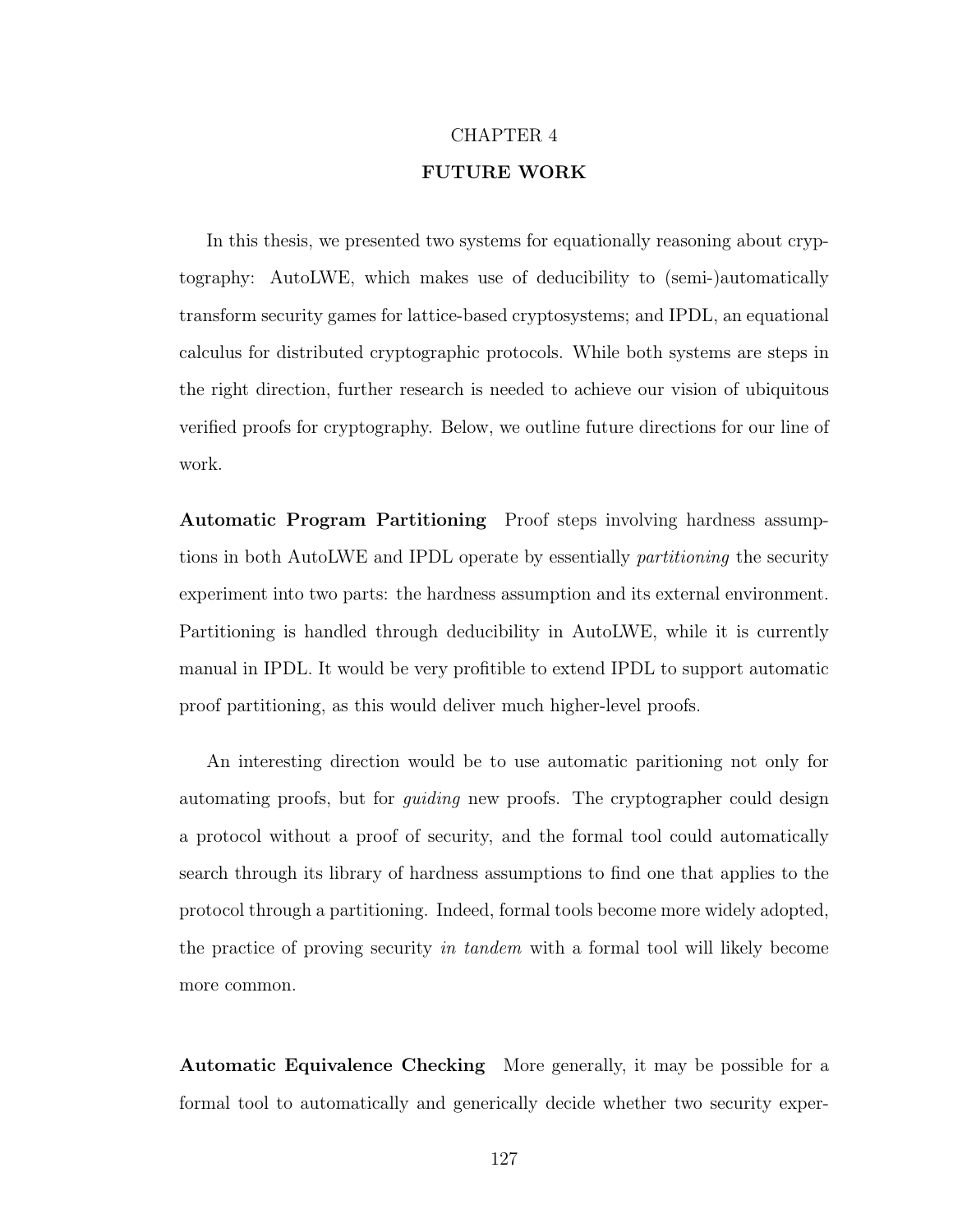iments are (exactly) equivalent. Automatic verification of program equivalences would drastically reduce the proof burden for the user, as only a description of the hybrid steps would be required for a proof. Model checking techniques as seen in symbolic cryptographic tools such as Tamarin [\[MSCB13\]](#page-146-2) or more general symbolic execution engines such as Klee [\[CDE](#page-141-2)<sup>+</sup>08a] are likely applicable.

GUIs and Semi-Formal Tools While verified proofs guarantee the highest degree of formality, a useful and complementary approach is to develop lightweight techniques which allow cryptographers to write on-paper arguments, but still benefit from some mechanized support for structuring proofs. These lightweight tools would be analogous to static analyzers for systems code (e.g., Staticcheck  $|sta|$ ), which aim to eliminate most common bugs but not perform full verification.

A recent work in this direction is state-separating proofs  $(SSP)$  [\[BDLF](#page-139-1)<sup>+</sup>18]. The SSP paradigm is an on-paper method for structuring cryptographic proofs as a collection of packages, similar to a module in Easycrypt [\[BGHZ11\]](#page-139-0). The SSP approach aids formal reasoning, as it provides an expressive on-paper framework that makes it easy to modularize proof efforts.

Interestingly, a proof-viewer has been developed for SSP [\[Pun21\]](#page-148-0), which allows for interactive folding/unfolding of on-paper proof steps and package code in a graphical user interface to aid proof development and comprehension. A similar structured editor for IPDL would be very useful for supporting on-paper, partially verified proof developments.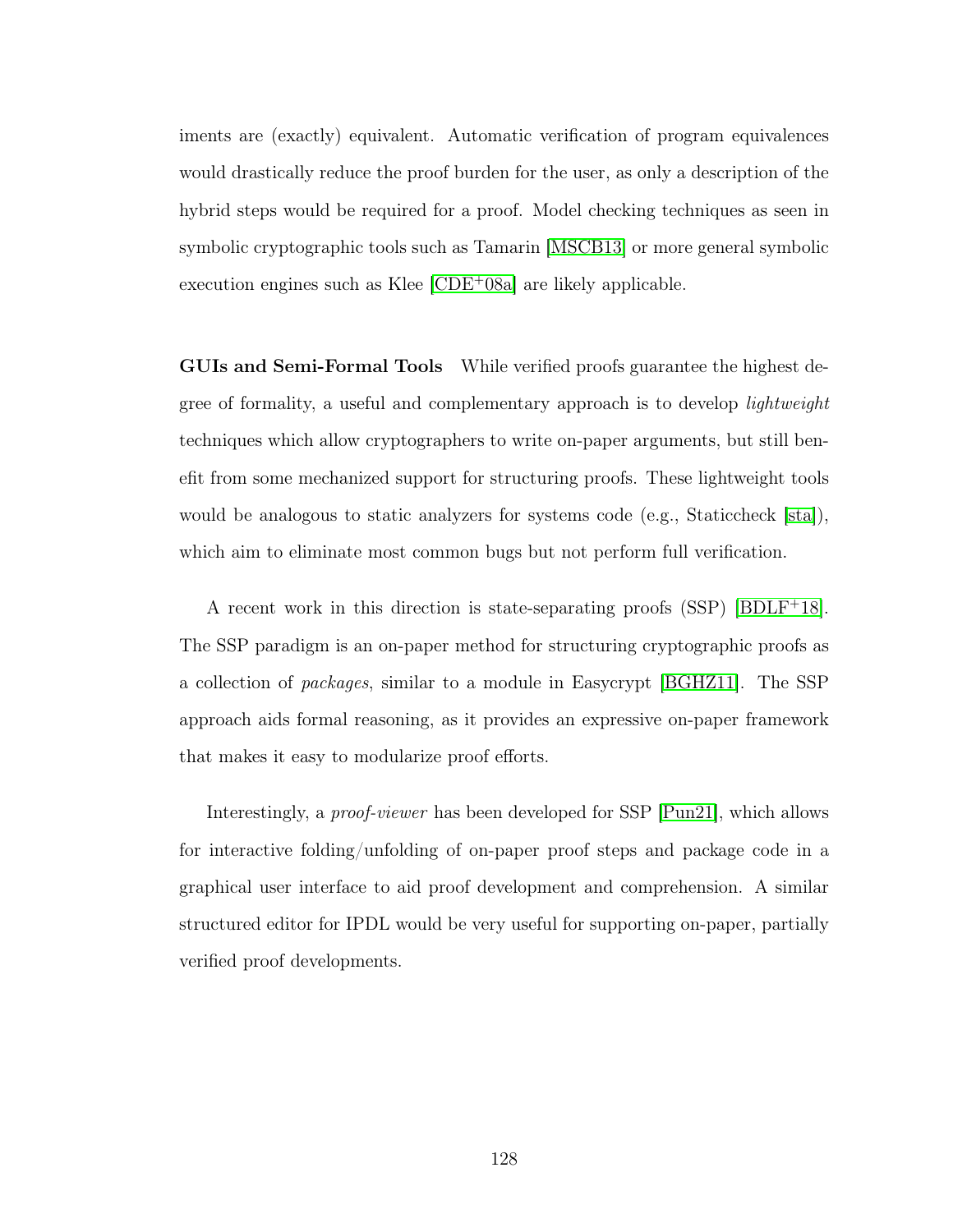#### BIBLIOGRAPHY

- [14o] Secure multi-party computation (gmw protocol + malicious model). [https://people.eecs.berkeley.edu/~sanjamg/classes/](https://people.eecs.berkeley.edu/~sanjamg/classes/cs276-fall14/scribe/lec16.pdf) [cs276-fall14/scribe/lec16.pdf](https://people.eecs.berkeley.edu/~sanjamg/classes/cs276-fall14/scribe/lec16.pdf). Accessed: 2020-11-30.
- [ABB<sup>+</sup>05] Alessandro Armando, David A. Basin, Yohan Boichut, Yannick Chevalier, Luca Compagna, Jorge Cuéllar, Paul Hankes Drielsma, Pierre-Cyrille Héam, Olga Kouchnarenko, Jacopo Mantovani, Sebastian Mödersheim, David von Oheimb, Michaël Rusinowitch, Judson Santiago, Mathieu Turuani, Luca Viganò, and Laurent Vigneron. The AVISPA tool for the automated validation of internet security protocols and applications. In Kousha Etessami and Sriram K. Rajamani, editors, Computer Aided Verification, 17th International Conference, CAV 2005, Edinburgh, Scotland, UK, July 6-10, 2005, Proceedings, volume 3576 of Lecture Notes in Computer Science, pages 281–285. Springer, 2005.
- [ABB10] Shweta Agrawal, Dan Boneh, and Xavier Boyen. Efficient lattice (H)IBE in the standard model. In Henri Gilbert, editor, Advances in Cryptology – EUROCRYPT 2010, volume 6110 of Lecture Notes in Computer Science, pages 553–572, French Riviera, May 30 – June 3, 2010. Springer, Heidelberg, Germany.
- [ABB<sup>+</sup>17] José Bacelar Almeida, Manuel Barbosa, Gilles Barthe, François Dupressoir, Benjamin Grégoire, Vincent Laporte, and Vitor Pereira. A fast and verified software stack for secure function evaluation. In Proceedings of the 2017 ACM SIGSAC Conference on Computer and Communications Security, pages 1989–2006, 2017.
- [AFV11] Shweta Agrawal, David Mandell Freeman, and Vinod Vaikuntanathan. Functional encryption for inner product predicates from learning with errors. In Dong Hoon Lee and Xiaoyun Wang, editors, Advances in Cryptology – ASIACRYPT 2011, volume 7073 of Lecture Notes in Computer Science, pages 21–40, Seoul, South Korea, December 4–8, 2011. Springer, Heidelberg, Germany.
- [AGM<sup>+</sup>04] Samson Abramsky, Dan R Ghica, Andrzej S Murawski, C-HL Ong, and Ian David Bede Stark. Nominal games and full abstraction for the nu-calculus. In Proceedings of the 19th Annual IEEE Symposium on Logic in Computer Science, 2004., pages 150–159. IEEE, 2004.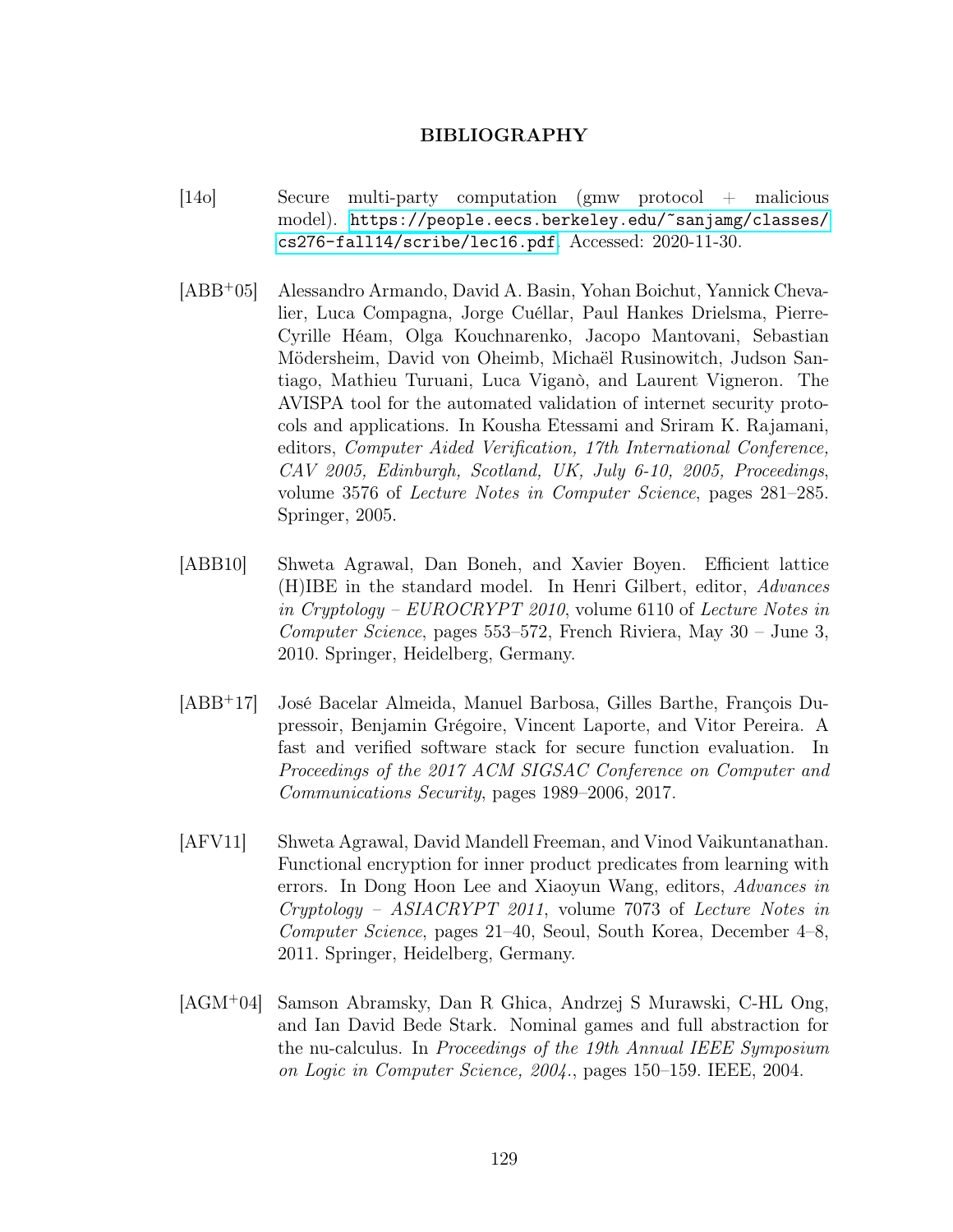- [AR00] Martın Abadi and Phillip Rogaway. Reconciling two views of cryptography. In Proceedings of the IFIP International Conference on Theoretical Computer Science, pages 3–22. Springer, 2000.
- [BB04] Dan Boneh and Xavier Boyen. Efficient selective-id secure identitybased encryption without random oracles. In Christian Cachin and Jan L. Camenisch, editors, Advances in Cryptology - EUROCRYPT 2004, pages 223–238, Berlin, Heidelberg, 2004. Springer Berlin Heidelberg.
- [BBB<sup>+</sup>21] Manuel Barbosa, Gilles Barthe, Karthik Bhargavan, Bruno Blanchet, Cas Cremers, Kevin Liao, and Bryan Parno. Sok: Computer-aided cryptography. In To Appear in Proceedings of the IEEE Symposium on Security and Privacy, May 2021.
- [BCD<sup>+</sup>16] Joppe W. Bos, Craig Costello, Léo Ducas, Ilya Mironov, Michael Naehrig, Valeria Nikolaenko, Ananth Raghunathan, and Douglas Stebila. Frodo: Take off the ring! practical, quantum-secure key exchange from LWE. In Edgar R. Weippl, Stefan Katzenbeisser, Christopher Kruegel, Andrew C. Myers, and Shai Halevi, editors, Proceedings of the 2016 ACM SIGSAC Conference on Computer and Communications Security, Vienna, Austria, October 24-28, 2016, pages 1006– 1018. ACM, 2016.
- <span id="page-138-2"></span>[BCEO19] Gergei Bana, Rohit Chadha, Ajay Kumar Eeralla, and Mitsuhiro Okada. Verification methods for the computationally complete symbolic attacker based on indistinguishability. ACM Transactions on Computational Logic (TOCL), 21(1):2, 2019.
- [BCG<sup>+</sup>13] Gilles Barthe, Juan Manuel Crespo, Benjamin Grégoire, César Kunz, Yassine Lakhnech, Benedikt Schmidt, and Santiago Zanella Béguelin. Fully automated analysis of padding-based encryption in the computational model. In Ahmad-Reza Sadeghi, Virgil D. Gligor, and Moti Yung, editors, 2013 ACM SIGSAC Conference on Computer and Communications Security, CCS'13, Berlin, Germany, November 4-8, 2013, pages 1247–1260. ACM, 2013.
- <span id="page-138-0"></span>[BCL12] Gergei Bana and Hubert Comon-Lundh. Towards unconditional soundness: Computationally complete symbolic attacker. In International Conference on Principles of Security and Trust, pages 189–208. Springer, 2012.
- <span id="page-138-1"></span>[BCL14] Gergei Bana and Hubert Comon-Lundh. A computationally complete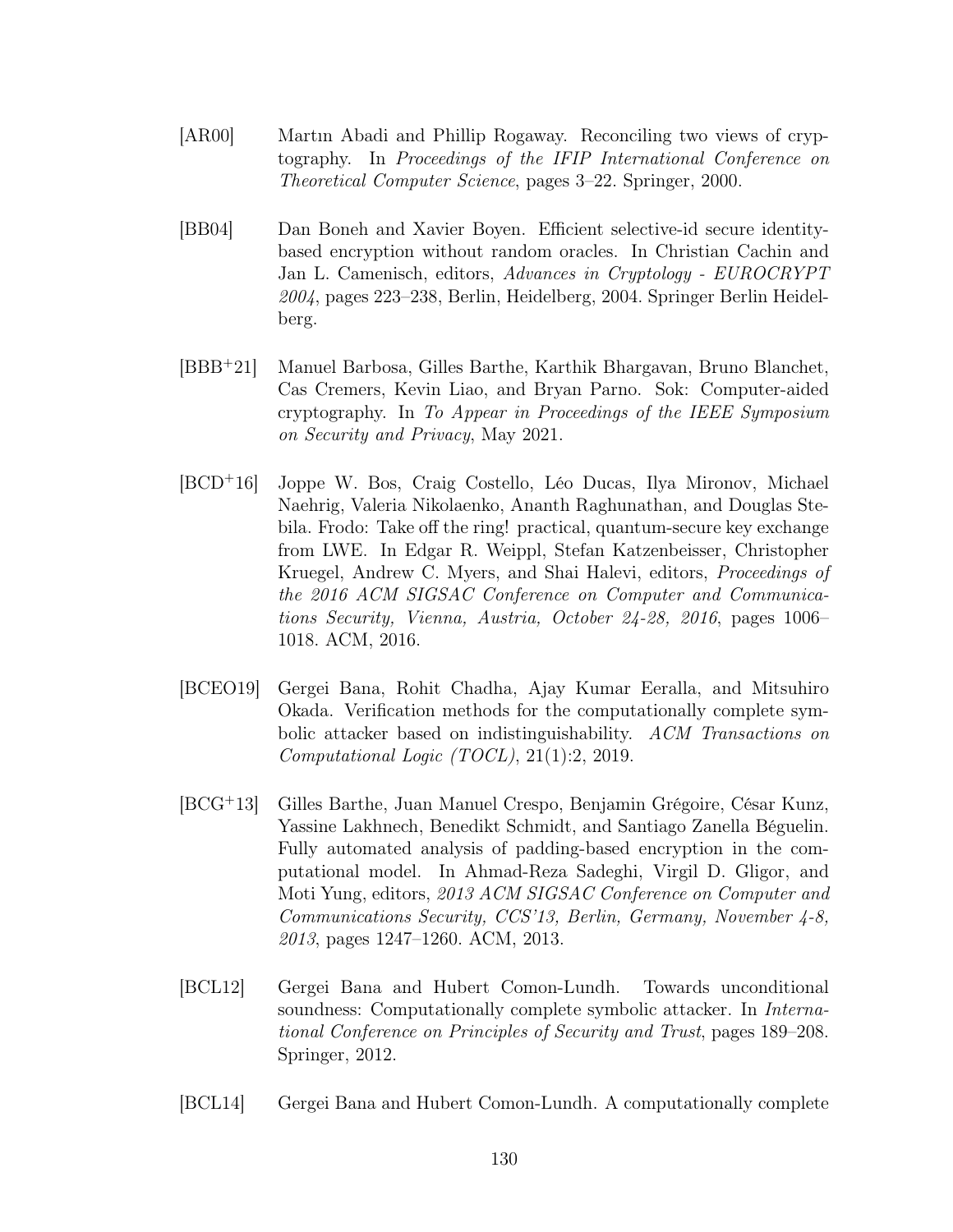symbolic attacker for equivalence properties. In Proceedings of the 2014 ACM SIGSAC Conference on Computer and Communications Security, pages 609–620, 2014.

- [BDG<sup>+</sup>13] Gilles Barthe, François Dupressoir, Benjamin Grégoire, César Kunz, Benedikt Schmidt, and Pierre-Yves Strub. Easycrypt: A tutorial. In Alessandro Aldini, Javier Lopez, and Fabio Martinelli, editors, Foundations of Security Analysis and Design VII - FOSAD 2012/2013 Tutorial Lectures, volume 8604 of Lecture Notes in Computer Science, pages 146–166. Springer, 2013.
- [BDK<sup>+</sup>10] Gilles Barthe, Marion Daubignard, Bruce M. Kapron, Yassine Lakhnech, and Vincent Laporte. On the equality of probabilistic terms. In Edmund M. Clarke and Andrei Voronkov, editors, Logic for Programming, Artificial Intelligence, and Reasoning - 16th International Conference, LPAR-16, Dakar, Senegal, April 25-May 1, 2010, Revised Selected Papers, volume 6355 of Lecture Notes in Computer Science, pages 46–63. Springer, 2010.
- [BDKL10] Gilles Barthe, Marion Daubignard, Bruce M. Kapron, and Yassine Lakhnech. Computational indistinguishability logic. In Ehab Al-Shaer, Angelos D. Keromytis, and Vitaly Shmatikov, editors, ACM CCS 2010: 17th Conference on Computer and Communications Security, pages 375–386, Chicago, Illinois, USA, October 4–8, 2010. ACM Press.
- <span id="page-139-1"></span>[BDLF<sup>+</sup>18] Chris Brzuska, Antoine Delignat-Lavaud, Cedric Fournet, Konrad Kohbrok, and Markulf Kohlweiss. State separation for code-based gameplaying proofs. Cryptology ePrint Archive, Report 2018/306, 2018. <https://eprint.iacr.org/2018/306>.
- [Bea95] Donald Beaver. Precomputing oblivious transfer. In Annual International Cryptology Conference, pages 97–109. Springer, 1995.
- [BGB09] Gilles Barthe, Benjamin Grégoire, and Santiago Zanella Béguelin. Formal certification of code-based cryptographic proofs. In Zhong Shao and Benjamin C. Pierce, editors, Proceedings of the 36th ACM SIGPLAN-SIGACT Symposium on Principles of Programming Languages, POPL 2009, Savannah, GA, USA, January 21-23, 2009, pages 90–101. ACM, 2009.
- <span id="page-139-0"></span>[BGHZ11] Gilles Barthe, Benjamin Grégoire, Sylvain Heraud, and Santiago Zanella Béguelin. Computer-aided security proofs for the working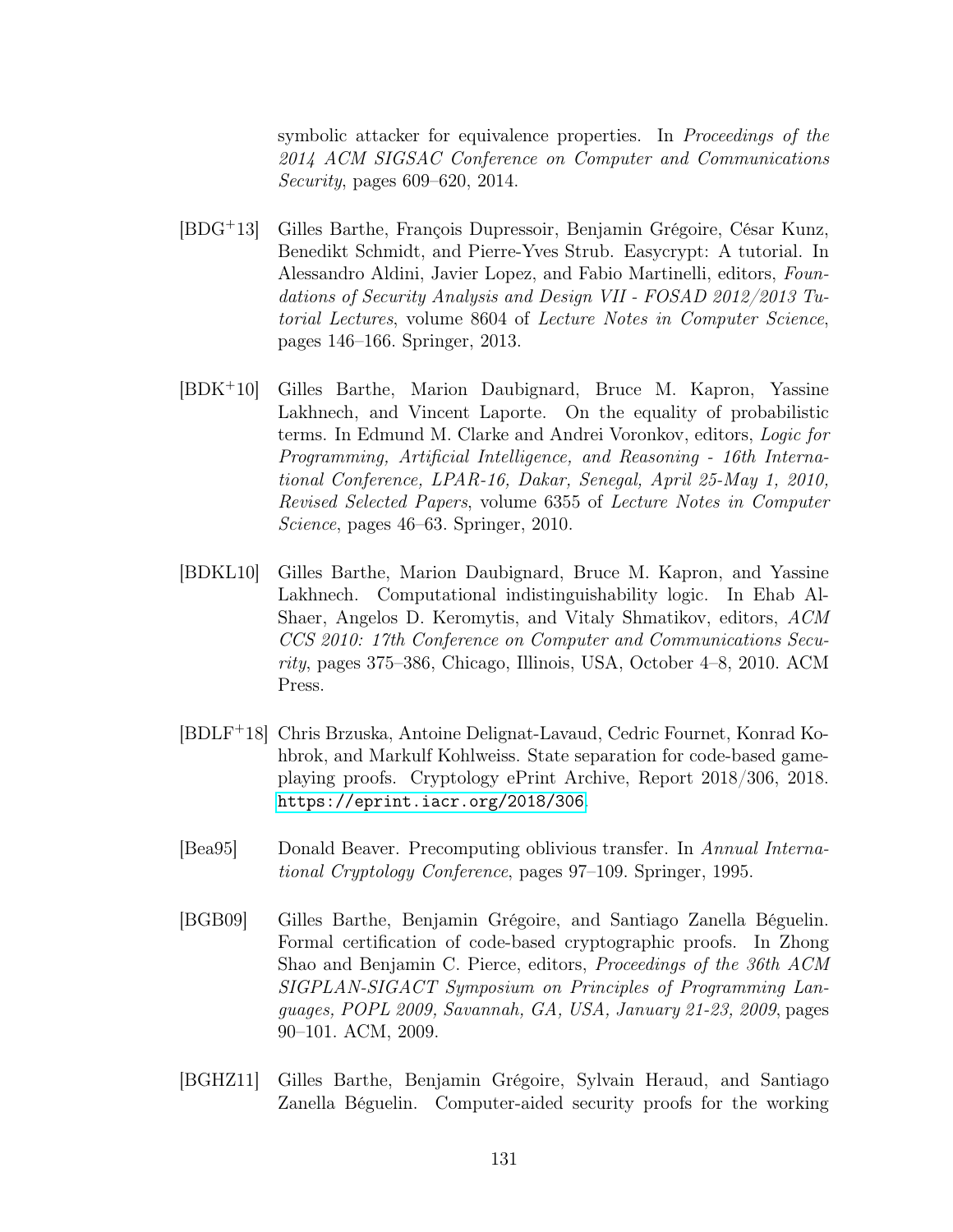cryptographer. In Phillip Rogaway, editor, Advances in Cryptology – CRYPTO 2011, volume 6841 of Lecture Notes in Computer Science, pages 71–90, Santa Barbara, CA, USA, August 14–18, 2011. Springer, Heidelberg, Germany.

- [BGS15] Gilles Barthe, Benjamin Grégoire, and Benedikt Schmidt. Automated proofs of pairing-based cryptography. In Indrajit Ray, Ninghui Li, and Christopher Kruegel, editors, Proceedings of the 22nd ACM SIGSAC Conference on Computer and Communications Security, Denver, CO, USA, October 12-16, 2015, pages 1156–1168. ACM, 2015.
- [Bla01] Bruno Blanchet. An efficient cryptographic protocol verifier based on prolog rules. In 14th IEEE Computer Security Foundations Workshop (CSFW-14 2001), 11-13 June 2001, Cape Breton, Nova Scotia, Canada, pages 82–96. IEEE Computer Society, 2001.
- [Bla06a] Bruno Blanchet. A computationally sound mechanized prover for security protocols. In 27th IEEE Symposium on Security and Privacy, S&P 2006, pages 140–154. IEEE Computer Society, 2006.
- [Bla06b] Bruno Blanchet. A computationally sound mechanized prover for security protocols. In 2006 IEEE Symposium on Security and Privacy, pages 140–154, Berkeley, CA, USA, May 21–24, 2006. IEEE Computer Society Press.
- [BLP<sup>+</sup>13] Zvika Brakerski, Adeline Langlois, Chris Peikert, Oded Regev, and Damien Stehlé. Classical hardness of learning with errors. In Dan Boneh, Tim Roughgarden, and Joan Feigenbaum, editors, 45th Annual ACM Symposium on Theory of Computing, pages 575–584, Palo Alto, CA, USA, June 1–4, 2013. ACM Press.
- [Blu83] Manuel Blum. Coin flipping by telephone a protocol for solving impossible problems. ACM SIGACT News, 15(1):23–27, 1983.
- <span id="page-140-0"></span>[BPW07] Michael Backes, Birgit Pfitzmann, and Michael Waidner. The reactive simulatability (rsim) framework for asynchronous systems. *Informa*tion and Computation, 205(12):1685–1720, 2007.
- [BR04] Mihir Bellare and Phillip Rogaway. Code-based game-playing proofs and the security of triple encryption. Cryptology ePrint Archive, Report 2004/331, 2004. <https://eprint.iacr.org/2004/331>.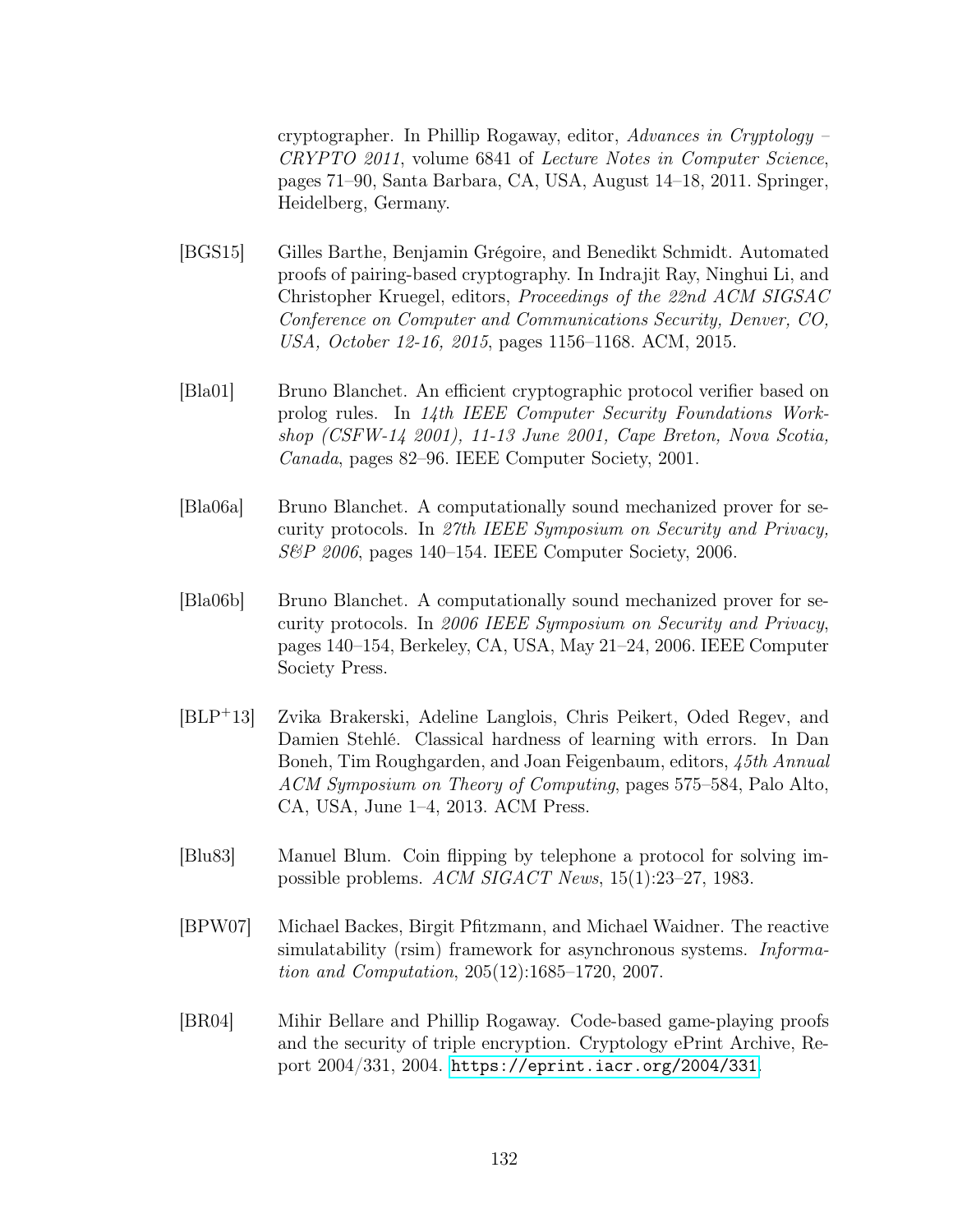- [BSCS18] Bruno Blanchet, Ben Smyth, Vincent Cheval, and Marc Sylvestre. Proverif 2.00: Automatic cryptographic protocol verifier, user manual and tutorial, 2018.
- [BSCTV13] Eli Ben-Sasson, Alessandro Chiesa, Eran Tromer, and Madars Virza. Succinct non-interactive zero knowledge for a von neumann architecture. Cryptology ePrint Archive, Report 2013/879, 2013. [https:](https://eprint.iacr.org/2013/879) [//eprint.iacr.org/2013/879](https://eprint.iacr.org/2013/879).
- [Buc76] B. Buchberger. A theoretical basis for the reduction of polynomials to canonical forms. SIGSAM Bull., 10(3):19–29, August 1976.
- <span id="page-141-0"></span>[Can01] Ran Canetti. Universally composable security: A new paradigm for cryptographic protocols. In 42nd Annual Symposium on Foundations of Computer Science, pages 136–145, Las Vegas, NV, USA, October 14–17, 2001. IEEE Computer Society Press.
- [CCK<sup>+</sup>07] Ran Canetti, Ling Cheung, Dilsun Kaynar, Nancy Lynch, and Olivier Pereira. Compositional security for task-pioas. In 20th IEEE Computer Security Foundations Symposium (CSF'07), pages 125–139. IEEE, 2007.
- <span id="page-141-1"></span>[CCK<sup>+</sup>18] Ran Canetti, Ling Cheung, Dilsun Kaynar, Moses Liskov, Nancy Lynch, Olivier Pereira, and Roberto Segala. Task-structured probabilistic i/o automata. Journal of Computer and System Sciences, 94:63–97, 2018.
- <span id="page-141-2"></span>[CDE<sup>+</sup>08a] Cristian Cadar, Daniel Dunbar, Dawson R Engler, et al. Klee: unassisted and automatic generation of high-coverage tests for complex systems programs. In OSDI, volume 8, pages 209–224, 2008.
- [CDE<sup>+</sup>08b] Judicaël Courant, Marion Daubignard, Cristian Ene, Pascal Lafourcade, and Yassine Lakhnech. Towards automated proofs for asymmetric encryption schemes in the random oracle model. In Peng Ning, Paul F. Syverson, and Somesh Jha, editors, Proceedings of the 2008 ACM Conference on Computer and Communications Security, CCS 2008, Alexandria, Virginia, USA, October 27-31, 2008, pages 371– 380. ACM, 2008.
- [CdH06] Ricardo Corin and Jerry den Hartog. A probabilistic hoare-style logic for game-based cryptographic proofs. In Michele Bugliesi, Bart Preneel, Vladimiro Sassone, and Ingo Wegener, editors, Automata,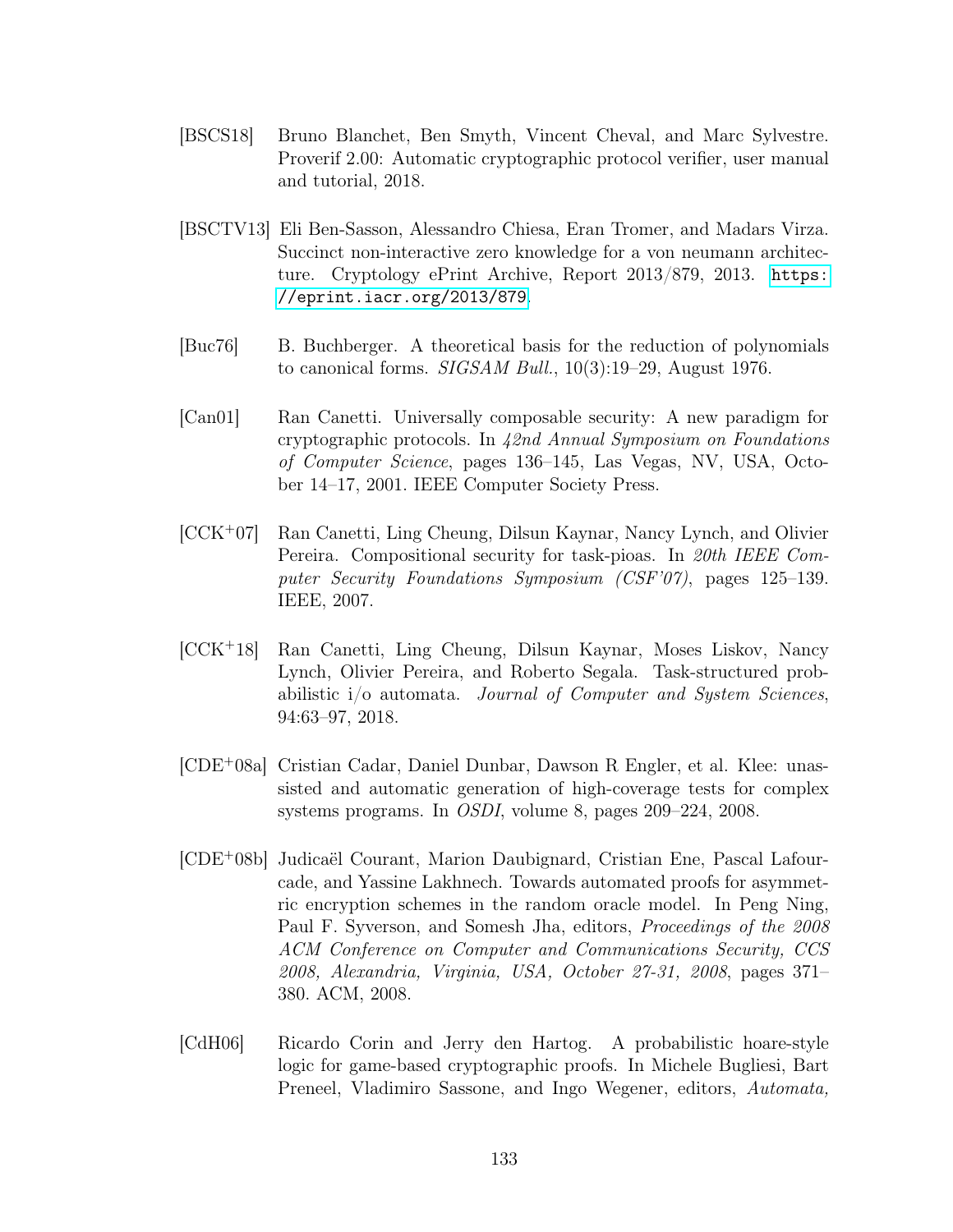Languages and Programming, 33rd International Colloquium, ICALP 2006, Venice, Italy, July 10-14, 2006, Proceedings, Part II, volume 4052 of Lecture Notes in Computer Science, pages 252–263. Springer, 2006.

- [CDL11] Pierre Corbineau, Mathilde Duclos, and Yassine Lakhnech. Certified security proofs of cryptographic protocols in the computational model: An application to intrusion resilience. In Jean-Pierre Jouannaud and Zhong Shao, editors, Certified Programs and Proofs - First International Conference, CPP 2011, Kenting, Taiwan, December 7-9, 2011. Proceedings, volume 7086 of Lecture Notes in Computer Science, pages 378–393. Springer, 2011.
- [CHH<sup>+</sup>17] Cas Cremers, Marko Horvat, Jonathan Hoyland, Sam Scott, and Thyla van der Merwe. A comprehensive symbolic analysis of TLS 1.3. In Bhavani M. Thuraisingham, David Evans, Tal Malkin, and Dongyan Xu, editors, Proceedings of the 2017 ACM SIGSAC Conference on Computer and Communications Security, CCS 2017, Dallas, TX, USA, October 30 - November 03, 2017, pages 1773–1788. ACM, 2017.
- [CKRT03] Yannick Chevalier, Ralf Küsters, Michaël Rusinowitch, and Mathieu Turuani. Deciding the security of protocols with diffie-hellman exponentiation and products in exponents. In Paritosh K. Pandya and Jaikumar Radhakrishnan, editors, FSTTCS 2003: Foundations of Software Technology and Theoretical Computer Science: 23rd Conference, Mumbai, India, December 15-17, 2003. Proceedings, pages 124–135, Berlin, Heidelberg, 2003. Springer Berlin Heidelberg.
- [CLS03] H. Comon-Lundh and V. Shmatikov. Intruder deductions, constraint solving and insecurity decision in presence of exclusive or. In 18th Annual IEEE Symposium of Logic in Computer Science, 2003. Proceedings., pages 271–280, June 2003.
- [Cre08] Cas JF Cremers. The scyther tool: Verification, falsification, and analysis of security protocols. In International Conference on Computer Aided Verification, pages 414–418. Springer, 2008.
- [CS13] Alberto Ciaffaglione and Ivan Scagnetto. A weak hoas approach to the poplmark challenge. arXiv preprint arXiv:1303.7332, 2013.
- <span id="page-142-0"></span>[CSV19] Ran Canetti, Alley Stoughton, and Mayank Varia. Easyuc: Using easycrypt to mechanize proofs of universally composable security. In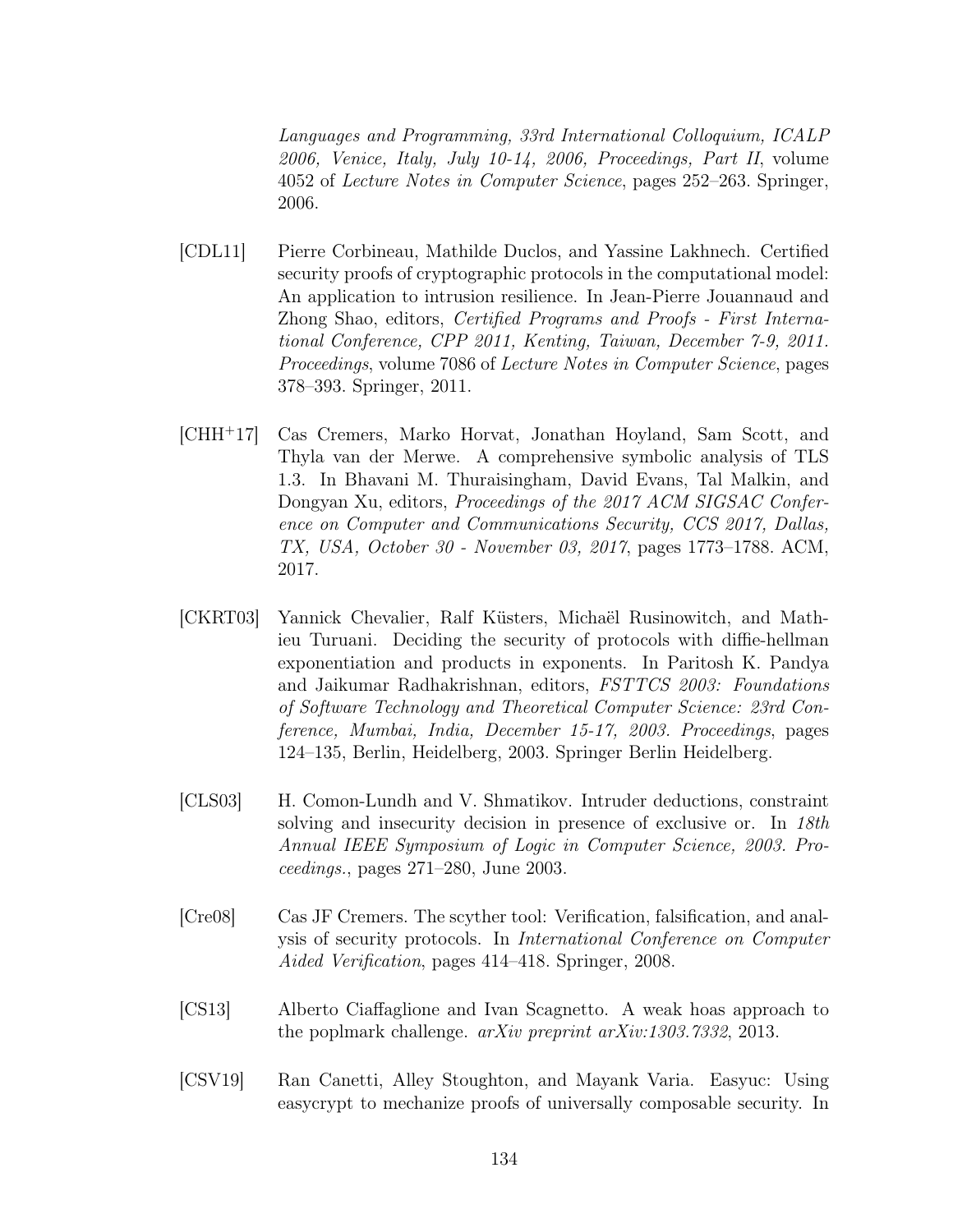32nd IEEE Computer Security Foundations Symposium, 2019. [https:](https://eprint.iacr.org/2019/582) [//eprint.iacr.org/2019/582](https://eprint.iacr.org/2019/582).

- [DG14] Daniel J. Dougherty and Joshua D. Guttman. Decidability for lightweight diffie-hellman protocols. In IEEE 27th Computer Security Foundations Symposium, CSF 2014, Vienna, Austria, 19-22 July, 2014, pages 217–231, 2014.
- [DY83a] Danny Dolev and Andrew Yao. On the security of public key protocols. IEEE Transactions on information theory, 29(2):198–208, 1983.
- [DY83b] Danny Dolev and Andrew Chi-Chih Yao. On the security of public key protocols. IEEE Trans. Information Theory, 29(2):198–207, 1983.
- [Eis13] David Eisenbud. Commutative Algebra: with a view toward algebraic geometry, volume 150. Springer Science & Business Media, 2013.
- [EKR17] David Evans, Vladimir Kolesnikov, and Mike Rosulek. A pragmatic introduction to secure multi-party computation. Foundations and Trends $\mathcal{R}$  in Privacy and Security, 2(2-3), 2017.
- [EP19] Karim Eldefrawy and Vitor Pereira. A high-assurance evaluator for machine-checked secure multiparty computation. In Proceedings of the 2019 ACM SIGSAC Conference on Computer and Communications Security, pages 851–868, 2019.
- [GLL13] Martin Gagné, Pascal Lafourcade, and Yassine Lakhnech. Automated security proofs for almost-universal hash for MAC verification. In Jason Crampton, Sushil Jajodia, and Keith Mayes, editors, Computer Security - ESORICS 2013 - 18th European Symposium on Research in Computer Security, Egham, UK, September 9-13, 2013. Proceedings, volume 8134 of Lecture Notes in Computer Science, pages 291–308. Springer, 2013.
- [GLLS09] Martin Gagné, Pascal Lafourcade, Yassine Lakhnech, and Reihaneh Safavi-Naini. Automated security proof for symmetric encryption modes. In Anupam Datta, editor, Advances in Computer Science - ASIAN 2009. Information Security and Privacy, 13th Asian Computing Science Conference, Seoul, Korea, December 14-16, 2009. Proceedings, volume 5913 of Lecture Notes in Computer Science, pages 39–53. Springer, 2009.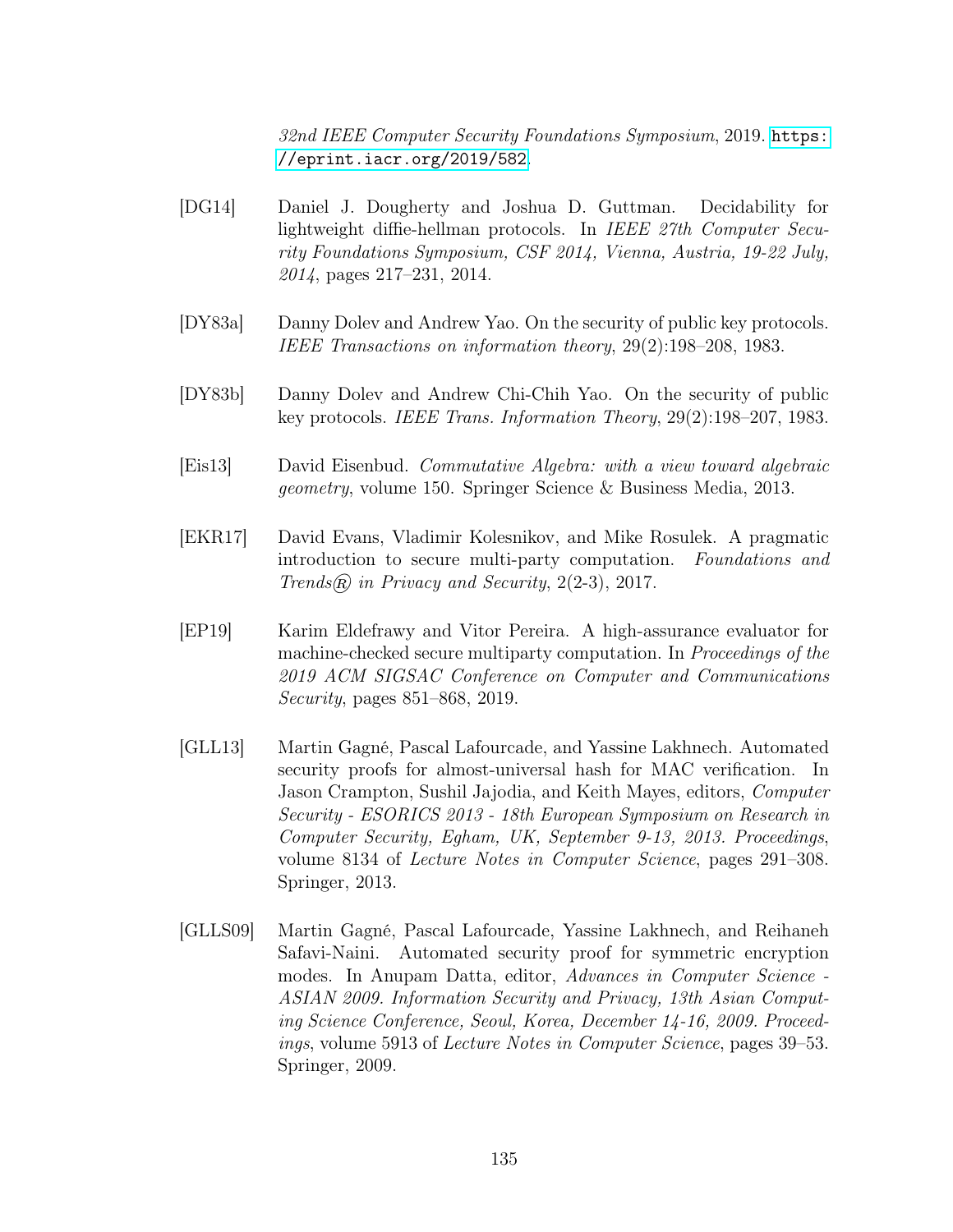- [GM99] Neal Glew and Greg Morrisett. Type-safe linking and modular assembly language. In Proceedings of the 26th ACM SIGPLAN-SIGACT symposium on Principles of programming languages, pages 250–261, 1999.
- [GMT16] Georges Gonthier, Assia Mahboubi, and Enrico Tassi. A small scale reflection extension for the Coq system. PhD thesis, Inria Saclay Ile de France, 2016.
- [GMW87] Oded Goldreich, Silvio Micali, and Avi Wigderson. How to play any mental game. In Proceedings of the nineteenth annual ACM symposium on Theory of computing, pages 218–229. ACM, 1987.
- [GO94] Oded Goldreich and Yair Oren. Definitions and properties of zeroknowledge proof systems. Journal of Cryptology, 7(1):1–32, 1994.
- [GPV08] Craig Gentry, Chris Peikert, and Vinod Vaikuntanathan. Trapdoors for hard lattices and new cryptographic constructions. In Richard E. Ladner and Cynthia Dwork, editors, 40th Annual ACM Symposium on Theory of Computing, pages 197–206, Victoria, BC, Canada, May 17– 20, 2008. ACM Press.
- [HKM15] Viet Tung Hoang, Jonathan Katz, and Alex J. Malozemoff. Automated analysis and synthesis of authenticated encryption schemes. In Indrajit Ray, Ninghui Li, and Christopher Kruegel, editors, Proceedings of the 22nd ACM SIGSAC Conference on Computer and Communications Security, Denver, CO, USA, October 12-16, 2015, pages 84–95. ACM, 2015.
- [HKO<sup>+</sup>18] Helene Haagh, Aleksandr Karbyshev, Sabine Oechsner, Bas Spitters, and Pierre-Yves Strub. Computer-aided proofs for multiparty computation with active security. In 2018 IEEE 31st Computer Security Foundations Symposium (CSF), pages 119–131. IEEE, 2018.
- [ILL89] Russell Impagliazzo, Leonid A. Levin, and Michael Luby. Pseudorandom generation from one-way functions (extended abstracts). In David S. Johnson, editor, *Proceedings of the 21st Annual ACM Sympo*sium on Theory of Computing, May 14-17, 1989, Seattle, Washigton, USA, pages 12–24. ACM, 1989.
- [KBB17] Nadim Kobeissi, Karthikeyan Bhargavan, and Bruno Blanchet. Automated verification for secure messaging protocols and their implementations: A symbolic and computational approach. In 2017 IEEE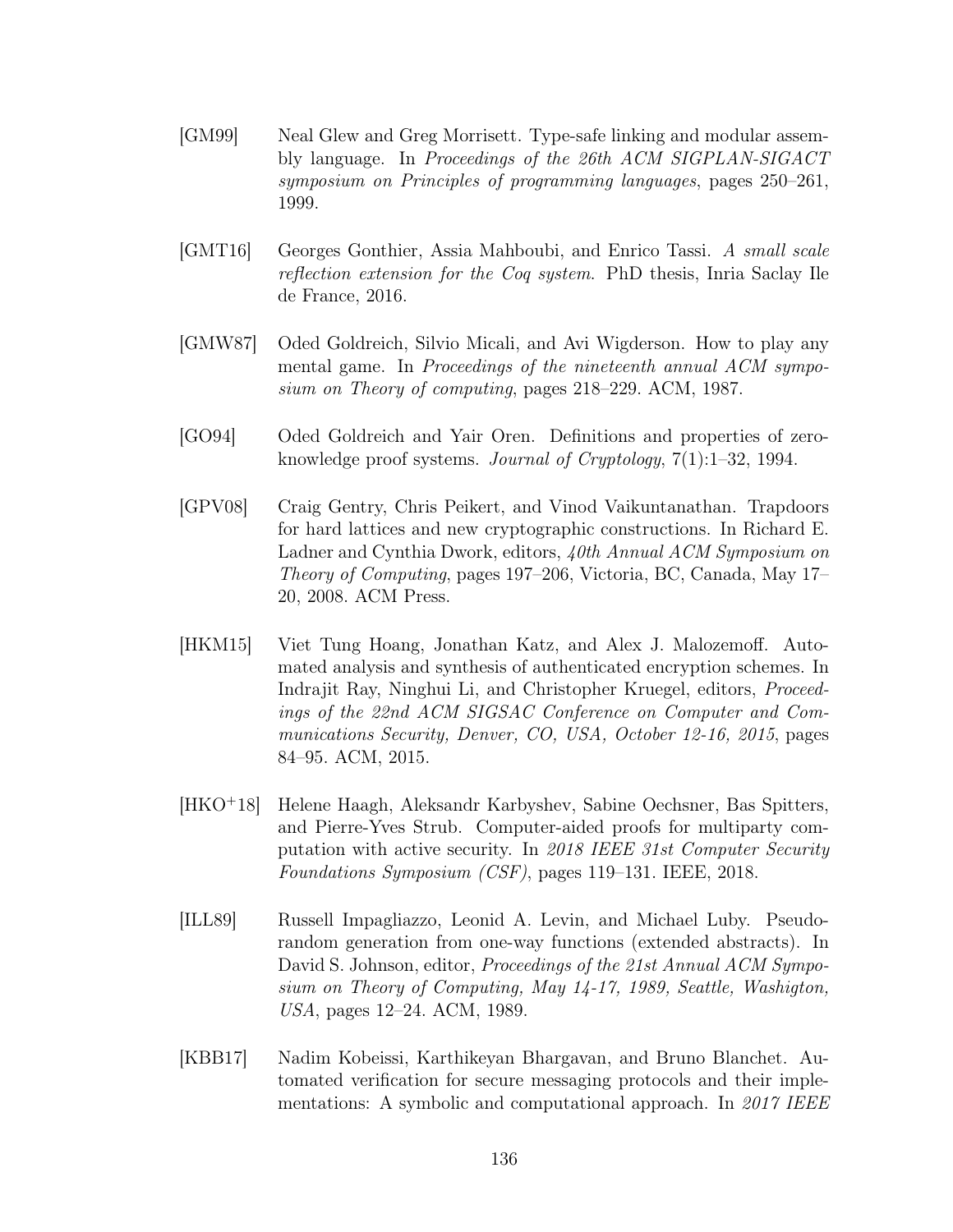European Symposium on Security and Privacy, EuroS&P 2017, Paris, France, April 26-28, 2017, pages 435–450. IEEE, 2017.

- [KMM94] R. Kemmerer, C. Meadows, and J. Millen. Three systems for cryptographic protocol analysis. Journal of Cryptology, 7(2):79–130, Jun 1994.
- [KMT12] Steve Kremer, Antoine Mercier, and Ralf Treinen. Reducing Equational Theories for the Decision of Static Equivalence. Journal of Automated Reasoning, 48(2):197–217, 2012.
- [Len85] A.K. Lenstra. Factoring multivariate polynomials over finite fields. Journal of Computer and System Sciences, 30(2):235 – 248, 1985.
- [LHM19] Kevin Liao, Matthew A Hammer, and Andrew Miller. Ilc: a calculus for composable, computational cryptography. In Proceedings of the 40th ACM SIGPLAN Conference on Programming Language Design and Implementation, pages 640–654, 2019.
- [Loc16] Andreas Lochbihler. Probabilistic functions and cryptographic oracles in higher order logic. In Peter Thiemann, editor, Programming Languages and Systems - 25th European Symposium on Programming, ESOP 2016, Held as Part of the European Joint Conferences on Theory and Practice of Software, ETAPS 2016, Eindhoven, The Netherlands, April 2-8, 2016, Proceedings, volume 9632 of Lecture Notes in Computer Science, pages 503–531. Springer, 2016.
- [Low96] Gavin Lowe. Breaking and fixing the needham-schroeder public-key protocol using fdr. In Tiziana Margaria and Bernhard Steffen, editors, Tools and Algorithms for the Construction and Analysis of Systems, pages 147–166, Berlin, Heidelberg, 1996. Springer Berlin Heidelberg.
- [LSBM19] Andreas Lochbihler, S. Reza Sefidgar, David Basin, and Ueli Maurer. Formalizing constructive cryptography using crypthol. In 32nd IEEE Computer Security Foundations Symposium, 2019. [http://](http://www.andreas-lochbihler.de/pub/lochbihler2019csf.pdf) [www.andreas-lochbihler.de/pub/lochbihler2019csf.pdf](http://www.andreas-lochbihler.de/pub/lochbihler2019csf.pdf).
- [Mau06] Ueli Maurer. Secure multi-party computation made simple. Discrete Applied Mathematics, 154(2):370–381, 2006.
- [Mau11] Ueli Maurer. Constructive cryptography–a new paradigm for security definitions and proofs. In Joint Workshop on Theory of Security and Applications, pages 33–56. Springer, 2011.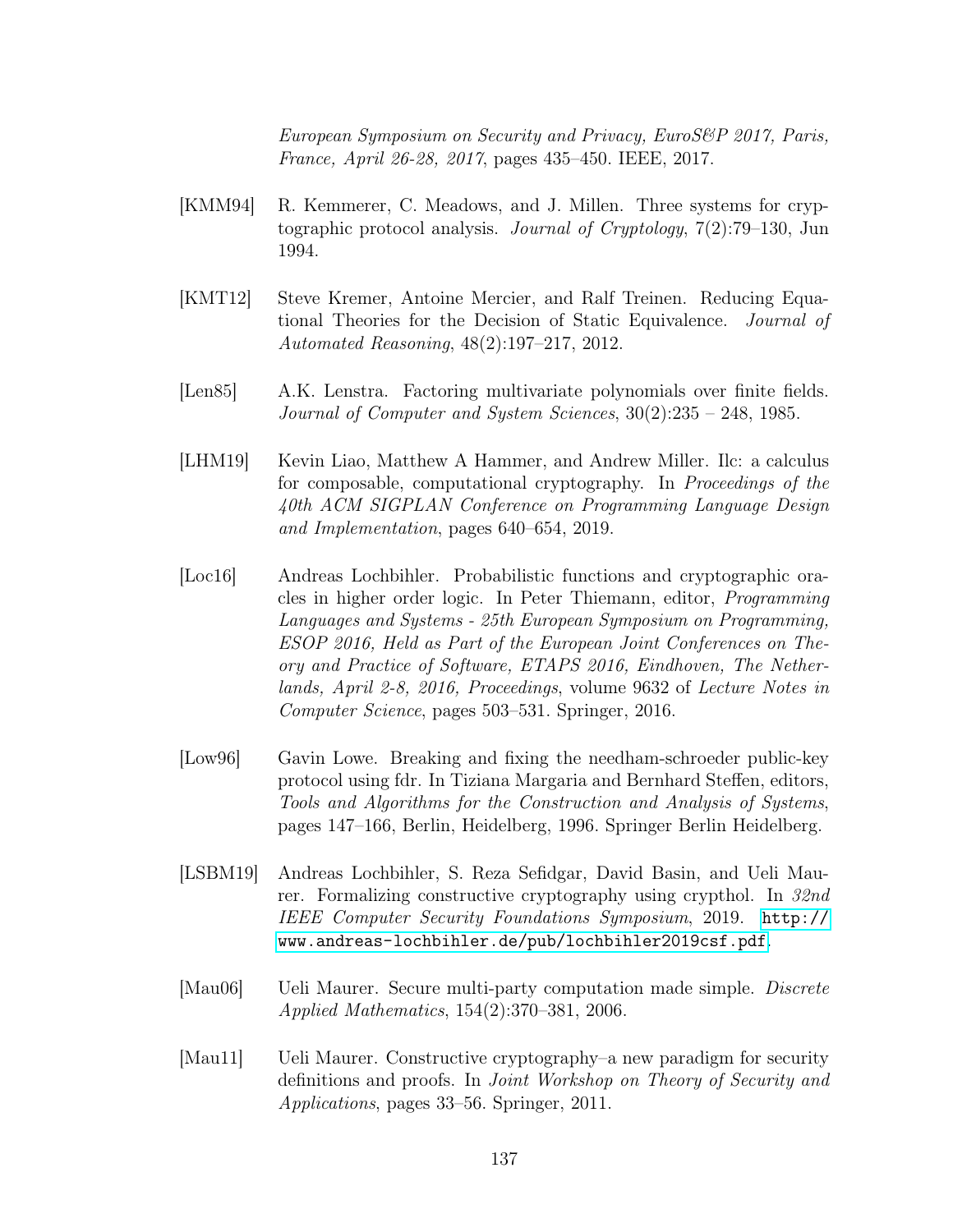- [Mic19] Daniele Micciancio. Symbolic encryption with pseudorandom keys. In Annual International Conference on the Theory and Applications of Cryptographic Techniques, pages 64–93. Springer, 2019.
- [MKG14] Alex J. Malozemoff, Jonathan Katz, and Matthew D. Green. Automated analysis and synthesis of block-cipher modes of operation. In IEEE 27th Computer Security Foundations Symposium, CSF 2014, Vienna, Austria, 19-22 July, 2014, pages 140–152. IEEE Computer Society, 2014.
- [Mor94] Teo Mora. An introduction to commutative and noncommutative gröbner bases. Theoretical Computer Science, 134(1):131 – 173, 1994.
- [MP12] Daniele Micciancio and Chris Peikert. Trapdoors for lattices: Simpler, tighter, faster, smaller. In David Pointcheval and Thomas Johansson, editors, Advances in Cryptology – EUROCRYPT 2012, volume 7237 of Lecture Notes in Computer Science, pages 700–718, Cambridge, UK, April 15–19, 2012. Springer, Heidelberg, Germany.
- [MPW92] Robin Milner, Joachim Parrow, and David Walker. A calculus of mobile processes, i. Information and computation, 100(1):1–40, 1992.
- [MRST01] John Mitchell, Ajith Ramanathan, Andre Scedrov, and Vanessa Teague. A probabilistic polynomial-time calculus for analysis of cryptographic protocols:(preliminary report). Electronic Notes in Theoretical Computer Science, 45:280–310, 2001.
- [MS01] Jonathan K. Millen and Vitaly Shmatikov. Constraint solving for bounded-process cryptographic protocol analysis. In Michael K. Reiter and Pierangela Samarati, editors, ACM CCS 2001: 8th Conference on Computer and Communications Security, pages 166–175, Philadelphia, PA, USA, November 5–8, 2001. ACM Press.
- [MSCB13] Simon Meier, Benedikt Schmidt, Cas Cremers, and David Basin. The tamarin prover for the symbolic analysis of security protocols. In Natasha Sharygina and Helmut Veith, editors, Computer Aided Verification, pages 696–701, Berlin, Heidelberg, 2013. Springer Berlin Heidelberg.
- [MT13] Daniele Micciancio and Stefano Tessaro. An equational approach to secure multi-party computation. In Proceedings of the 4th conference on Innovations in Theoretical Computer Science, pages 355–372. ACM, 2013.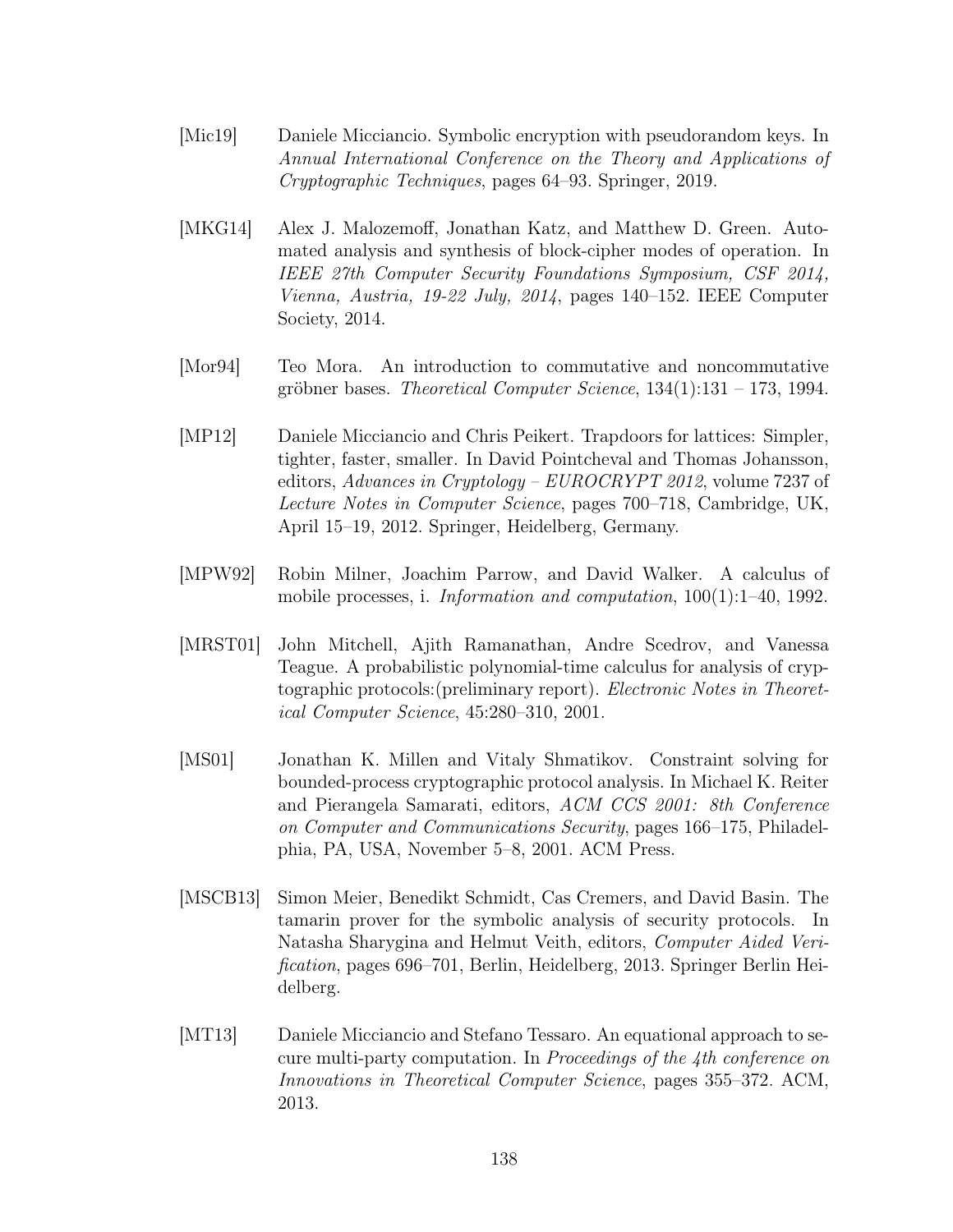- [Nor98] Patrik Nordbeck. Canonical subalgebraic bases in non-commutative polynomial rings. In Proceedings of the 1998 International Symposium on Symbolic and Algebraic Computation, ISSAC '98, pages 140–146, New York, NY, USA, 1998. ACM.
- [NP99] Moni Naor and Benny Pinkas. Oblivious transfer and polynomial evaluation. In Proceedings of the thirty-first annual ACM symposium on Theory of computing, pages 245–254, 1999.
- [Pau00] Lawrence Paulson. The inductive approach to verifying cryptographic protocols. Journal of Computer Security, 6, 12 2000.
- [Pei09] Chris Peikert. Public-key cryptosystems from the worst-case shortest vector problem: extended abstract. In Michael Mitzenmacher, editor, 41st Annual ACM Symposium on Theory of Computing, pages 333– 342, Bethesda, MD, USA, May 31 – June 2, 2009. ACM Press.
- [Pei14] Chris Peikert. Lattice cryptography for the internet. In Michele Mosca, editor, Post-Quantum Cryptography - 6th International Workshop, PQCrypto 2014, Waterloo, ON, Canada, October 1-3, 2014. Proceedings, volume 8772 of Lecture Notes in Computer Science, pages 197–219. Springer, 2014.
- [Pei15] Chris Peikert. A decade of lattice cryptography. Cryptology ePrint Archive, Report 2015/939, 2015. [https://eprint.iacr.org/2015/](https://eprint.iacr.org/2015/939) [939](https://eprint.iacr.org/2015/939).
- [Pei16] Chris Peikert. A decade of lattice cryptography. Foundations and Trends in Theoretical Computer Science, 10(4):283–424, 2016.
- [PM15a] Adam Petcher and Greg Morrisett. The foundational cryptography framework. In Riccardo Focardi and Andrew C. Myers, editors, Principles of Security and Trust - 4th International Conference, POST, volume 9036 of Lecture Notes in Computer Science, pages 53–72. Springer, 2015.
- [PM15b] Adam Petcher and Greg Morrisett. The foundational cryptography framework. In International Conference on Principles of Security and Trust, pages 53–72. Springer, 2015.
- [pre] Introduction to secure computation, lecture 5. [http://www.cs.umd.](http://www.cs.umd.edu/~jkatz/gradcrypto2/f13/lecture5.pdf) [edu/~jkatz/gradcrypto2/f13/lecture5.pdf](http://www.cs.umd.edu/~jkatz/gradcrypto2/f13/lecture5.pdf). Accessed: 2020-11- 30.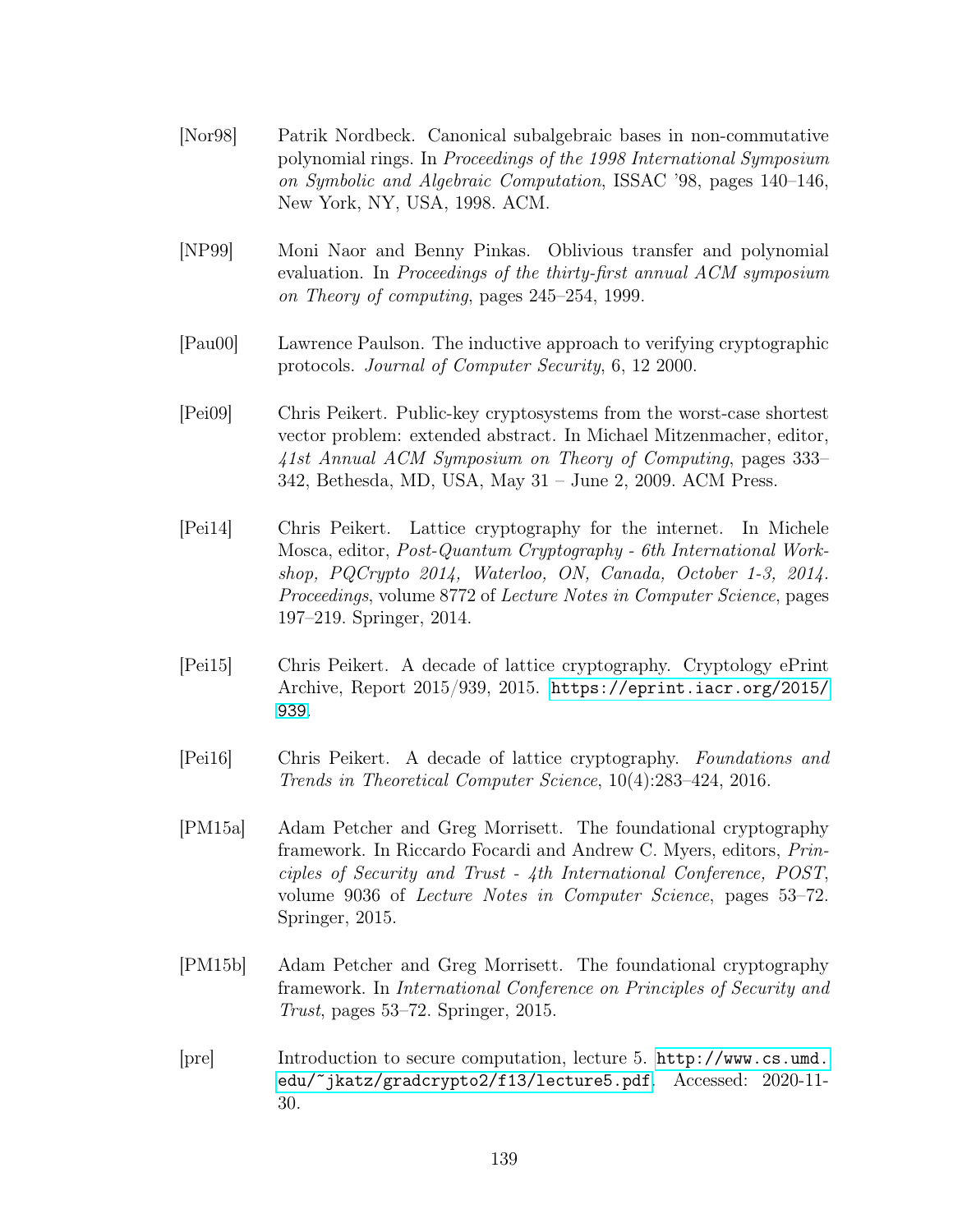- [Pun21] Kirthivaasan Puniamurthy. A proof viewer for State-separating proofs: Yao's Garbling Scheme. Master's thesis, Aalto University. School of Science, 2021.
- [Reg05a] Oded Regev. On lattices, learning with errors, random linear codes, and cryptography. In Harold N. Gabow and Ronald Fagin, editors, Proceedings of the 37th Annual ACM Symposium on Theory of Computing, Baltimore, MD, USA, May 22-24, 2005, pages 84–93. ACM, 2005.
- [Reg05b] Oded Regev. On lattices, learning with errors, random linear codes, and cryptography. In Harold N. Gabow and Ronald Fagin, editors, 37th Annual ACM Symposium on Theory of Computing, pages 84–93, Baltimore, MA, USA, May 22–24, 2005. ACM Press.
- [RKTC03] M. Rusinowitch, R. Küsters, M. Turuani, and Y. Chevalier. An np decision procedure for protocol insecurity with xor. In Logic in Computer Science, Symposium on(LICS), volume 00, page 261, 06 2003.
- [RS90] Lorenzo Robbiano and Moss Sweedler. Subalgebra bases. In Winfried Bruns and Aron Simis, editors, Commutative Algebra, pages 61–87, Berlin, Heidelberg, 1990. Springer Berlin Heidelberg.
- [RT03] Michaël Rusinowitch and Mathieu Turuani. Protocol insecurity with a finite number of sessions and composed keys is np-complete. Theoretical Computer Science, 299(1):451 – 475, 2003.
- [Sch96] Steve Schneider. Security properties and csp. In Proceedings of the 1996 IEEE Conference on Security and Privacy, SP'96, pages 174– 187, Washington, DC, USA, 1996. IEEE Computer Society.
- [Sho94] P. W. Shor. Algorithms for quantum computation: discrete logarithms and factoring. In Proceedings 35th Annual Symposium on Foundations of Computer Science, pages 124–134, 1994.
- [SMCB12] Benedikt Schmidt, Simon Meier, Cas J. F. Cremers, and David A. Basin. Automated analysis of diffie-hellman protocols and advanced security properties. In Stephen Chong, editor, 25th IEEE Computer Security Foundations Symposium, CSF 2012, Cambridge, MA, USA, June 25-27, 2012, pages 78–94. IEEE Computer Society, 2012.
- [SS88] David Shannon and Moss Sweedler. Using gröbner bases to determine